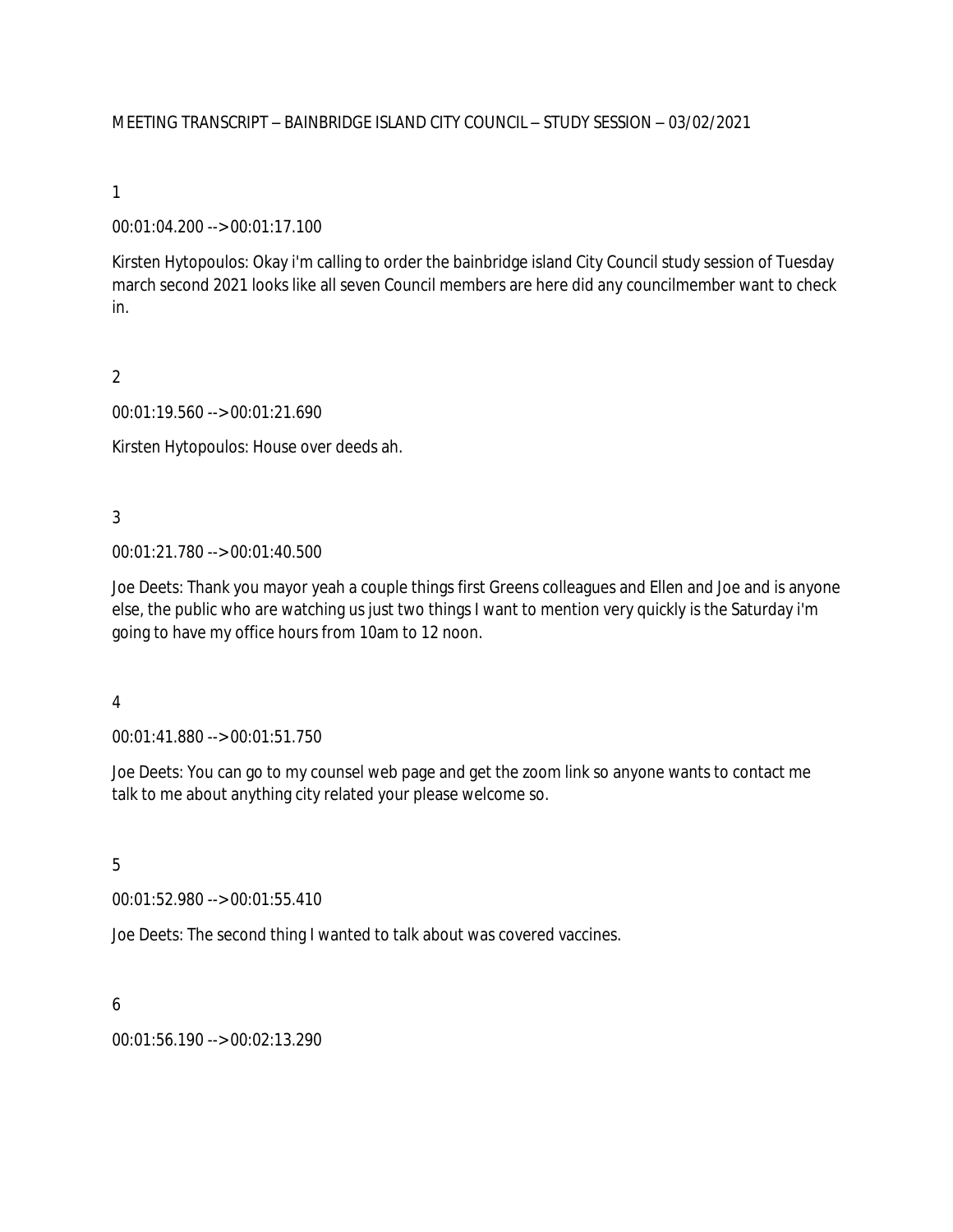Joe Deets: We have I just got word or the other day that we got I think close just over 2000 dosages this week, which is a huge increase of what we've gotten in the past, and I think we're going to start seeing an increase in and vaccine dosages the.

7

00:02:14.460 --> 00:02:26.070

Joe Deets: vaccine clinic is there's going to be mass vaccine clinic opening up, it would work this weekend so we're really stepping up our game, and also, I just very pleased that the governor announced today that.

8

00:02:27.120 --> 00:02:42.990

Joe Deets: To see educators and licensed childcare workers are now in the priority list so and grocery workers and other frontline workers expect an announcement from the governor soon so that was it.

9

00:02:44.130 --> 00:02:44.700 Kirsten Hytopoulos: Thank you.

10

00:02:45.090 --> 00:02:45.840

Kirsten Hytopoulos: anyone else.

11

00:02:47.070 --> 00:02:52.560

Kirsten Hytopoulos: Okay, seeing no one i'm going to move on to approval of the agenda, we have a motion to do so.

12

00:03:00.930 --> 00:03:01.470

Kirsten Hytopoulos: mayor.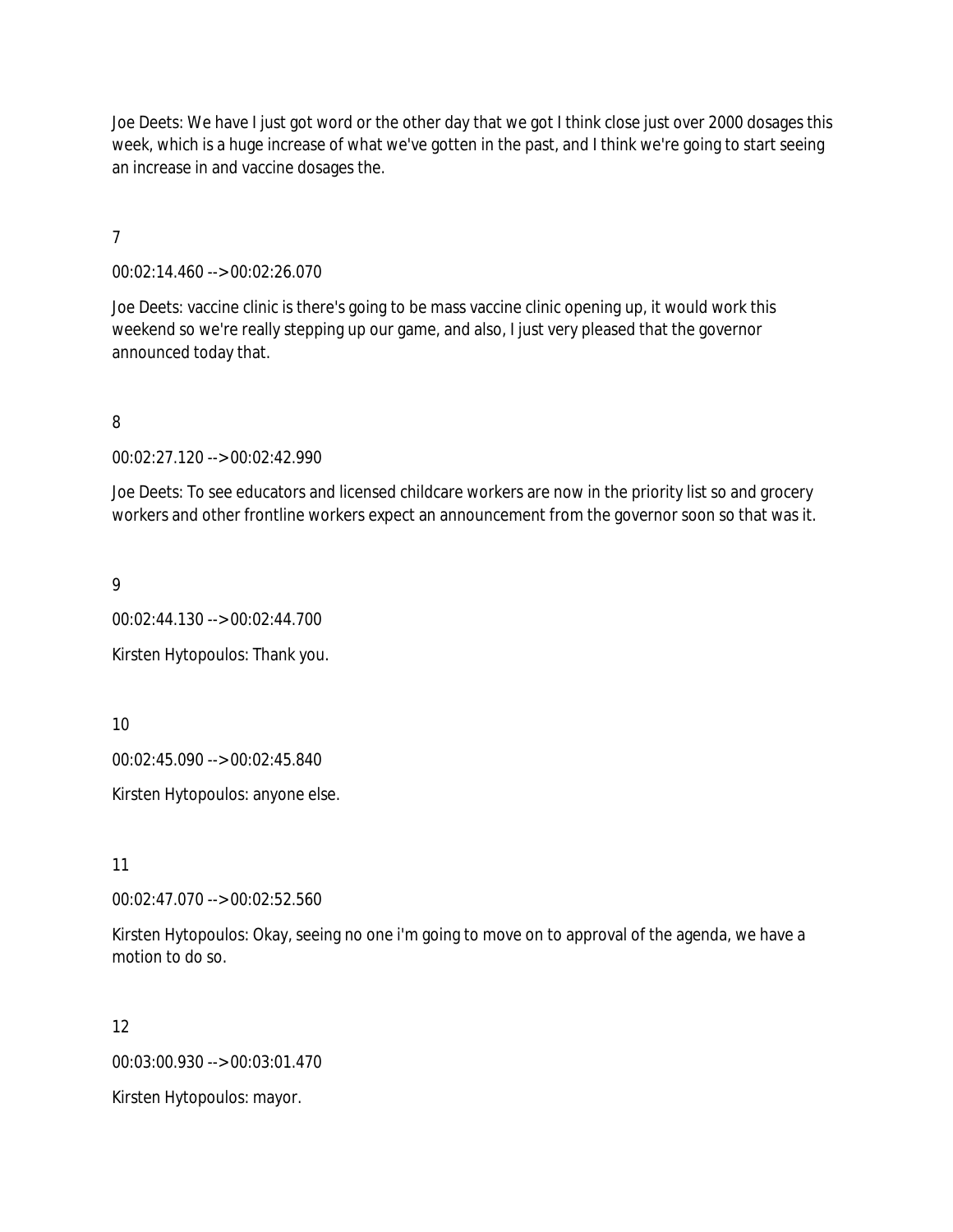00:03:02.280 --> 00:03:05.010

Rasham Nassar: sure to be here, I moved to approve the agenda as presented.

14

00:03:06.660 --> 00:03:12.000

Kirsten Hytopoulos: seconded by a Council member card all those in fate well any discussion all those in favor.

15

00:03:13.170 --> 00:03:14.220

Leslie Schneider: Aye great.

16

00:03:15.750 --> 00:03:23.070

Kirsten Hytopoulos: next item up before a big conversation we have future Council agendas and so i'm going to turn it over to the inner city manager.

#### 17

00:03:23.940 --> 00:03:26.610

Ellen Schroer: Good afternoon, good afternoon or good evening Council.

18

00:03:27.510 --> 00:03:36.000

Ellen Schroer: step through the agenda is quickly and be happy to take any questions that you have the first one isn't actually an agenda, but there is a joint meeting of the.

19

00:03:36.270 --> 00:03:46.260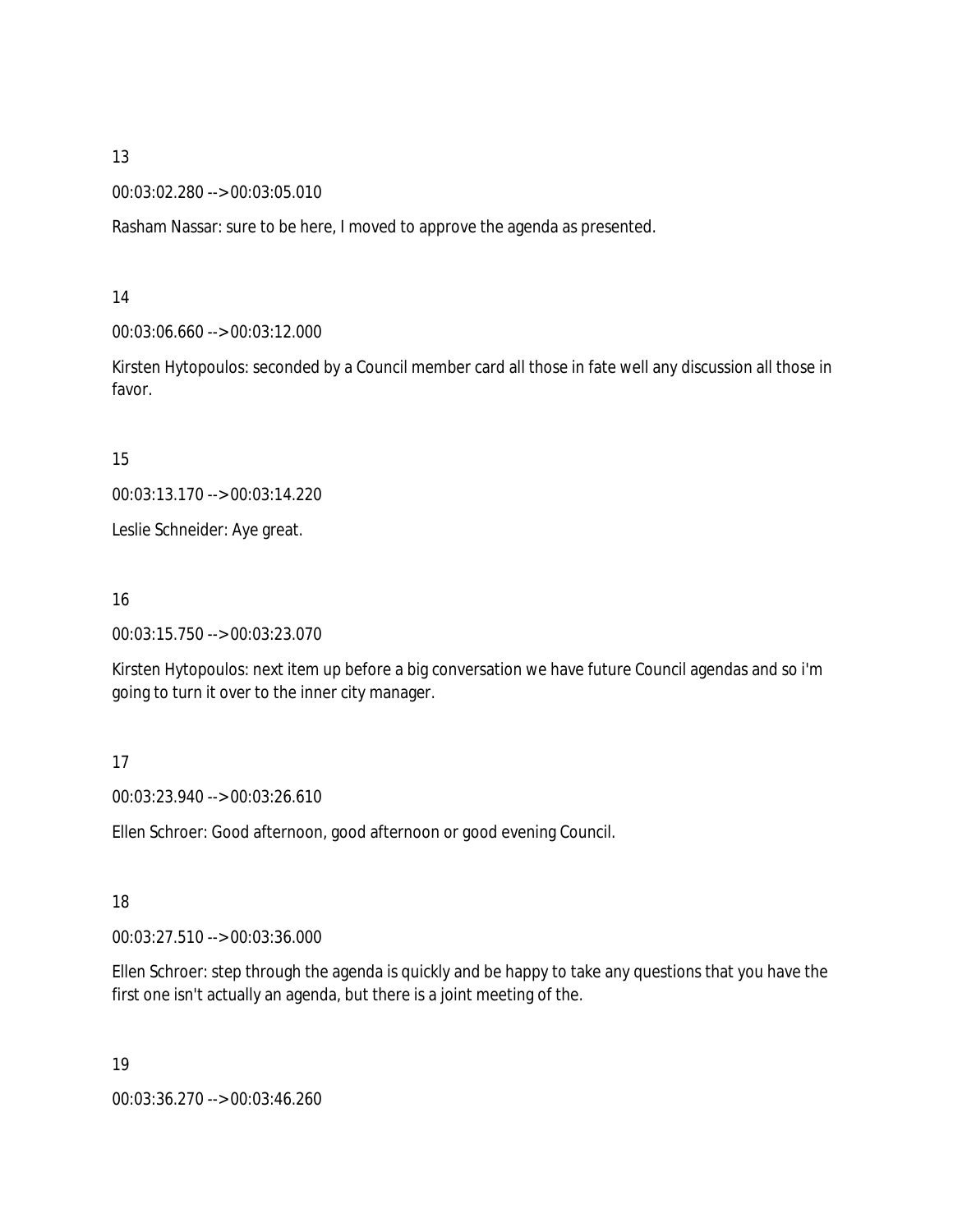Ellen Schroer: race equity Advisory Committee and the climate change advisory committee this coming Thursday there are two liaisons to each of those committees, so I wanted to check if we should be noticing that for quorum.

20

00:03:49.080 --> 00:03:52.980

Ellen Schroer: If there will be four of you, that would be two from each committee.

21

00:03:54.360 --> 00:03:54.810

Kirsten Hytopoulos: Go ahead and.

22

00:03:55.110 --> 00:03:56.880

Kirsten Hytopoulos: I didn't know about it but hold the space.

23

00:03:57.630 --> 00:04:03.990

Ellen Schroer: Okay we'll go ahead and do that and make sure that all the ways on have the relevant agendas and invitations.

# 24

00:04:04.590 --> 00:04:14.340

Ellen Schroer: i'm turning to Council meetings, the next meeting is next week, the ninth of March we currently have about three hours of business schedule.

25

00:04:14.760 --> 00:04:23.790

Ellen Schroer: And i'll remind you again to please pay careful attention, excuse me, careful attention to the consent agenda, as we have put some items on there that would previously.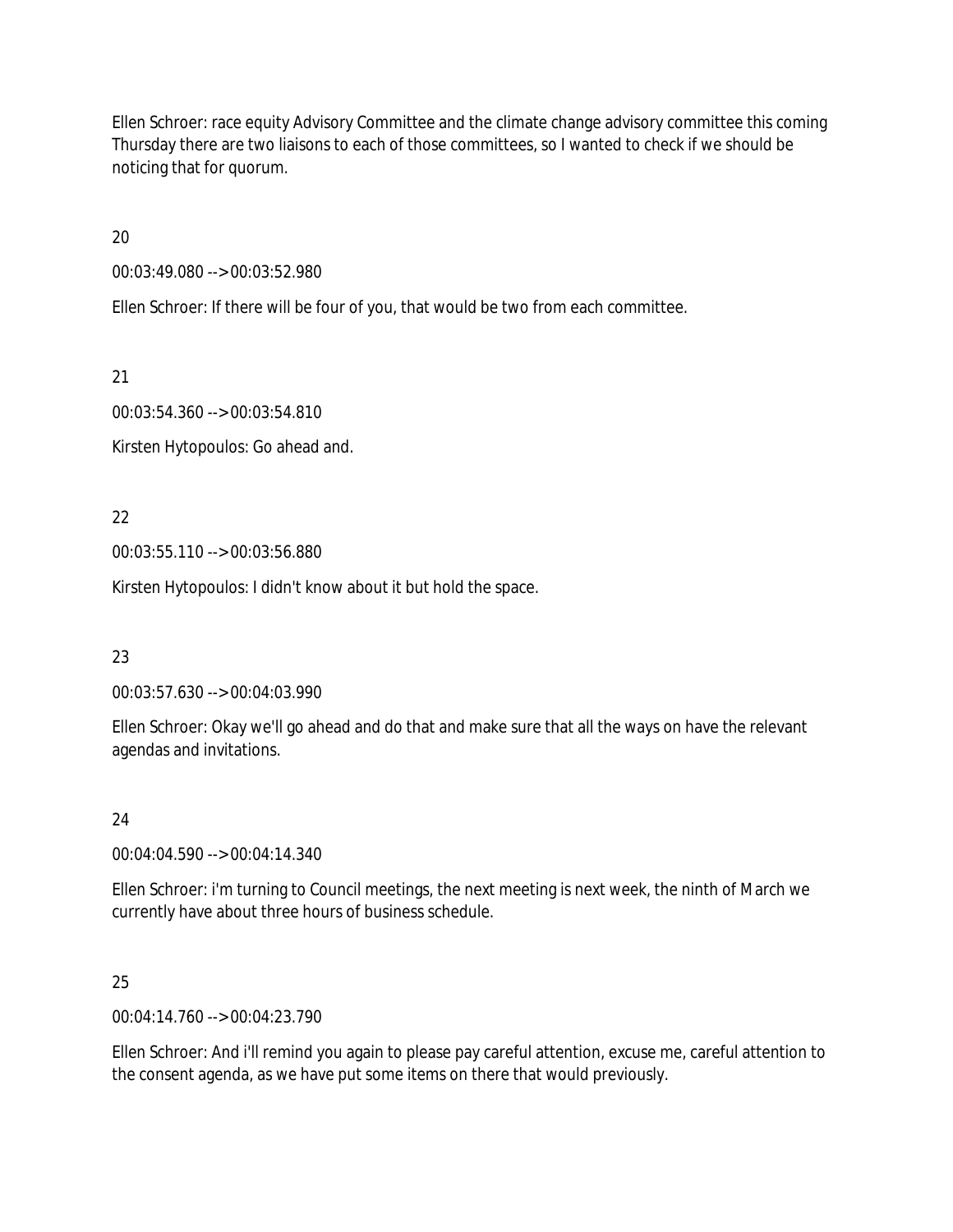### 00:04:24.210 --> 00:04:37.410

Ellen Schroer: have been in the business items, but are approved and funded so are appearing on consent, we are holding time at the meeting on the ninth for the city manager contract pending final.

## 27

## 00:04:37.950 --> 00:04:43.560

Ellen Schroer: Approval by Blair king and all of you, but you'll see that if you are reviewing the agenda is.

## 28

00:04:44.130 --> 00:04:54.810

Ellen Schroer: Also, an update on the hazard pay item, although it's listed as an ordinance we don't anticipate having an ordinance ready at that time because we're going to still be coming back to you to get some more information.

## 29

00:04:55.020 --> 00:05:06.480

Ellen Schroer: So there will be a discussion at that time, but we shouldn't anticipate seeing an ordinance and then, finally, the police court discussion is also scheduled on that day, we have 30 minutes set aside.

# 30

00:05:07.860 --> 00:05:14.610

Ellen Schroer: The focus as you decided on the ninth of february's the procurement and oversight of the process.

# 31

00:05:15.360 --> 00:05:23.700

Ellen Schroer: If you have other information that you'd like to include in the packet I encourage you to reach out to the Mayor and Deputy Mayor or to me, so that we can.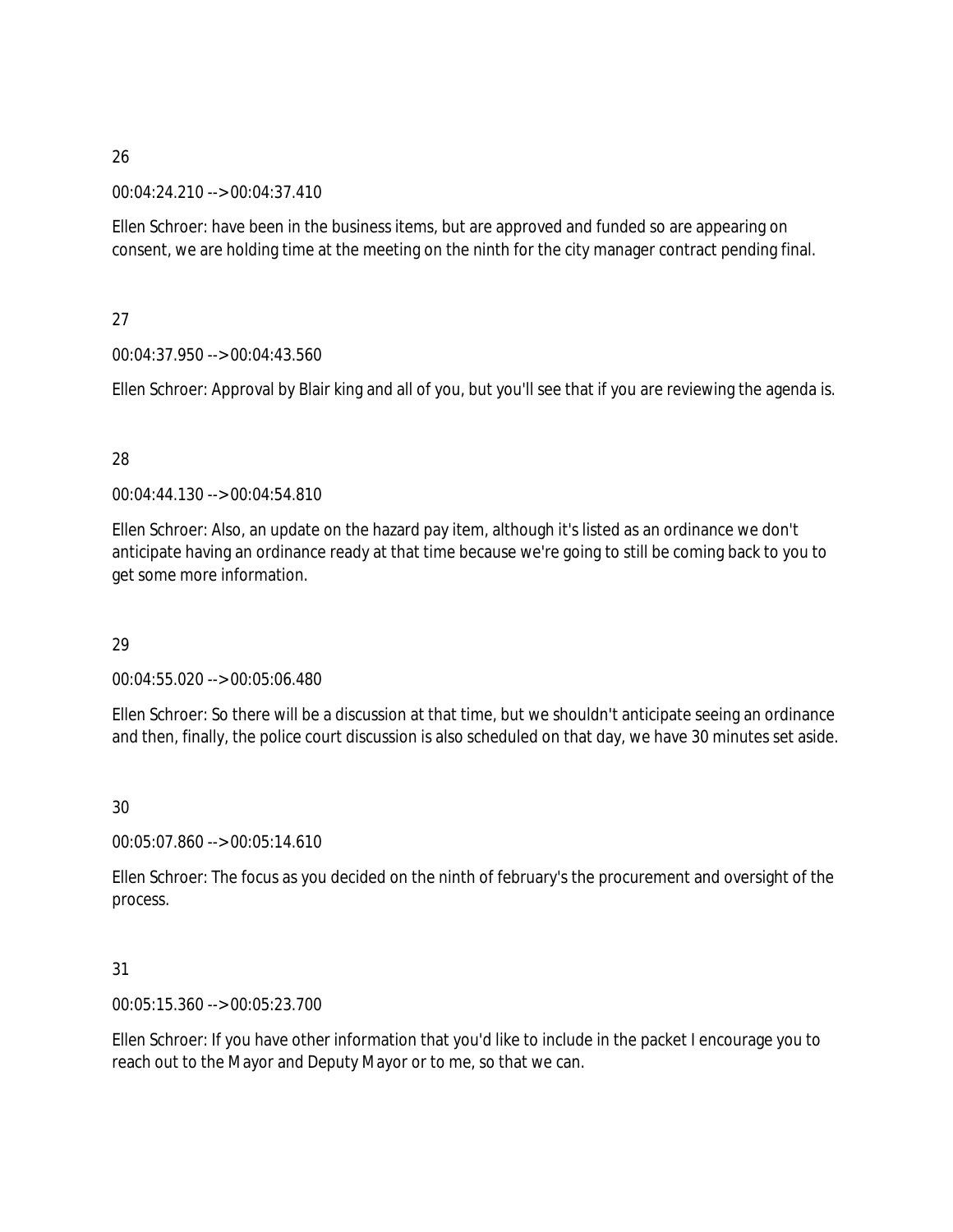00:05:24.150 --> 00:05:35.190

Ellen Schroer: have full information for that discussion, and then I also encourage you to check in with me if there's anything I can do to help you be ready, so that we can have a really focused discussion on that night.

## 33

00:05:36.720 --> 00:05:51.000

Ellen Schroer: The next week march 16 is a special dedicated workshop and i'll call your attention to the fact that it starts at five, we have a special guest, who will be presenting from the east coast, and so we started an hour early in deference to his timing.

## 34

00:05:51.930 --> 00:05:57.210

Ellen Schroer: And we're also inviting members from different elected boards, the parks board and.

# 35

00:05:58.320 --> 00:06:00.540

Ellen Schroer: And the school board councilmember Schneider.

36

00:06:01.080 --> 00:06:03.240

Leslie Schneider: And I think you said next week.

# 37

00:06:03.420 --> 00:06:05.520

Ellen Schroer: Oh i'm so sorry on the 16th of March.

## 38

00:06:05.730 --> 00:06:12.750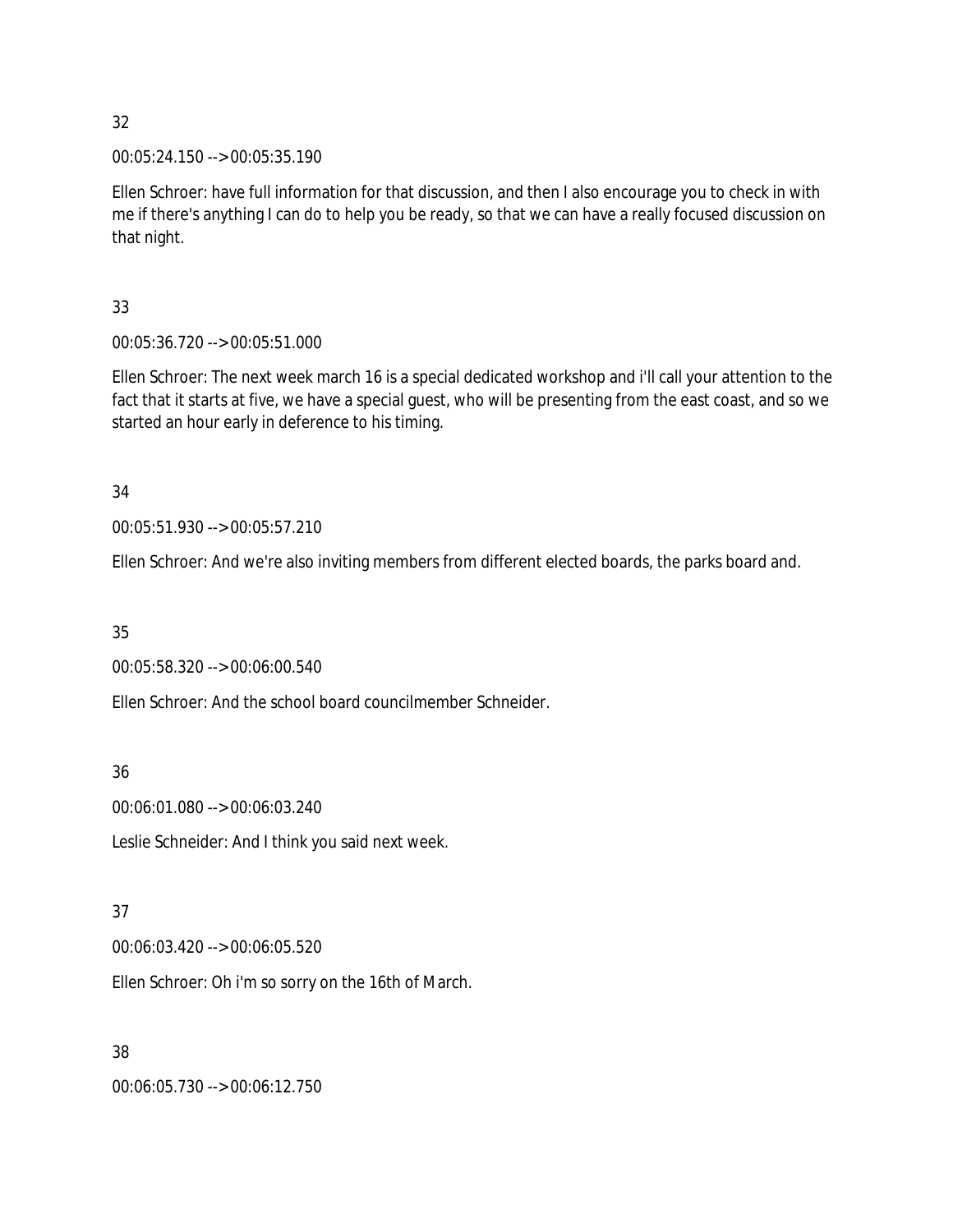Leslie Schneider: Right i'm a cure for the public, because we'd love to have you know we'd love to have a lot of interest in this particular meeting.

39

00:06:13.650 --> 00:06:19.890

Ellen Schroer: Thank you very much for the correction that was my error So yes, that's on the 16th of March, which is two weeks from tonight will be starting at five.

### 40

00:06:20.760 --> 00:06:34.380

Ellen Schroer: And then on march 23 i'll highlight that there is a discuss to discuss item a discussion to discuss under future Council agendas, this is our new protocol for deciding whether or not we want to address an item.

## 41

00:06:34.800 --> 00:06:41.490

Ellen Schroer: And this is related to the race equity advisory committees request to be involved in some of the ethics decisions.

## 42

00:06:42.390 --> 00:06:49.020

Ellen Schroer: you'll also see when you review that agenda that there's triage phase one, so this is land use items that are coming back to you.

## 43

00:06:49.290 --> 00:06:56.370

Ellen Schroer: And then we'll also have forms and work plans for the newly constituted ad hoc committees and subcommittees that you form a couple of weeks ago.

#### 44

00:06:57.180 --> 00:07:11.550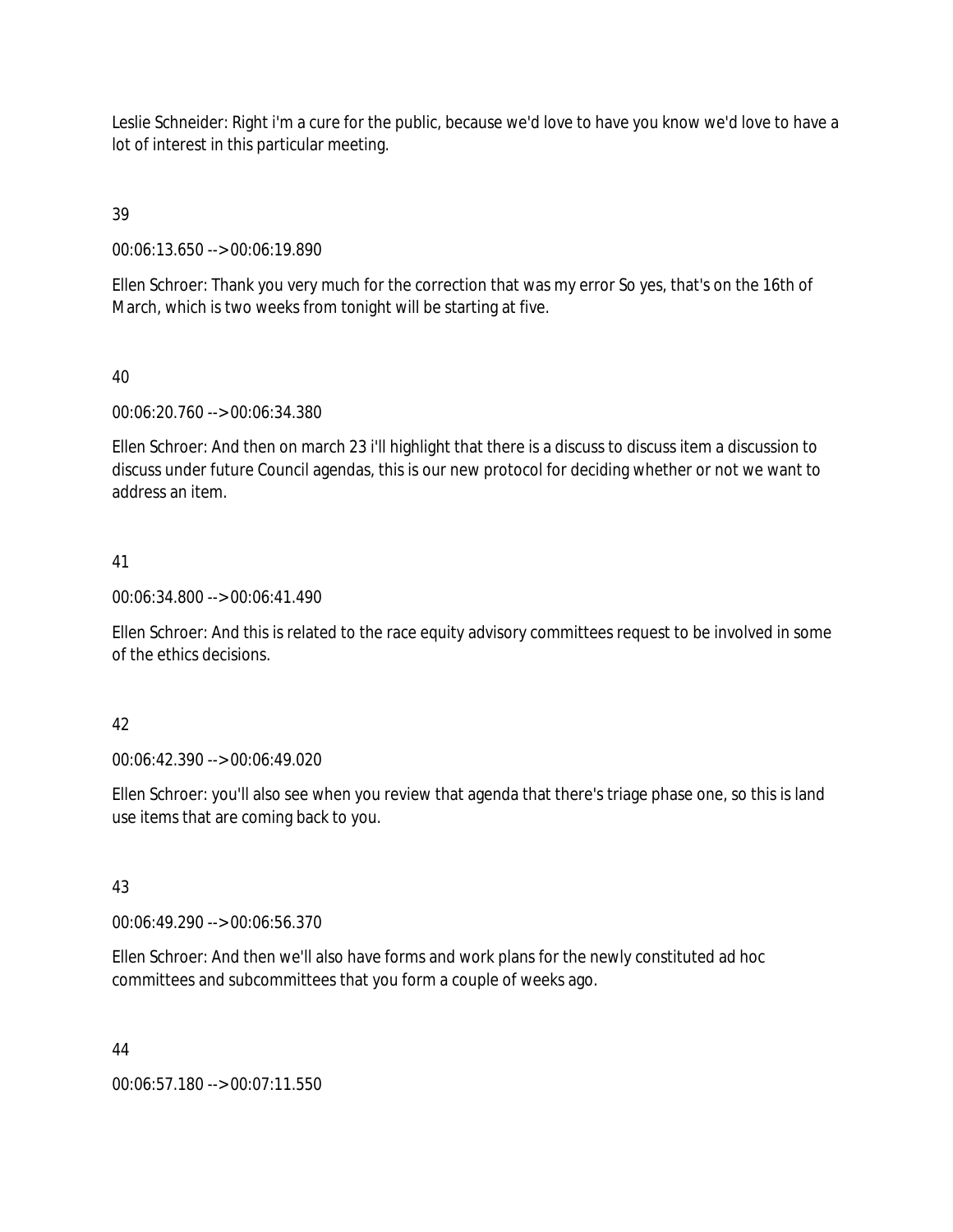Ellen Schroer: The next day Wednesday march 24 is also a Council meeting, this is a joint meeting with the ethics board and i've received confirmation from ethics board that they're all able to attend so we'll go ahead and notice that then as a special meeting.

45

00:07:13.050 --> 00:07:13.560

All right.

46

00:07:14.760 --> 00:07:20.700

Ellen Schroer: moving into April will be bringing you some study results from the wastewater treatment plant study.

# 47

00:07:21.420 --> 00:07:28.320

Ellen Schroer: Talking about the multifamily housing tax exemption program and the fee study for the building and development services if that one is ready.

# 48

00:07:28.800 --> 00:07:37.950

Ellen Schroer: And then April 13 the last agenda that's in your packet is the highlights are the tree and vegetation ordinance and also small wireless facilities are coming back.

49

00:07:39.480 --> 00:07:45.120

Ellen Schroer: so busy couple of months coming up, but i'll turn it over to you for additional discussion.

50

00:07:45.750 --> 00:07:46.980

Kirsten Hytopoulos: kills more deeds.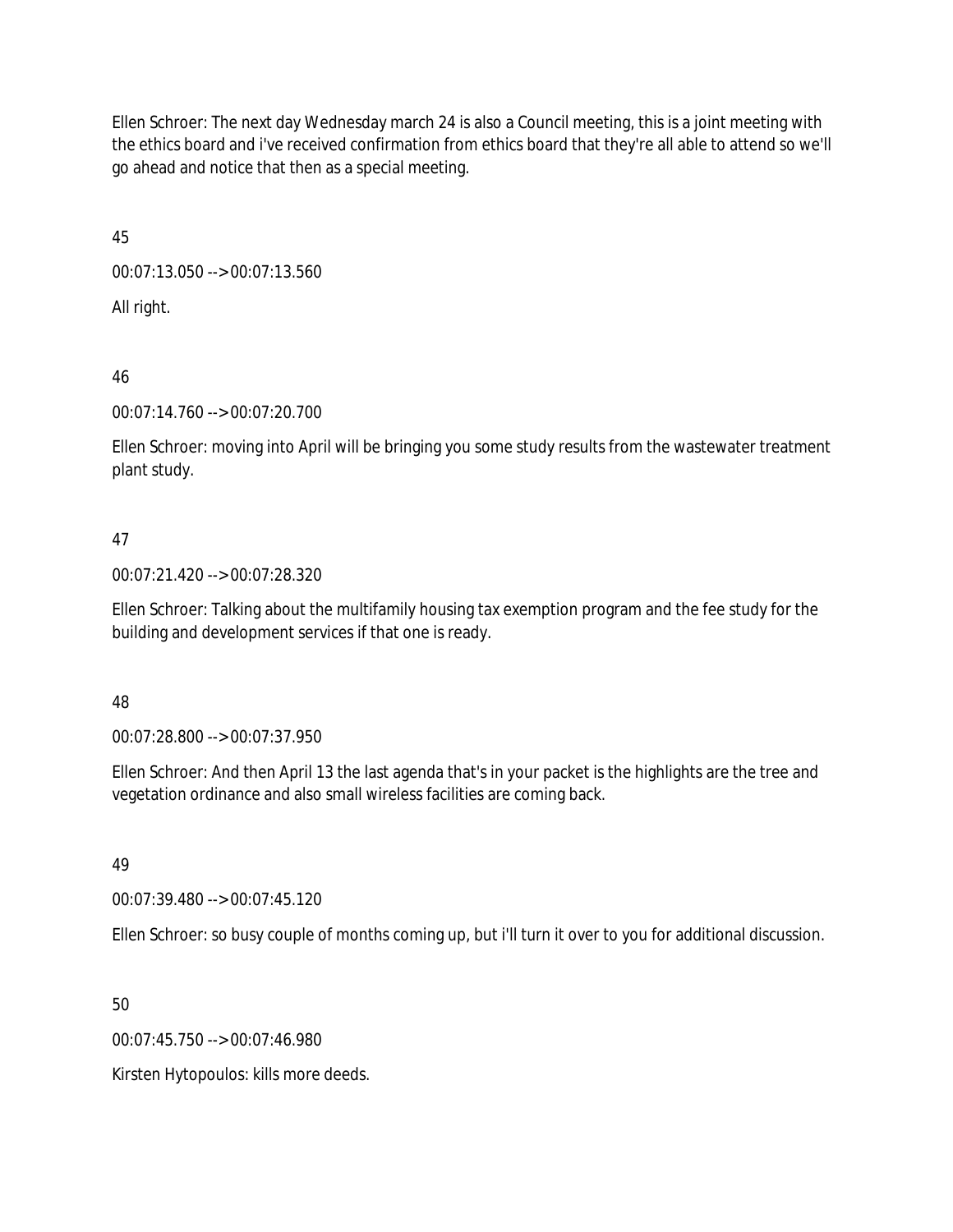00:07:49.680 --> 00:07:58.650

Joe Deets: yeah just just very yeah it's with a lot of regrets that I have for the March 24 special meeting with the ethics board.

52

00:07:59.490 --> 00:08:06.240

Joe Deets: i've committed to a being part of a multi faith Climate Action Forum that starts at seven o'clock that night.

## 53

00:08:06.930 --> 00:08:21.450

Joe Deets: So I will be missing out I can attend the first hour that special meeting with the ethics boards from six to seven, and then I have to leave, so I want to reschedule that special meeting, but I unfortunately I can't attend the whole thing.

54

00:08:23.220 --> 00:08:23.640 Joe Deets: Thank you.

55

00:08:26.010 --> 00:08:28.350

Kirsten Hytopoulos: killswitch Schneider Thank you.

## 56

00:08:28.800 --> 00:08:36.690

Leslie Schneider: I just wanted to this is with regards to future agendas, but it's kind of pointing out a lack thereof and.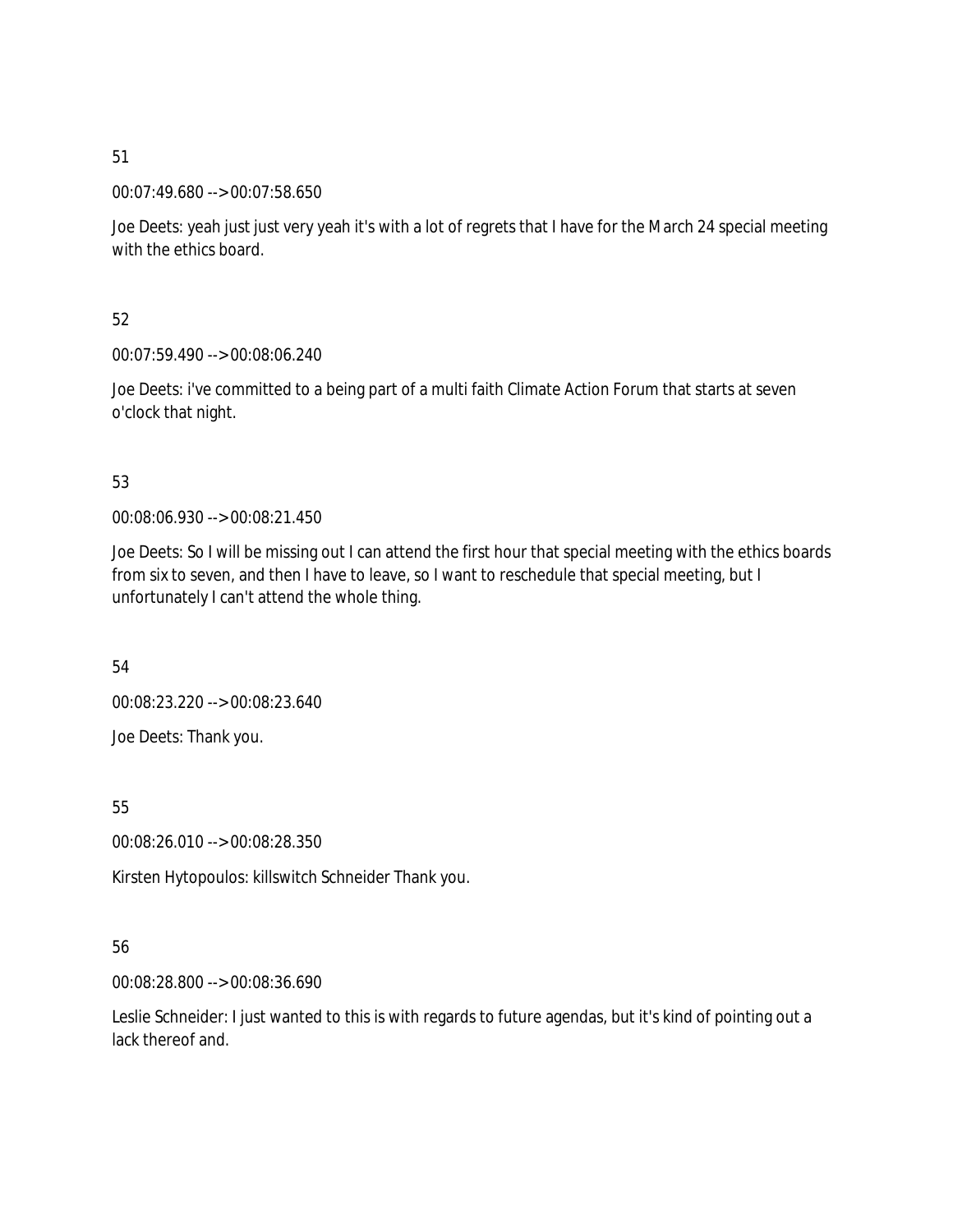00:08:37.200 --> 00:08:49.020

Leslie Schneider: What I want to say is that councilmember pollock and I have had a couple of really deep discussions about the governance manual and I do believe that we're unearthing some really good direction on it and the ball is now in my court.

58

00:08:51.060 --> 00:08:57.480

Leslie Schneider: To get back to him on that and I think that we're it's just going to be complicated to come back with.

59

00:08:58.110 --> 00:09:12.660

Leslie Schneider: Some sort of a proposal or series of proposals that's not overwhelming to you all, because i'll admit that i'm overwhelmed even as I know that it's really important stuff so I just wanted to give you a heads up that that's not dead in the water, but it's also not on.

60

00:09:13.290 --> 00:09:15.180

Leslie Schneider: A future Council agenda just yet.

61

00:09:16.650 --> 00:09:18.840

Kirsten Hytopoulos: Thank you, killed some report.

62

00:09:21.000 --> 00:09:21.810

Christy Carr: Thank you.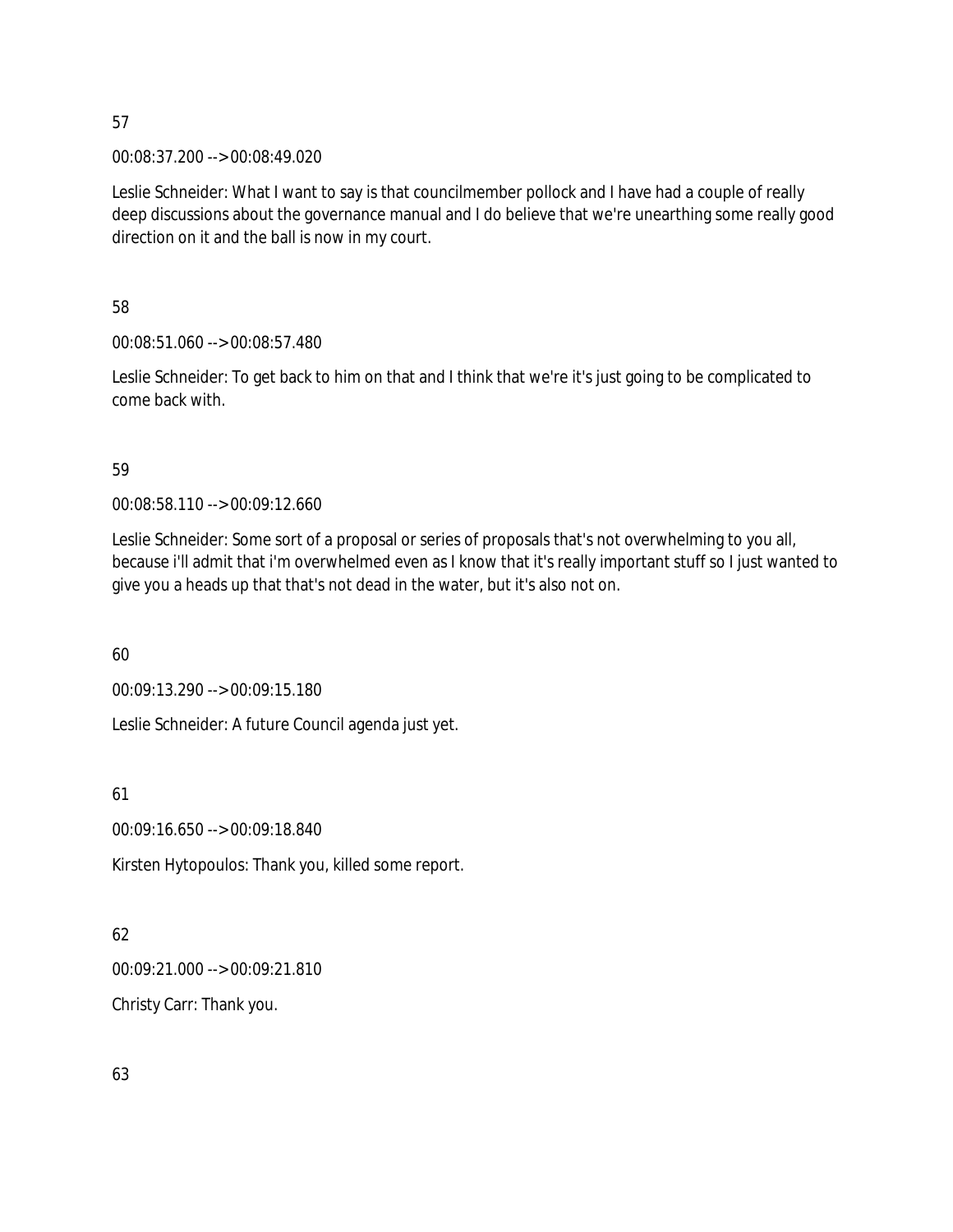00:09:22.980 --> 00:09:43.710

Christy Carr: At a past meeting, the Council express support of recognizing a few Community members for their outstanding service and i'm wondering if we can schedule time on a future agenda to bring forward to the Council either a proclamation or resolution for that recognition.

64

00:09:47.040 --> 00:09:59.850

Christy Carr: I was you know the 13th because there are some environmental related proclamations already on the agenda, it seems like a nice nice fit, but I would defer to others in terms of when to schedule that.

65

00:10:02.400 --> 00:10:05.040

Kirsten Hytopoulos: looks like looks like we're seeing nodding heads, all the way around.

66

00:10:06.510 --> 00:10:10.680

Kirsten Hytopoulos: terrific, thank you for that reminder christy a local number card.

#### 67

00:10:12.720 --> 00:10:16.830

Kirsten Hytopoulos: Any other Council member have anything to discuss under future agendas.

#### 68

00:10:17.970 --> 00:10:23.580

Kirsten Hytopoulos: Okay, does not look like it, so we will move on to the main event of the evening oh may or did you.

#### 69

00:10:24.150 --> 00:10:30.360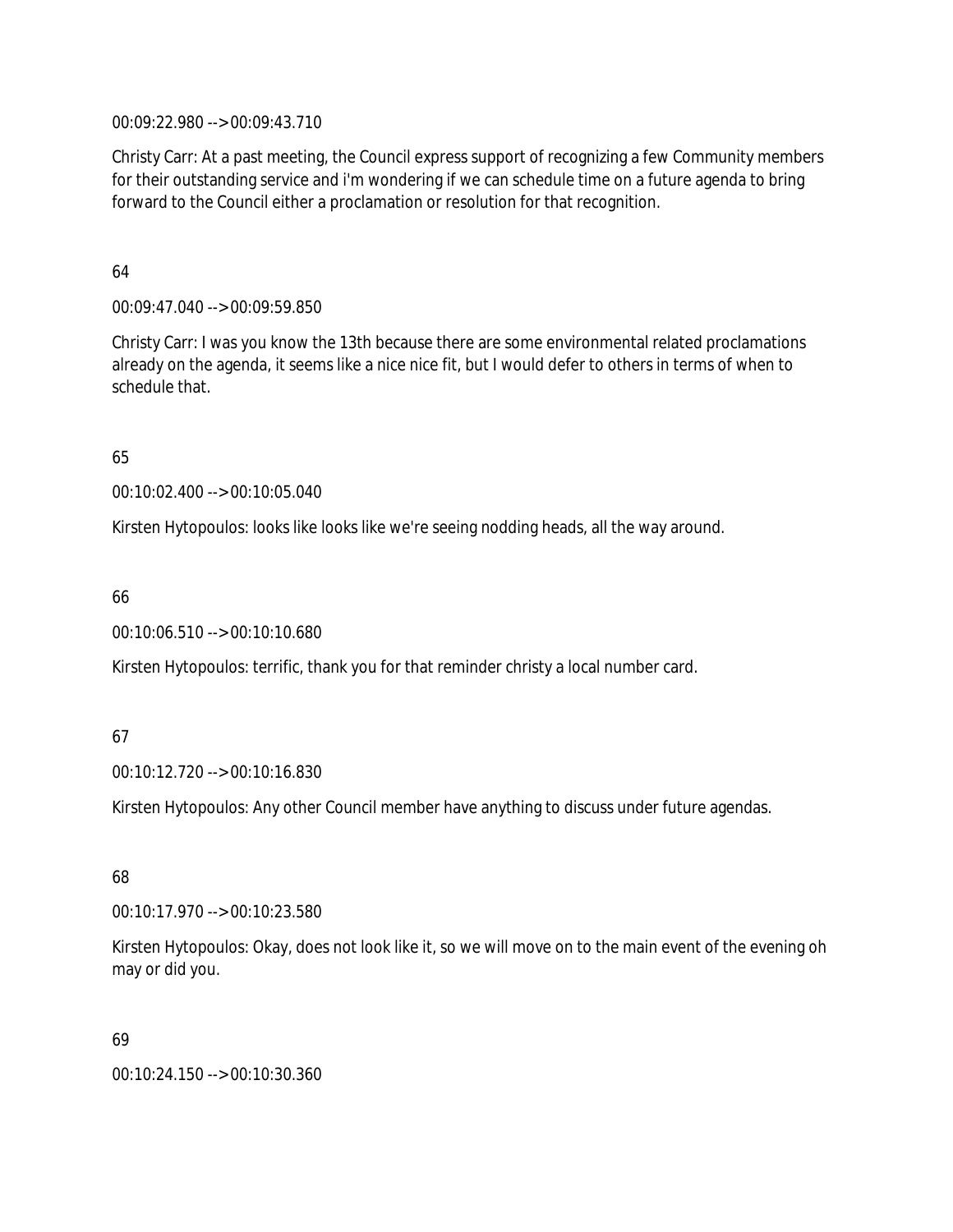Rasham Nassar: just want to quickly check check in with the interim city manager about the governance manual discussion I thought we did schedule that tentatively.

# 70

00:10:30.900 --> 00:10:39.900

Ellen Schroer: It is currently showing on the ninth I was going to check in with Council member Schneider Schneider and pollock on that, but it sounds like you'd prefer that we move that out to a later date Is that correct.

## 71

00:10:42.210 --> 00:10:53.940

Leslie Schneider: I think so because the reason for it being there is not to discuss it, but it's to create a deadline for others to provide feedback on it and I don't think we've got it parsed into manageable bites yet.

# 72

00:10:56.220 --> 00:11:02.070

Ellen Schroer: Okay we'll go ahead and move that out, do you want to see it on the 23rd or would you prefer to just put it in the parking lot and.

73

00:11:03.510 --> 00:11:03.990

Leslie Schneider: let's see.

74

00:11:04.440 --> 00:11:05.070

Ellen Schroer: When you're ready.

75

00:11:05.490 --> 00:11:08.190

Leslie Schneider: No let's let's try to keep some pressure on it.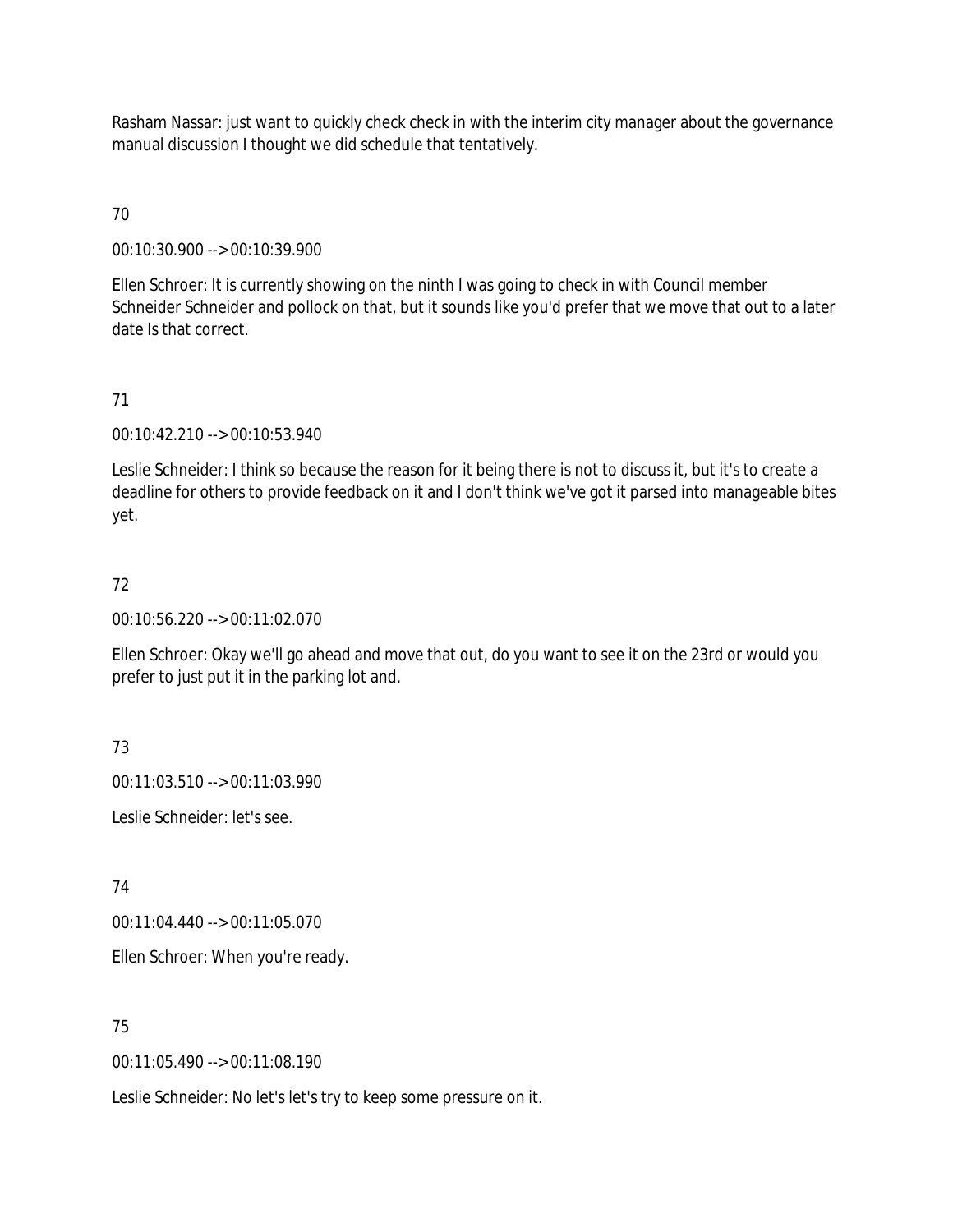00:11:11.760 --> 00:11:13.260

Kirsten Hytopoulos: Okay, great anything else mayor.

## 77

00:11:15.090 --> 00:11:19.920

Kirsten Hytopoulos: Okay, great we're going to move on to our main discussion tonight, which is about a work plan discussion.

## 78

00:11:20.670 --> 00:11:28.260

Kirsten Hytopoulos: The way I understand this isn't dissipated by the two leading forces here tonight, the interim city manager and.

## 79

00:11:28.920 --> 00:11:33.630

Kirsten Hytopoulos: tells what a car is that interim city manager is expected to cover a few topics with us.

## 80

00:11:34.020 --> 00:11:39.510

Kirsten Hytopoulos: And then My hope is that Council would agree that would be helpful for us to turn things largely over me i'll facilitate but.

## 81

00:11:39.900 --> 00:11:48.480

Kirsten Hytopoulos: Give councilmember car that lead car the lead as she's the one that I that I think we know, called for this originally and has some ideas to share.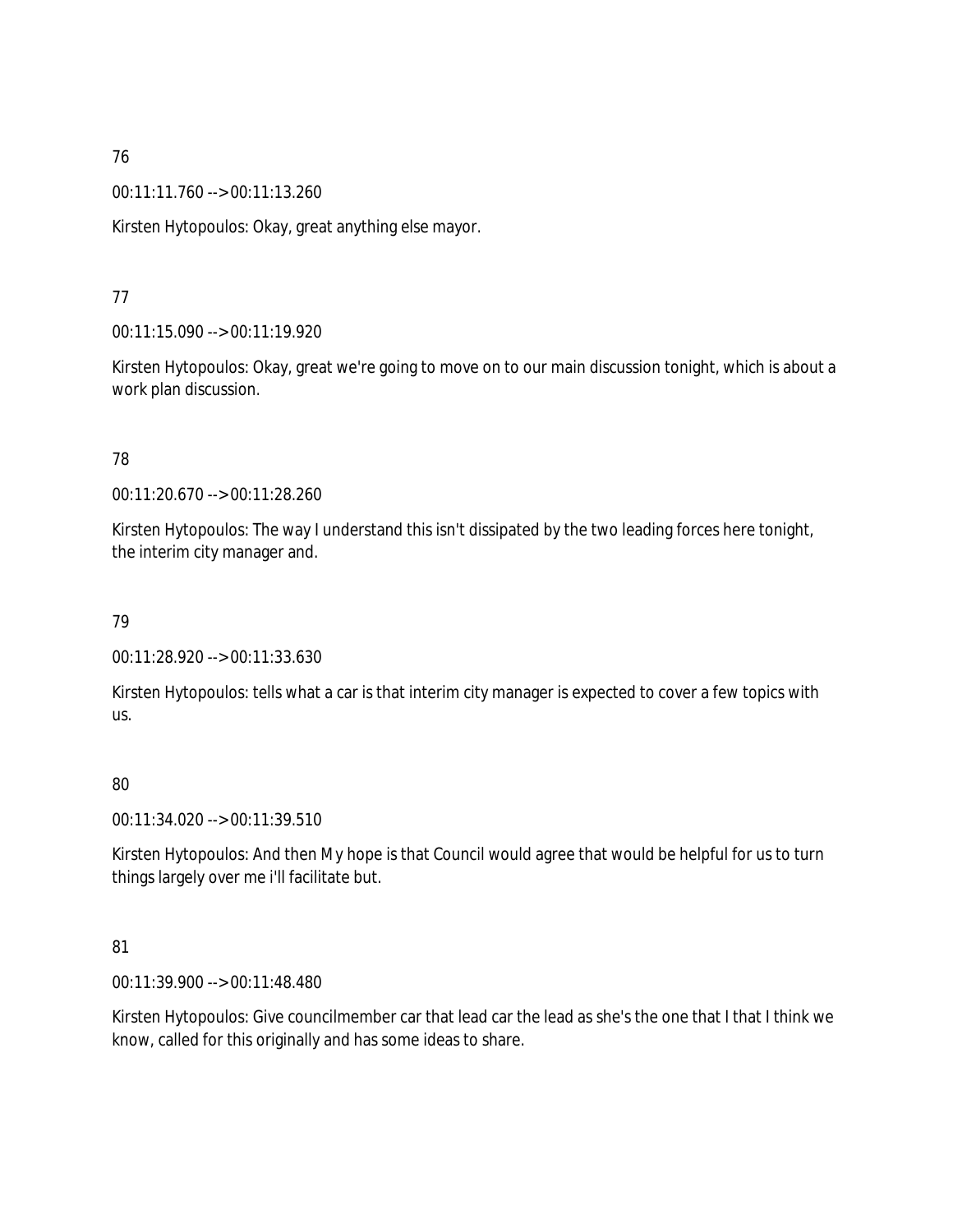00:11:48.960 --> 00:11:57.180

Kirsten Hytopoulos: Hopefully, everyone received I believe she did forward an email to everyone, laying out a kind of a rough idea of where this conversation might go.

## 83

00:11:57.510 --> 00:12:14.220

Kirsten Hytopoulos: If we're all comfortable with kind of turning this over to her lead and then we'll our key our conversation in there, that would be good roadmap for us does that sound good okay terrific so i'm going to turn it over first to to this inner city manager yeah.

# 84

00:12:14.250 --> 00:12:22.440

Ellen Schroer: Thank you very much, yes, and thank you to you, Deputy Mayor and the mayor and Council member car we've had some discussions to get ready for this, so I.

# 85

00:12:22.770 --> 00:12:35.670

Ellen Schroer: am excited for this discussion i'm going to go ahead and share my screen and step through just a couple of slides to set some context and then we'll hand the screen over to councilman Ricard and to the rest of you for a fuller discussion.

# 86

00:12:38.760 --> 00:12:44.220

Ellen Schroer: So I am hoping that you can see a PowerPoint slide there and um.

# 87

00:12:45.240 --> 00:12:50.700

Ellen Schroer: This is a discussion we started in January when we had a discussion about the.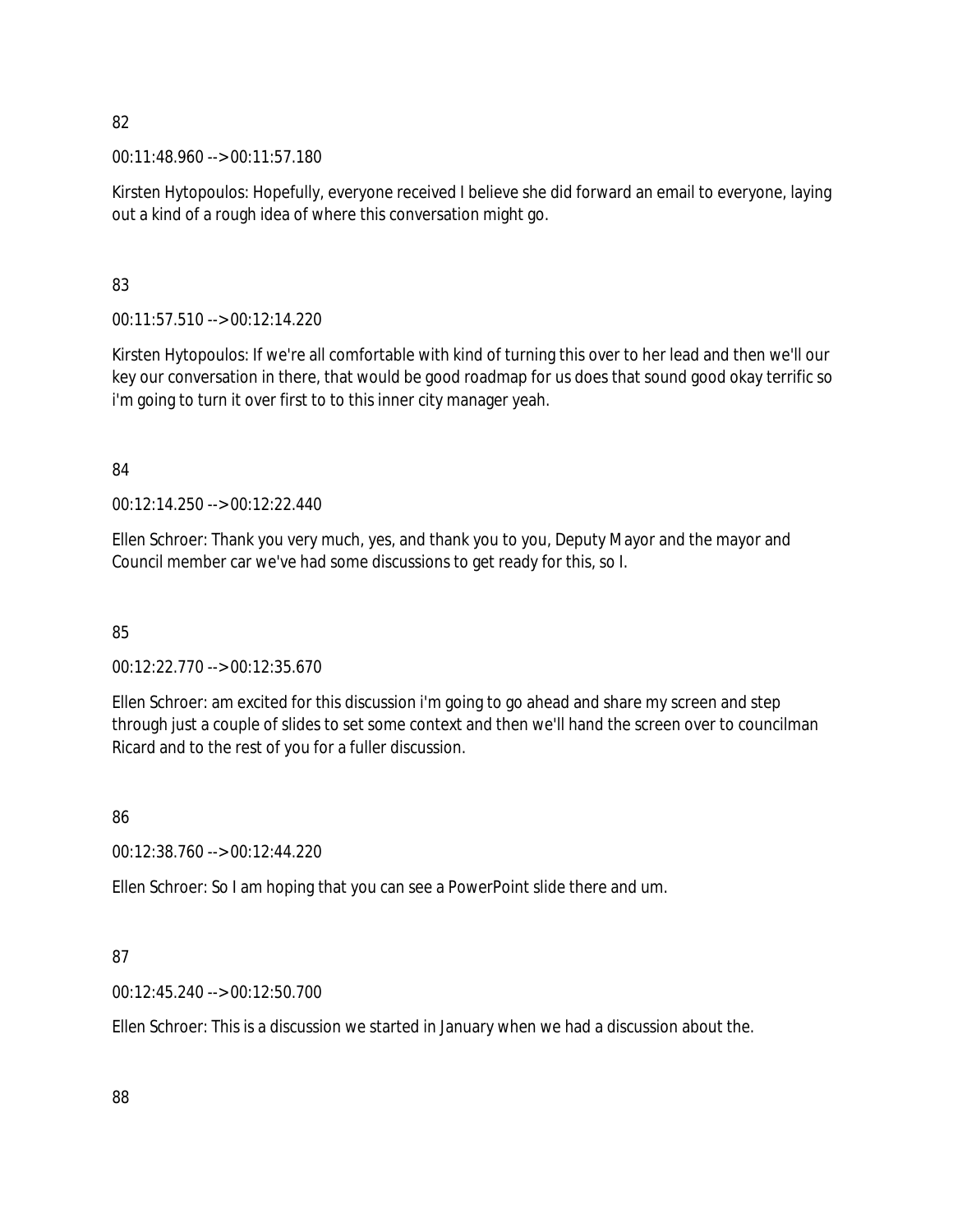00:12:51.450 --> 00:12:59.880

Ellen Schroer: work plan and the results for the city tonight we're going to touch briefly on 2020 and then start to look at what the city's working on right now.

### 89

00:13:00.540 --> 00:13:10.230

Ellen Schroer: i'll start by stepping through these just a couple of slides, you can see there's 22 of them, but we're really only going to look at eight the other ones are provided just for context, and these were in your packet so if.

### 90

00:13:10.740 --> 00:13:16.890

Ellen Schroer: you're referring to that I have shortened it somewhat i'm at just in terms of supporting the discussion.

### 91

00:13:21.000 --> 00:13:36.240

Ellen Schroer: Looking at 2020 we had a wide variety of topics that we that we worked on and projects, but we finished 24 priority projects these weren't ones that were significant enough to be added to the work plan list, separate from the.

## 92

00:13:37.140 --> 00:13:54.150

Ellen Schroer: The ongoing work of the city, we removed seven priority projects because of staffing capacity or changing priorities, and then we also added a wide number of wide variety of projects as the city's work plan was necessarily impacted by coven and we completed.

## 93

00:13:55.890 --> 00:14:12.780

Ellen Schroer: Projects like updates to the code related to human services and cultural funding cycles The self storage policy and completion of the administrative corrections and, while others came off due to the fact that there was staff capacity and competing priorities.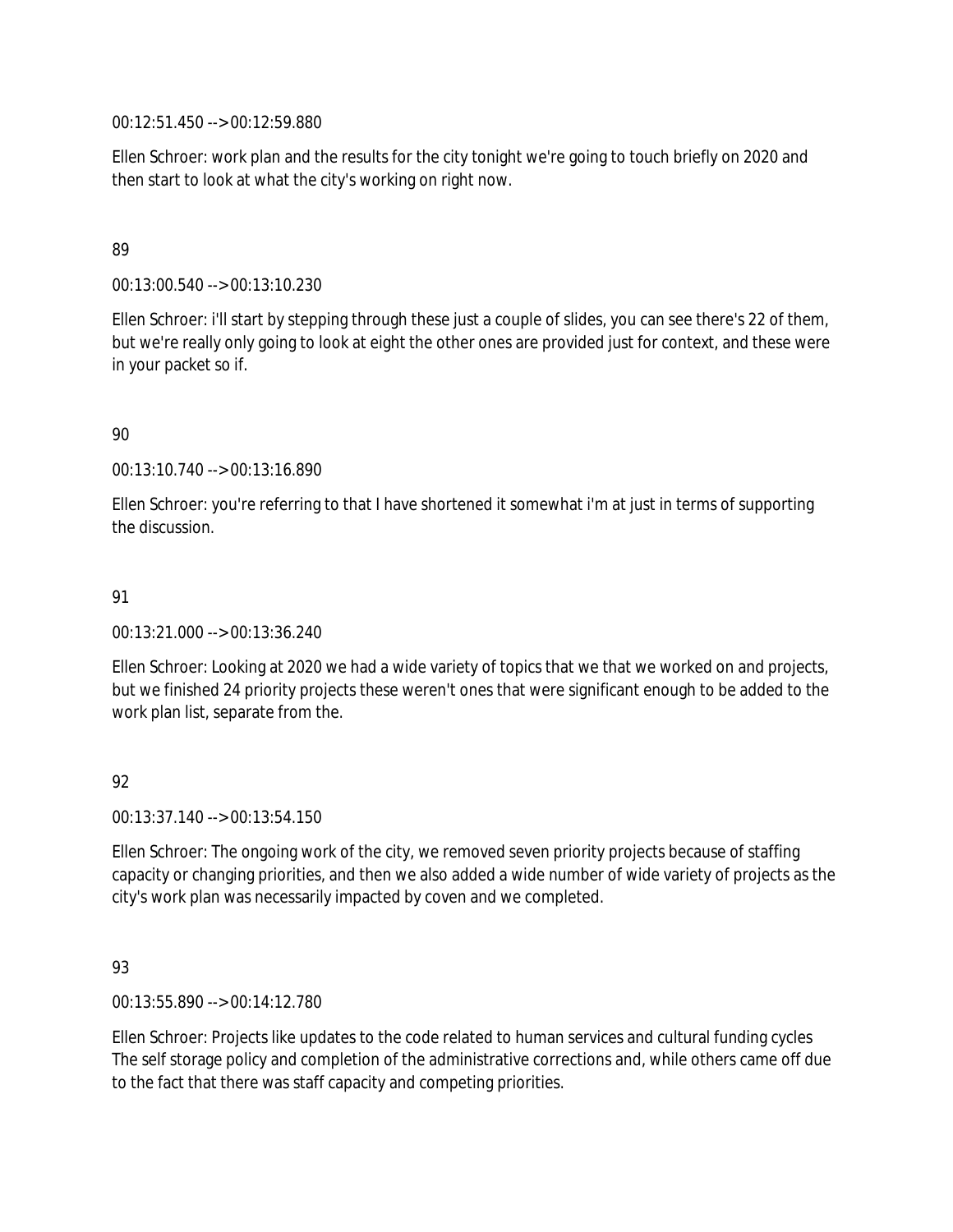00:14:16.320 --> 00:14:26.880

Ellen Schroer: Looking at 2021 and want to start the discussion by reminding you that we have a work plan that's informed by the budget that you approved in November this budget.

## 95

00:14:27.480 --> 00:14:32.640

Ellen Schroer: Funds, the ongoing city programs and services, as well as the capital Improvement Plan.

## 96

00:14:32.910 --> 00:14:42.660

Ellen Schroer: And a certain number of high priority projects, these are the ones that you discussed through the budget process and chose from a long list of ideas and priorities.

## 97

00:14:43.020 --> 00:14:51.030

Ellen Schroer: So the one that will be talking about tonight is mostly the high priority projects, rather than focusing on the larger work plan.

## 98

00:14:52.800 --> 00:14:54.660

Ellen Schroer: This slide shows you.

# 99

00:14:55.770 --> 00:15:08.550

Ellen Schroer: that context the chart on the left has two colors blue representing the ongoing work of the city and orange the smaller number of high priority work plan items that we track specially.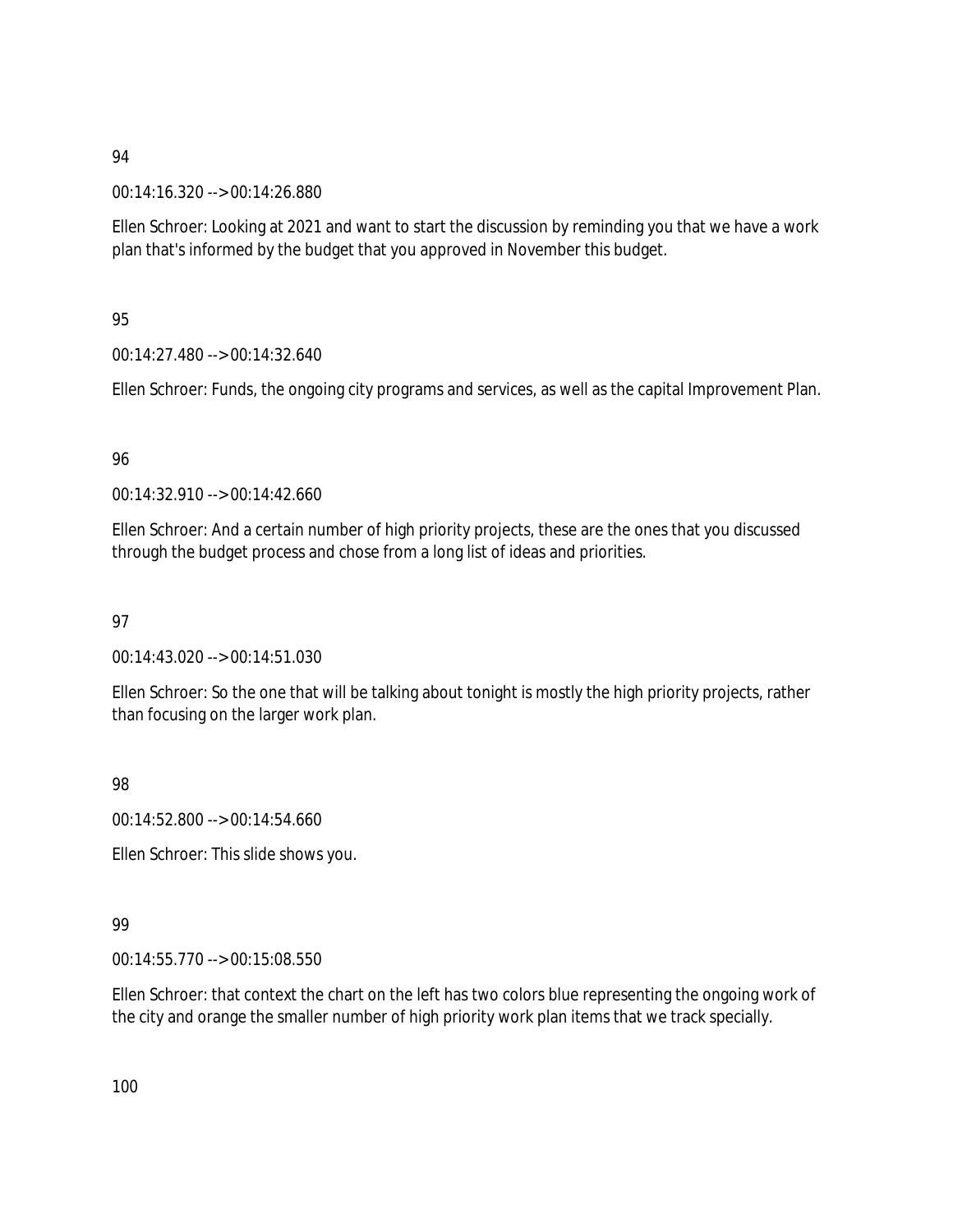00:15:09.540 --> 00:15:15.510

Ellen Schroer: I derived this list from looking at the priority based budgeting process which is started in 2014.

#### 101

00:15:16.170 --> 00:15:21.660

Ellen Schroer: And I recognize that the work of the city has changed somewhat since then, but the idea is to.

### 102

00:15:22.080 --> 00:15:29.970

Ellen Schroer: Have a starting point and to show you that there's a large body of work that isn't something that we typically track and report on with the Council.

#### 103

00:15:30.360 --> 00:15:45.780

Ellen Schroer: This is things like traffic patrol services at the Court internal services like payroll and accounts payable permit processing and just a host of a host of activities that the city performs but that we rarely discuss in a public context.

#### 104

00:15:46.830 --> 00:15:59.580

Ellen Schroer: The Orange part of this column are the work plan items, and these are the roughly hundred and 15 items which are included on a line by line list that I sent you and that we've discussed.

105

00:16:00.600 --> 00:16:04.050

Ellen Schroer: That we've discussed in various work plan priority setting items.

106

00:16:04.860 --> 00:16:13.440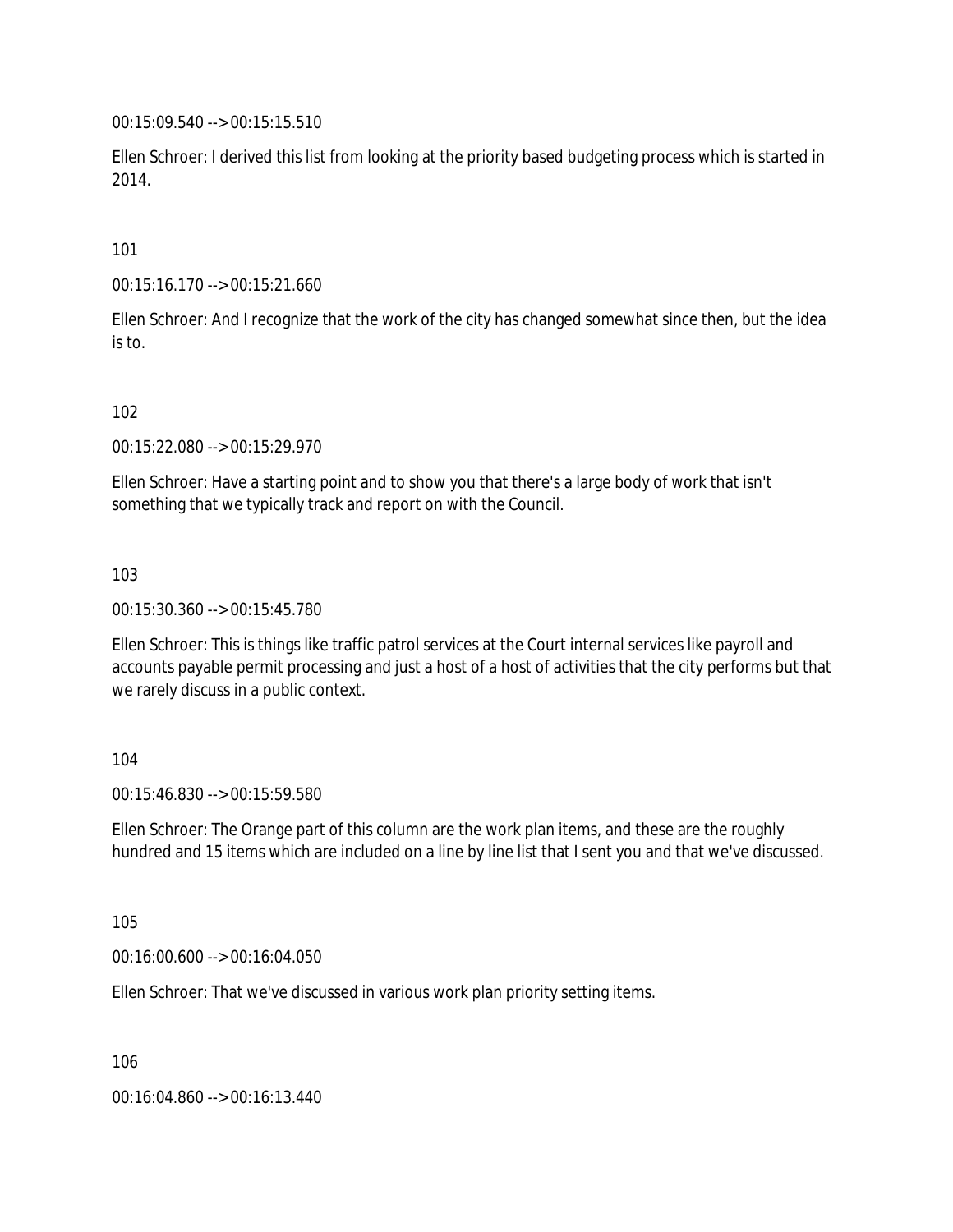Ellen Schroer: To make a little more sense of those you can see in the chart on the right, that there are different kinds of projects that we're tracking and 2021.

107

00:16:13.710 --> 00:16:26.130

Ellen Schroer: Some of them are items that were required to do things like the update to the periodic, the SNP or other periodic updates that are required by the state or passing a biennial budget in an off year.

108

00:16:26.970 --> 00:16:39.120

Ellen Schroer: operations are what we're calling items that are funded by the budgets So these are items that projects that you've funded things like the the complete streets ordinance or some of the updates in planning.

109

00:16:40.260 --> 00:16:53.160

Ellen Schroer: Capital is a small number of discretionary capital projects that you funded and then policy or the roughly 40 high pile high priority policy projects that you've set for staff and that we are working on with you.

110

00:16:54.270 --> 00:17:05.610

Ellen Schroer: But importantly, as we have this discussion tonight these high priority items that we're working on, for you are roughly a third of the larger set of projects that the city is working on.

111

00:17:07.350 --> 00:17:24.420

Ellen Schroer: And in fact these projects, in particular the policy projects are worked on by a fairly small number of staff there's about 13 people who are dedicated to Policy Department directors and senior staff and each department and it's not all of their time it's roughly.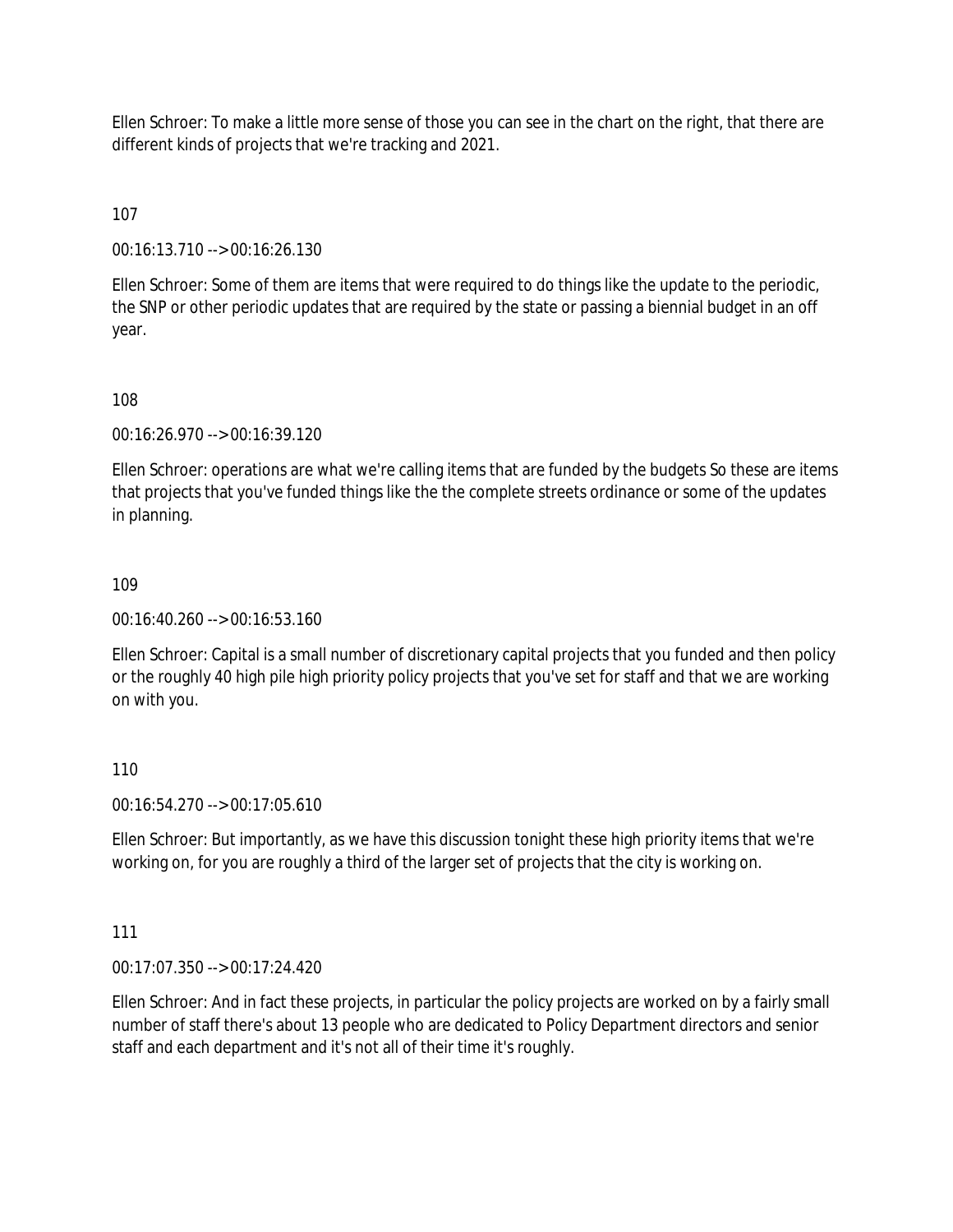00:17:25.440 --> 00:17:31.560

Ellen Schroer: When I calculated about seven F T worth of effort or 5% of the city's F T.

113

00:17:31.920 --> 00:17:41.760

Ellen Schroer: And I provide this context, to say that there are a number of projects that are on the list and then it's really important for us to work with you to prioritize those projects and.

114

00:17:42.000 --> 00:17:50.460

Ellen Schroer: and recognize when we want to add something that something else will likely need to be deferred or or removed from the list.

#### 115

00:17:53.280 --> 00:18:03.660

Ellen Schroer: As we get ready to talk about this list of 115 that's an awful lot of projects to have a productive discussion about, so there are two ways that i'm suggesting that we think about them.

116

00:18:04.170 --> 00:18:17.610

Ellen Schroer: One is the source or the driver for why they're on the list and that's the shift that I just talked about whether their policy projects capital operations or required projects and in some for some.

117

00:18:18.390 --> 00:18:23.280

Ellen Schroer: In some reasons that is because those are the categories, within which we can make trades.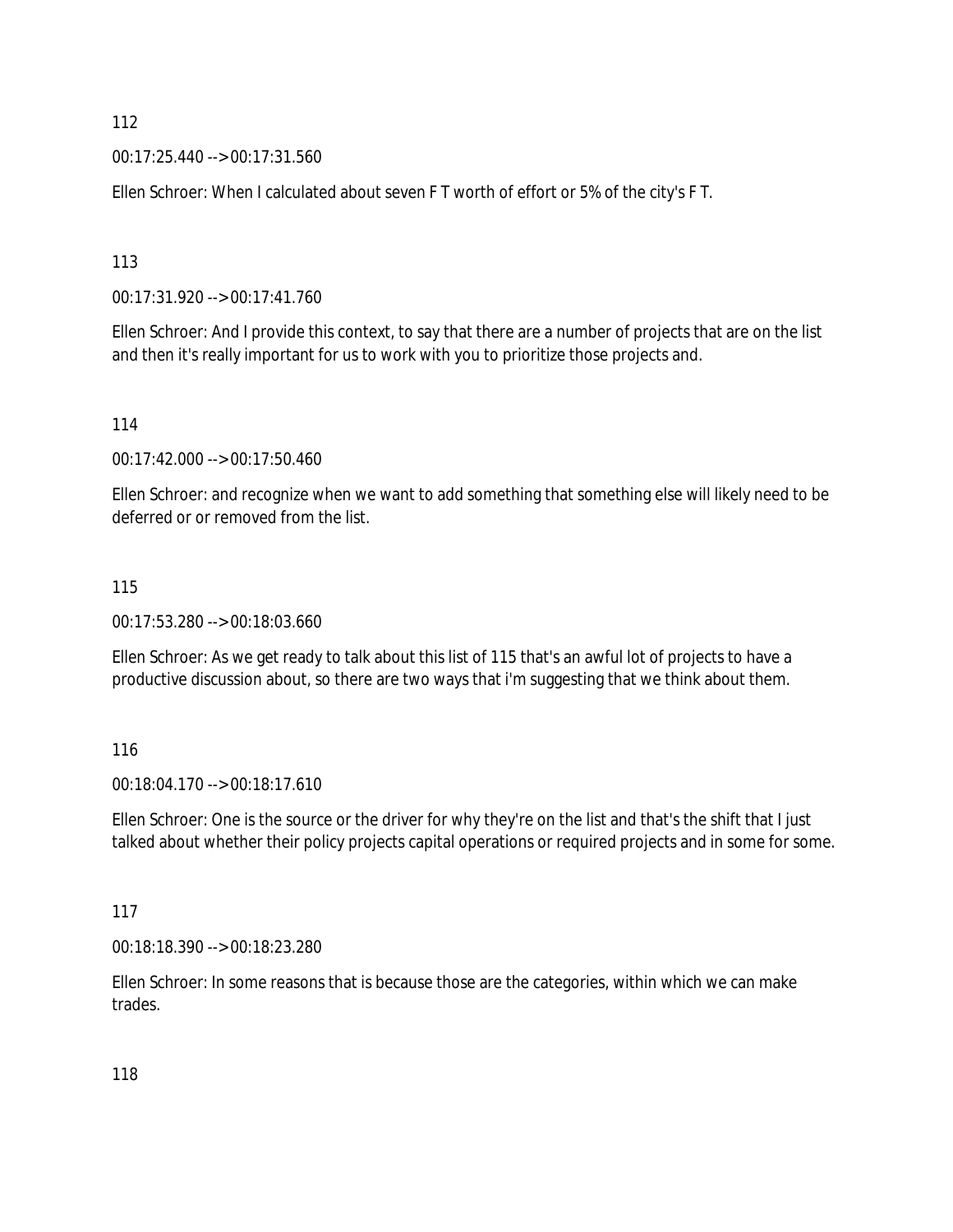00:18:23.550 --> 00:18:34.140

Ellen Schroer: So if you have a capital project and you want to do a different capital project you're sort of looking at the same staff who can support that and you would want to trade off one with the other same thing with policy, depending on the.

119

00:18:34.920 --> 00:18:39.150

Ellen Schroer: On the department those staff wouldn't need to trade, one for the other.

120

00:18:40.590 --> 00:18:53.190

Ellen Schroer: And then another way to look at the the projects on the list is by category or focus and this helps us understand why we're doing this, what are the important policy goals that we're supporting with the projects.

121

00:18:53.790 --> 00:18:59.130

Ellen Schroer: And, in consultation with some of the Council members, I took a first stab at.

122

00:18:59.910 --> 00:19:10.980

Ellen Schroer: Suggesting some categories and I have used these in the work plan draft that I sent to you, but I think a large part of the discussion you'll have later is to confirm these and modify them to.

123

00:19:11.400 --> 00:19:21.210

Ellen Schroer: to represent best how the Council is thinking about the goals that they have and the categories that I suggested were a climate and natural resources community.

124

00:19:21.990 --> 00:19:43.830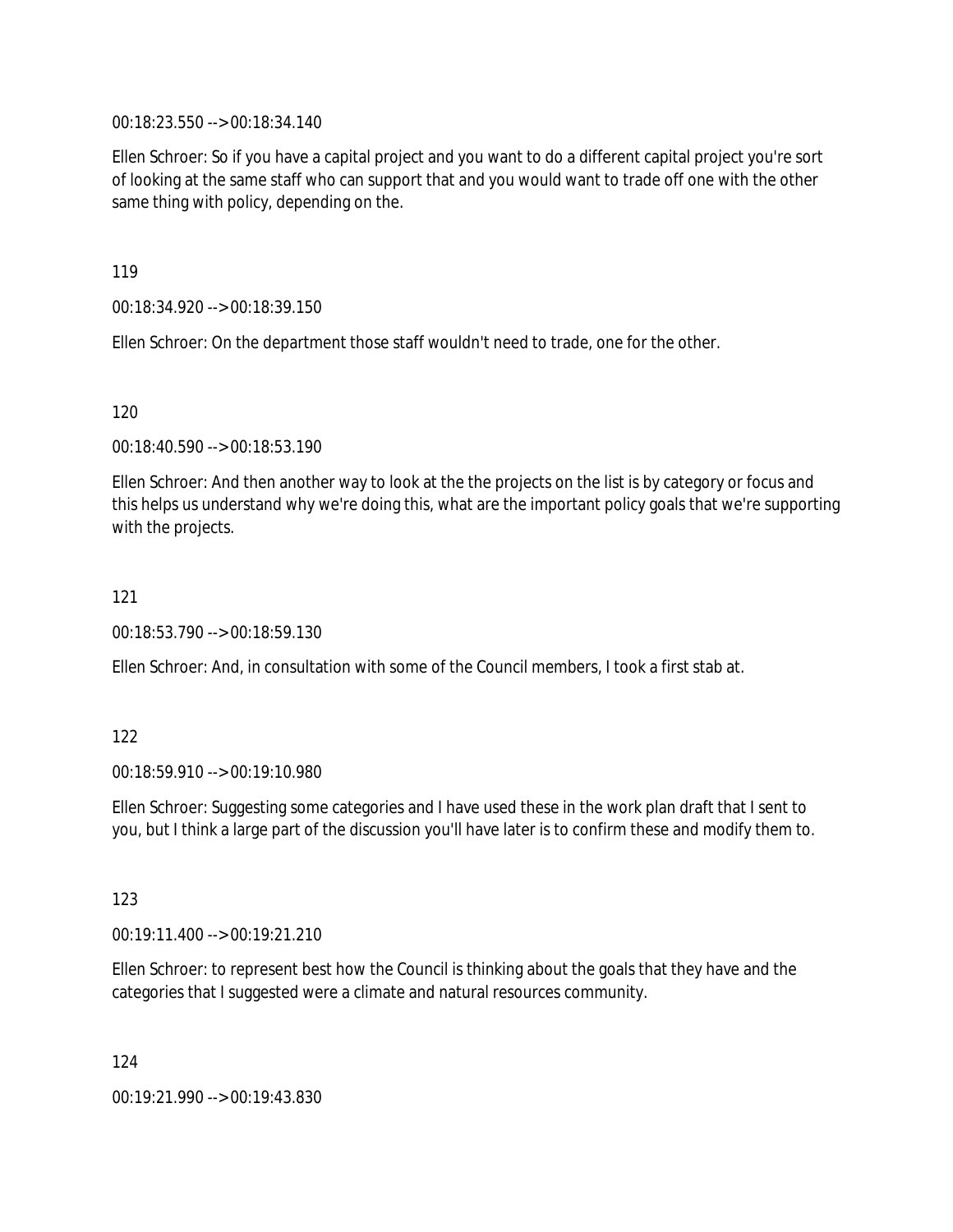Ellen Schroer: land use and housing mobility, safety and then as a larger operational category accountability and governance and this helps us understand why each of the projects that we're suggesting beyond the list are there and then also what they're helping us achieve as a city organization.

125

00:19:45.060 --> 00:19:55.830

Ellen Schroer: And finally, as we look at these project list and have this discussion, which I think tonight is the second touch on this topic and I think we will continue to discuss this into the second quarter.

### 126

00:19:56.130 --> 00:20:03.060

Ellen Schroer: is to consider looking at a multi year planning horizon at least two years, and the reason that i'm suggesting that is first.

#### 127

00:20:03.270 --> 00:20:12.450

Ellen Schroer: That you had just passed a two year budget so you've given the staff two years worth of funding staffing and projects that you're asking us to work on.

128

00:20:13.110 --> 00:20:25.260

Ellen Schroer: And secondly, in order for a project to be important enough to be on this list it's also likely pretty complicated and is unlikely to be done within just one year so most of our projects that are.

129

00:20:25.830 --> 00:20:36.270

Ellen Schroer: Complex enough and high priority enough to be on your policy list are things that take staff at least a year, and maybe two to complete so that's why i'm suggesting that you have a two year planning horizon.

130

00:20:38.760 --> 00:20:51.360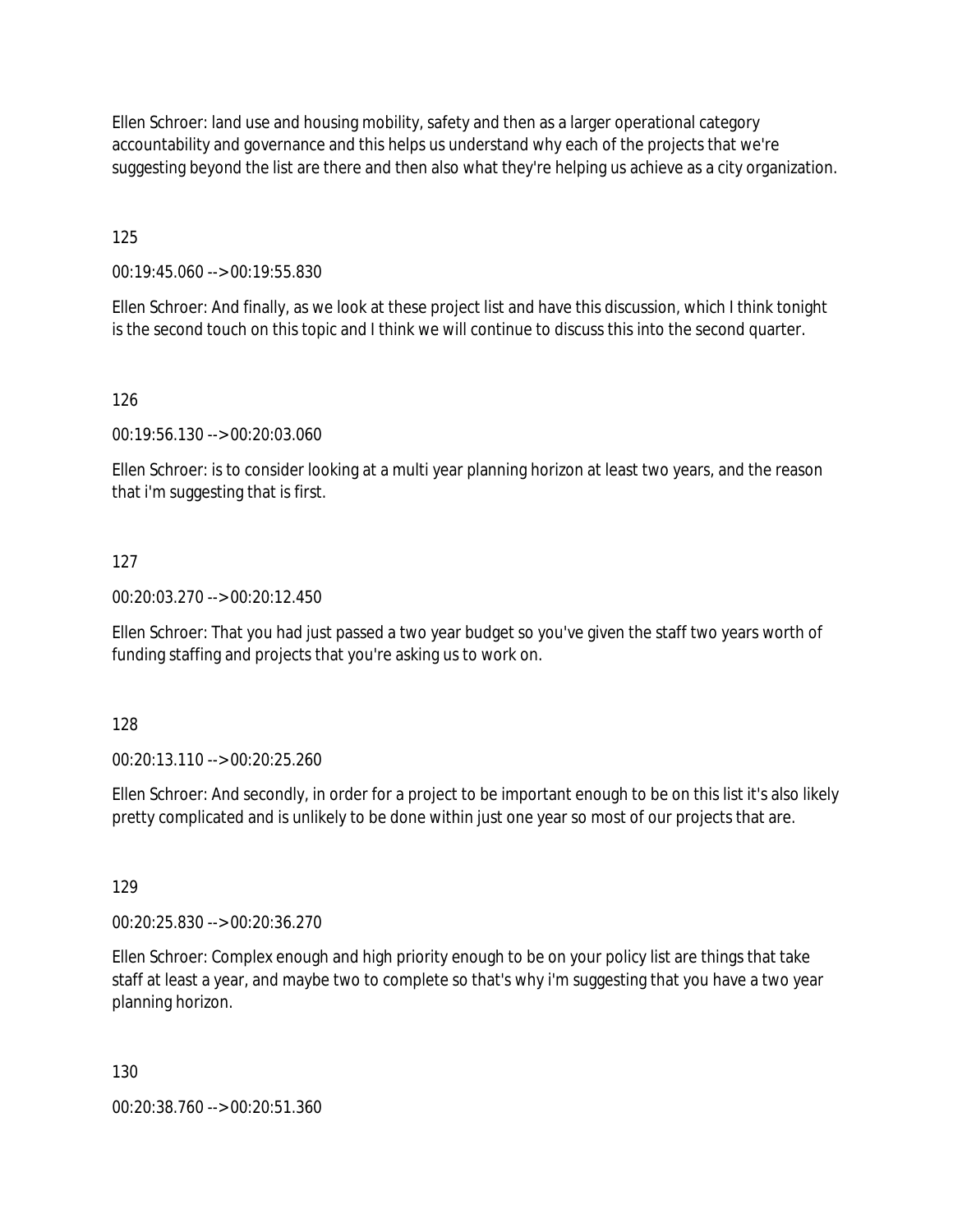Ellen Schroer: And, finally, to wrap up my introduction um we have an ambitious work plan that you funded in the budget, this is at or above the capacity of staff, so this is why we've highlighted the need to make trade offs.

131

00:20:51.750 --> 00:21:01.170

Ellen Schroer: At the same time, you have a staff that is really dedicated to the successful delivery of projects, in particular in support of the priorities as articulated by the Council.

132

00:21:01.740 --> 00:21:14.370

Ellen Schroer: I think a really beneficial part of having this discussion is to articulate those priorities and so that staff can help you deliver the projects which your funding and suggesting that we turn our attention to.

#### 133

00:21:15.660 --> 00:21:23.250

Ellen Schroer: As next steps will continue with the Council discussion tonight and then count staff will be ready to support you, as you continue on your.

134

00:21:23.640 --> 00:21:37.680

Ellen Schroer: On the discussion of this both with me and then hopefully with the next city manager when he arrives in May, so with that I would be happy to take questions and i'll stop sharing my screen and turn it over to you for more discussion.

135

00:21:45.180 --> 00:21:47.730

Ellen Schroer: Alright, see no questions I guess i'll hand it over to Christie.

136

00:21:50.580 --> 00:21:51.840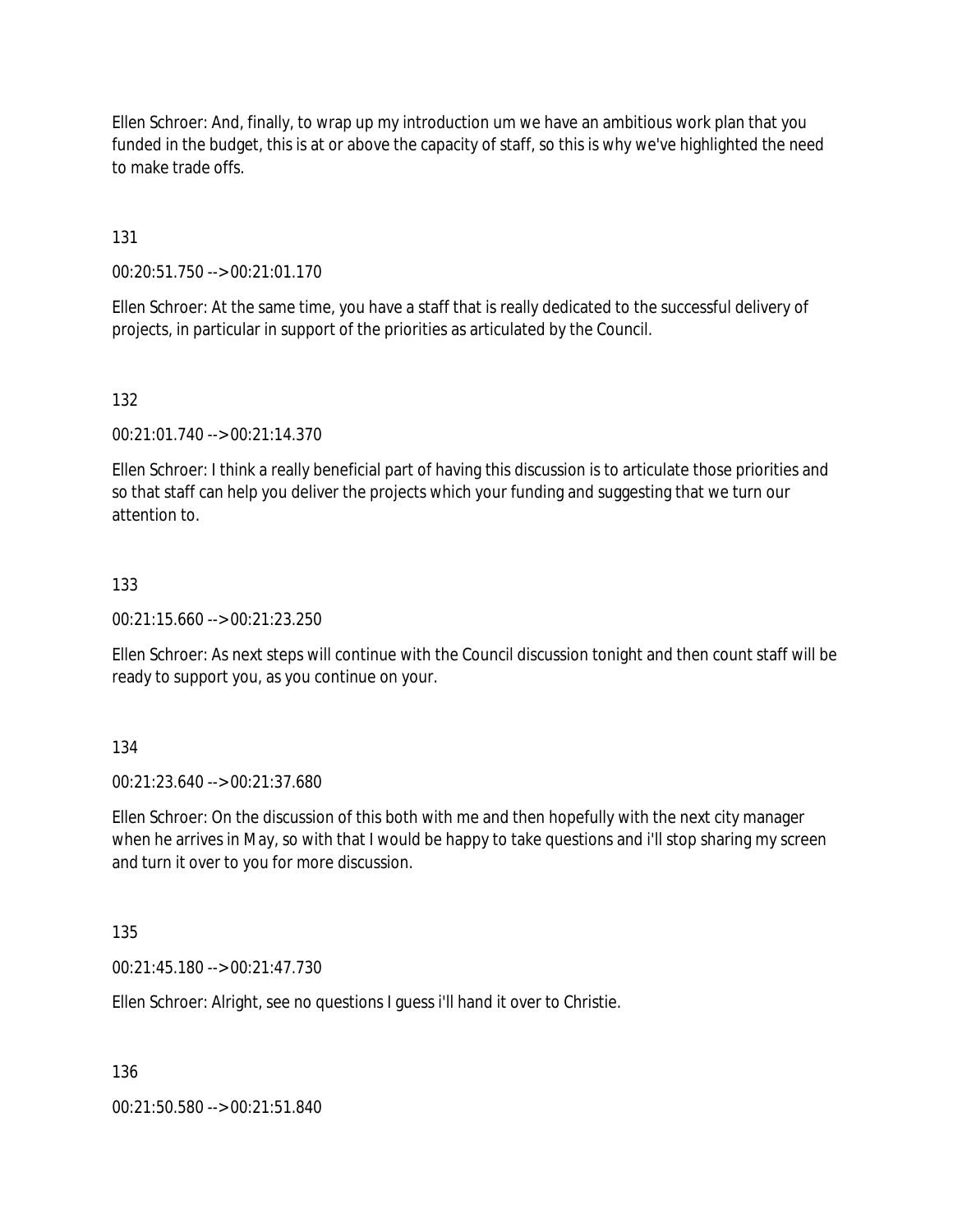Ellen Schroer: councilmember car, excuse me.

137

00:21:53.370 --> 00:21:53.700 Christy Carr: All right.

138 00:21:55.470 --> 00:21:56.700 Christy Carr: Thank you so much Ellen.

139

00:21:57.960 --> 00:21:59.640

Christy Carr: appreciate working with you on this.

140

00:22:00.420 --> 00:22:05.460

Christy Carr: And to repeat a little bit about what Ellen said why I think that this this.

#### 141

00:22:06.630 --> 00:22:14.400

Christy Carr: discussion is important, is because I got really excited about developing a work plan with this Council that.

#### 142

00:22:14.880 --> 00:22:22.320

Christy Carr: We have some ownership and stewardship over and that we can actually use it as a tool to help us do our work.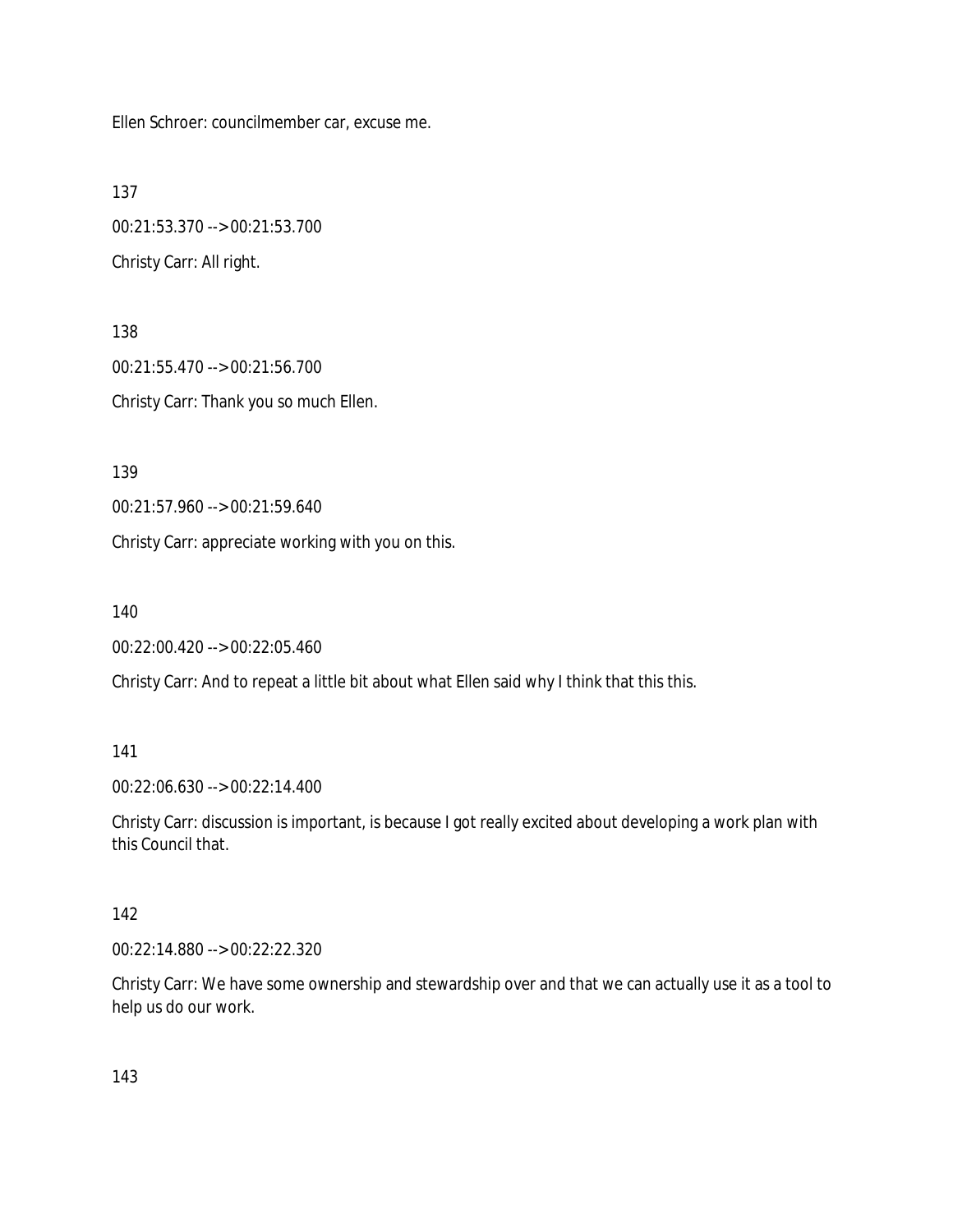00:22:22.800 --> 00:22:30.630

Christy Carr: And I think that we all get overwhelmed somewhat by a laundry list of projects that we may not know what they are understand really what what they mean.

144

00:22:31.020 --> 00:22:34.020

Christy Carr: And i'd like us to try to create an accessible work plan.

145

00:22:34.560 --> 00:22:47.430

Christy Carr: For ourselves for staff and also for the Community, because I think that the work plan can be a really valuable tool in communicating our our work to the Community, in terms of what we want to do and what we get done and what we don't get done.

146

00:22:49.260 --> 00:22:56.580

Christy Carr: And so to owns points to do this or suggesting a few changes and that's that two year shifts to match the capital improvement.

147

00:22:57.120 --> 00:23:04.680

Christy Carr: plan, the use of those categories and drivers and then also a specific focus on those policy or high priority projects.

148

00:23:05.220 --> 00:23:16.440

Christy Carr: So I think that that those that those changes will help us create a work plan that we're really excited to implement and it'll help us keep on track as we do our business I think it'll be helpful in our.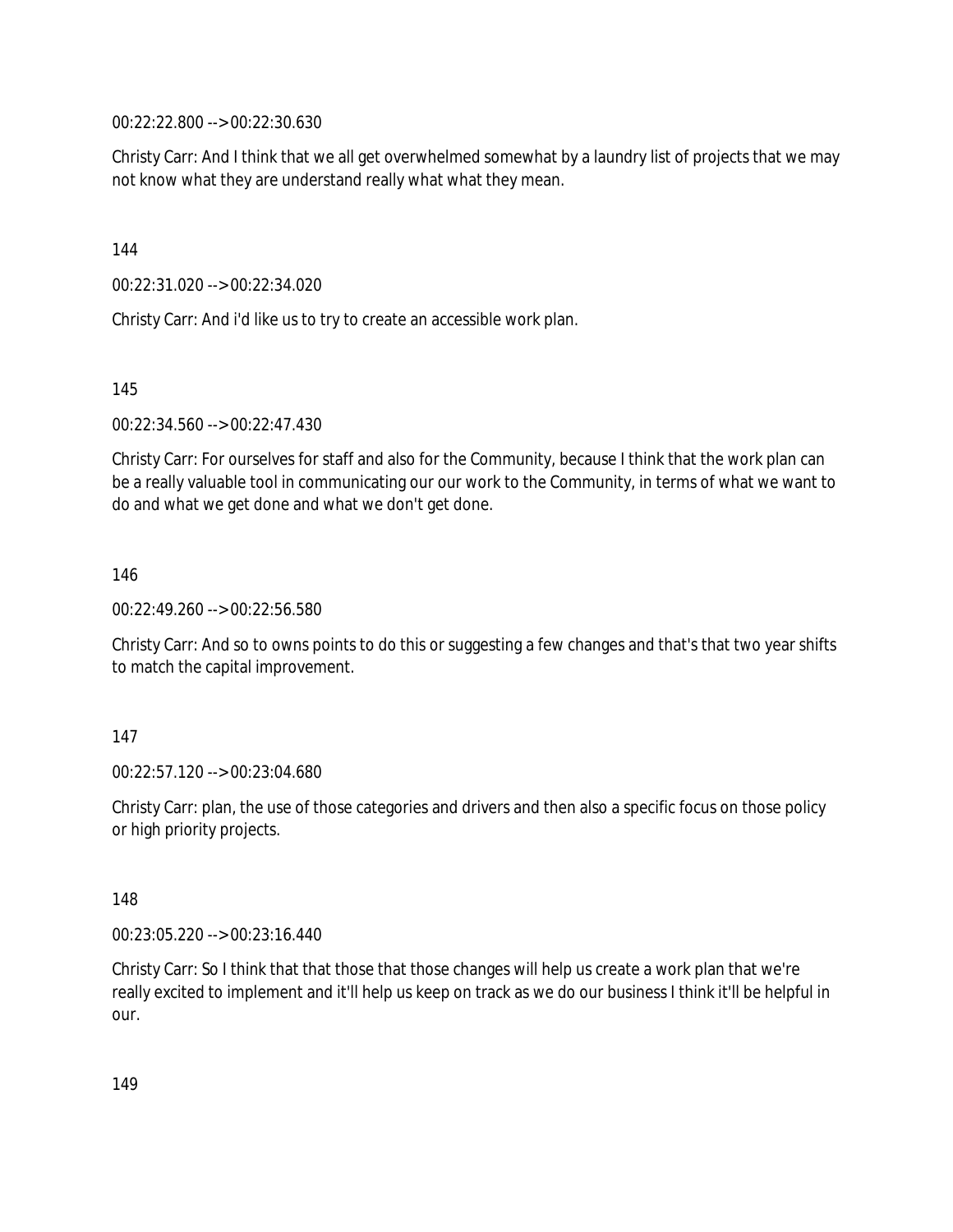00:23:16.860 --> 00:23:22.650

Christy Carr: Agenda setting meetings, I think it will be helpful when we want to add things when people from the Community ask us to do things.

150

00:23:23.700 --> 00:23:31.470

Christy Carr: So that's what i'm hoping really is that our work plan can be a really useful tool for us so i'm hoping that tonight we can just start to.

151

00:23:31.950 --> 00:23:46.200

Christy Carr: understand this context of the work plan in general and then also get feedback on this suggested approach and then also start to pivot to prepare for future discussions about prioritization of those projects that are actually on the work plan.

152

00:23:47.580 --> 00:24:04.770

Christy Carr: So I guess with that i'll ask if anybody has any questions or any specific input on this approach and, specifically, looking at those categories that Ellen had like natural resources climate or mobility and.

153

00:24:06.090 --> 00:24:09.510

Christy Carr: In terms of bashing our projects and.

154

00:24:11.010 --> 00:24:16.110

Christy Carr: Again, as she mentioned they came a little bit from our prior use of priority based budgeting.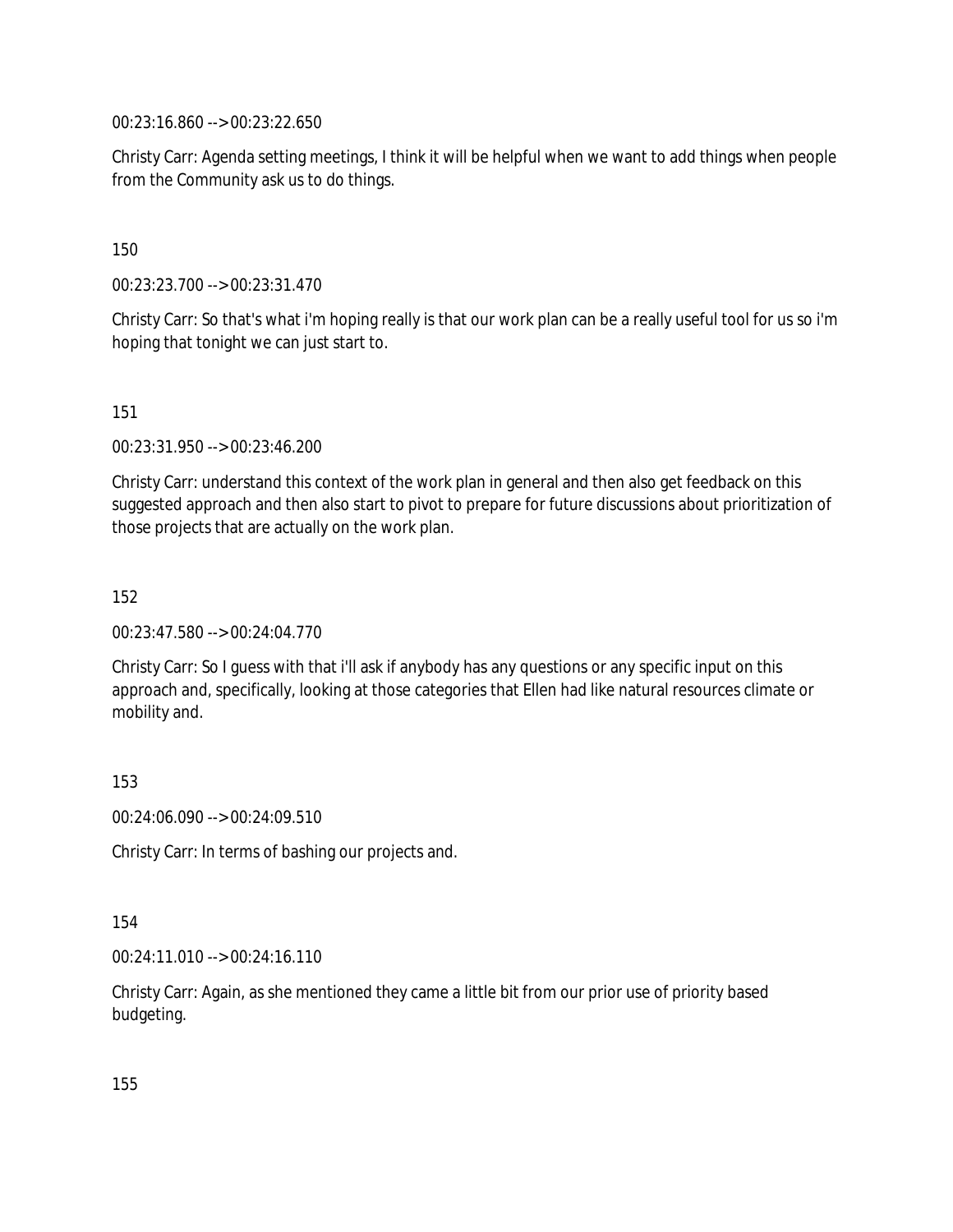00:24:16.650 --> 00:24:32.160

Christy Carr: But we didn't spend a whole lot of time figuring out what those words are categories would be and, certainly, since this is our city council work plan would want to know if the Council had any input or feedback on those words we don't need to decide on what they are right now.

156

00:24:33.720 --> 00:24:38.130

Christy Carr: But want to make sure that people are comfortable with that approach, as well as what the categories are.

157

00:24:41.040 --> 00:24:41.730

Kirsten Hytopoulos: mayor's are.

158

00:24:43.260 --> 00:25:03.360

Rasham Nassar: Now this is great, I really like this um and I think this is reflective of the direction I heard Council, this Council want to take, but also the previous Council and I in the Council work group the retreat in January of 2018 and at that meeting we'd actually discussed revising the.

#### 159

 $00.25:04.500 \rightarrow 00.25:17.430$ 

Rasham Nassar: The budget categories that seem to be very inconsistent how Council wanted to work and facilitate and work our work plan discussions and so i'm wondering if we're to switch to this more.

160

00:25:18.720 --> 00:25:25.350

Rasham Nassar: Clear clear clean cut priority based categorization of our work plan items with the idea that those would.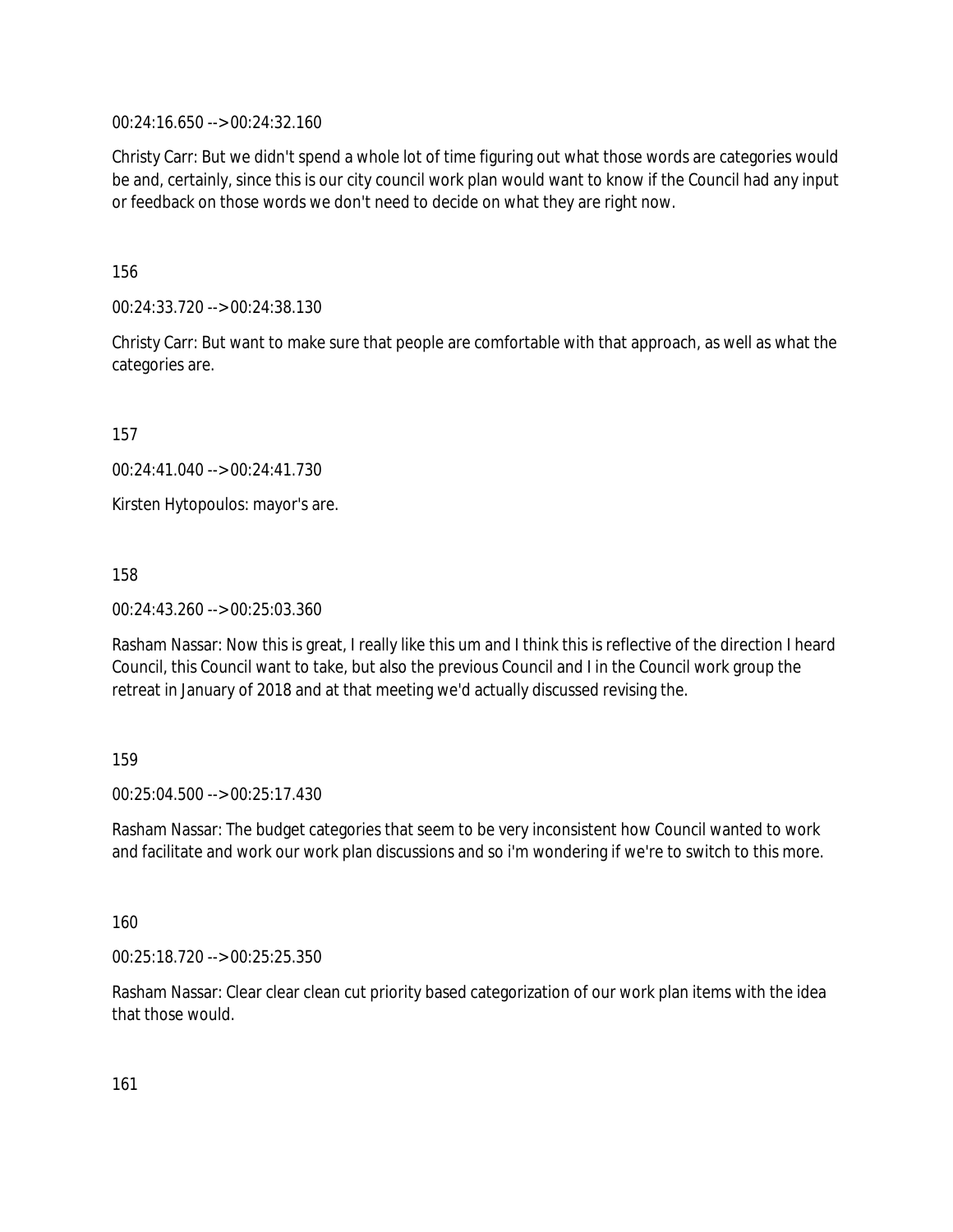00:25:25.560 --> 00:25:40.140

Rasham Nassar: Some overlap or correspond to the capital improvements plan, what happens to that other model Ellen that we use for for budget I forget what it's called but it's its own separate system.

162

00:25:40.710 --> 00:25:42.690

Ellen Schroer: The priority Based Budgeting system.

163

00:25:42.930 --> 00:25:45.270

Rasham Nassar: Right it's very different than what we're seeing here.

164

00:25:45.720 --> 00:25:59.280

Ellen Schroer: That is correct, I think we've heard some pretty consistent feedback from Council that priority Based Budgeting wasn't helping us get to the the ends that we were looking for, so this would really be a substitution.

165

00:26:00.450 --> 00:26:13.530

Ellen Schroer: it's built on that, indeed, like that we've had that conversation, but this would be the current Councils opportunity to redefine those words and redefine how how you're tracking your work plan.

166

00:26:18.690 --> 00:26:23.760

Kirsten Hytopoulos: I have a question if no one else says so just to understand these categories, like the.

167

00:26:24.270 --> 00:26:36.060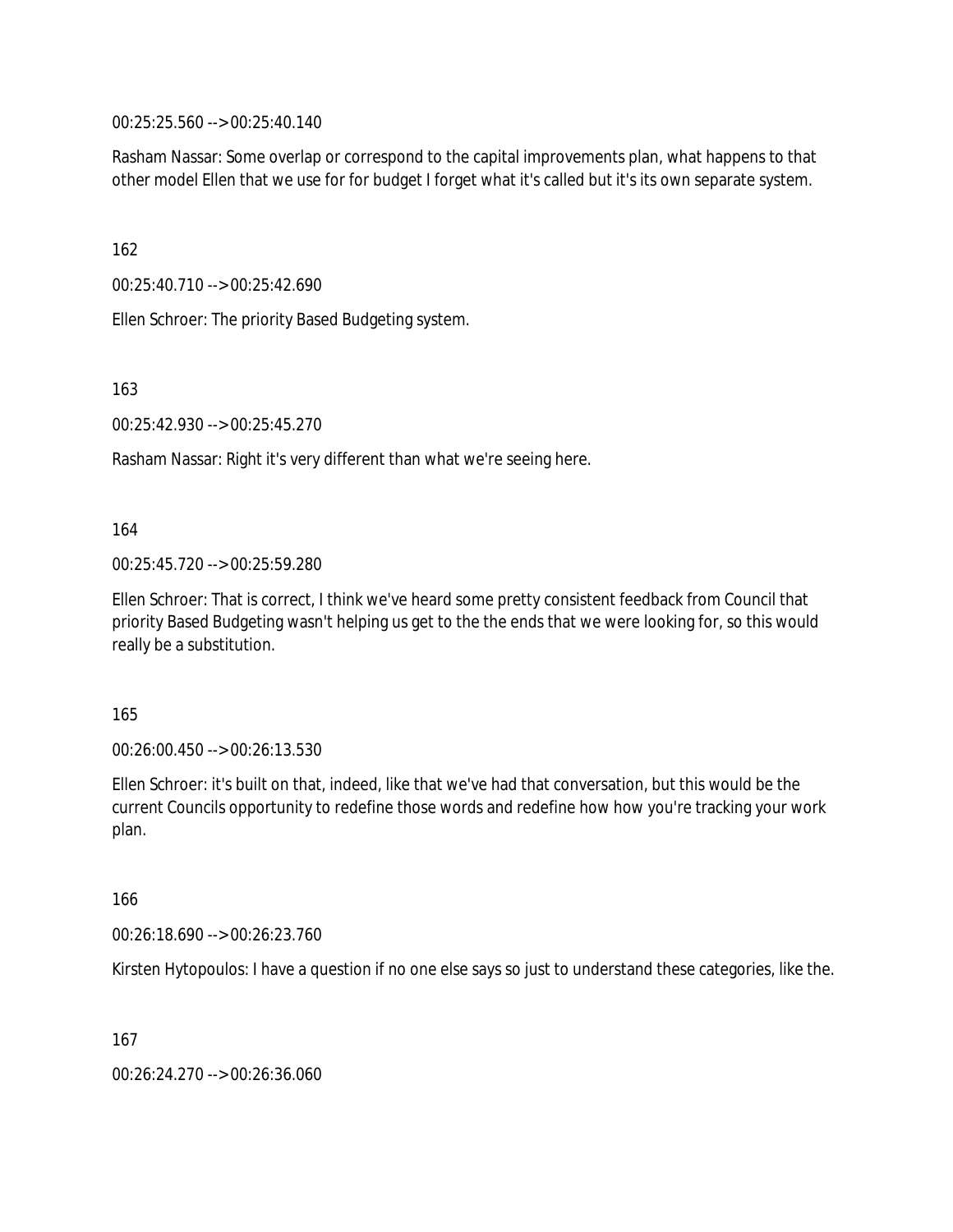Kirsten Hytopoulos: Environment and i'm not looking at right now, but those other are the within are we saying we're focusing on the policy and that first graph of the of our third or the policy section and then in those categories or those categories and feeding into.

168

00:26:36.570 --> 00:26:45.900

Kirsten Hytopoulos: into all of those other categories from required to policy to and i'm not looking at it so much what they were called but the four categories does that make sense, like question.

169

00:26:47.850 --> 00:26:57.210

Ellen Schroer: um I can take a crack at that the way that the current work plan is drafted each project on the work plan has.

170

00:26:58.470 --> 00:27:11.790

Ellen Schroer: A category or it has an assignment to both of those so it could be policy and climate and natural resources, or it could be capital and mobility or it would be, it would be one of each of the sets so you can sort them either way.

171

00:27:12.240 --> 00:27:19.380

Kirsten Hytopoulos: And just and so are we entering into this through the category and then into the driver or is that should I just wait and listen.

172

00:27:21.690 --> 00:27:26.250

Christy Carr: Well, I think that the category and the driver are kind of two different things, the drivers are intended to.

173

00:27:26.760 --> 00:27:32.280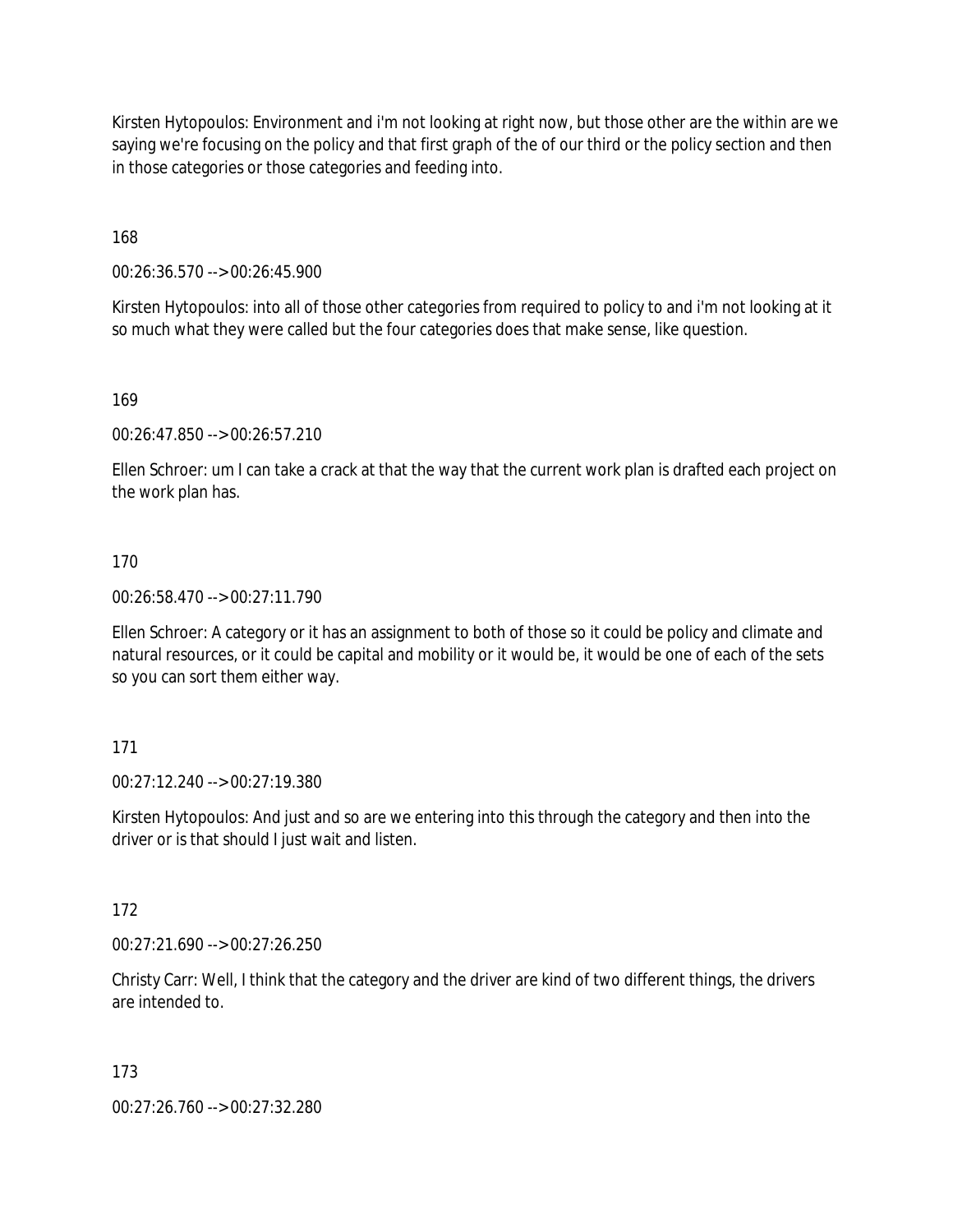Christy Carr: show why why we're doing the work so policy is those high priority projects that we want to do.

174

00:27:32.850 --> 00:27:40.260

Christy Carr: More or less, and then the other drivers are essentially things that that we have to do and so it's just intended to.

175

00:27:40.680 --> 00:27:47.820

Christy Carr: Set That apart, so there's you understand kind of a source of the work, and then the categories are just so that people can understand.

176

00:27:48.690 --> 00:27:57.270

Christy Carr: The type of work we're doing so with you we've got five natural resource and climate projects over here, why are we paying enough attention to our.

177

00:27:57.990 --> 00:28:09.660

Christy Carr: mobility projects over here so it's just a way it's a it's an accessible way for people to understand the type of work that we're doing kind of put it into buckets so like Ellen said they'll each have.

178

00:28:10.650 --> 00:28:19.200

Christy Carr: they'll each have both they'll have a category and the lava driver and we're going to focus most of our discussion I think in prioritization on the policy driver.

179

00:28:20.340 --> 00:28:24.630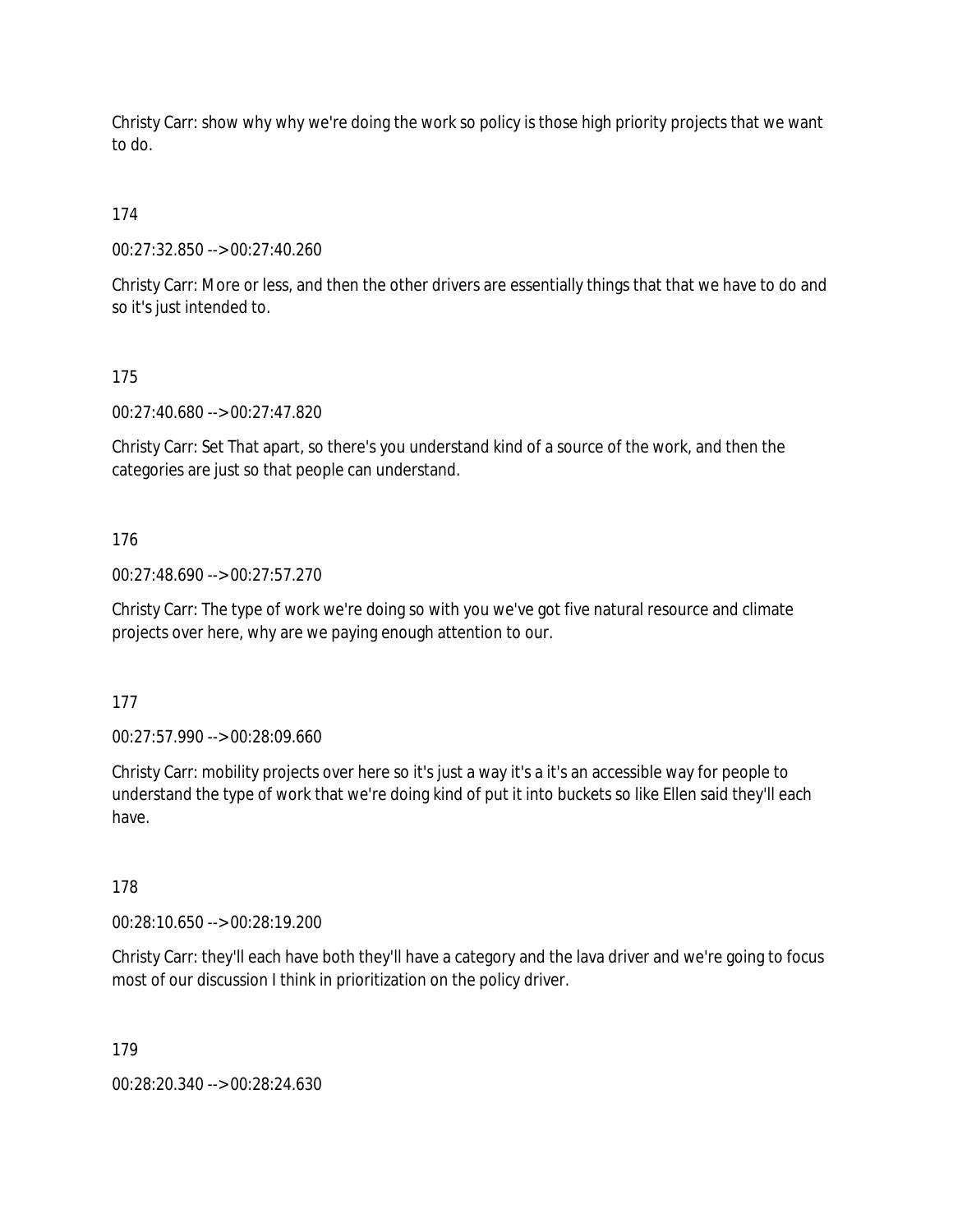Christy Carr: And the policy has a number of different types of projects or categories.

180

00:28:26.070 --> 00:28:29.070

Kirsten Hytopoulos: You think you a Council member of entry Johnson.

181

00:28:30.630 --> 00:28:40.440

Brenda Fantroy-Johnson: This is really interesting to me I guess what I want to ask is because we do have drivers and categories.

182

00:28:41.520 --> 00:28:52.230

Brenda Fantroy-Johnson: i'm looking at, I guess, specifically to policy, is it possible that you know you said that some of the categories will may have policy involved right.

183

00:28:52.890 --> 00:29:06.750

Brenda Fantroy-Johnson: And I guess i'm just wondering, will there be additional categories or how are we, I would think that something's wouldn't fit in the categories that you have already.

184

00:29:07.230 --> 00:29:19.530

Brenda Fantroy-Johnson: So i'm just wondering, this is not the, this is just the beginning of the discussion and not the end of it right if there's another category that needs to be added, will be able to do that right.

185

00:29:20.820 --> 00:29:32.580

Christy Carr: Absolutely yeah that's um, this is the I think this interim city manager said that she you know started with these just so that we could start this discussion, and it seems the ones that.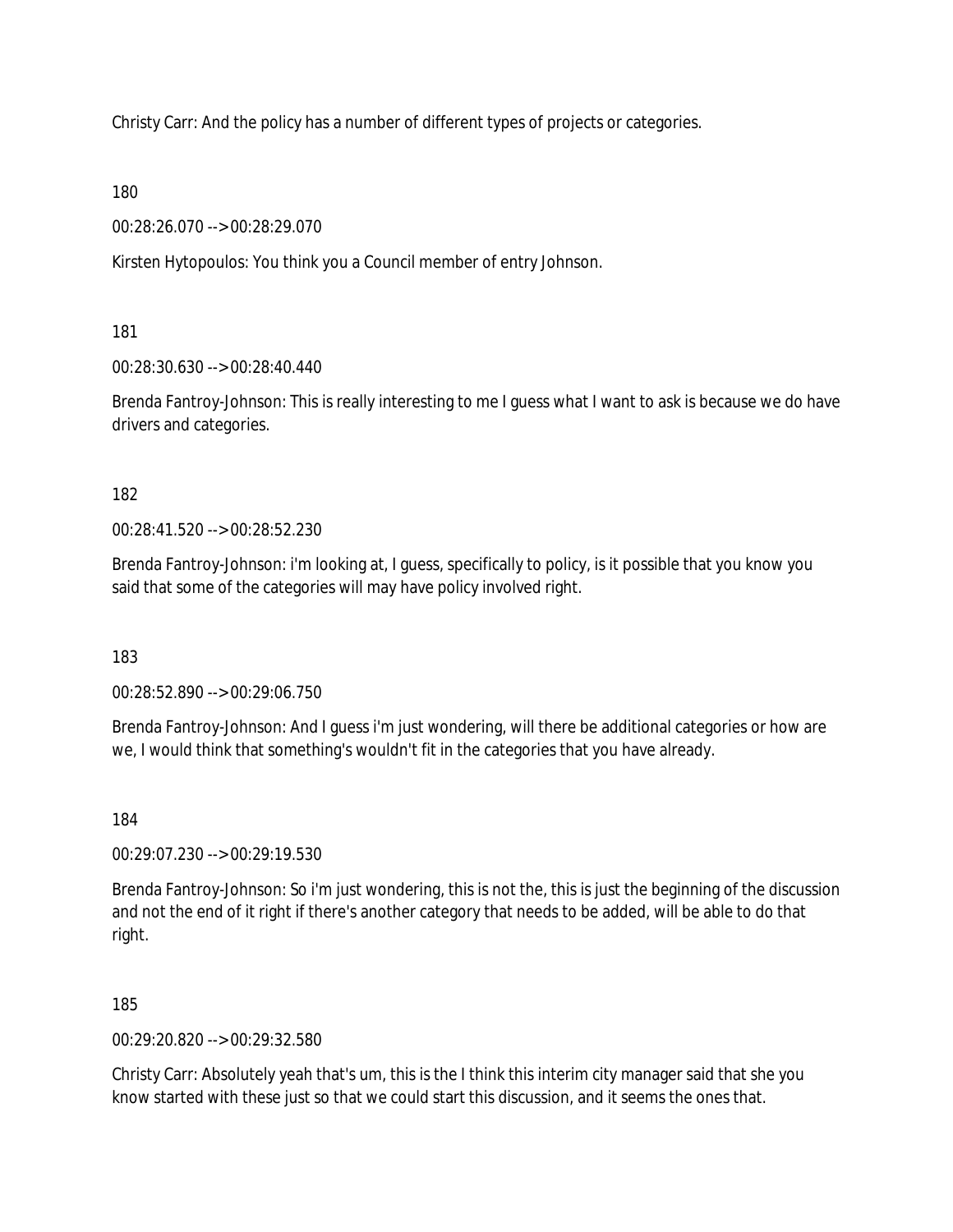00:29:33.240 --> 00:29:41.610

Christy Carr: That are there seem to make sense, but if there's something that needs to leave or something that needs to be added that's definitely the type of input that we're looking for and.

187

00:29:42.240 --> 00:29:48.900

Christy Carr: I don't know that we were going to do that tonight certainly any sort of big ideas that come to the surface tonight are certainly welcome.

188

00:29:49.590 --> 00:29:59.100

Christy Carr: But yeah that's exactly the kind of input that we want to hear, because we all want to buy off on or be comfortable with what those categories are in the end because that's that's describing our work.

189

00:30:00.120 --> 00:30:00.570

Brenda Fantroy-Johnson: Thank you.

190

00:30:02.670 --> 00:30:03.420

Kirsten Hytopoulos: mayor this are.

191

00:30:05.370 --> 00:30:09.780

Rasham Nassar: So diving into the categories, I see that we have one for community.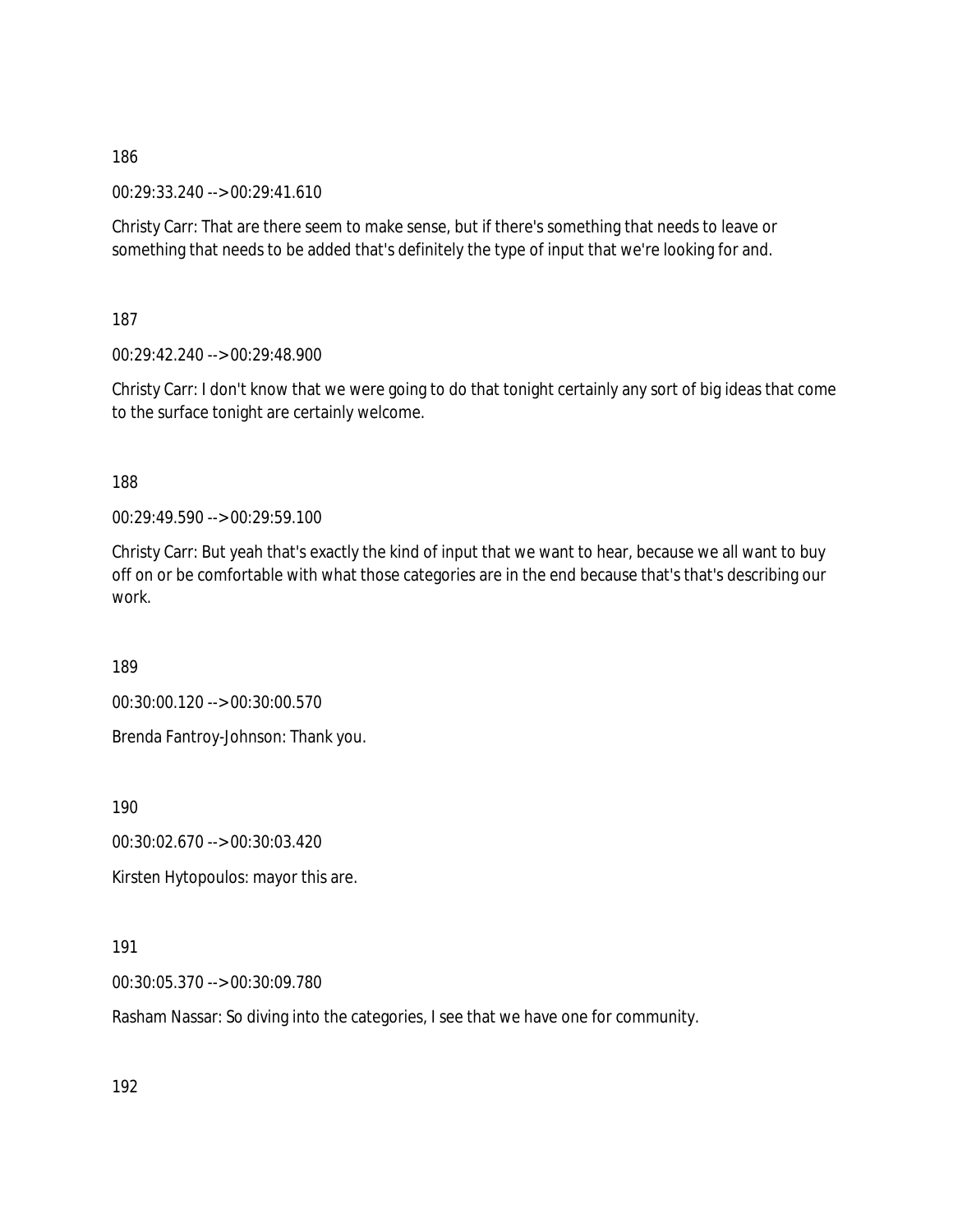00:30:11.730 --> 00:30:23.490

Rasham Nassar: And I guess, I want to maybe some description details about what we intend to fall under that category i'm thinking public art, culture, things of that nature.

193

00:30:25.260 --> 00:30:26.250

Rasham Nassar: So that's a question.

194

00:30:29.160 --> 00:30:42.150

Rasham Nassar: I would like to see race equity as its own category and you don't know how we turn turn that race equity and inclusion or something I think it's important enough and very soon it's going to become its kind of own.

195

00:30:43.680 --> 00:30:50.910

Rasham Nassar: Very large body of work in terms of policy reform that it it's going to deserve its own category, in place of importance on the board.

196

00:30:51.450 --> 00:31:04.320

Rasham Nassar: That already has its own budget amounts funds, so I would recommend or suggest that we add that and have that be one of our primary categories and then, if I can ask that question to you councilmember car about what community stands for.

197

00:31:06.570 --> 00:31:12.270

Christy Carr: yeah I think that you described a well I think it's I mean in terms of what would fall under it I think it's our.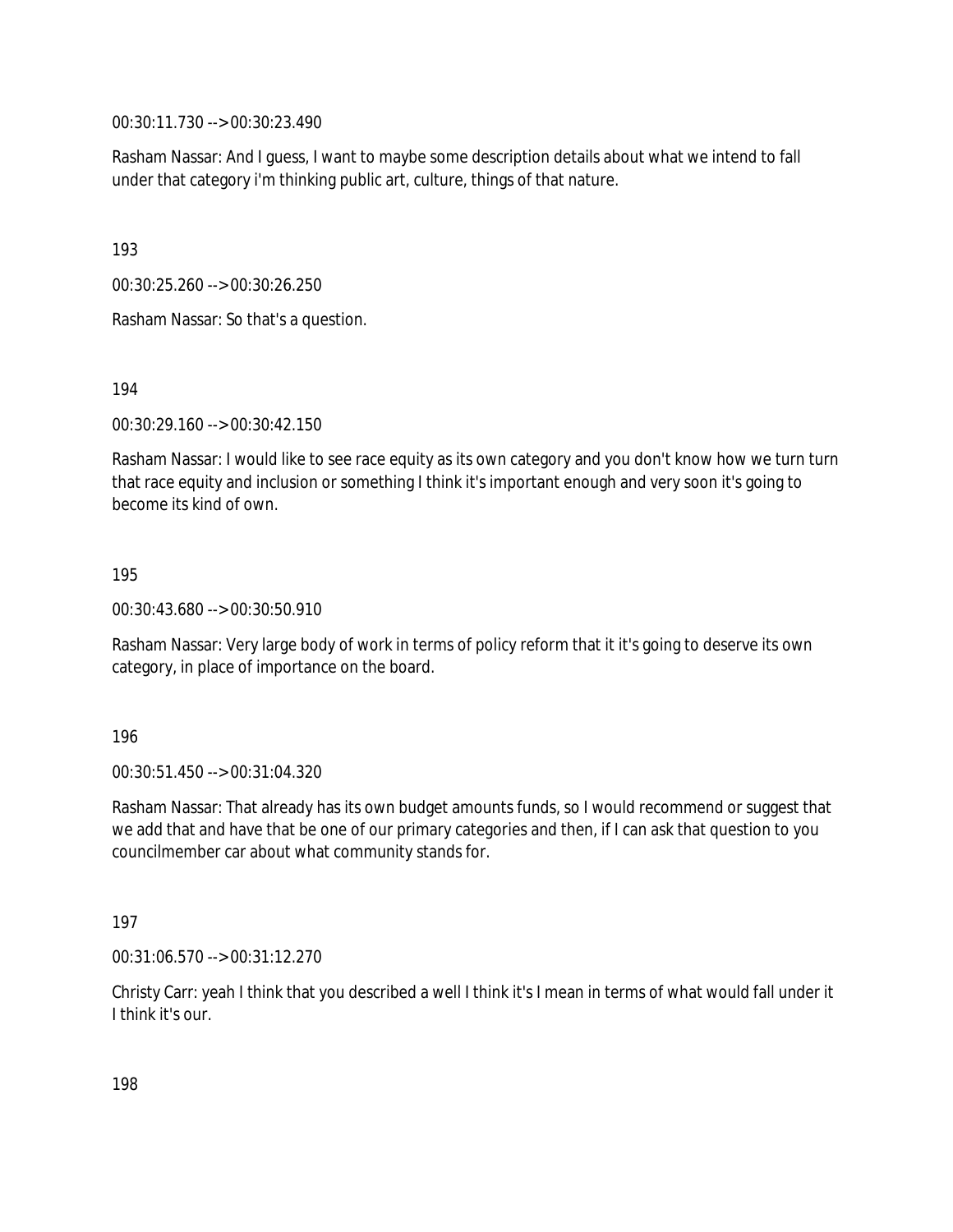00:31:13.530 --> 00:31:17.550

Christy Carr: Our elder tech work our human services funding work or public art work.

199

00:31:18.600 --> 00:31:21.450

Christy Carr: That kind of community based work that that we do.

200

00:31:22.560 --> 00:31:24.870

Christy Carr: Probably public farmland work.

201

00:31:31.980 --> 00:31:33.030

Kirsten Hytopoulos: Did you have anything else mayor.

202

00:31:34.650 --> 00:31:43.800

Rasham Nassar: No, I do hope that I mean I, I suppose, now is the time for the Council to kind of confirm this, or at least take.

#### 203

00:31:44.310 --> 00:31:48.660

Rasham Nassar: Some can go around and take some consensus as to how we'd like it to appear so just before we move on.

204

00:31:49.380 --> 00:32:00.360

Rasham Nassar: I definitely want to come back and have that be a preliminary decision point for Council as to whether or not we'd like to see race equity and inclusion listed and as its own independent category.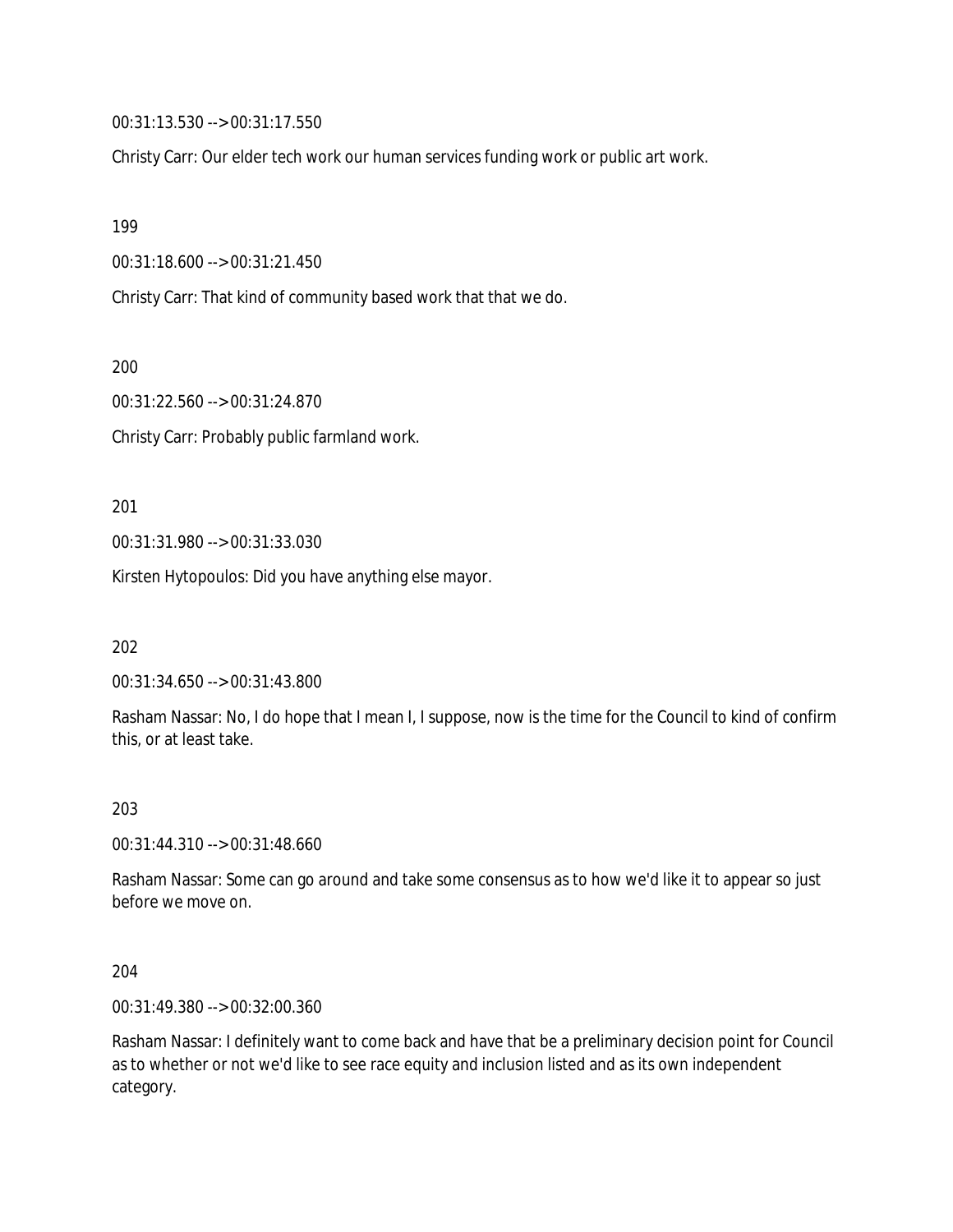00:32:03.330 --> 00:32:04.230

Kirsten Hytopoulos: Codes Member deeds.

206

00:32:05.760 --> 00:32:12.810

Joe Deets: Thank you, Deputy Mayor well first i'll just say i'm having a bit of a technical glitch i'm actually doing this through my phone.

#### 207

00:32:13.890 --> 00:32:30.150

Joe Deets: I don't know just zoom problems today, so I don't have access to the information, other than just relying on memory so just wanted to bring that up, but here I am so I did want to just add what the mayor said relating to equity being its own.

208

00:32:31.260 --> 00:32:43.320

Joe Deets: Section, and I would recommend rather than just raise equity just equity in general, because I think we need to include also equity between genders and and other categories so.

209

00:32:44.430 --> 00:32:57.510

Joe Deets: let's broaden the equity feature beyond race and however language, we want to use it, but I just want to be clear about that, but I would be in favor of whether that's included in Community I was wondering, the same.

210

00:32:58.620 --> 00:33:12.210

Joe Deets: When I saw the the Community, I thought well what what's included in that, so I just wouldn't want the equity feature to get lost in this, and let me just also add, I really appreciated councilmember cars.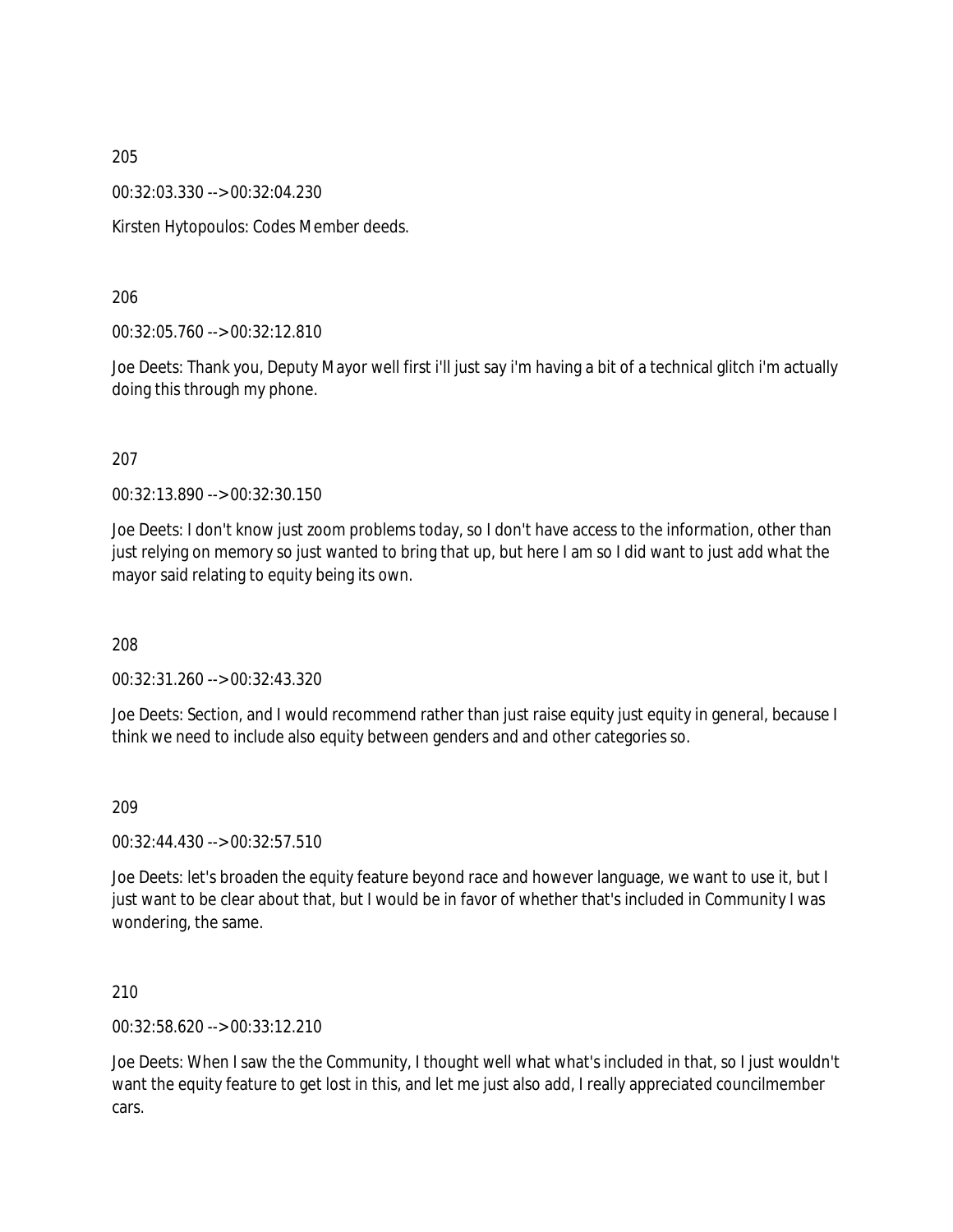00:33:13.320 --> 00:33:17.940

Joe Deets: link to providing the link to the city kirkland I really like their.

## 212

00:33:19.470 --> 00:33:29.700

Joe Deets: work plan I liked it was like a one page of the council's work plan it was nicely presented so i'd love to have something like that, for us, so thank you.

213

00:33:33.270 --> 00:33:34.200

Kirsten Hytopoulos: Okay that's number card.

214

00:33:35.520 --> 00:33:39.900

Christy Carr: I if the interim city manager wants to go ahead, I can wait.

## 215

00:33:40.530 --> 00:33:55.290

Ellen Schroer: Oh, I was just going to offer to orient you to the excel spreadsheet that I sent you over the weekend sometime during this discussion, because I think it might help you know where to look for some of those things, but it doesn't have to be now, it can be at a time that's convenient.

216

00:33:58.560 --> 00:34:07.140

Christy Carr: super thanks I just wanted to say, I would be in favor of adding a category of race, equity and then to councilmember deets this point.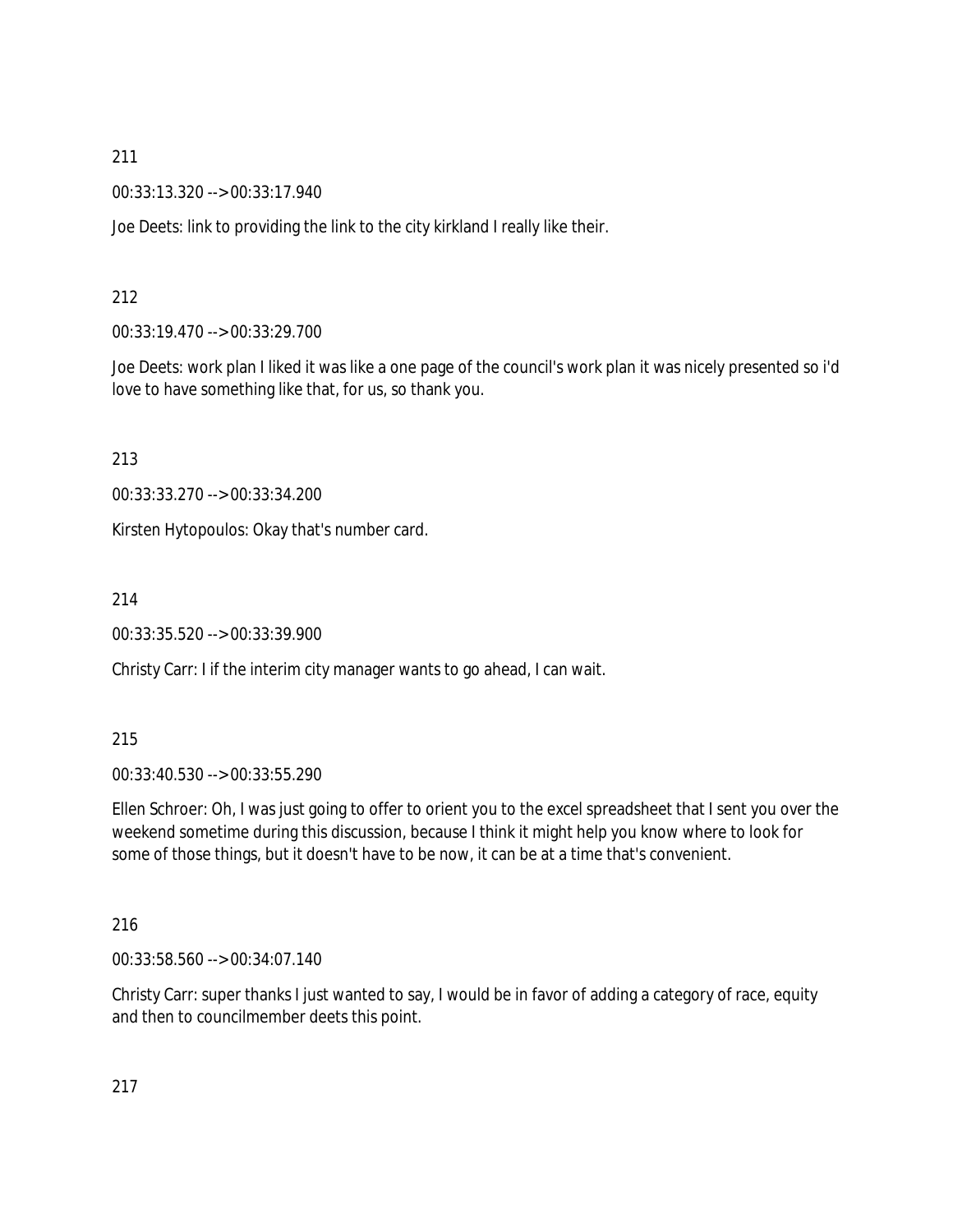00:34:07.830 --> 00:34:18.240

Christy Carr: And the mayor's point is, we do already have a fund that's titled diversity equity and inclusion, so I think that that would be comprehensive, or inclusive of.

### 218

00:34:19.560 --> 00:34:33.900

Christy Carr: Economic equity or diversity or gender, diversity, so I think that we have a fun, I think that if we were trying to match this to our budget, so I think that does make sense to use those same words for a category, if we add one.

#### 219

00:34:36.480 --> 00:34:41.400

Kirsten Hytopoulos: But i'll add something I was interesting, as I understand the need to give to give equity a.

#### 220

00:34:42.120 --> 00:34:51.360

Kirsten Hytopoulos: High position and a strong position, but with ironic to me, is it actually belongs under every single one of these like within it, and so, in that sense it is pervasive and everywhere.

#### 221

00:34:51.780 --> 00:35:07.440

Kirsten Hytopoulos: and actually stretching makes more sense to me that we need to deal with climate equity Community equity land use mobility safety accountability in our government so just an alternate point of view that would it would it where it should be, as it should be a piece of every single one.

#### 222

00:35:08.970 --> 00:35:09.390

Kirsten Hytopoulos: But that's my.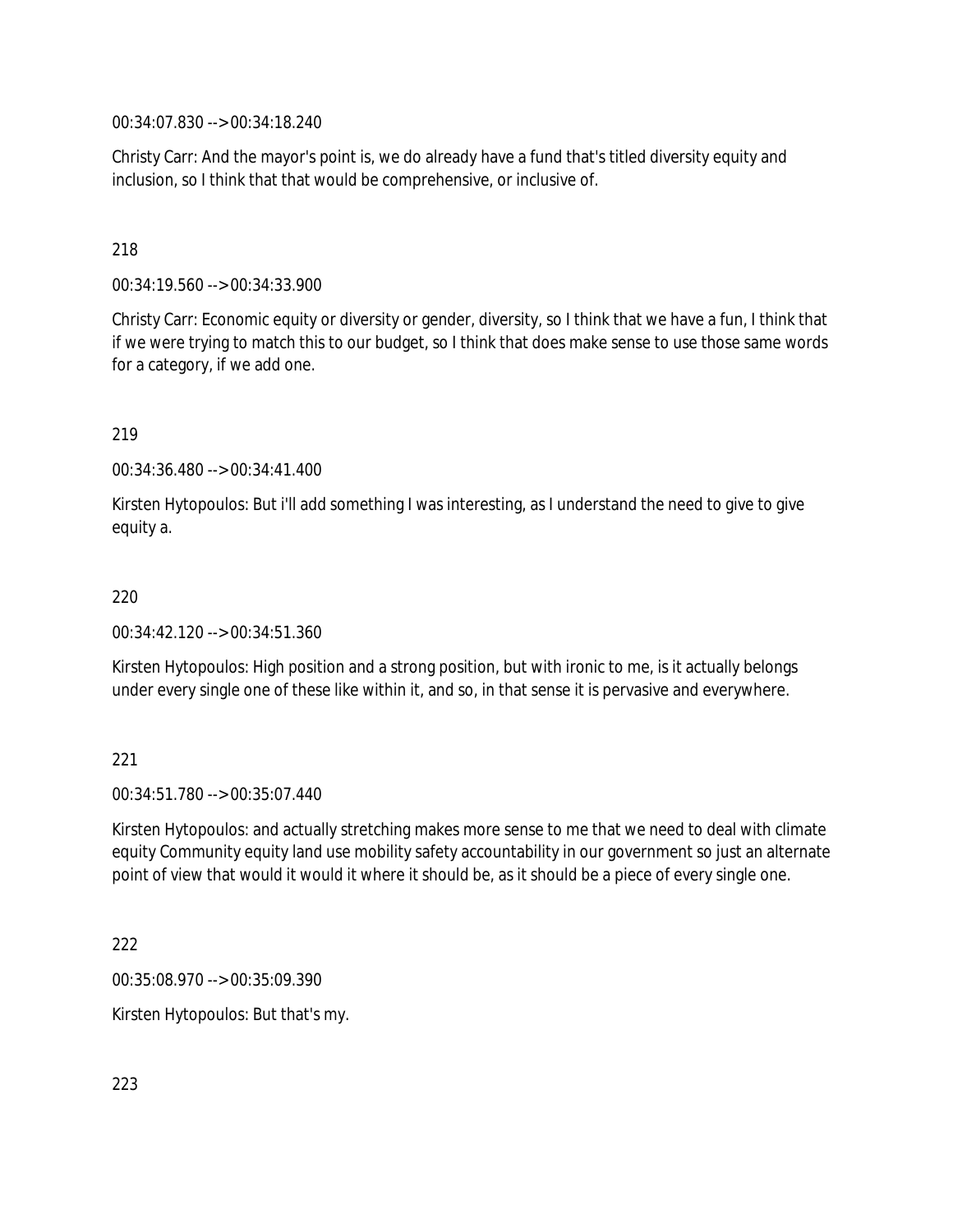00:35:12.900 --> 00:35:13.350

Kirsten Hytopoulos: Christie.

224

00:35:14.400 --> 00:35:15.750

Kirsten Hytopoulos: Are you taking us forward.

225

00:35:15.990 --> 00:35:21.180

Christy Carr: yeah I guess in terms of the input on the categories was the discussion point.

#### 226

00:35:21.660 --> 00:35:33.360

Christy Carr: And my questions where do you like them as present in should we discussed them at a future meeting or at our retreat and so it sounds like we have a suggestion for at least adding one new category and that maybe we should.

227

00:35:35.520 --> 00:35:42.360

Christy Carr: continue to think about it, and I would imagine that Council at a future time would have more input on the categories, but essentially.

228

00:35:43.410 --> 00:35:48.600

Christy Carr: Moving forward is is they approach, something that the Council would like to do.

229

00:35:51.300 --> 00:35:53.400

Christy Carr: Okay well that's good to hear.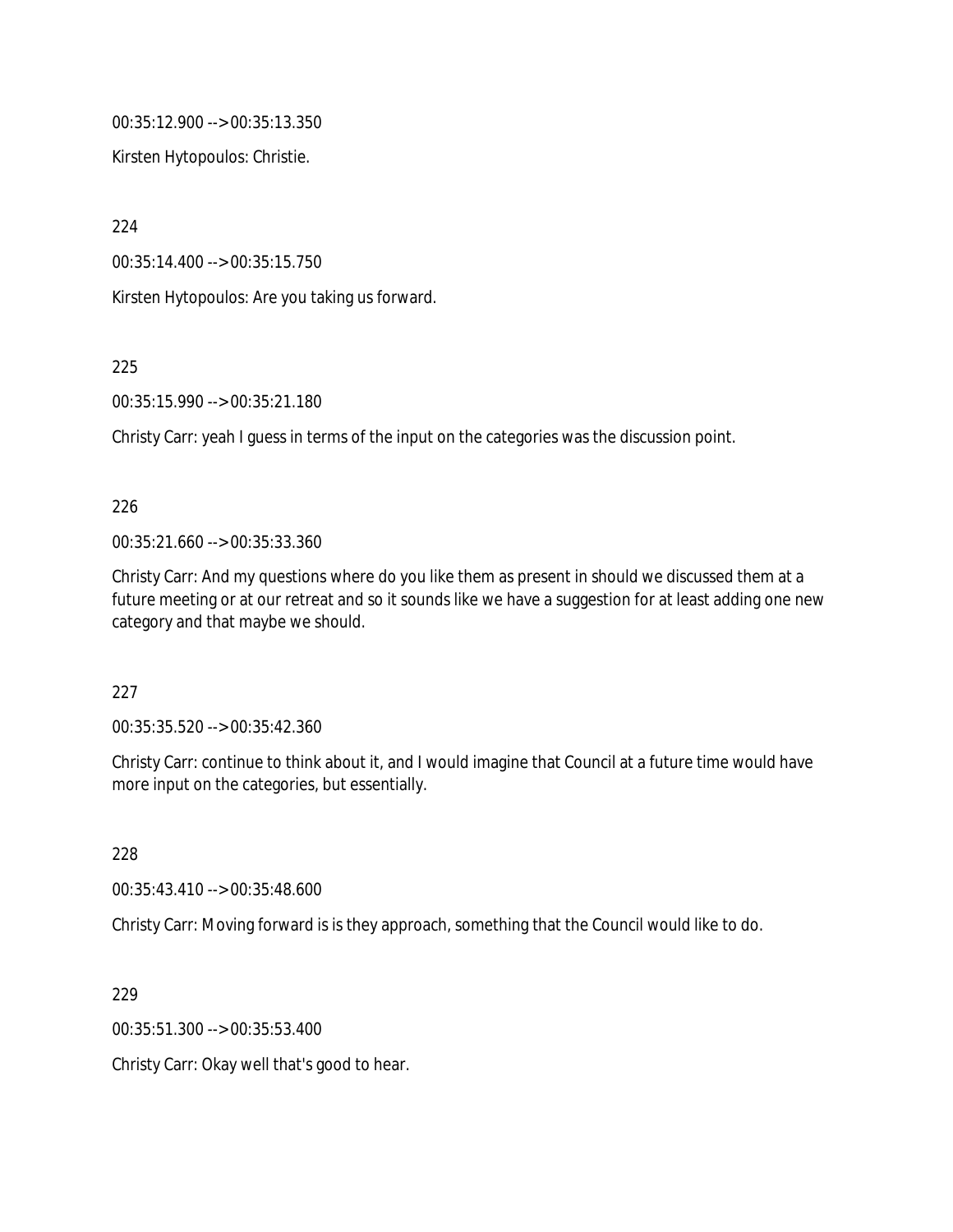230 00:35:54.990 --> 00:35:55.710 Christy Carr: And then.

231

00:35:57.150 --> 00:36:07.830

Christy Carr: councilmember deeds just mentioned one other thing that I think it would be useful to discuss is the your initial thoughts on a preferred final document for your work plan.

232

00:36:08.580 --> 00:36:18.390

Christy Carr: Because what should it look like how much detail how many items, there is an option to have something that's one page there's something that looks like an excel spreadsheet.

233

00:36:19.260 --> 00:36:29.820

Christy Carr: there's color coding there's photos I know that previous Councils have had those goals on the wall on an annual basis when we used to meet in Council chambers.

234

00:36:30.630 --> 00:36:41.580

Christy Carr: And then we have the laundry list work plan of our old approach, so my thinking was that we have something in between, because it seemed like the goals that were on the wall were somewhat vague.

235

00:36:42.690 --> 00:36:51.030

Christy Carr: And really aspirational almost and unattainable, at least within a year period, but then the long work plan list was.

236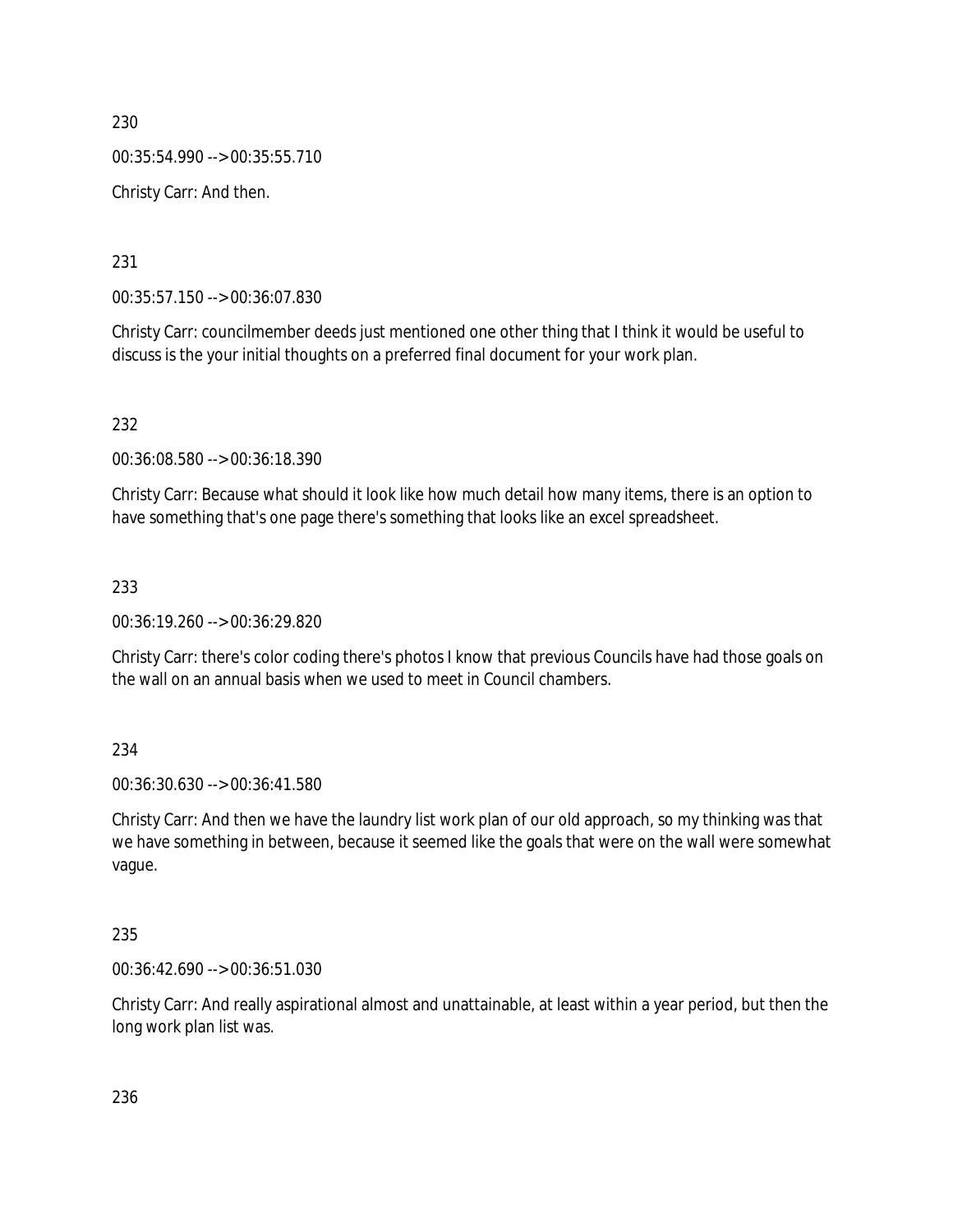00:36:52.080 --> 00:36:59.910

Christy Carr: kind of opaque and overwhelming, so I think that if we want to use the word plan as a tool we should give some thought to what that document actually is.

237

00:37:02.160 --> 00:37:03.120

Kirsten Hytopoulos: killed some greater.

238

00:37:04.320 --> 00:37:11.130

Leslie Schneider: Thank you, so I don't know if what i'm going to suggest is attainable or not, but I would love to have us consider it and.

### 239

00:37:11.730 --> 00:37:29.700

Leslie Schneider: and try some stuff towards it so with regards to what it looks like I would advocate for a version of it, that is the shortest we can possibly come up with that is that conveys priorities and work being done and have that attached to our agenda each week.

240

00:37:31.290 --> 00:37:31.920

Leslie Schneider: So.

241

00:37:33.570 --> 00:37:40.440

Leslie Schneider: You know, it can be, it can be just sort of like an appendix down at the bottom, the way that we we have other information, like our principles and that kind of thing.

242

00:37:41.340 --> 00:37:48.330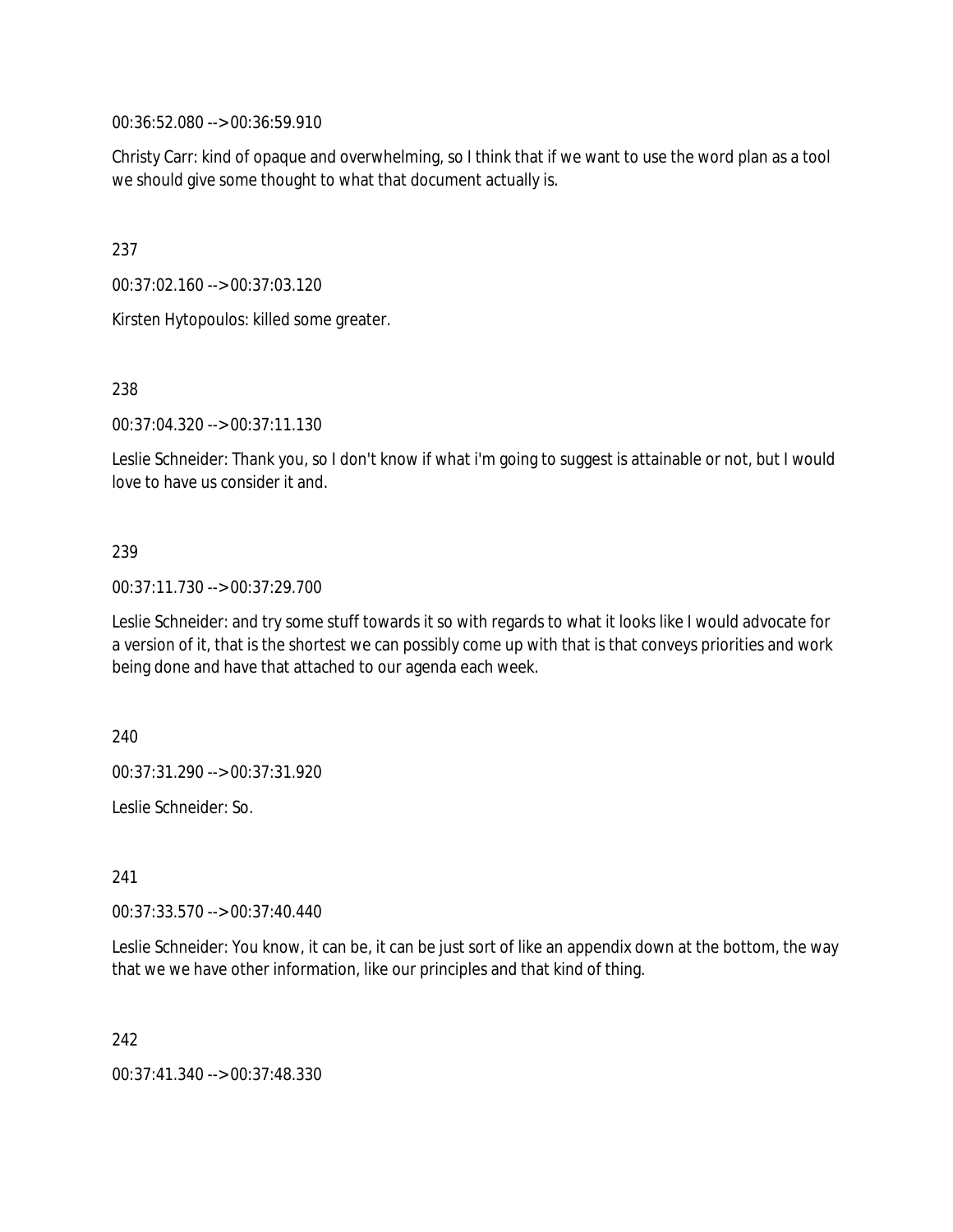Leslie Schneider: But if we had these categories that we're listing and then under each category the top one or two.

## 243

00:37:49.050 --> 00:38:05.910

Leslie Schneider: focuses of staff in that time, then, when we are suggesting other things, to add to the work plan, we would be able to immediately reference what it is that staff is working on right now that might get bumped or delayed or impacted in some way so.

### 244

00:38:07.500 --> 00:38:13.440

Leslie Schneider: That would be a version of it that I would, I would like us to sort of be reminded of on a weekly basis.

### 245

00:38:16.740 --> 00:38:18.120

Kirsten Hytopoulos: kilter eventually Johnson.

### 246

00:38:19.680 --> 00:38:31.050

Brenda Fantroy-Johnson: um yeah kind of along that same vein, I don't I mean I think some people like spreadsheets but it doesn't really look good I mean to.

### 247

00:38:31.530 --> 00:38:48.180

Brenda Fantroy-Johnson: Council member cars point we want it to look like something we want to do like oh yeah that looks Nice, I want to be involved in that, and I think a document at the end of our agenda is great, but I would like to see it be.

### 248

00:38:49.470 --> 00:39:02.880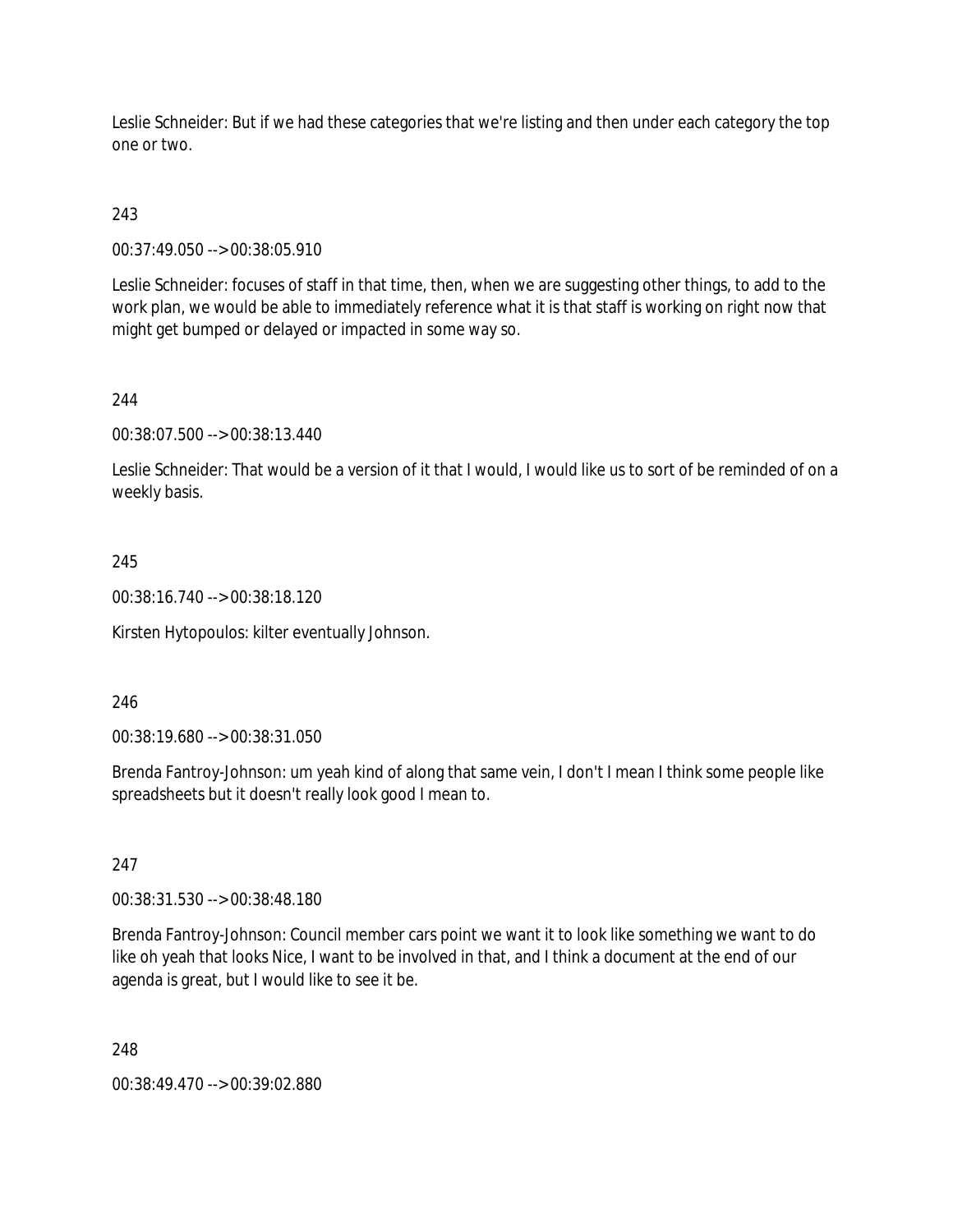Brenda Fantroy-Johnson: A little more interactive where if I click on it, I can go to that project and maybe see what the statuses and whether or not you know it's it's actually being worked on something that can.

249

00:39:04.440 --> 00:39:14.550

Brenda Fantroy-Johnson: You know I like it being splashy, but when I click on it, I want to be able to go to a more detailed information so if we can possibly do that that would be great.

250

00:39:16.860 --> 00:39:19.020

Kirsten Hytopoulos: You know councilmember pollock.

#### 251

00:39:20.400 --> 00:39:37.320

Michael Pollock: yeah I can, I think those are really good ideas which lead councilmember Schneider and I were talking about that, with the governance final actually was to set up something that was really a living document, something that could have access to to web links and that.

252

00:39:38.820 --> 00:39:45.480

Michael Pollock: Leslie gets credit for it is is having it be an attainable by Council members, so that we could add a comment and say.

253

00:39:46.770 --> 00:39:57.900

Michael Pollock: You know what's going on, or just any sort of So you can see, not just the original document the comments that people are making from long, so I really liked that idea, it was kind of a.

254

00:39:59.010 --> 00:40:03.600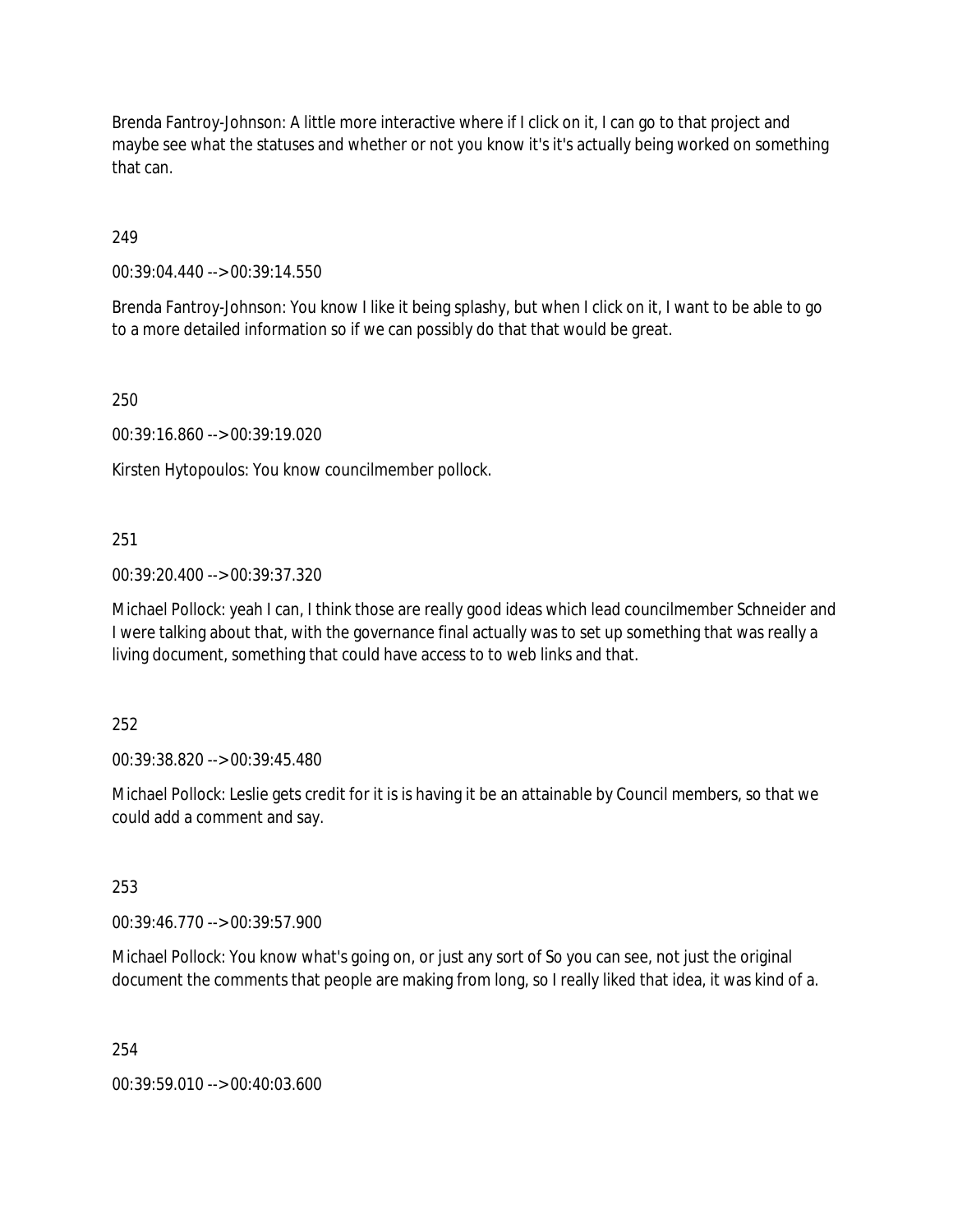Michael Pollock: Not just a piece of paper at the end of our other work that kind of like the.

255

00:40:04.680 --> 00:40:07.860

Michael Pollock: Eighth guiding principle some NUTS attached to every single agenda.

256

00:40:09.030 --> 00:40:11.520

Michael Pollock: it's not like any of us are reading it every single.

257

00:40:15.270 --> 00:40:15.840

Michael Pollock: Somebody.

258

00:40:18.120 --> 00:40:19.050

Kirsten Hytopoulos: comes over Schneider.

259

00:40:21.510 --> 00:40:27.570

Leslie Schneider: So councilmember factory Johnson your idea sounds like it could be.

260

00:40:29.820 --> 00:40:45.780

Leslie Schneider: developed as a web page that's available to all, so that would be sort of like the primary source and then from that web page there could be hyperlinks to the project pages or or whatever, as appropriate, I really like that idea.

261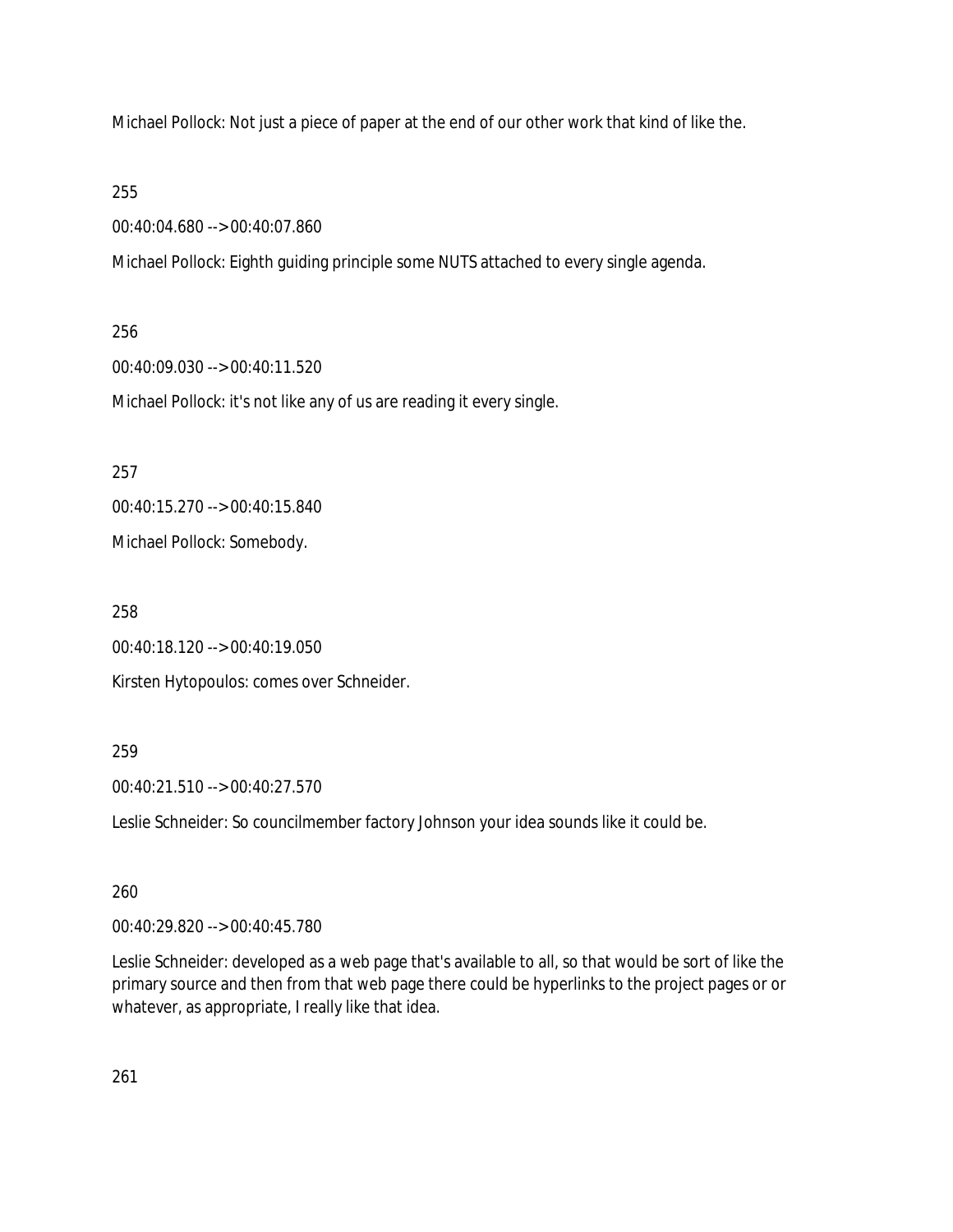00:40:47.040 --> 00:40:52.110

Leslie Schneider: You know, we can link to it, the way we linked to the comprehensive plan or link to the governance manual right.

262

00:40:53.430 --> 00:40:55.620

Leslie Schneider: It may just really creating it as a.

263

00:40:57.060 --> 00:41:05.310

Leslie Schneider: As a living document a living resource for us to know the current state of of priority and focus.

### 264

00:41:11.970 --> 00:41:14.040

Christy Carr: yeah I actually really like that idea, too.

### 265

00:41:16.050 --> 00:41:25.860

Christy Carr: I think that the living document or the link ability, the utility of it, I think, is really what i'm keying in on here, so I really like that suggestion.

266

00:41:32.490 --> 00:41:44.490

Christy Carr: OK, the next thing that I wanted to touch on we've looked at 2020 and 2020 essentially for the most part, became our 2020 work plan and when when Council took a look at that.

### 267

00:41:45.660 --> 00:41:57.150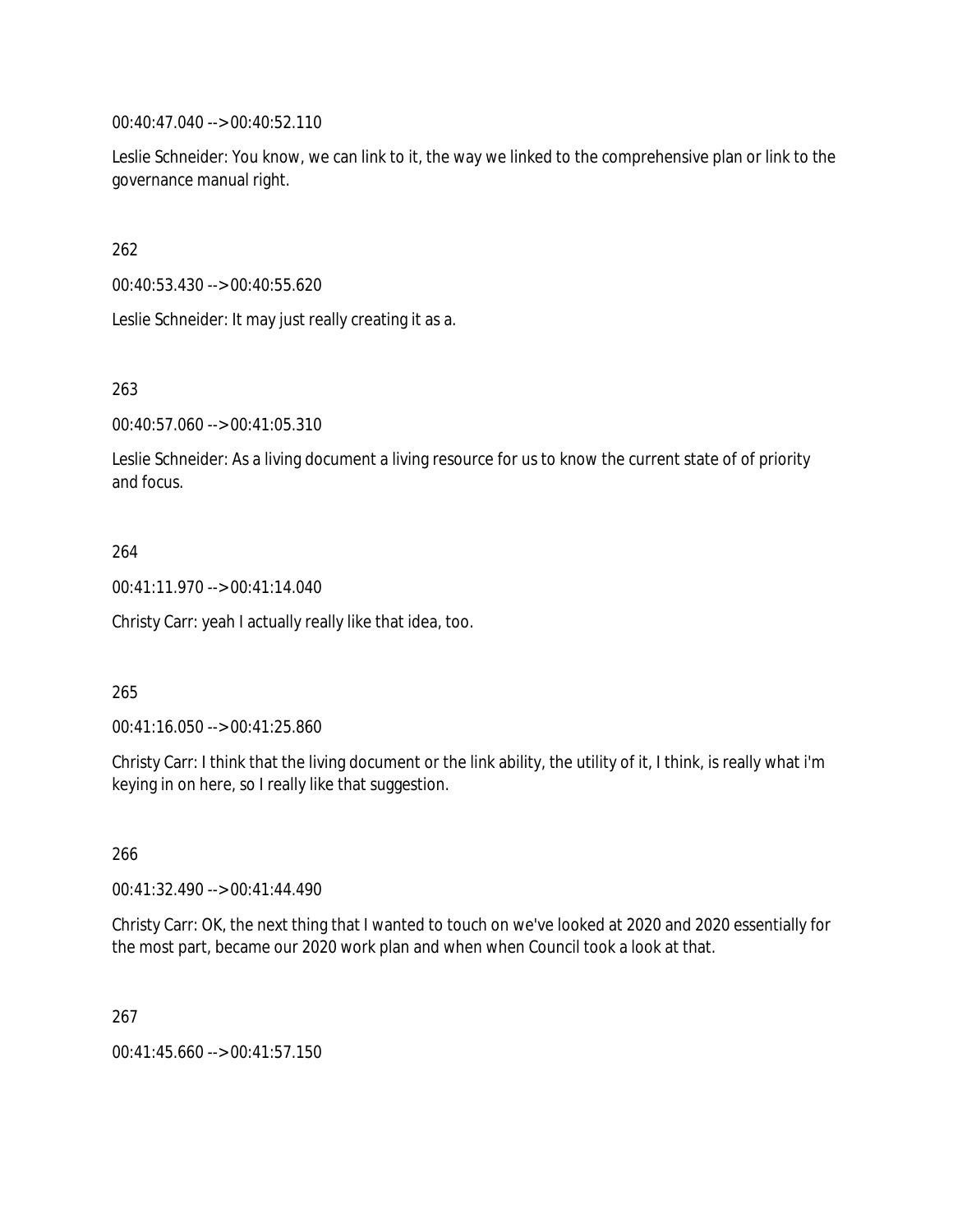Christy Carr: Was there anything on it that as received in your agenda packet that you thought was missing did anything get dropped off that you thought we were working on, or you at least thought was still on the work plan.

268

00:41:58.140 --> 00:42:08.760

Christy Carr: That didn't show up and that I guess would include those lists the list of projects that were dropped this interim city manager provided those in the packet.

269

00:42:09.120 --> 00:42:20.400

Christy Carr: There are some projects that were dropped from the 2020 work plan and they're gone so now's The time really or in the near future to.

270

00:42:22.320 --> 00:42:34.920

Christy Carr: resuscitate those if there is any Council interests, otherwise they won't be moved forward in 2021 and then just generally was again anything that you thought should have been there that didn't show up.

271

00:42:38.130 --> 00:42:39.540

Kirsten Hytopoulos: councilmember Schneider.

272

00:42:41.670 --> 00:42:55.080

Leslie Schneider: Sorry um I guess that confused me a little bit because I was kind of assuming that this is an interim look at our 2021 work plan, but that we would revisit it when, with the new city manager so we're not.

273

00:42:55.650 --> 00:43:06.690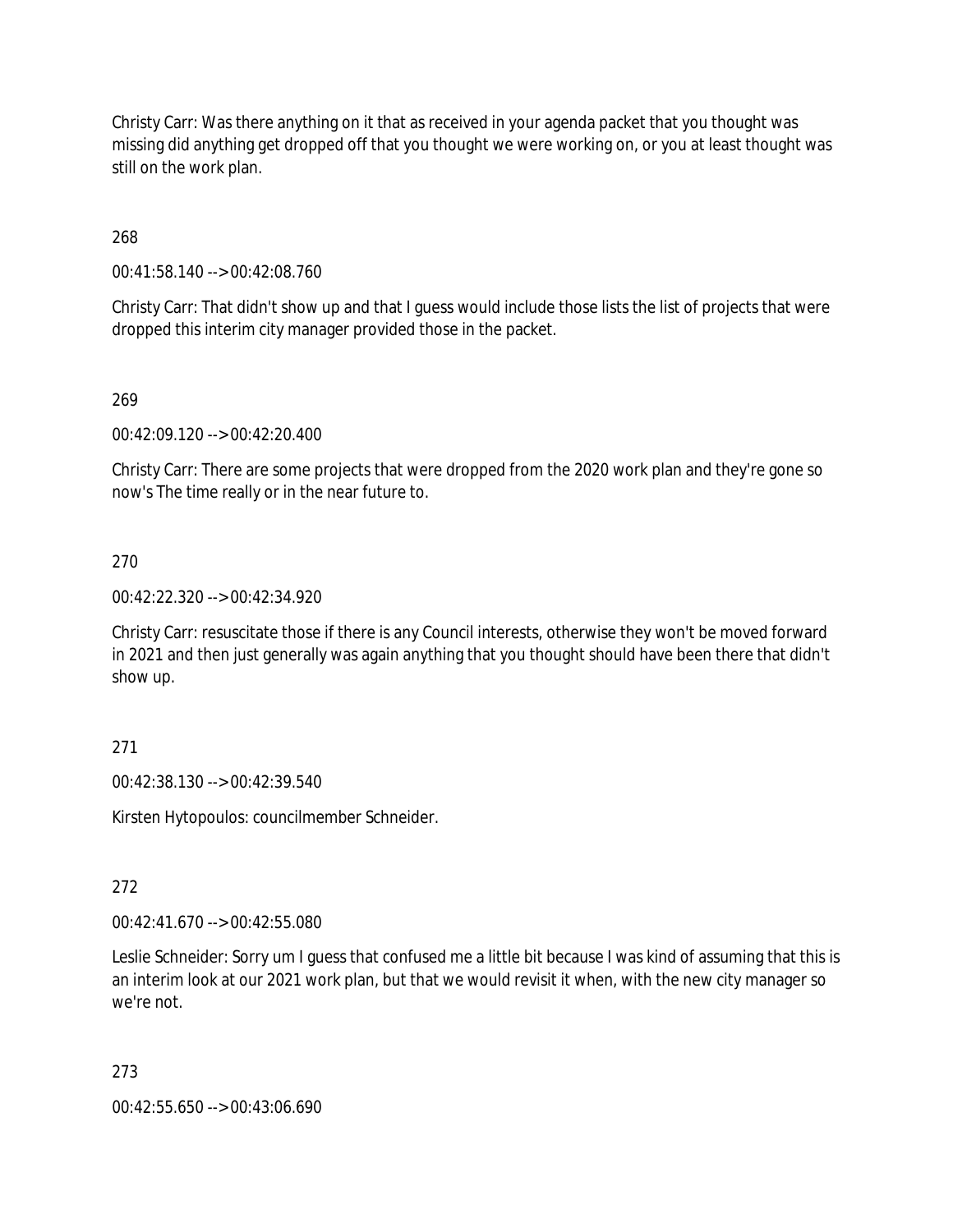Leslie Schneider: This isn't some sort of final statement because there are things that got bumped from the list that I am interested in talking about more but i'm happy to defer talking about them for a few months.

274

00:43:07.980 --> 00:43:10.230

Leslie Schneider: Maybe clarify what your thoughts are.

275

00:43:11.010 --> 00:43:15.660

Christy Carr: Are you talking about things that are were shown as no longer on the list.

276

00:43:16.080 --> 00:43:17.520

Christy Carr: mm hmm okay.

277

00:43:19.530 --> 00:43:25.620

Christy Carr: Okay well that's I think and in terms city manager can help me out here in terms of.

278

00:43:27.600 --> 00:43:39.360

Christy Carr: I think that there were a number of different reasons, or at least a couple of why things were dropped from the work plan, and I do think that, at least from staffs perspective, and please correct me if i'm wrong.

279

00:43:41.040 --> 00:43:42.870

Christy Carr: They have been dropped so.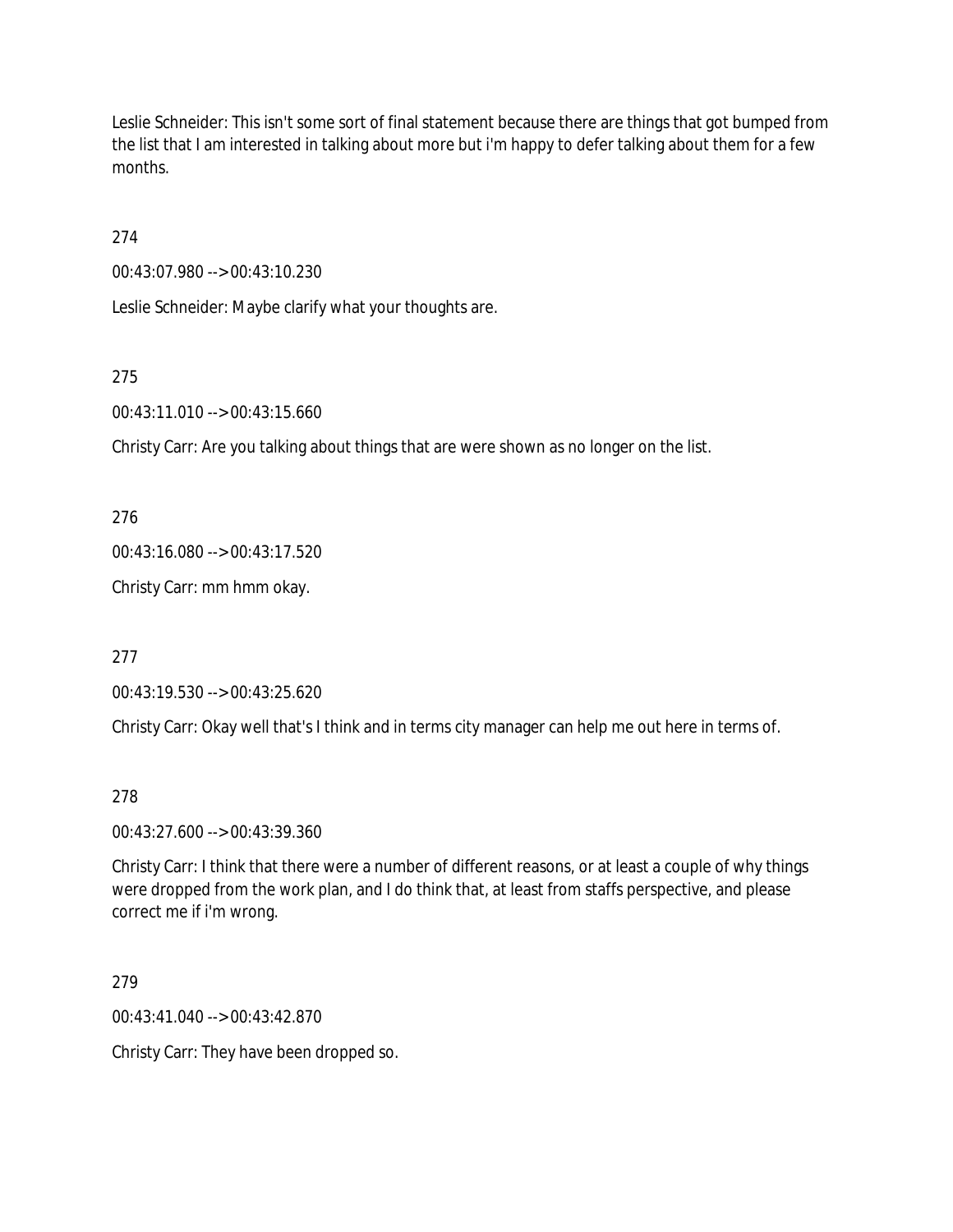00:43:45.210 --> 00:43:45.960

Christy Carr: I guess if.

281

00:43:47.370 --> 00:43:54.540

Christy Carr: It would be helpful if you notice those specifically so that we could bring them back on to the work plan to move the work plan forward.

282

00:43:58.950 --> 00:44:05.130

Leslie Schneider: Are we planning on having sort of a retreat in a work plan discussion with the new city manager.

### 283

00:44:05.460 --> 00:44:14.160

Leslie Schneider: Yes, so if those dropped items could just be in a parking lot list somewhere at that point in the discussion i'd be very i'd be happy with that.

284

00:44:16.260 --> 00:44:16.590

sure.

285

00:44:18.480 --> 00:44:19.980

Kirsten Hytopoulos: Okay kills merch entry Johnson.

286

00:44:23.790 --> 00:44:29.850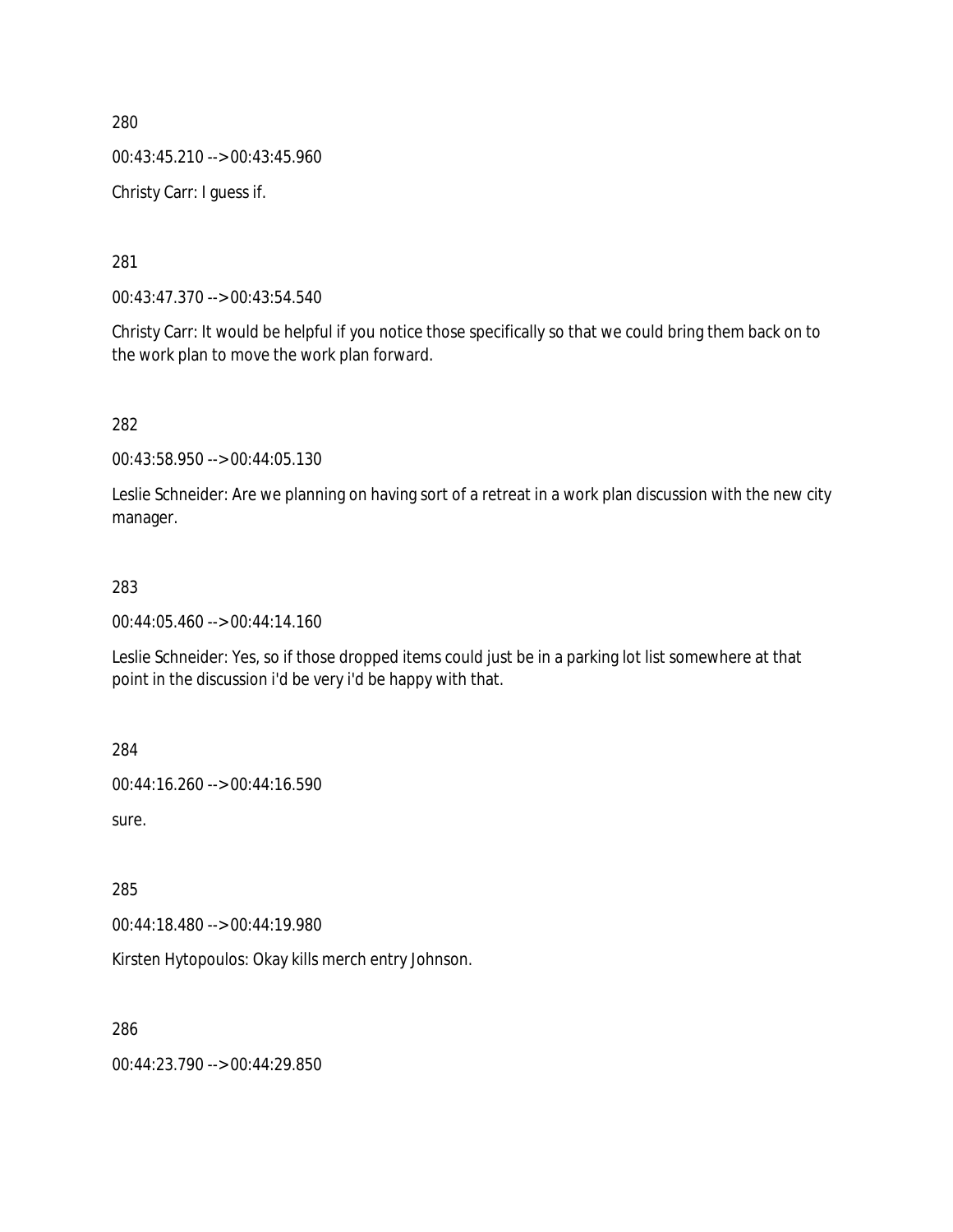Brenda Fantroy-Johnson: I was going to bring up the city Academy, but if we're parking it until we retreat then that's fine.

287

00:44:31.140 --> 00:44:32.280

Brenda Fantroy-Johnson: We can talk about it man.

288

00:44:32.730 --> 00:44:33.840 Leslie Schneider: she's reading my mind.

289

00:44:37.500 --> 00:44:38.280

Kirsten Hytopoulos: Okay, great.

290

00:44:39.390 --> 00:44:41.580

Kirsten Hytopoulos: Any more feedback on that issue.

291

00:44:44.970 --> 00:44:49.320

Kirsten Hytopoulos: Other than everybody's looking forward to having the retreat and start talking about projects.

### 292

00:44:51.150 --> 00:44:53.970

Kirsten Hytopoulos: Okay you're moving right along councilmember far.

293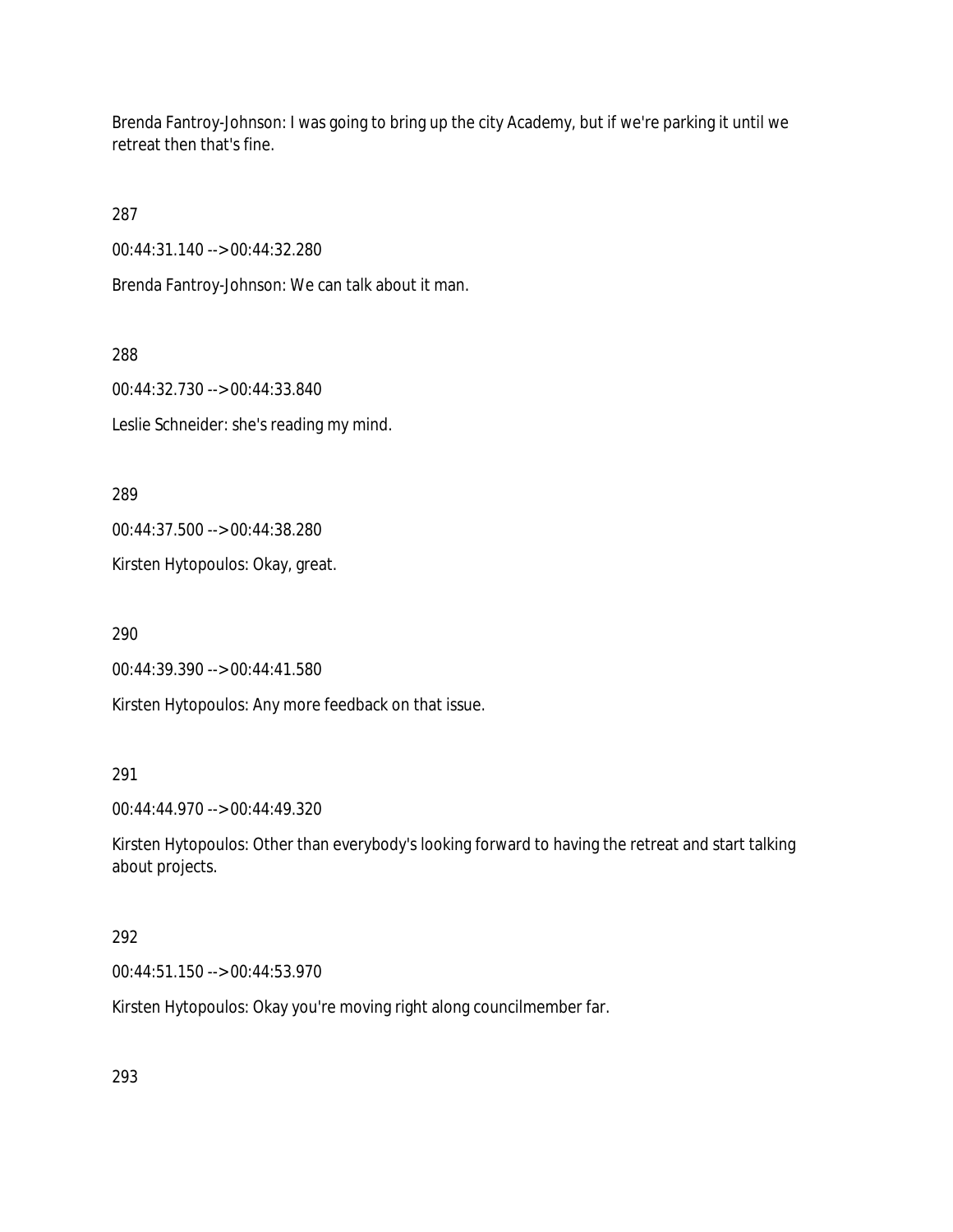00:44:54.120 --> 00:44:57.300

Christy Carr: yeah I guess so and I guess that's a good segue because.

294

00:44:58.650 --> 00:45:07.770

Christy Carr: The question is, for the council's what information do you need to have that discussion so when we start to prioritize work plan items.

295

00:45:08.640 --> 00:45:18.810

Christy Carr: Do you need to know more about what these projects are do you need to know level of effort, do you need to know dependencies what sort of information can staff.

296

00:45:20.010 --> 00:45:21.810

Christy Carr: Potentially others get for you.

297

00:45:23.940 --> 00:45:24.600

Kirsten Hytopoulos: madness are.

298

00:45:26.340 --> 00:45:33.870

Rasham Nassar: yeah so that's a really great question and i'm glad that that you asked that councilmember car, because I think that that if we can get those questions.

299

00:45:34.350 --> 00:45:40.080

Rasham Nassar: The answers to those questions clarify before we head into retreat in the retreat will be more successful in the outcomes will be more.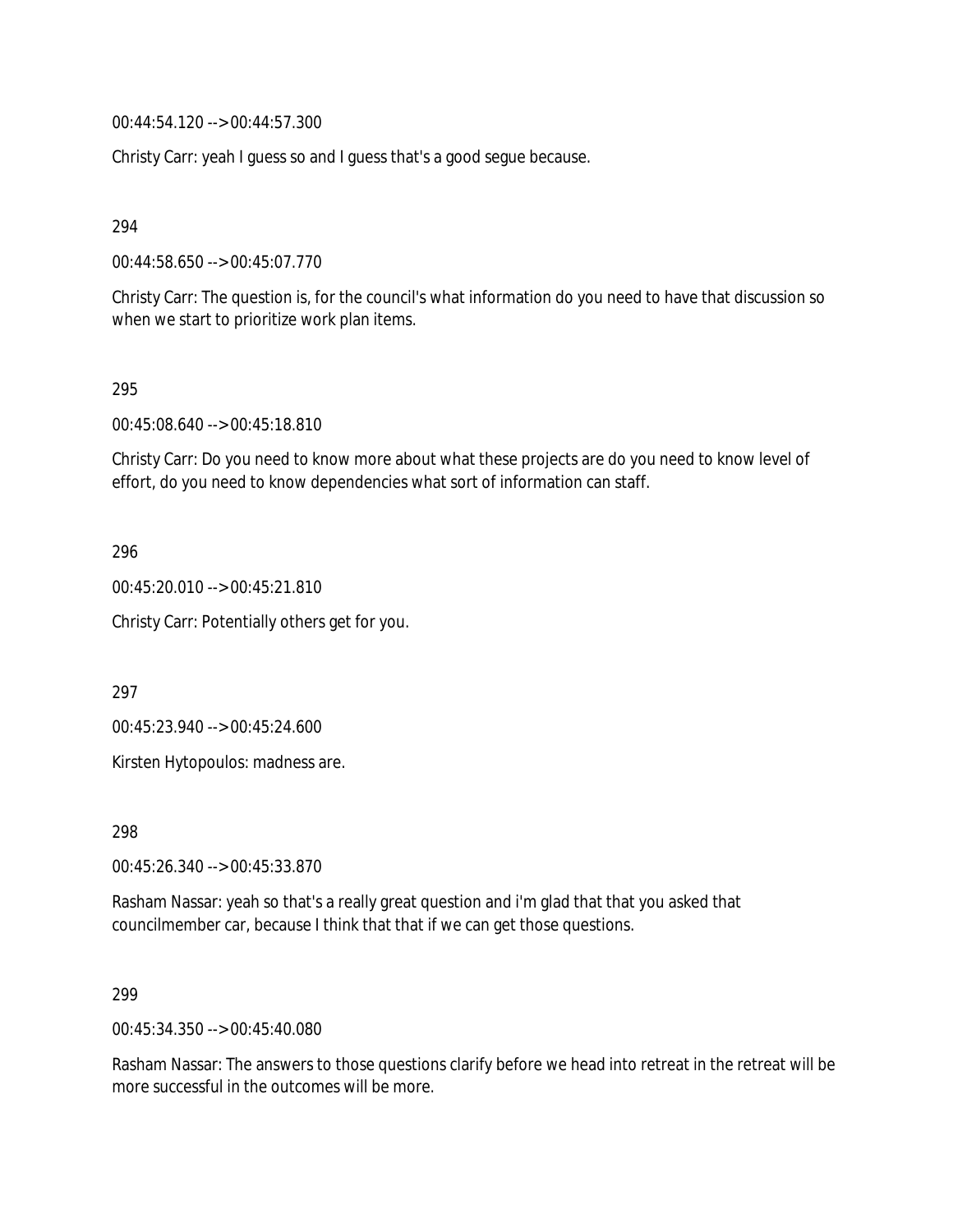00:45:40.980 --> 00:45:49.080

Rasham Nassar: Consistent with our comprehensive plan, I personally would like to use a comprehensive plan as the platform for our discussion on.

301

00:45:49.590 --> 00:45:58.020

Rasham Nassar: On what we're planning priorities, we want to tackle because the COMP plan really is where we get it should be getting our policy direction from and we haven't done all of it yet.

302

00:45:58.560 --> 00:46:02.850

Rasham Nassar: So there's a lot there's a lot there to work with there before we start pulling ideas, out of the cloud.

303

00:46:03.480 --> 00:46:17.130

Rasham Nassar: And that would be my primary feedback and in terms of and that's more or less relates to how Council and then structuring the retreat for Council and providing some basis for structure for for the.

304

00:46:17.850 --> 00:46:28.080

Rasham Nassar: For that debate in terms of staff, I would really like because I see here Ellen you know writes about ambitious work plan staff dedicated to successful deliberative projects and Council priorities.

305

00:46:28.380 --> 00:46:35.580

Rasham Nassar: And I know that everything that we do means that something else can be done and their trade offs and an interim city manager, you see that.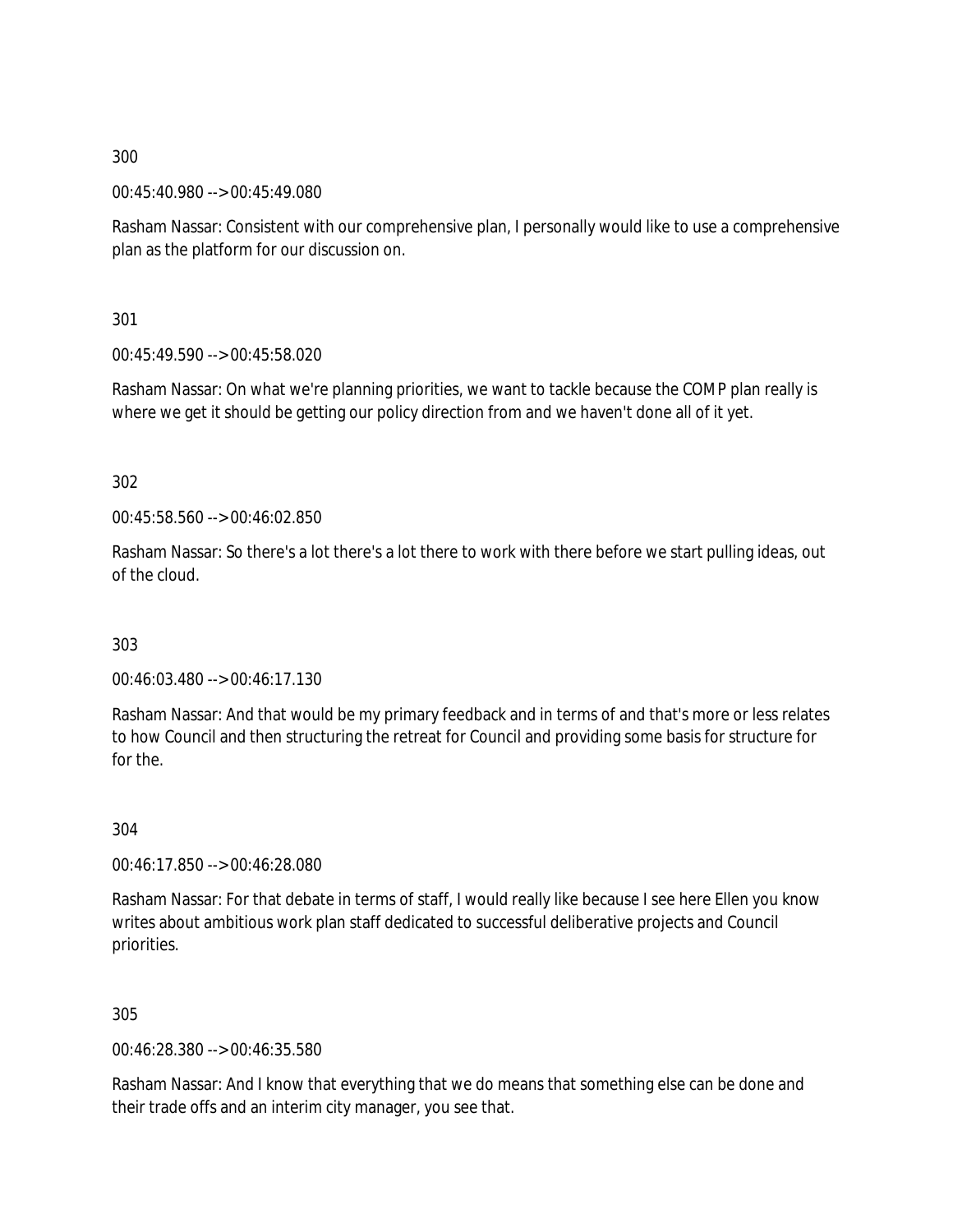00:46:36.030 --> 00:46:45.060

Rasham Nassar: city manager see that y'all see that, from the administrative side, but we can't see that we trust you and we rely upon you, but it would be really helpful I don't know how you can illustrate that.

## 307

00:46:45.990 --> 00:46:56.460

Rasham Nassar: If we can you know put a generic this time line around how much staff time, this would require does this mean you know what's a small thing what's a big thing.

### 308

00:46:58.020 --> 00:47:09.930

Rasham Nassar: Can we trade off to small things for a big one, what are we compromising when we make those priority decisions, and I think that what what we're really asking you, is to be is to is to be.

309

00:47:10.440 --> 00:47:18.570

Rasham Nassar: An equal voice in that conversation right so that we're not building a work plan that is so ambitious that it can't get done.

310

00:47:19.740 --> 00:47:28.320

Rasham Nassar: I just don't think that's I don't think that's serves the Community at all, I would rather handle smaller things that can be implemented within the span of a year.

### 311

00:47:29.280 --> 00:47:33.240

Rasham Nassar: So that the Community sees outcomes from our work not delays.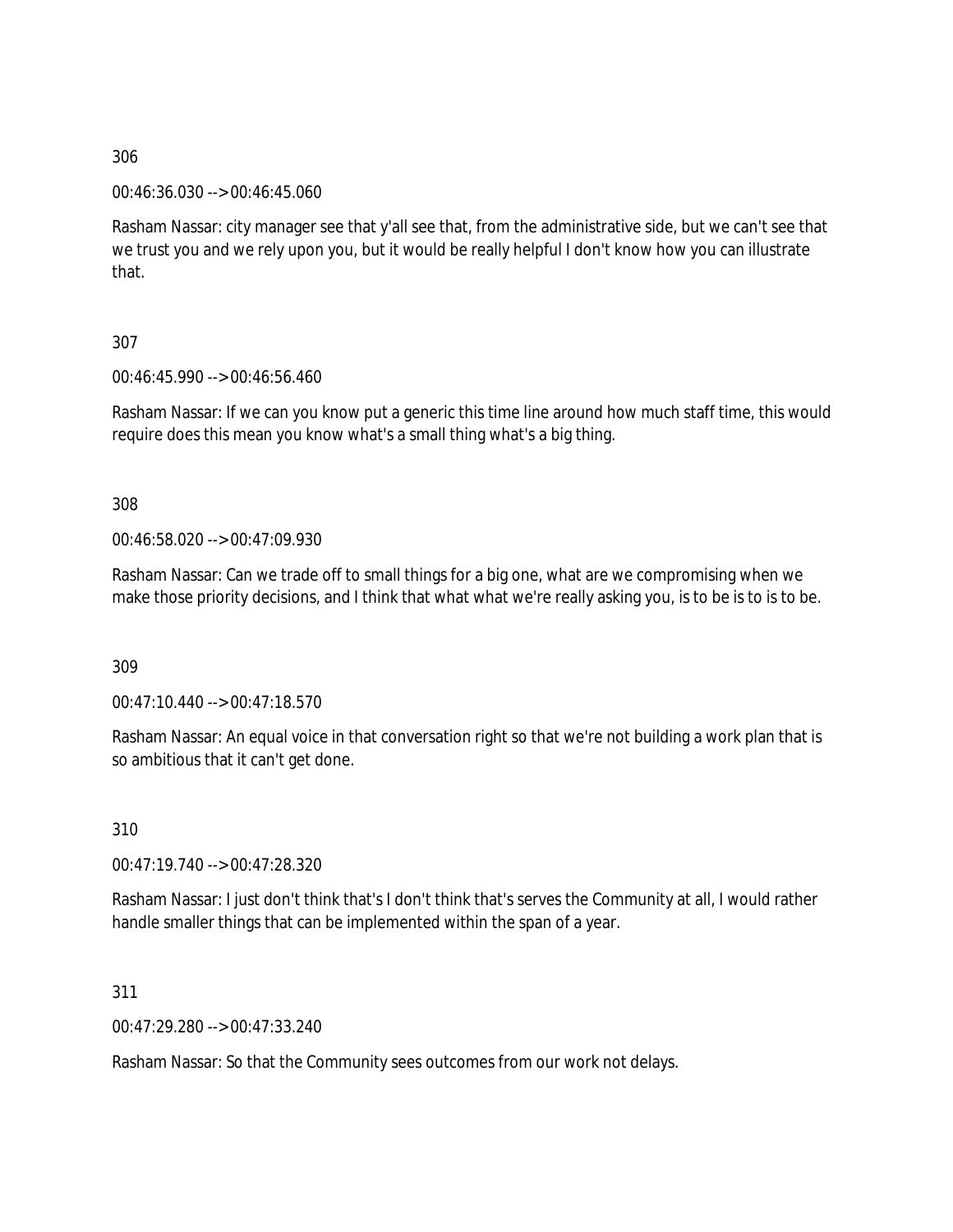00:47:33.780 --> 00:47:44.010

Rasham Nassar: Not things that come on to the work plan we work on them for a little bit, and then we have to they just fall out into the void, because we don't have the staff time and other relevant issues come before us, but.

313

00:47:44.520 --> 00:47:48.810

Rasham Nassar: To make it more realistic more grounded in our reality that we're small community.

314

00:47:49.620 --> 00:48:02.760

Rasham Nassar: We want to do a lot of really big things, but we have to do them within the context of our of our city and the reality of the resources that we have to work with and so that's I think that's kind of my biggest.

315

00:48:03.990 --> 00:48:08.040

Rasham Nassar: feedback and the thing that I care most about heading into our retreat.

316

00:48:10.350 --> 00:48:11.370

Kirsten Hytopoulos: killed some the Republic.

317

00:48:15.390 --> 00:48:15.840

Michael Pollock: No.

318

00:48:17.940 --> 00:48:19.410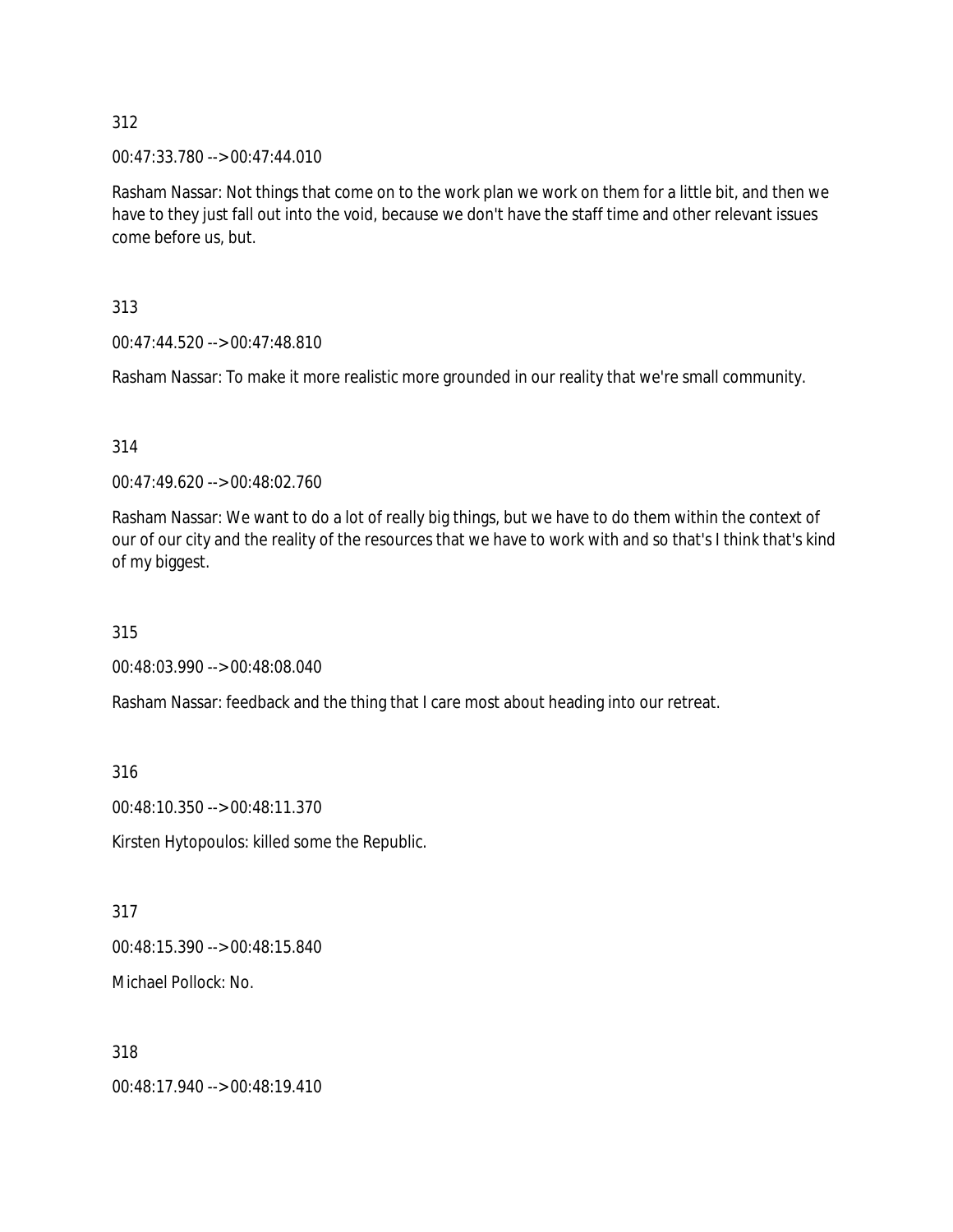Michael Pollock: One would really be helpful as.

319

00:48:20.490 --> 00:48:27.180

Michael Pollock: The dependencies issue and then timelines and the idea that we do.

320

00:48:28.470 --> 00:48:36.060

Michael Pollock: set up a two year plan or maybe this year a one year plan, but sort of the time out with the election cycles, so that.

321

00:48:36.930 --> 00:48:47.220

Michael Pollock: If we're going to have St Matthews legislation and have a timeline a specific values, we have a timeline for almost working backwards and say, well, if you want to pass it.

322

 $0.48:47.760 \rightarrow 0.00:49:01.920$ 

Michael Pollock: How many weeks, you have windows, they have to go to the planning Commission When does it go to the Council how many steps does it have to bounce along along the way, and how much time is this is going to be between those steps.

323

00:49:03.180 --> 00:49:15.540

Michael Pollock: And then having somebody that's tracking issue so whatever it is, the project so that if it starts getting off track time wise we're aware of it.

324

00:49:15.990 --> 00:49:26.520

Michael Pollock: Or if we're making sort of the follow up on the mayor's comments before deciding to perceive something else to have an understanding that means it's gone to delay.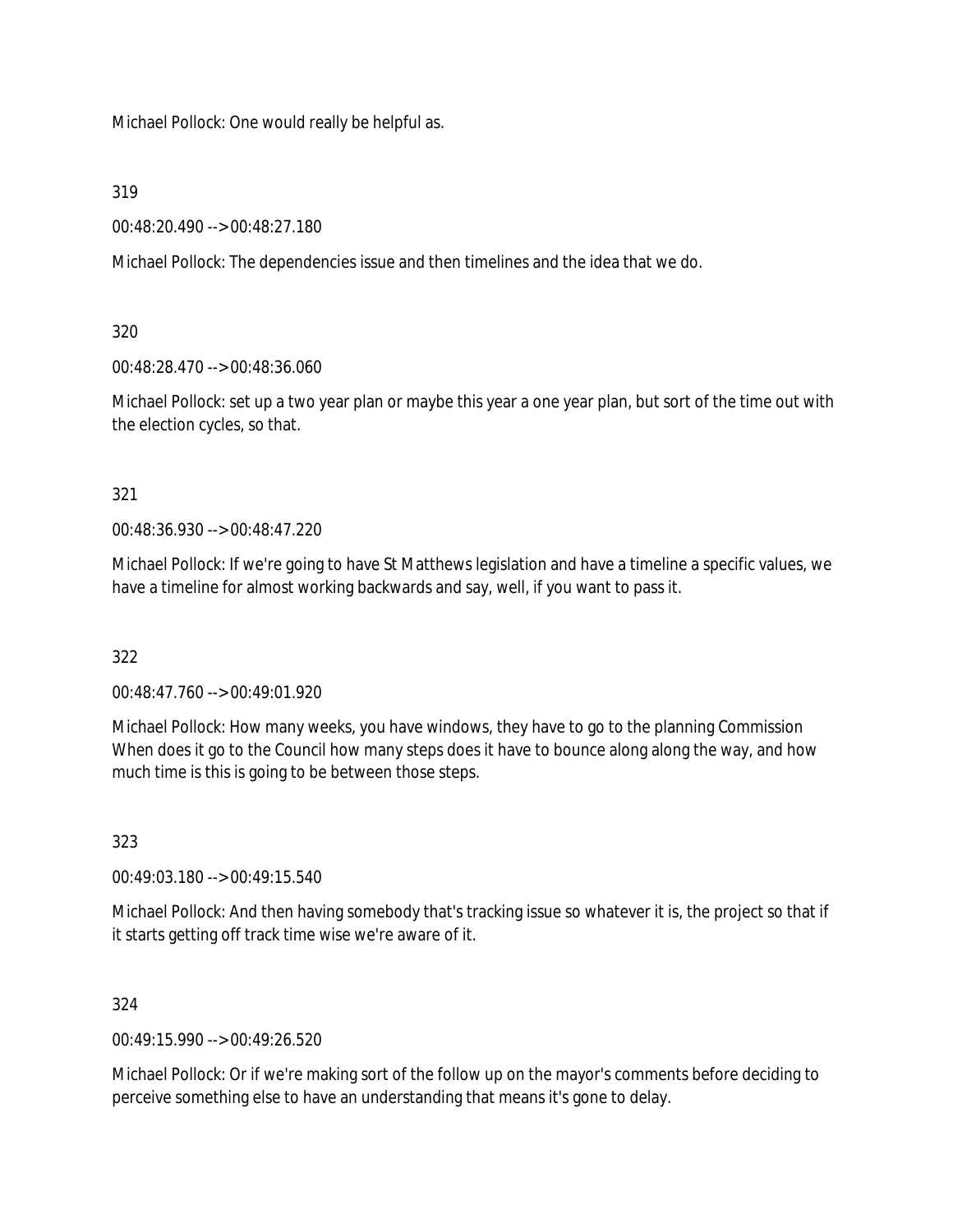00:49:27.810 --> 00:49:35.250

Michael Pollock: completion of this other project that's going to push to completion, that expected timeline for completion backup server but other.

326

00:49:35.970 --> 00:49:48.300

Michael Pollock: so good that would be really helpful, I think, to know how long something is going to shake anticipated to plan that out, and then the dependency part of that.

327

00:49:48.900 --> 00:50:10.170

Michael Pollock: is really just organizing the order of sequence, in which things are done and I am use again it's particularly key that we do that, because there are some things that we can't change or it's not wise to change the sufficient to change and we've got some other issues so.

328

00:50:12.720 --> 00:50:23.580

Michael Pollock: That would be helpful and then, and then the final thing is really knowing the hard the hard stops in terms of specific things like shoreline management.

329

00:50:24.960 --> 00:50:40.500

Michael Pollock: By Jason 24 bit more and brothers very good minds that we absolutely have another it's just it's not really any different than a timeline there's just no i'm the timelines that we can't miss one step.

330

00:50:46.590 --> 00:50:51.060

Kirsten Hytopoulos: something's happened here where i'm going to go and what I think is the order in the participants list but.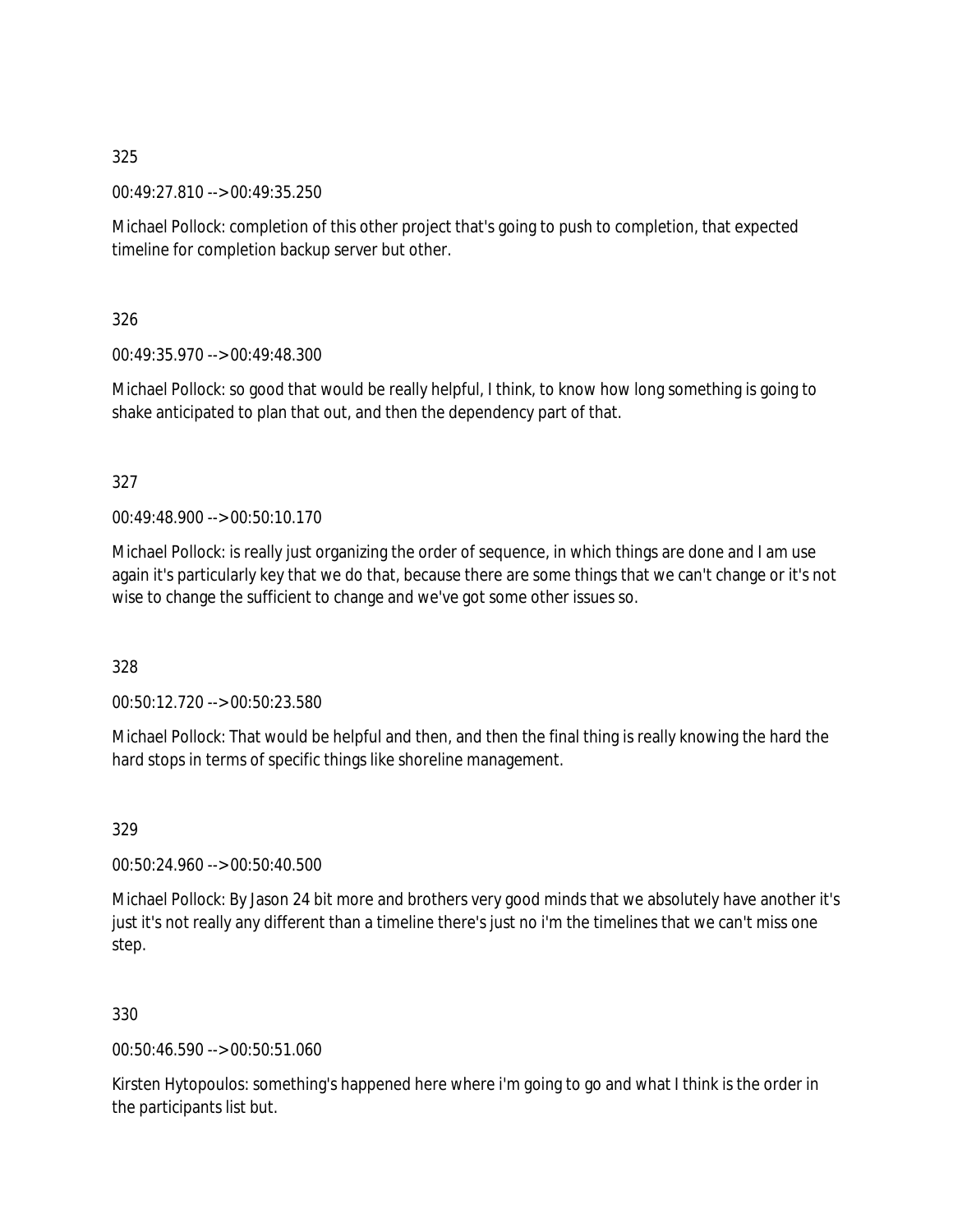00:50:51.420 --> 00:51:02.880

Kirsten Hytopoulos: screens and moved around, and we all see the same thing, but I believe counselor deets is next to the next and the participant list but Cosmo Schneider you pop to the front of the screen so i'm going with councilmember deeds.

332

00:51:03.300 --> 00:51:07.860

Joe Deets: Okay, thank you, Deputy Mayor when you did that it looks like you're pointing right at me so.

333

00:51:09.480 --> 00:51:14.580

Joe Deets: i'm just very quickly comes from our polycom it looked like you faded a little bit on the.

334

00:51:16.200 --> 00:51:30.750

Joe Deets: audio side just a bit, but I think I definitely got the gist of what you were saying I I think it's vitally important that we get a handle of what the interim city manager was talking about relating to capacity and how.

335

00:51:31.560 --> 00:51:47.460

Joe Deets: She I think Ellen use the term sort of a trade off, so if something comes up that we all want to get behind, but then it's, we have to make the hard decision of because we are at capacity, what comes off, and I think the sooner.

336

00:51:48.480 --> 00:51:49.350

Joe Deets: We know.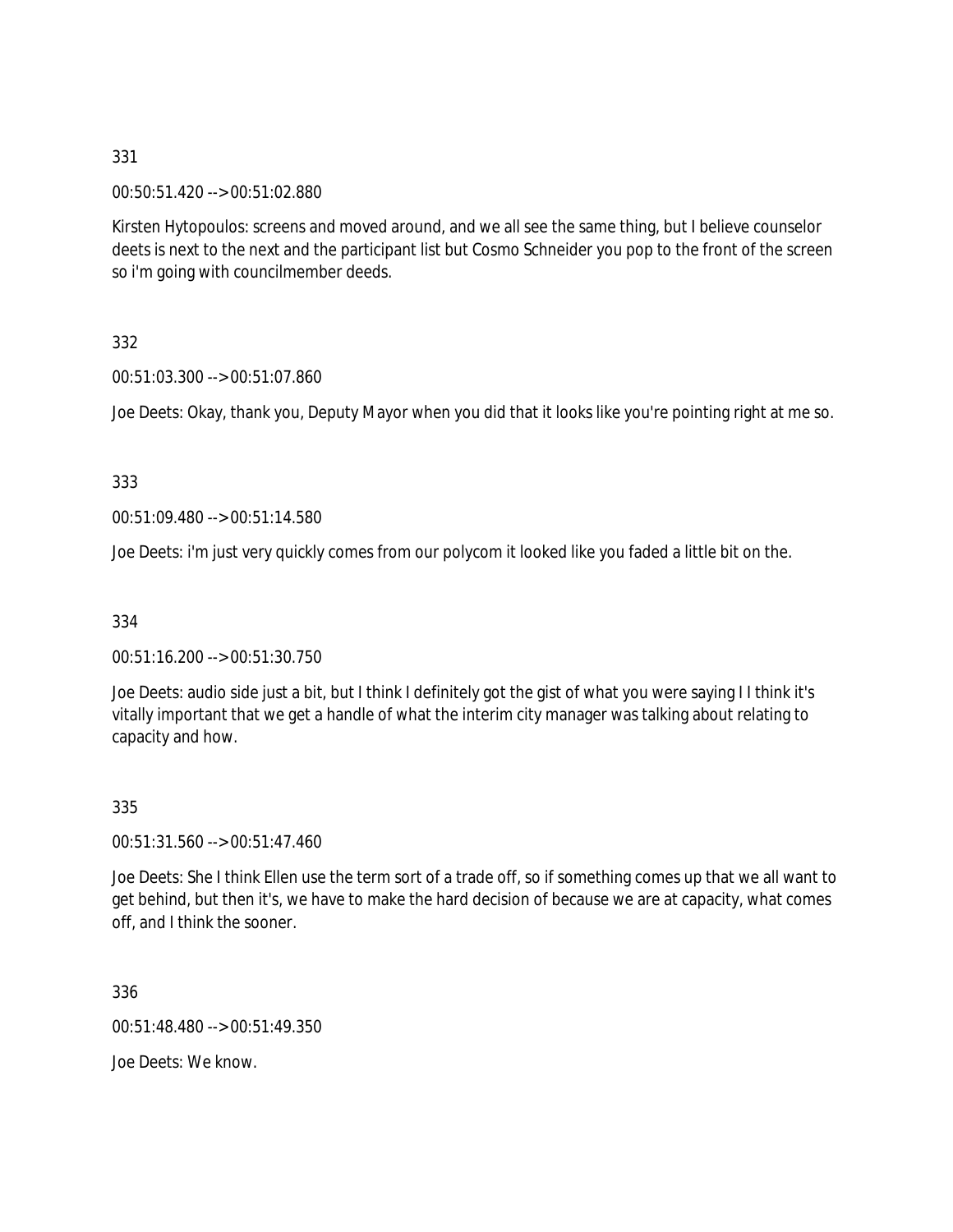00:51:50.520 --> 00:52:04.500

Joe Deets: What it is that we would have to quote trade off what is that, like feature what is if we're taking a climate action policy, for example, what climate action policy may need to be deferred, I think the.

338

00:52:06.780 --> 00:52:24.750

Joe Deets: The the more information, we have to know what those trade offs are in our decision decision making process, the better we able to make a decision whether we go with this new item, or we down so Ellen i'm sure you've been thinking about this, I brought this up in a meeting we had.

339

00:52:26.070 --> 00:52:33.540

Joe Deets: Last week, but how can we keep ourselves from creating so many projects that we don't get them done.

340

00:52:33.900 --> 00:52:49.320

Joe Deets: And then people start saying well what happened to this well, you see, we started something else, so I want to I We absolutely have to avoid that so getting counsel, being aware of staff's limitations and a real world sense in real time would be very valuable to have.

341

00:52:52.500 --> 00:52:55.020

Kirsten Hytopoulos: A Council member Schneider.

342

00:52:57.810 --> 00:52:58.410

Leslie Schneider: Thank you.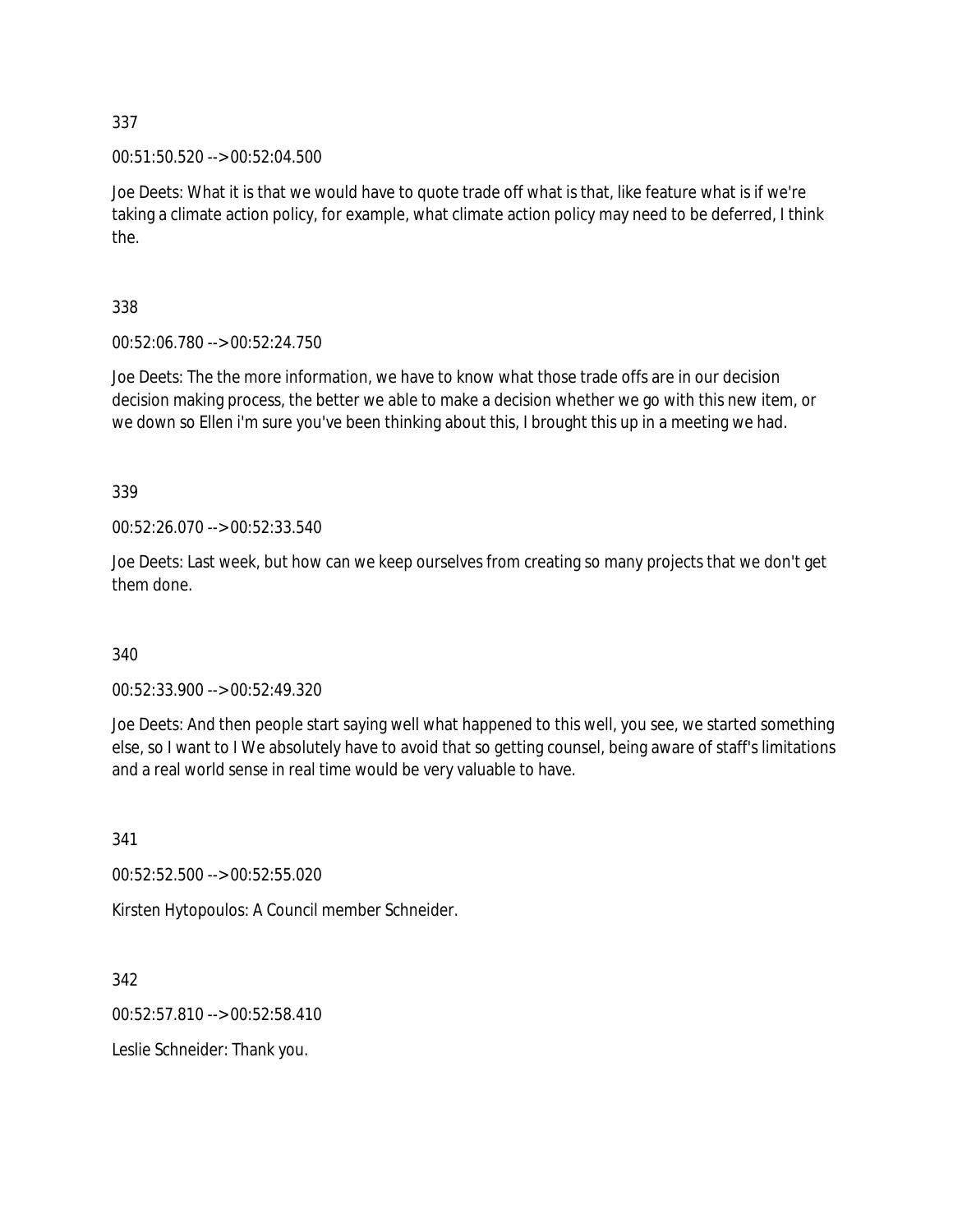343 00:52:59.520 --> 00:53:00.300 Leslie Schneider: So i'm.

344

00:53:01.620 --> 00:53:10.380

Leslie Schneider: I love the idea of tying the work plan to the budget and I want to add to that kind of the staff capacity.

345

00:53:11.910 --> 00:53:26.850

Leslie Schneider: Because there is, you know the, as we saw there's a certain amount of capacity and that fills up really quickly, so if we have big ambitions that are high priority items and.

346

00:53:28.050 --> 00:53:32.790

Leslie Schneider: And the staff capacity is not really going to be there, can we be.

347

00:53:35.040 --> 00:53:43.770

Leslie Schneider: made aware of that let's have that as a conversation, and I know that sounds obvious, but I just sort of feel that um that it's a little bit.

348

00:53:45.750 --> 00:53:52.260

Leslie Schneider: I say i'm gonna use the word in cities and I don't mean that in any intentional way it just sort of happens that some of our.

349

00:53:54.150 --> 00:54:09.600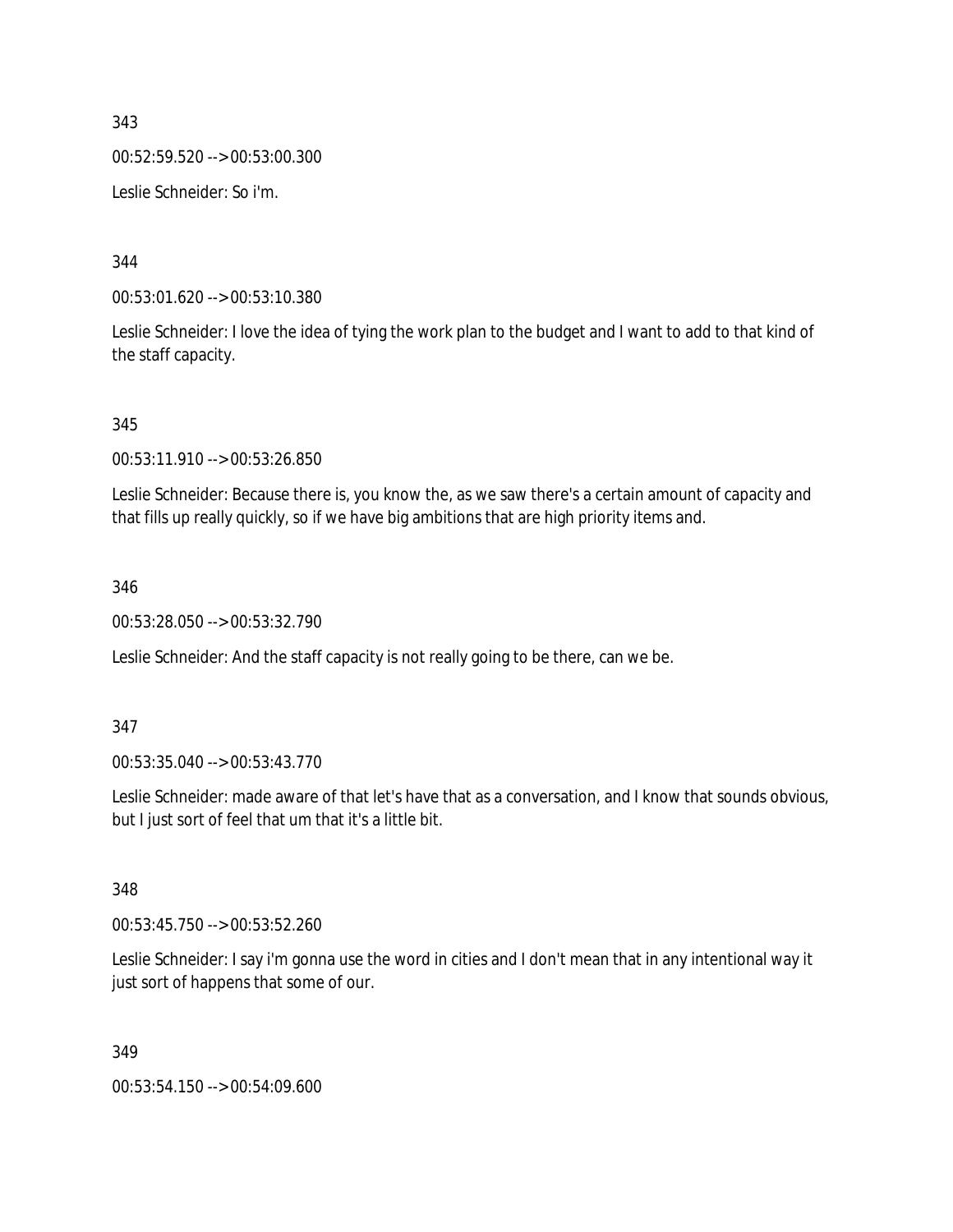Leslie Schneider: Some of our intentions get undermined because of staff resources when, in fact, if we knew about it, or had the right information to make a choice, maybe we would want to make some budget adjustments and staff up or something like that, so what I.

350

00:54:13.170 --> 00:54:25.890

Leslie Schneider: did so obviously we can put things into a budget in that, in that you know biennial plan and that indicates some of our priority, and so that information could come forward.

## 351

00:54:26.850 --> 00:54:42.210

Leslie Schneider: Along with these work plan items, so I don't know what that would look like tying the work plan to the budget, but some of it is specific pots of money that we've allocated and some of it isn't So how can we kind of create parody or.

### 352

00:54:47.250 --> 00:55:04.050

Leslie Schneider: How if we don't have a specific item in the budget for something, how do we fix that How do we make sure that we are being accountable for the underlying resources that that's going to take, even if it is supposed to be a long sort of coming out of.

## 353

00:55:06.450 --> 00:55:12.810

Leslie Schneider: The general capacity of staff and then the one one more things I don't want to keep putting my hand up over time.

### 354

00:55:13.410 --> 00:55:22.020

Leslie Schneider: I think we also need to quote unquote budget for surprises and budget for urgency, so you know i'm looking at our work plan and we've recently added.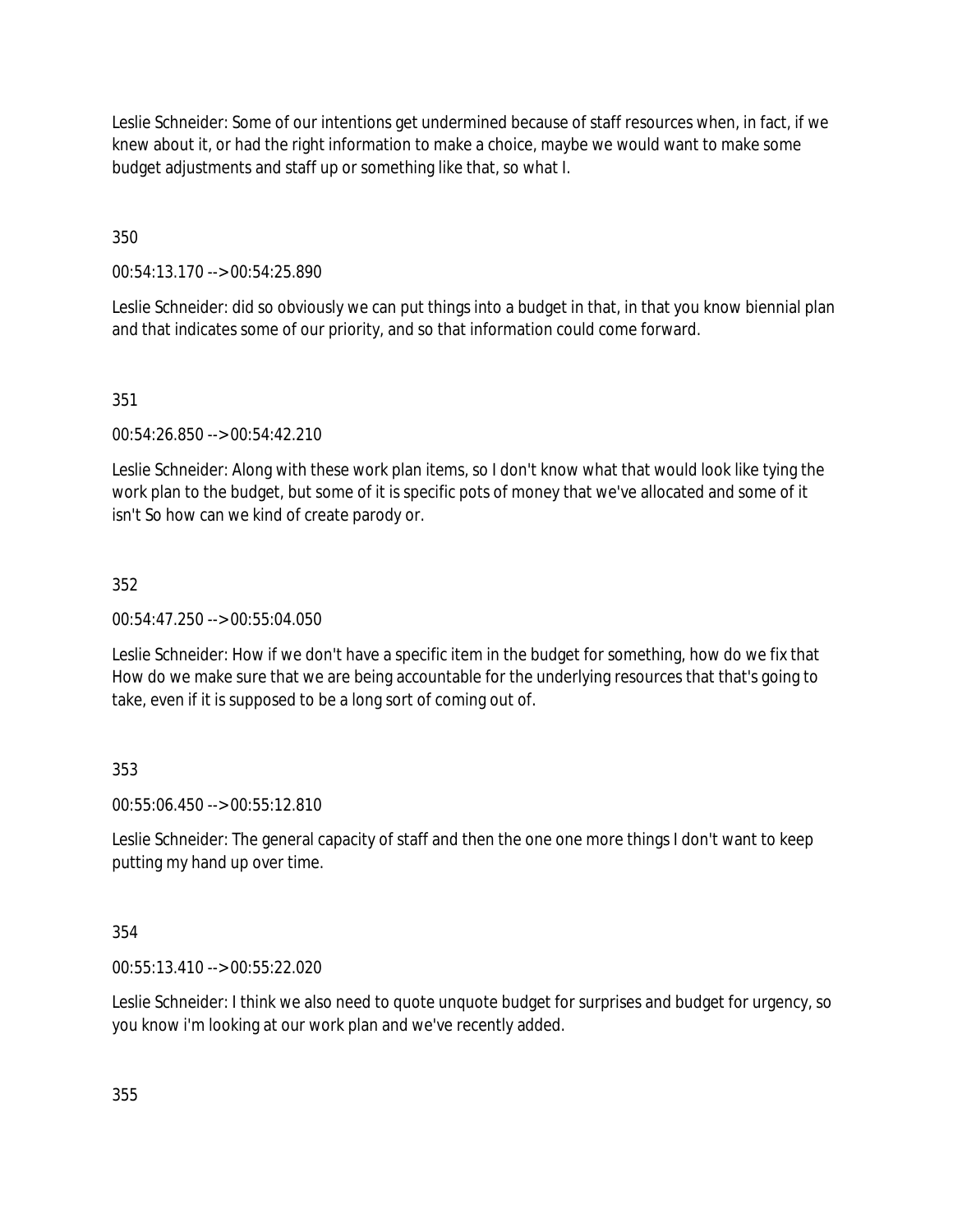00:55:22.350 --> 00:55:31.650

Leslie Schneider: You know the loans to not loans grants to businesses and there were certainly a lot of surprises, you know in this past year with coven and something and all.

#### 356

00:55:31.980 --> 00:55:48.300

Leslie Schneider: But I think that we just we just know that there are things that are going to come up that we do have to address that maybe they just go under that Community category right that we have to have sort of an unknown contingency for community.

357

00:55:49.320 --> 00:55:58.830

Leslie Schneider: To budget for some of these items that are always going to take time and push something else off I don't know, I hope that was somewhat coherent.

358

00:56:01.080 --> 00:56:13.710

Kirsten Hytopoulos: So counselor foundry Johnson be next, although I just want to check in with the city manager, have you do you feel a need to interject and help us in this conversation be more effective or did you want to wait till tells our country Johnson.

359

00:56:13.800 --> 00:56:14.820

Ellen Schroer: speak so I can wait.

360

00:56:15.270 --> 00:56:16.920

Kirsten Hytopoulos: Okay, because my country Johnson.

361

00:56:18.240 --> 00:56:25.170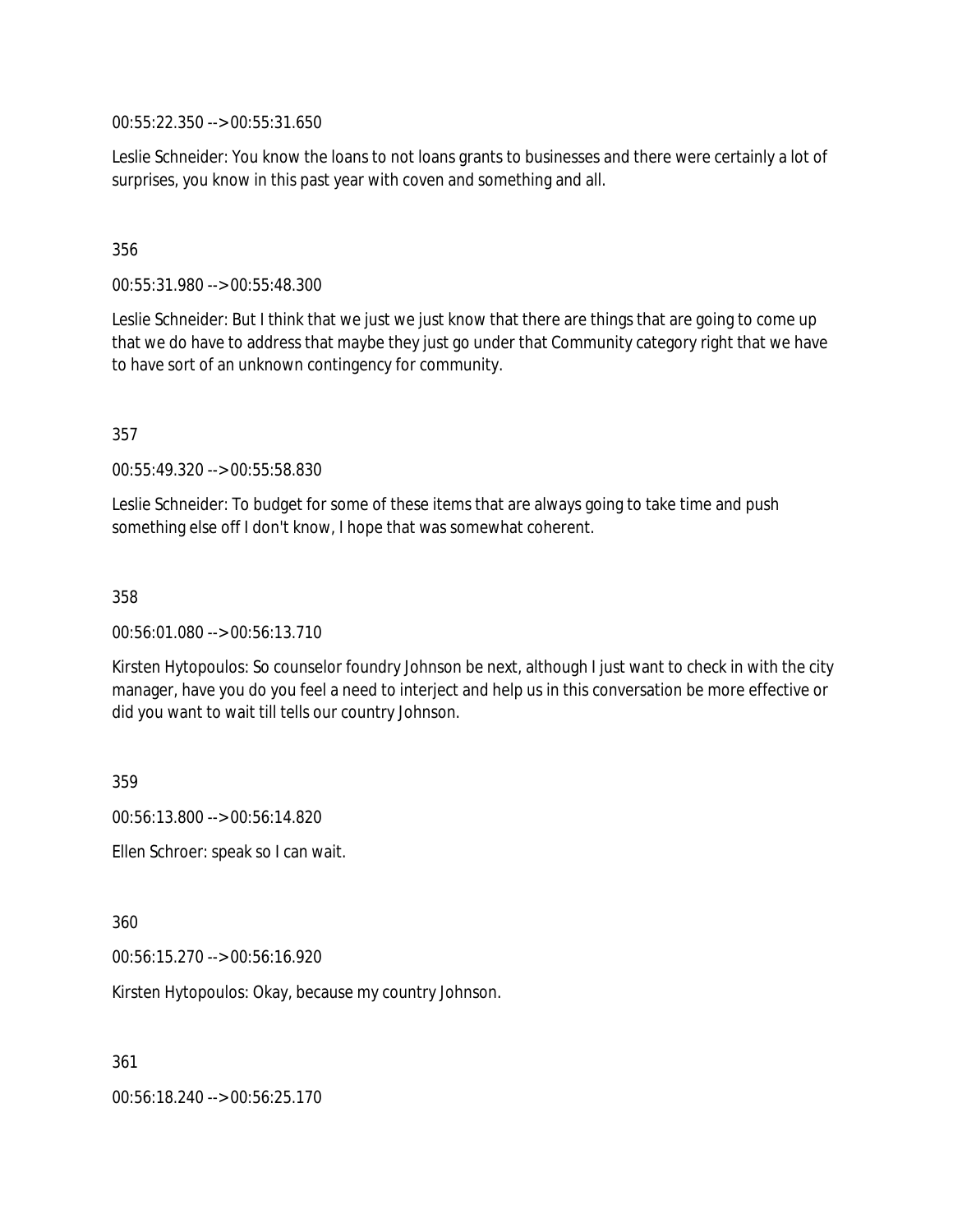Brenda Fantroy-Johnson: I yeah I agree with everything everybody said so far, especially about the staff, I think, too.

362

00:56:27.150 --> 00:56:41.070

Brenda Fantroy-Johnson: Like saying about the instant the Academy, that when we decide on these projects that we want to start that we determine what the outcome is that we're hoping to achieve.

363

00:56:41.880 --> 00:56:46.320

Brenda Fantroy-Johnson: Some sort of measurable outcome like we can't just say we're going to start an academy.

### 364

00:56:46.680 --> 00:57:04.170

Brenda Fantroy-Johnson: You know what what goals are we are we trying to so that we're accountable, you know we start these projects and they finished, but have we actually reach the goal that we set out to reach, so I think we ought to look at it in a process kind of based.

365

00:57:05.310 --> 00:57:12.030

Brenda Fantroy-Johnson: So that we can make sure that what's what we set out to do, is what we actually end up doing.

366

00:57:13.110 --> 00:57:18.570

Brenda Fantroy-Johnson: And not just having a bunch of projects that goes nowhere and it's nowhere.

367

00:57:22.290 --> 00:57:23.280

Kirsten Hytopoulos: inner city manager.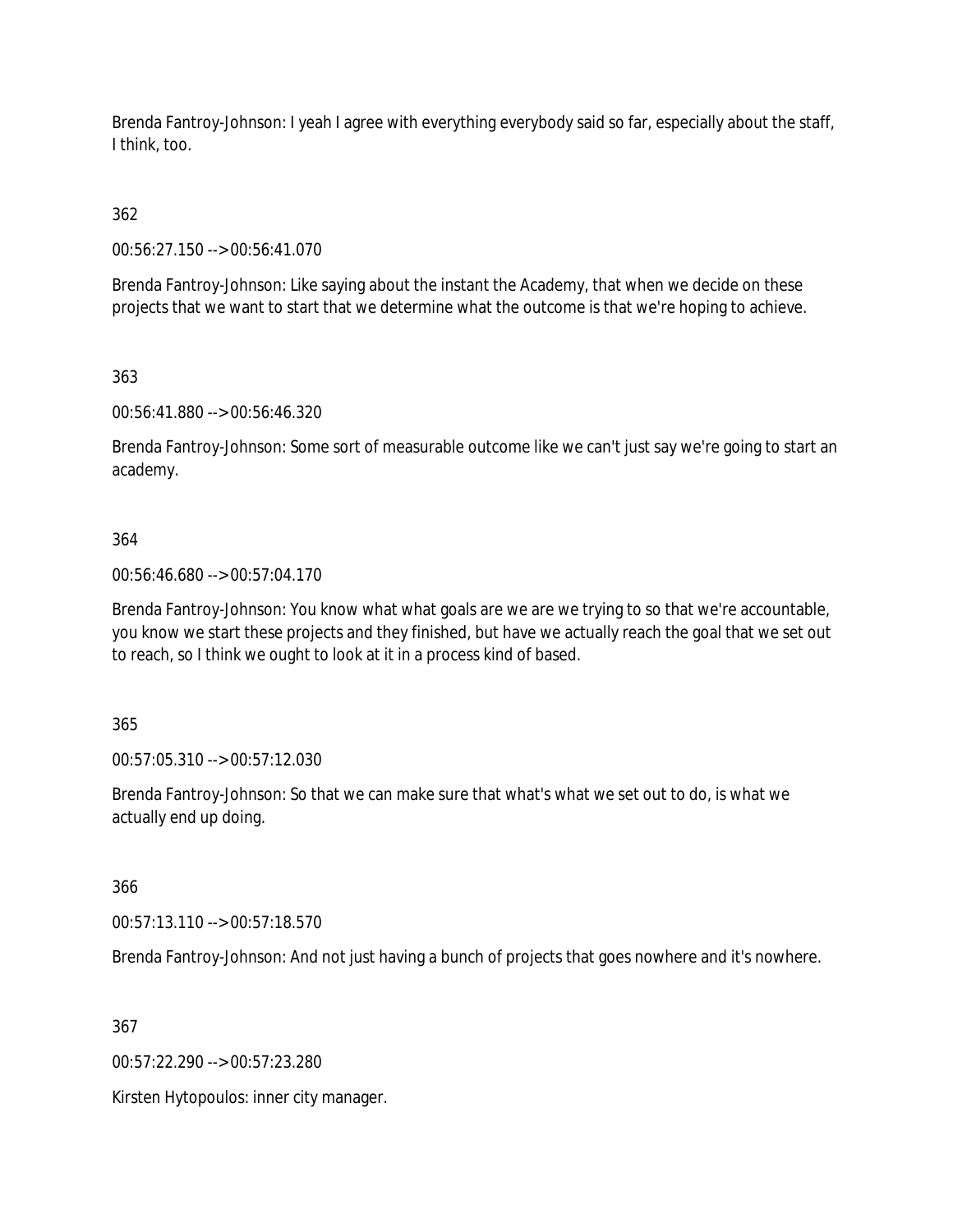368 00:57:25.170 --> 00:57:26.340 Ellen Schroer: thinks i'm.

369

00:57:26.670 --> 00:57:30.840

Ellen Schroer: So i'm just going to share my screen really quickly to orient you to the.

370

00:57:30.900 --> 00:57:44.580

Ellen Schroer: list that I sent you because it touches on some of the items that we've been talking about and I just want to make sure you know, the information that you have already so as he started thinking further you'll have a starting place and you won't have to recreate this particular wheel.

371

00:57:46.470 --> 00:57:48.390

Ellen Schroer: So hopefully, I can see it.

372

00:57:49.770 --> 00:57:50.310

See.

373

00:57:51.600 --> 00:57:57.420

Ellen Schroer: see if that works i'm looks like maybe I managed to share my whole screen, instead of just the.

374

00:57:59.160 --> 00:58:07.800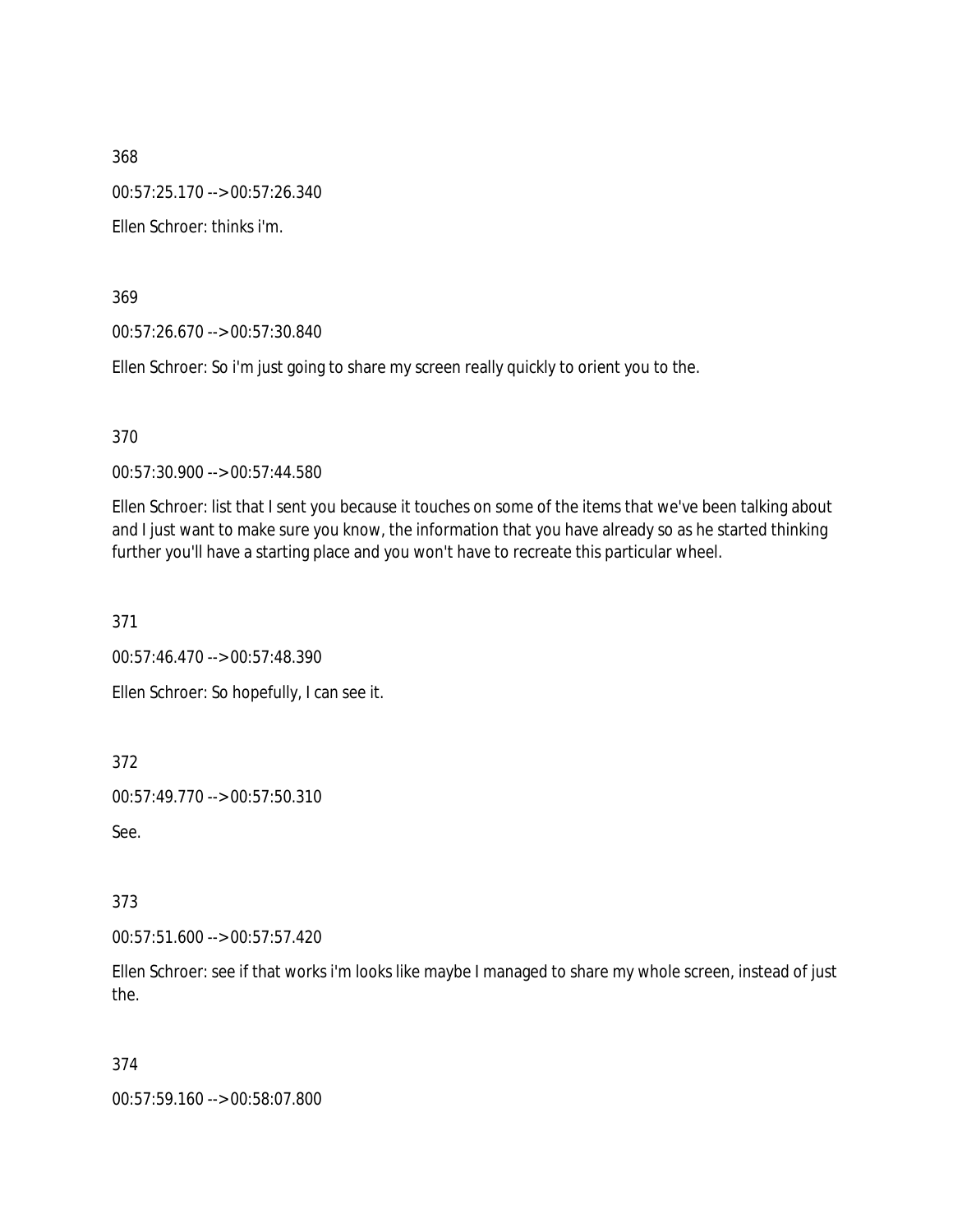Ellen Schroer: but can you see the excel spreadsheet that's up here, and this is, I know that we just talked about how excel is not compelling, but it is easy to sort and.

375

00:58:08.790 --> 00:58:19.650

Ellen Schroer: front coming from the finance side, I always appreciate the chance to use it, but this does have all of the projects that we're tracking on it, and if you sort over here on policy.

# 376

00:58:20.670 --> 00:58:25.410

Ellen Schroer: You can see the roughly 40 policy projects that are currently on the.

## 377

00:58:26.340 --> 00:58:35.370

Ellen Schroer: work plan and i'll just step through the column, so you know what you're seeing and then I will stop sharing my screen and turn the conversation back over to you.

378

00:58:35.910 --> 00:58:42.300

Ellen Schroer: So what we have here is a project with a short description, the status, whether it's active.

## 379

00:58:42.780 --> 00:58:50.310

Ellen Schroer: deferred, which means that staff is not currently working on this, so sort of speaking to councilmember schneider's point about things that are in the budget, but.

380

00:58:50.610 --> 00:59:01.080

Ellen Schroer: Maybe we're not working on them, and you didn't know that, and so the reason that these are deferred, or almost entirely for capacity, because we simply don't have staff available to support these projects.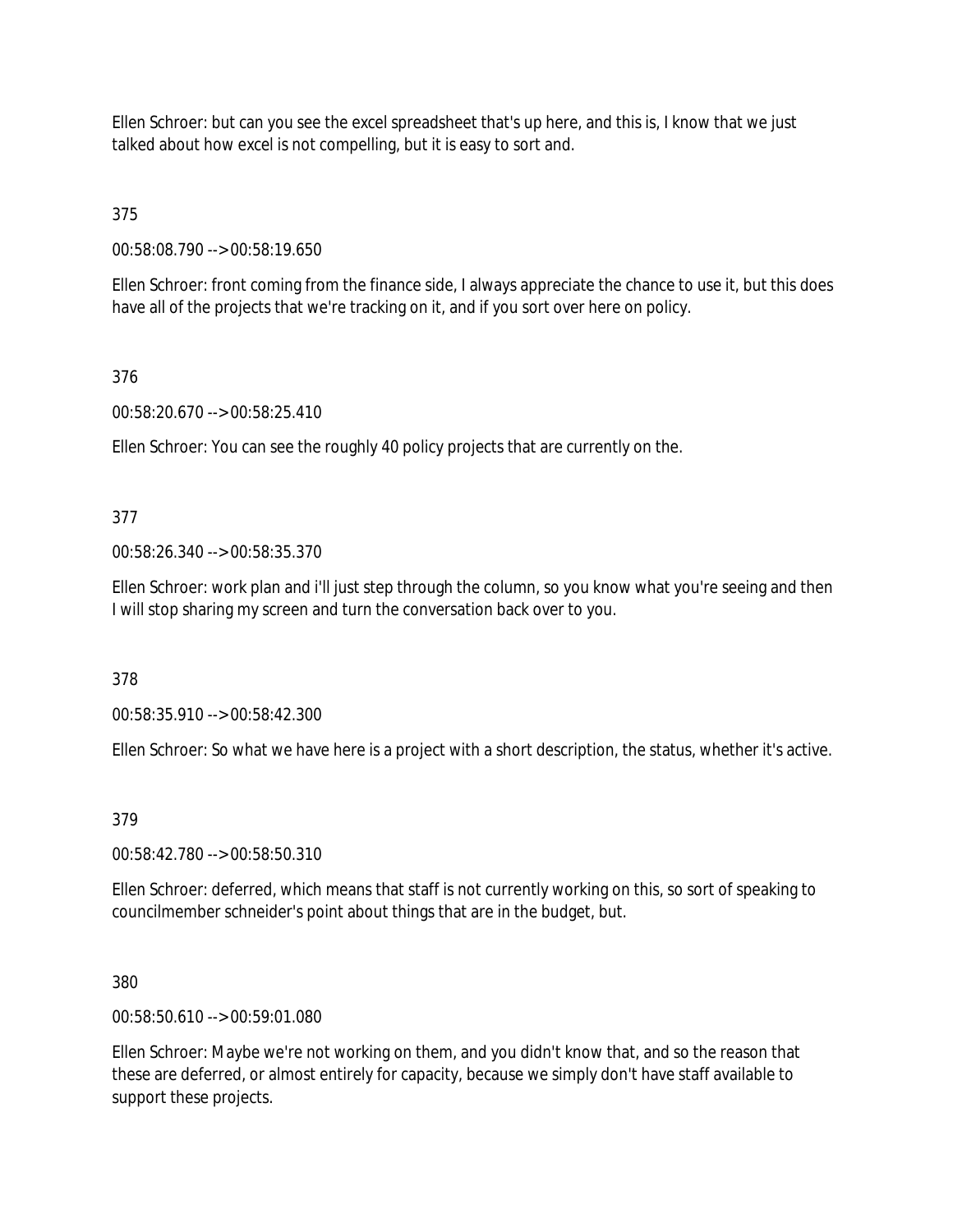00:59:01.740 --> 00:59:10.830

Ellen Schroer: Pending, which means that we're waiting for information, either from an outside agency or we're waiting from direction from another body or from Council.

382

00:59:11.790 --> 00:59:19.830

Ellen Schroer: or complete in a couple of cases we've completed some things this year, we have some notes that were provided by department directors and policy staff.

383

00:59:20.550 --> 00:59:29.250

Ellen Schroer: A very high level wave at progress are we at the beginning, the middle or the end of this particular project, the department that's responsible for it.

384

00:59:29.760 --> 00:59:42.060

Ellen Schroer: And then, in the cases where we're working on something we've taken an initial stab at providing when we're going to be working on it, so if there's shading that tells you when we're going to be, we think, at this time that we're going to be working on these projects.

385

00:59:42.960 --> 00:59:56.820

Ellen Schroer: level of effort speaks to what the mayor brought up, and this is how hard, is it and so low medium and high is an indication of complexity, or what we at this time, think would be a level of staff effort.

386

00:59:57.630 --> 01:00:08.610

Ellen Schroer: The categories as we discussed and then the project drivers, and so this is information that might help you when you start to think about the next iteration of this.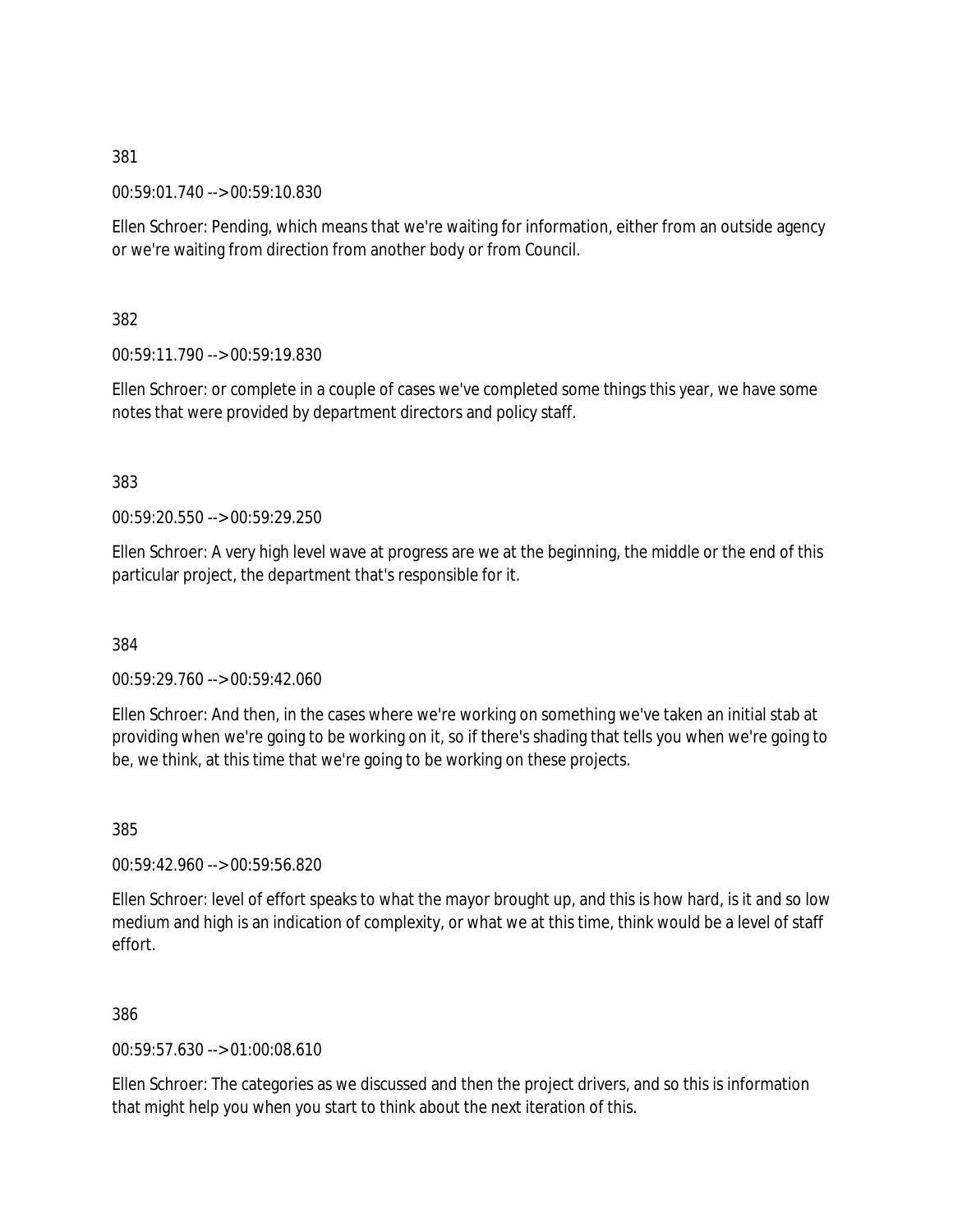01:00:10.290 --> 01:00:27.540

Ellen Schroer: Of this conversation and again it has all roughly hundred and 15 items with this information filled in for each one and then just over here I color coded the various categories, so if you restart them and you see the colors changing then that's that's what that's for.

388 01:00:28.920 --> 01:00:30.660 Christy Carr: You keep that on sorry.

389

01:00:30.690 --> 01:00:31.530

Ellen Schroer: hi yeah.

390

01:00:33.210 --> 01:00:35.850

Christy Carr: I just wanted to ask some questions and.

391

01:00:35.970 --> 01:00:36.690

Ellen Schroer: yeah you bet.

392

01:00:37.020 --> 01:00:45.480

Christy Carr: When a few things out because I think it starts to speak to what our next task is in terms of looking at our work plan items and.

393

01:00:46.080 --> 01:01:00.180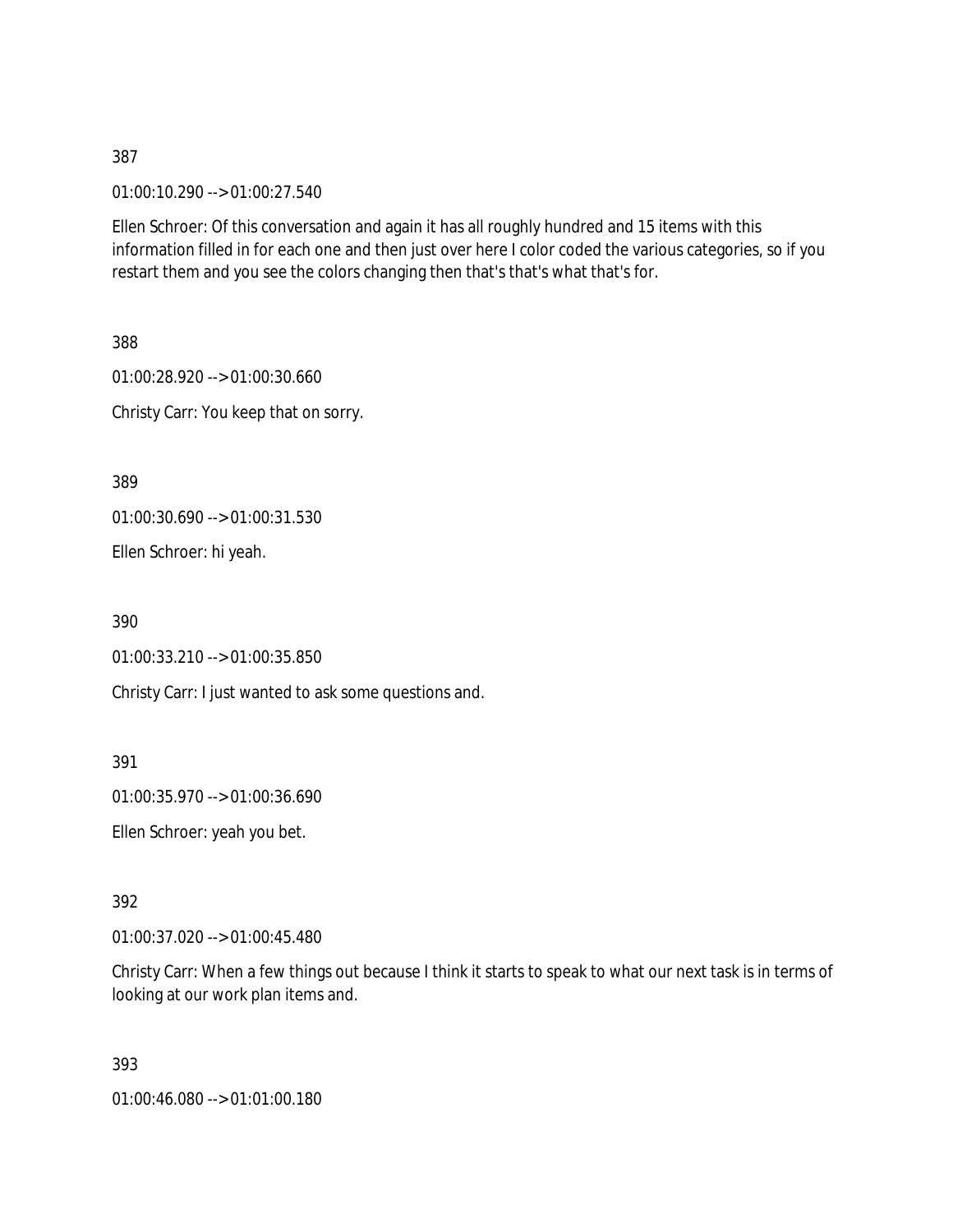Christy Carr: The question that I asked first is what sort of information, do you need so clearly, this is a lot of information about each of the projects on the work plan so Is this the is this enough information or, in addition to what.

## 394

01:01:01.200 --> 01:01:08.970

Christy Carr: Everybody just shared after seeing this is there are there, different columns essentially that you would like to see in this.

### 395

01:01:09.570 --> 01:01:23.010

Christy Carr: spreadsheet so that's one question and then the other one just to point out, really is that I think what our next task is it or just a couple of the columns and one is the status because we're working on some things right now.

### 396

01:01:23.340 --> 01:01:33.960

Christy Carr: Other things are deferred and then other things are pending, and so, those are things that that can be switched around not everything because we can't just stop problem things that were in the middle of for.

### 397

01:01:34.350 --> 01:01:50.760

Christy Carr: But some things probably could start or stop and things could go from pending to deferred or from different active so that's some of our upcoming decision points and then also just the blue bars where where are we working on this, because I think that that's a key.

398

01:01:52.320 --> 01:01:57.090

Christy Carr: piece of the work plan for staff is that what are they supposed to be working on next.

399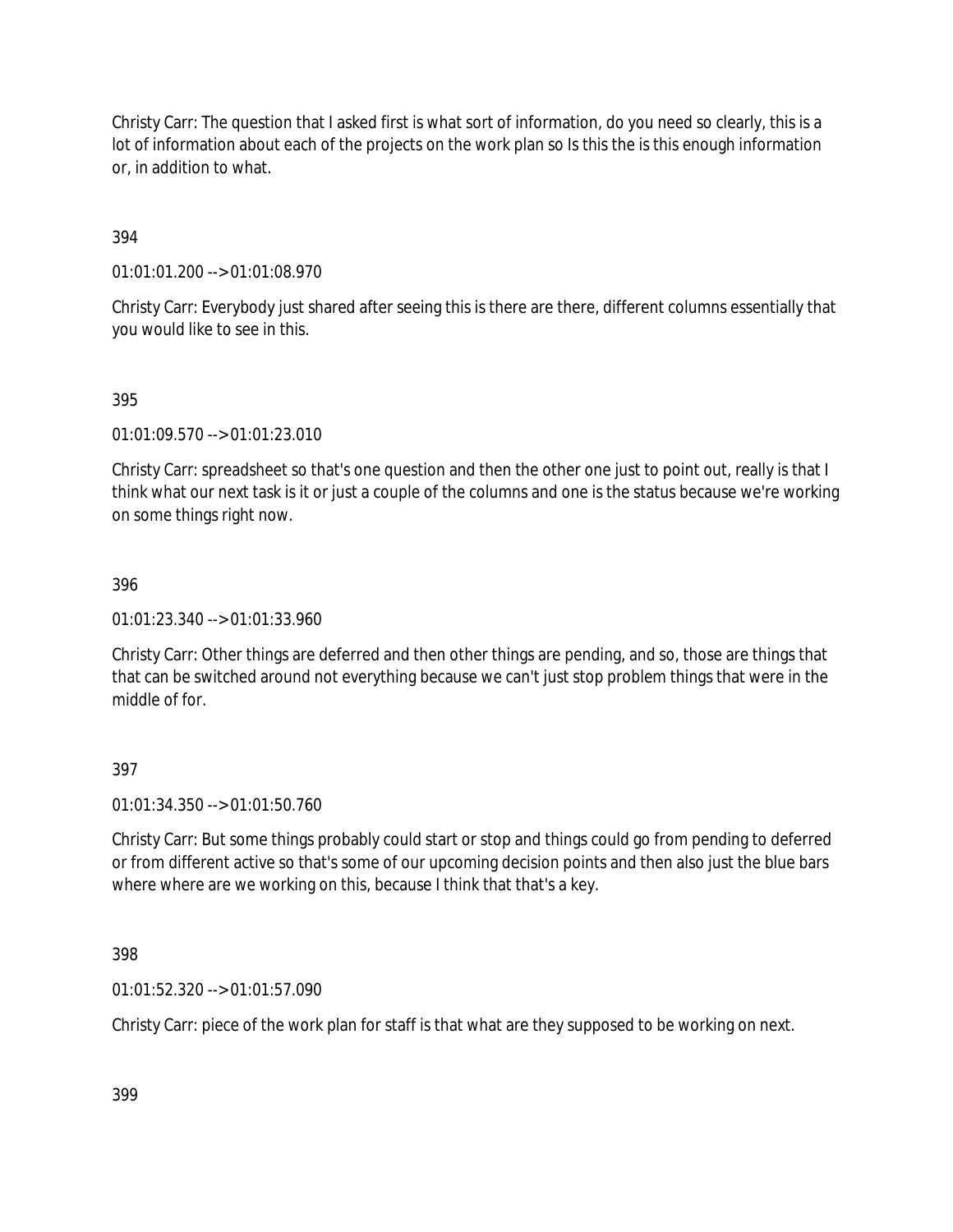01:01:58.170 --> 01:02:10.470

Christy Carr: And that's how they use this work plan and that direction, more or less comes from Council, so I just wanted to point out a couple of those columns where I think that we will be.

400

01:02:11.550 --> 01:02:17.280

Christy Carr: Focusing on in terms of our next steps of discussion and prioritization.

401

01:02:20.850 --> 01:02:21.420

Christy Carr: That was it.

402

01:02:24.660 --> 01:02:30.750

Ellen Schroer: So I apologize I zoom kicked me out briefly, so an active person I apologize for the interruption on that.

403

01:02:31.620 --> 01:02:43.050

Christy Carr: yeah he disappeared, no worries I was asking if basically if Council wanted to see any other columns and then just kind of pointing out where I think the Council will be focusing on in terms of which columns.

404

01:02:43.590 --> 01:02:44.280

Ellen Schroer: Oh, thank you.

405

01:02:44.460 --> 01:02:50.820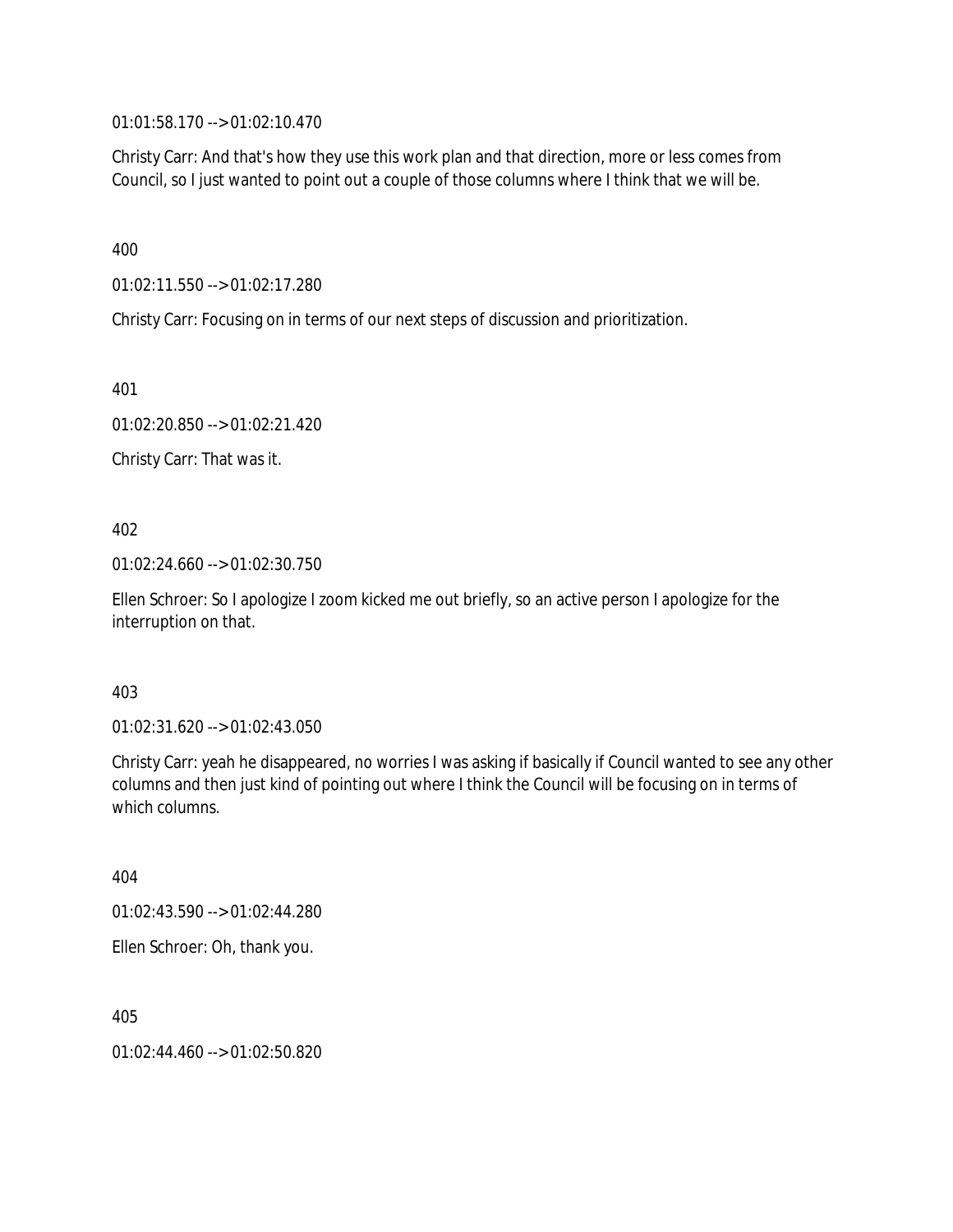Kirsten Hytopoulos: Excuse I don't think I commented get in response to that that first main question about what do you mean information do we need.

406

01:02:51.060 --> 01:02:57.900

Kirsten Hytopoulos: And so to answer that, in addition to this, I would say it's very helpful to look at this the complexity of this and we know it's complex.

### 407

01:02:58.500 --> 01:03:06.090

Kirsten Hytopoulos: And it say that my kind of overarching idea about how the relationship between the city council and the end the administration should be.

### 408

01:03:06.540 --> 01:03:12.120

Kirsten Hytopoulos: In developing the work plan should be that we should be focusing on the values of the Community goals, the Community vision.

409

01:03:12.540 --> 01:03:23.070

Kirsten Hytopoulos: And articulating our priority of those things, and then I would hope that the administration would go back with that with you know we extract the level needed that data from us.

410

01:03:23.400 --> 01:03:30.090

Kirsten Hytopoulos: And bill to go back and use this sort of information now have us having this helps us be somewhat realistic with what we're proposing.

### 411

01:03:30.600 --> 01:03:37.080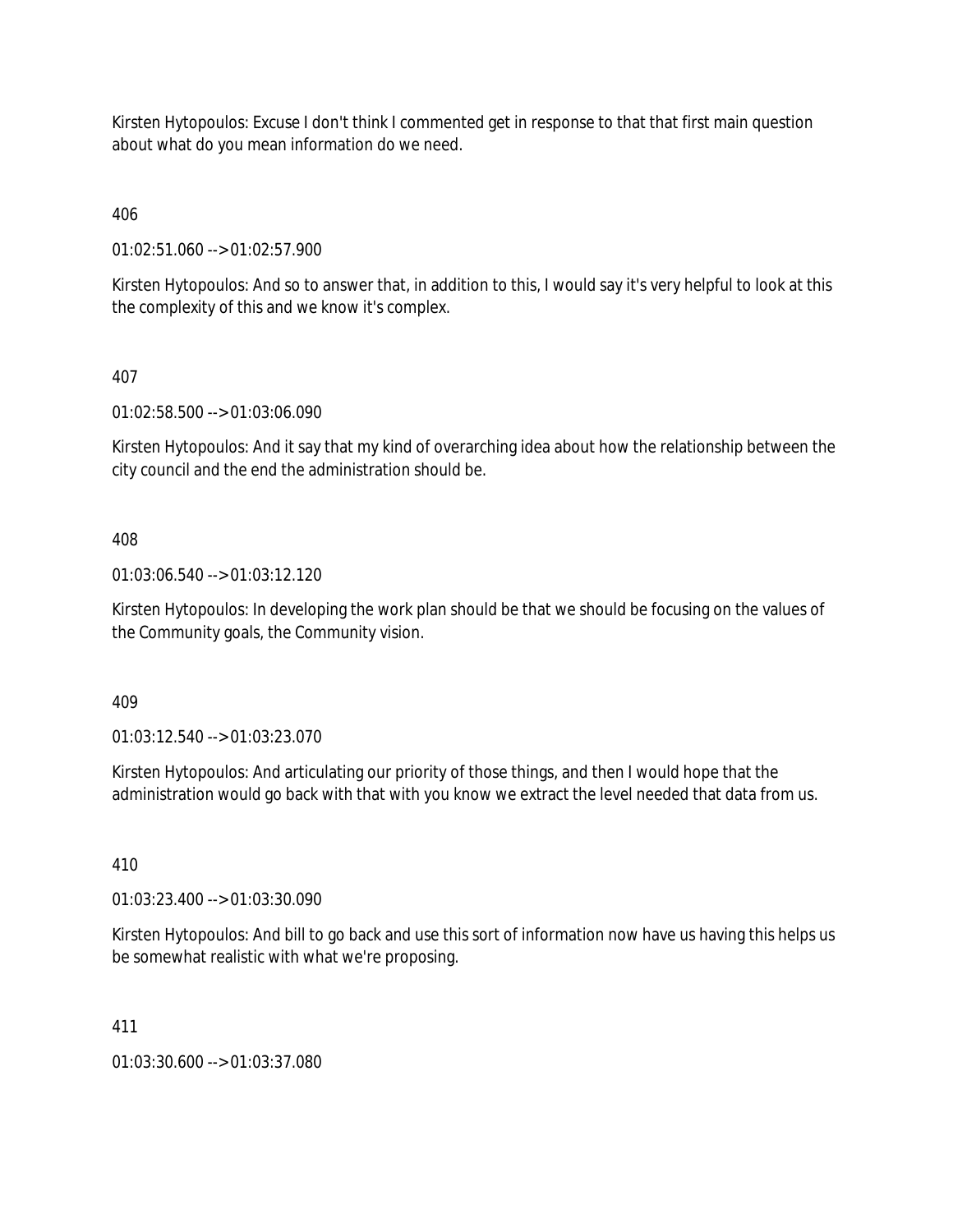Kirsten Hytopoulos: But then come back and work on fitting the puzzle pieces together and identifying the trade offs and bring those back to us.

# 412

01:03:37.320 --> 01:03:43.770

Kirsten Hytopoulos: So, to me, the idea that we, as a lay person City Council are going to go in and we have to deal with this like this and we're supposed to be.

## 413

01:03:44.130 --> 01:03:51.330

Kirsten Hytopoulos: figure out how to weigh all these pieces doesn't really feel realistic and it makes more real it makes more sense to me that again.

## 414

01:03:51.870 --> 01:04:04.620

Kirsten Hytopoulos: You know administration brings back after that exercise trade offs different ways of puzzle pieces and go together, how do we maximize the staff that we have to do as many as possible of our highest priorities.

### 415

01:04:05.220 --> 01:04:16.200

Kirsten Hytopoulos: So I don't know if there's any helpful feedback before, in a sense, you can give me all the data in the world like this, but that actual putting together the pieces I think is a good whole task for us to do well as a body.

## 416

01:04:18.390 --> 01:04:24.390

Ellen Schroer: I think that that is a really good point um and one that the staff would be very happy to support you.

### 417

01:04:24.780 --> 01:04:32.700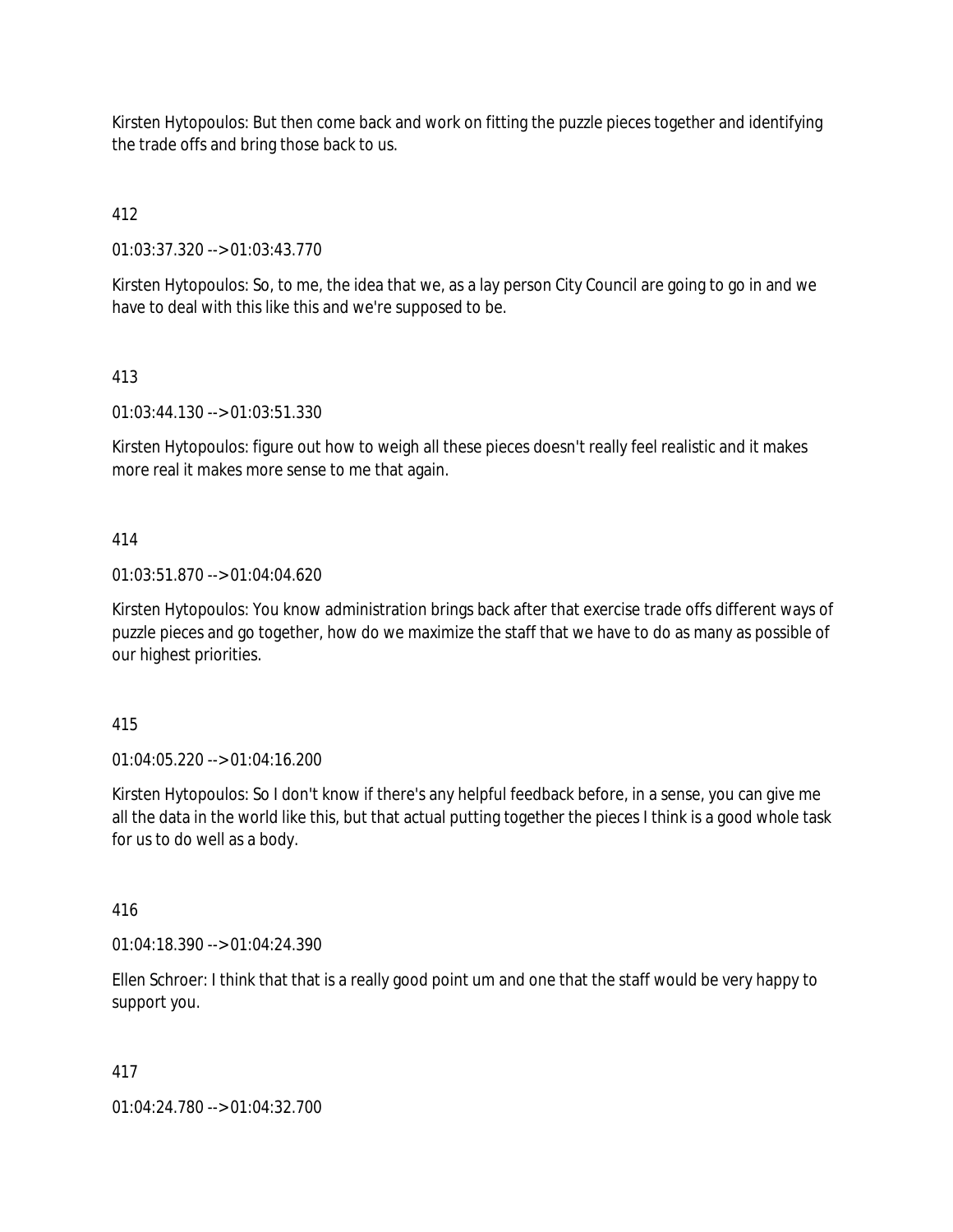Ellen Schroer: With I think the intention of providing this information is to give you a sense of what the what the universe is right now that staff is working on.

# 418

01:04:32.940 --> 01:04:45.780

Ellen Schroer: And as you're considering things there may be things that you didn't think we were tracking that are already on the list, or it may be the case that things you thought we were working on aren't, but I do think that it is correct that the.

## 419

01:04:46.890 --> 01:04:56.220

Ellen Schroer: most productive way from the staff perspective is to hear from you, and then to make suggestions of how to achieve the goals that you're looking for and identify the possible trade offs.

### 420

01:04:56.400 --> 01:05:06.480

Ellen Schroer: Because there may be dependencies or staff considerations that Council simply isn't aware of that, we would need to explain to you and then offer you the choices to get where where you want to be.

## 421

01:05:07.260 --> 01:05:16.800

Kirsten Hytopoulos: And the other piece that I wanted to add was just that rather strange transition point where we're going to be bringing in a new city manager and we're going to want this Council is going to want to get right on.

### 422

01:05:17.520 --> 01:05:21.630

Kirsten Hytopoulos: A you know, a retreat as as possible because we're hungry to do things and figure it out.

423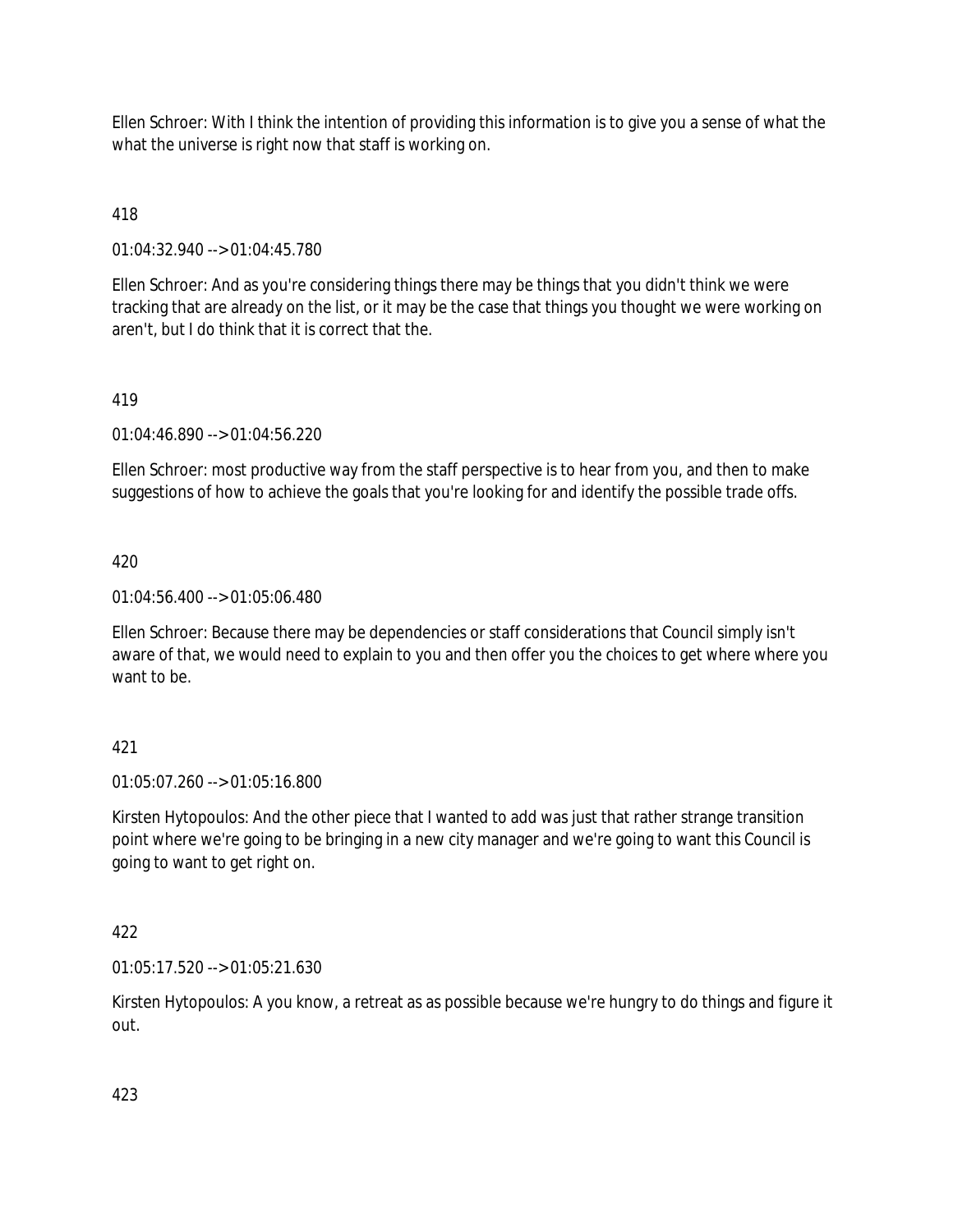01:05:22.050 --> 01:05:31.050

Kirsten Hytopoulos: At the same time, you know as we try to talk about what how what will it look like, as we go that conversation we don't have the benefit of the new city manager here with this, you know, several decades of experience.

424

01:05:31.500 --> 01:05:43.320

Kirsten Hytopoulos: He may have ideas we haven't thought about about how to approach this so I just wanted to just kind of remind us of that as well, and maybe the first retreat with him won't be able to take advantage of all of the background the House but.

425

01:05:44.880 --> 01:05:45.660

Kirsten Hytopoulos: would be nice to.

426

01:05:47.490 --> 01:06:03.780

Kirsten Hytopoulos: Are there any other I don't think I have participants up anybody interested in speaking, further to this before we move on, I think that we'd heard from councilmember car she was interested again any more categories and more data points that you still be would like to see.

427

01:06:05.760 --> 01:06:07.350

Kirsten Hytopoulos: looks like we do not have any comments.

428

01:06:08.910 --> 01:06:09.990

Kirsten Hytopoulos: councilmember Schneider.

429

01:06:12.090 --> 01:06:13.710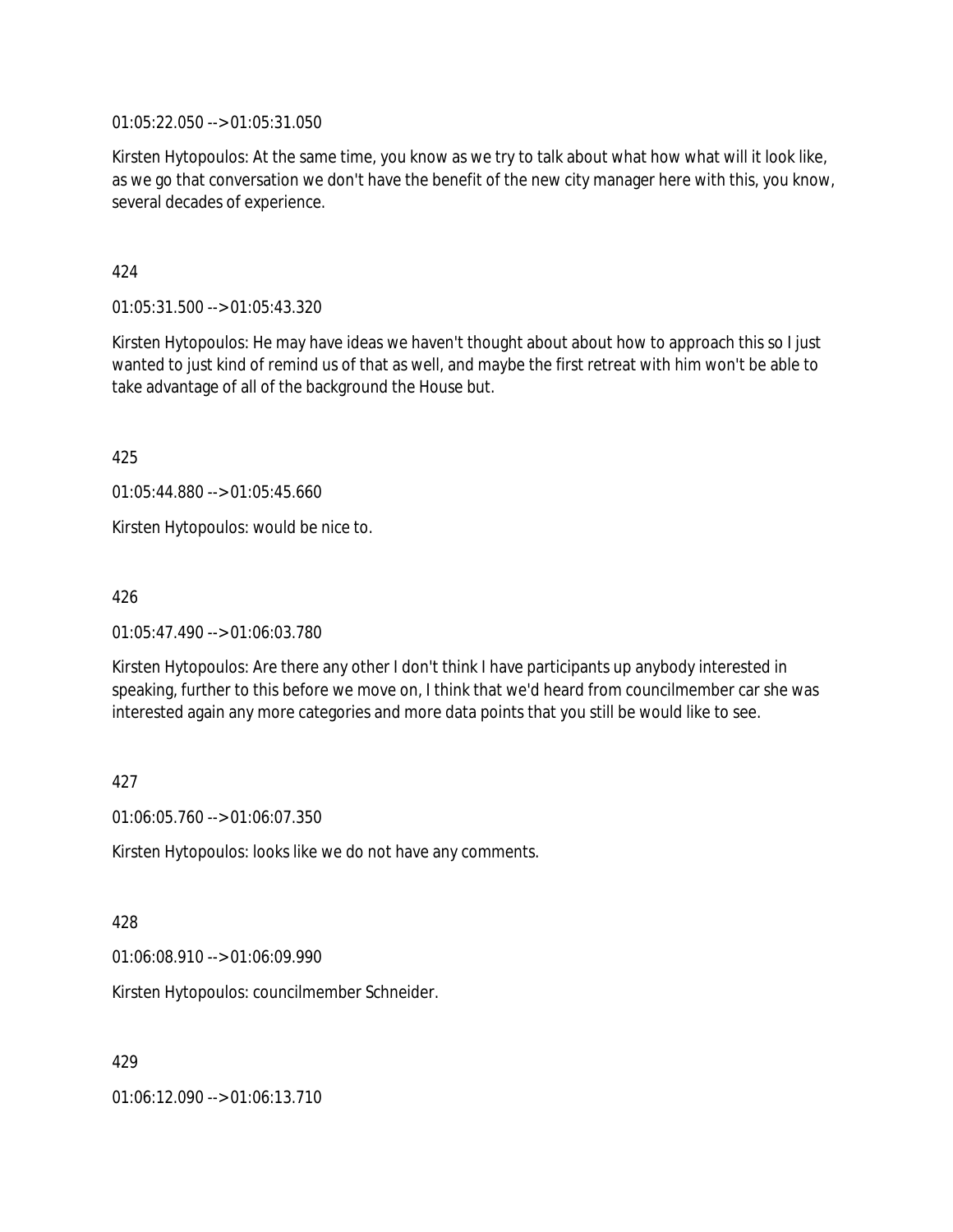Leslie Schneider: With the excel.

430

01:06:14.970 --> 01:06:16.410

Leslie Schneider: work plan that.

431

01:06:17.730 --> 01:06:19.230

Leslie Schneider: Interim city manager shared.

432

01:06:20.850 --> 01:06:27.330

Leslie Schneider: i'm wondering if there's a way to put sort of a budget number in there, I mean we are trying to tie this to the budget.

433

01:06:28.470 --> 01:06:29.820

Leslie Schneider: I don't know what would go in it.

434

01:06:31.410 --> 01:06:32.160

Leslie Schneider: So.

435

01:06:33.810 --> 01:06:38.640

Leslie Schneider: But if we are trying to tie it to the budget, how do we start working towards that.

436

01:06:39.930 --> 01:06:47.130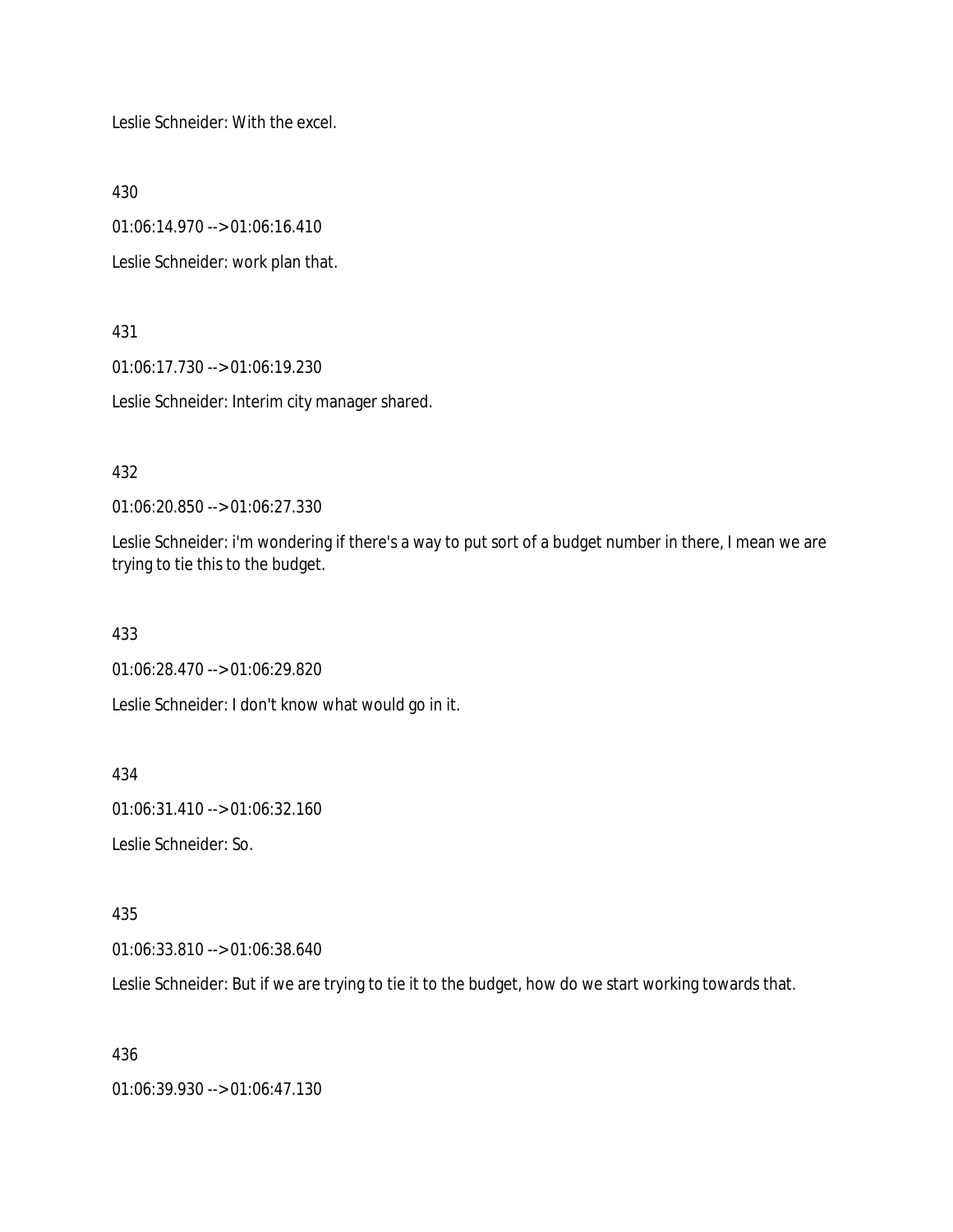Leslie Schneider: You know what I mean or maybe it's just a notes column that says how it relates to the most recent budget.

# 437

01:06:50.340 --> 01:07:08.130

Leslie Schneider: I don't know it, but just a thought for what could get also tracked on that work plan is I guess the House where did it originate from did it originate from a budget item did it get smashed in you know by Council in an emergency or with urgency.

### 438

01:07:10.890 --> 01:07:14.880

Leslie Schneider: So anyway it's not really a request it's just a query.

### 439

01:07:15.990 --> 01:07:17.280

Leslie Schneider: i'm sure there's a difference there.

### 440

01:07:18.750 --> 01:07:32.100

Kirsten Hytopoulos: So one nice thing is, we can be tracking then when it a given moment how much our work plan was thought out and in budgeted for and execute on how much of it kind of came together in a mishmash along the way, maybe it would be helpful data point to build a observe.

441

01:07:35.580 --> 01:07:36.450

Kirsten Hytopoulos: anybody else.

442

 $01:07:39.420 \rightarrow 01:07:45.000$ 

Kirsten Hytopoulos: Okay counselor car did you have another step to take us through or questions for us.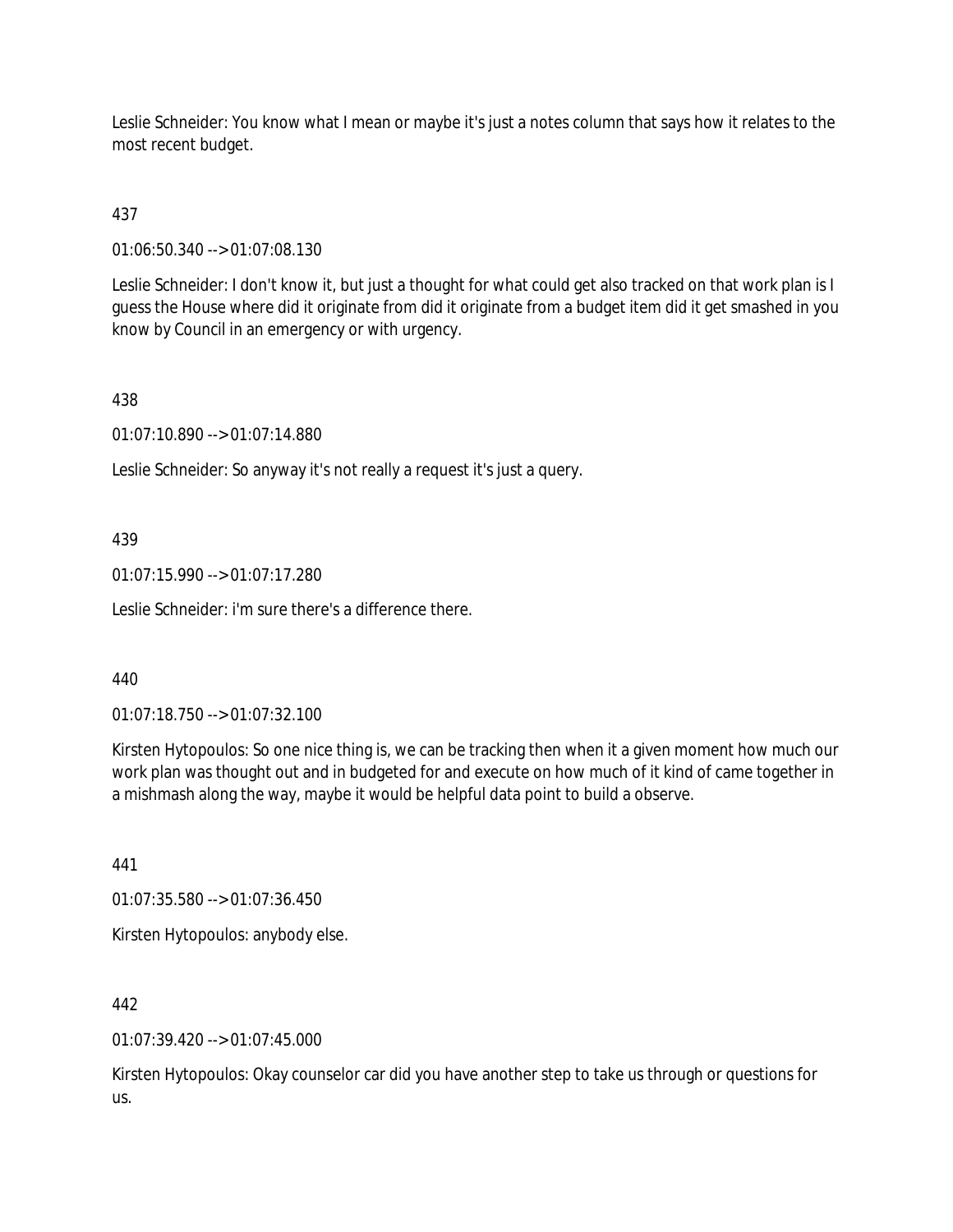01:07:47.310 --> 01:08:09.060

Christy Carr: I didn't I had a question actually for the mayor in terms of information for our next discussion using the comprehensive plan as a platform which I agree with, but i'm just curious how that sort of gets actualize in terms of are we supposed to read it or.

444

01:08:10.140 --> 01:08:25.320

Christy Carr: become familiar with it in advance of our our retreat or I guess i'm just I I totally get that yeah we that's our our guidebook but how do you see that being useful for our next discussion.

445

01:08:28.080 --> 01:08:30.180

Kirsten Hytopoulos: kills oh sorry madness are.

446

01:08:31.470 --> 01:08:34.260

Rasham Nassar: yeah um that's a really good question and.

447

01:08:36.330 --> 01:08:39.540

Rasham Nassar: I guess it's it's really incumbent upon individual Council members.

448

01:08:40.200 --> 01:08:48.780

Rasham Nassar: And I mean it's a choice right the comprehensive plan exists it's a Community document it's a tremendous amount of Community Council and public support.

449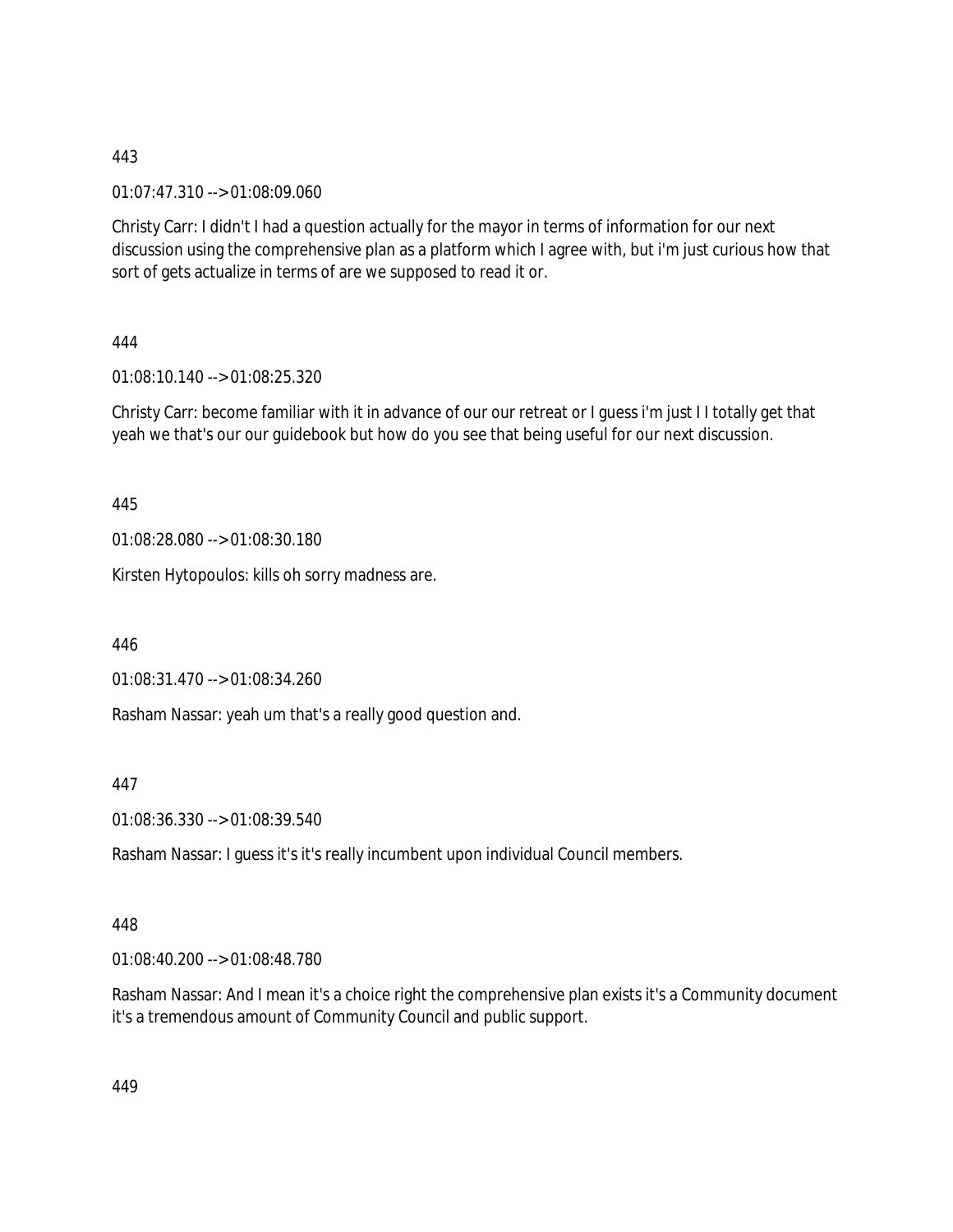01:08:49.200 --> 01:09:03.030

Rasham Nassar: To produce it's really comprehensive it's not always consistent, but it does contain very precise and exact and very well articulated policy direction and guidelines for policy direction and.

450

01:09:04.680 --> 01:09:07.500

Rasham Nassar: And it prioritises those policy directions as well.

451

01:09:08.610 --> 01:09:15.600

Rasham Nassar: One of the things that I, in terms of when we're up there and we're you know, throwing up ideas on the board.

### 452

01:09:16.320 --> 01:09:25.230

Rasham Nassar: What I haven't seen is reference to the comprehensive plan and maybe that's just something that individual Council members can strive to do or not.

#### 453

01:09:25.950 --> 01:09:36.390

Rasham Nassar: it's a choice we can obligate one another to take direction from the comprehensive plan, but I think that that document in the least couldn't support.

454

01:09:36.900 --> 01:09:42.210

Rasham Nassar: And the direction that the Council may want to go and that, if we were to, for example.

455

01:09:42.780 --> 01:09:46.620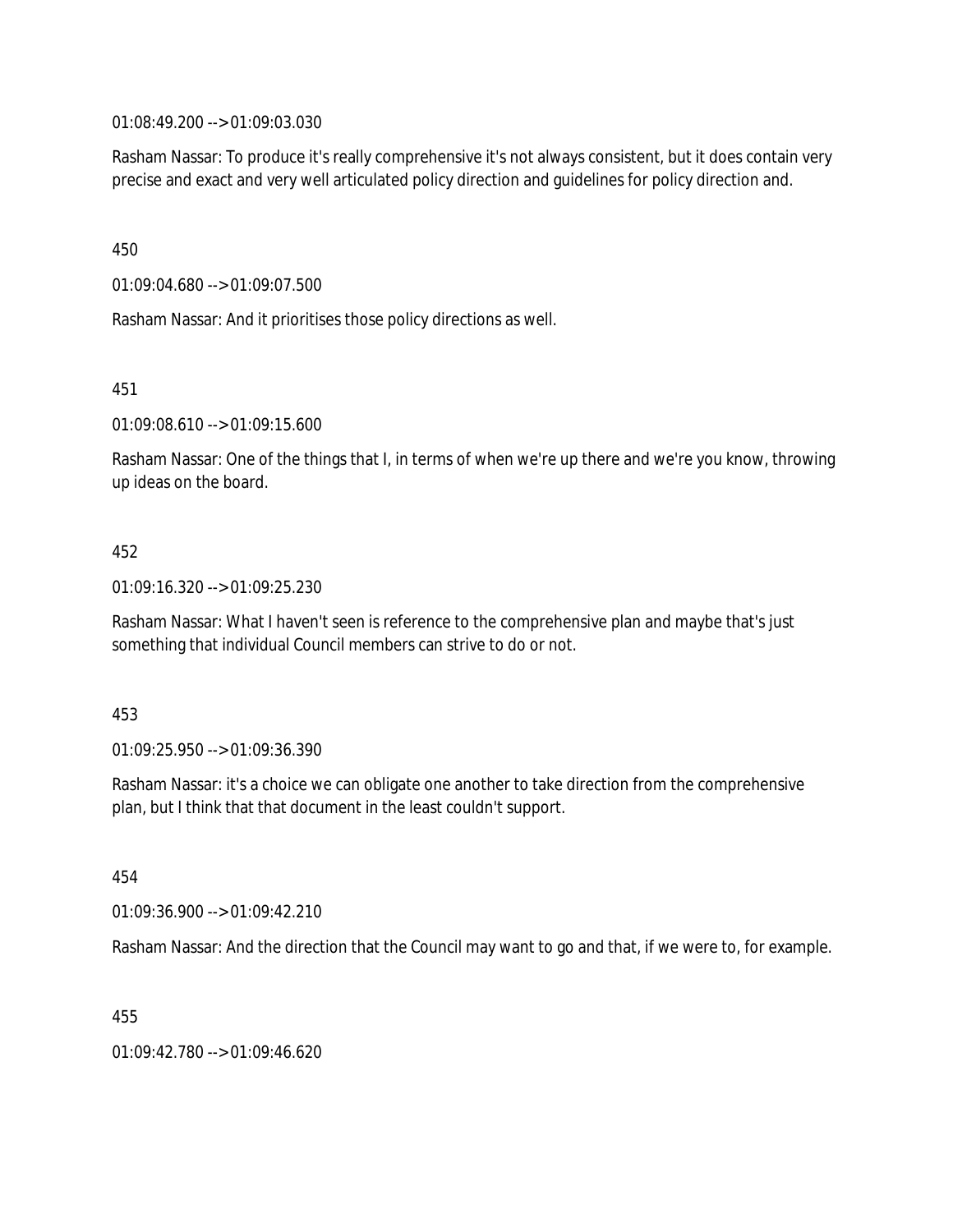Rasham Nassar: When we were working on the ground water management plan and 2018 and getting them into the budget.

456

01:09:46.890 --> 01:09:54.300

Rasham Nassar: The comprehensive plan was really important in those conversations, because it had articulated a set of set of steps and directions in terms.

## 457

01:09:54.690 --> 01:10:06.180

Rasham Nassar: of how the public and what the public intended for the city to take in terms of directions for the development of that plan, why it was important, so it articulates the policy reasons behind that.

## 458

01:10:07.110 --> 01:10:15.450

Rasham Nassar: So it's helpful additionally in that you don't have to read you don't have to reiterate all of that stuff it's just already there so maybe the COMP plan.

459

01:10:16.470 --> 01:10:17.640

Rasham Nassar: is just something that.

460

01:10:18.720 --> 01:10:30.300

Rasham Nassar: We know exists as a reference I don't know that it's always referenced I certainly would like to see it take more of a Center stage and and be.

461

01:10:30.900 --> 01:10:37.440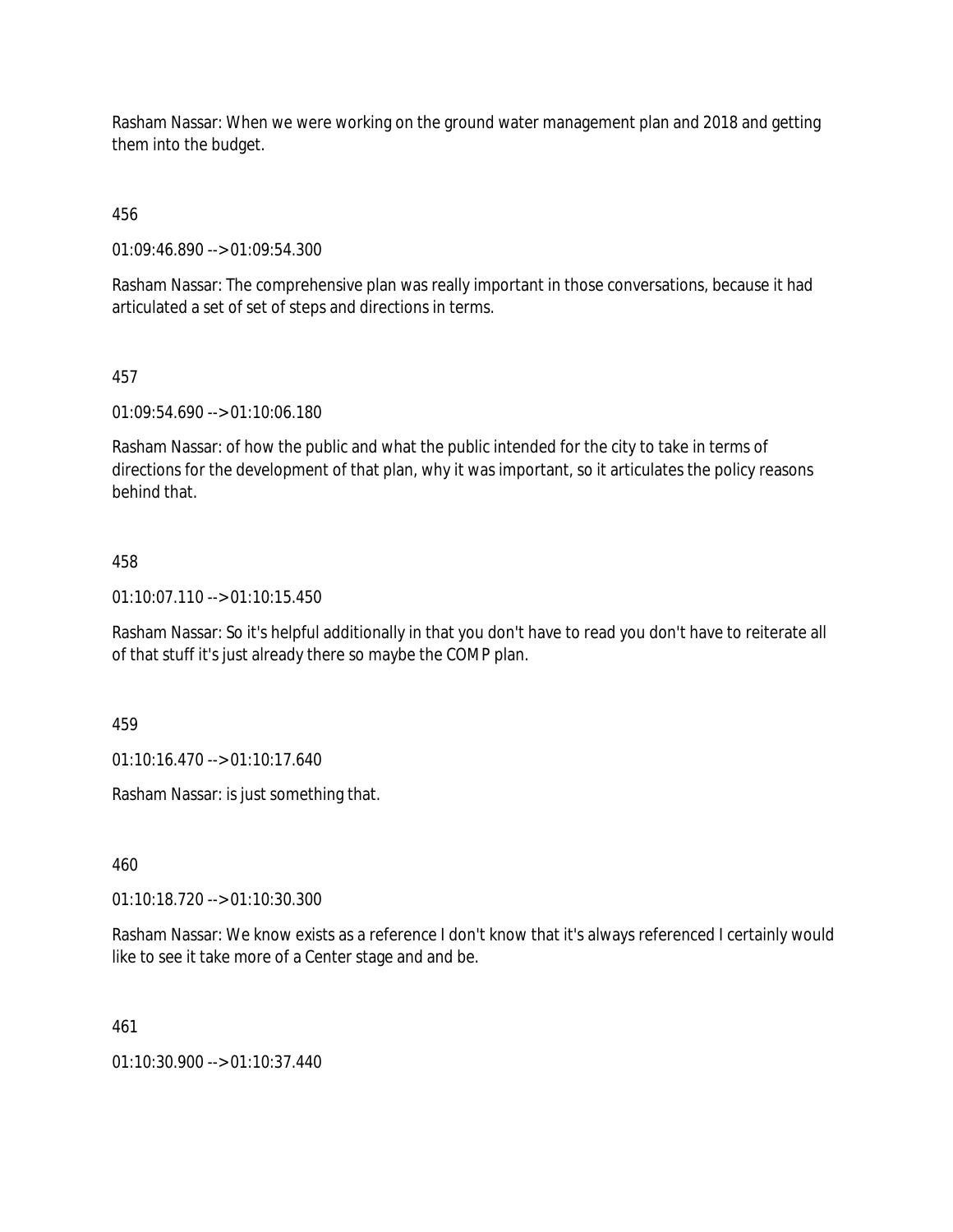Rasham Nassar: More present or more we're just talking about living documents I mean that is the most important document that we have at the city.

462

01:10:38.010 --> 01:10:47.490

Rasham Nassar: that's our that's our communities vision for the future it's already articulated where the Community wants to go and there are periodic amendments where that vision is updated but.

## 463

01:10:48.540 --> 01:10:54.840

Rasham Nassar: I certainly hold it and really high regard, and when looking, especially at land use direction.

## 464

01:10:56.160 --> 01:10:57.240

Rasham Nassar: conservation.

465

01:10:58.410 --> 01:11:03.030

Rasham Nassar: there's a section on agriculture, affordable housing it's all there.

466

01:11:03.420 --> 01:11:15.660

Rasham Nassar: And so, a lot of the things that we want to do or aspire to you don't really need to be reinvented they just need to be pulled from the comprehensive plan reference from within that document and then prioritized in the context of a year to year.

### 467

 $01:11:16.770 \rightarrow 01:11:25.050$ 

Rasham Nassar: plan of action so i'd say i'd say, to answer your question Council member it's probably more informal, but having access to it and.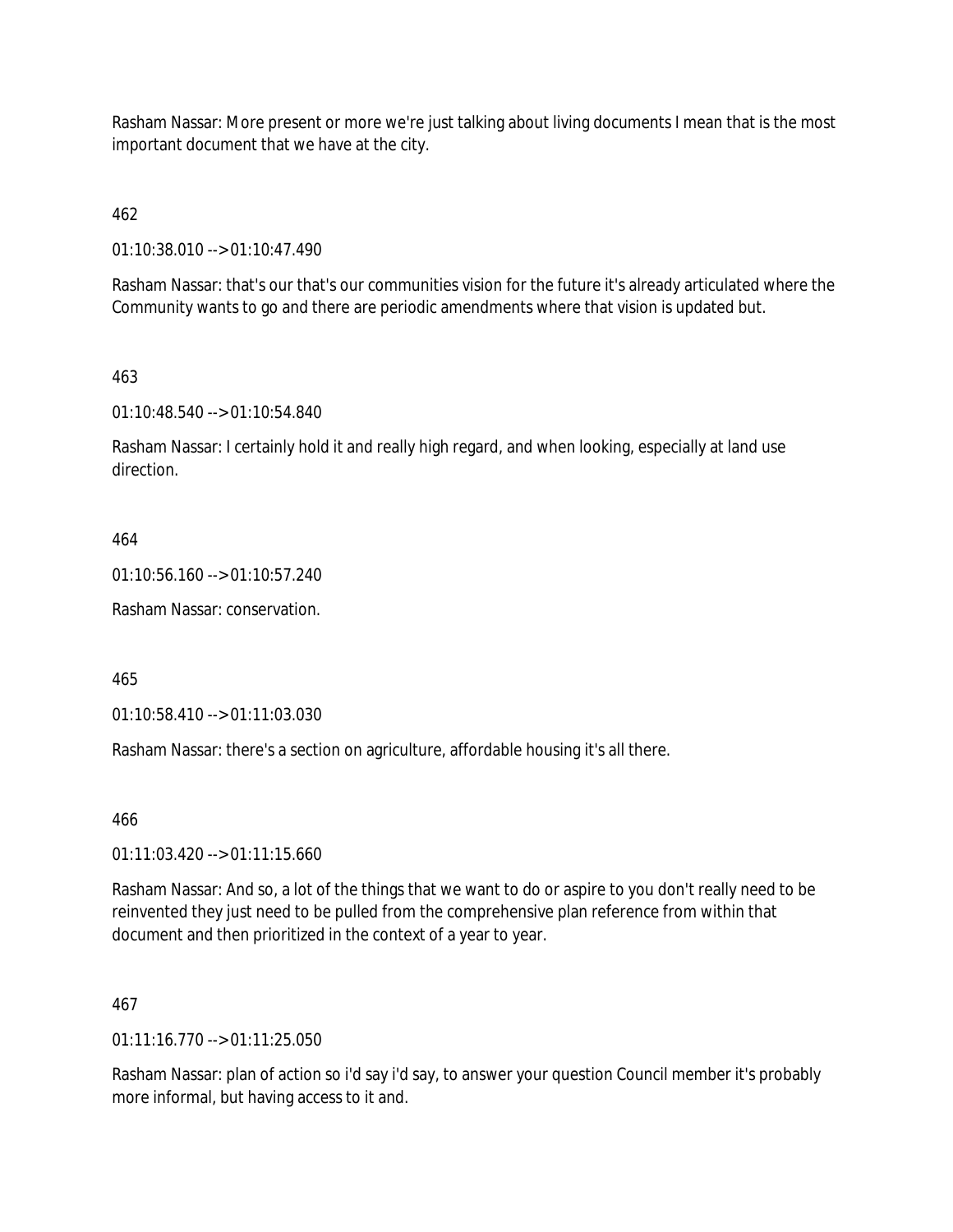01:11:27.120 --> 01:11:30.960

Rasham Nassar: referencing it in the context of those debates, I think, is.

469

01:11:32.130 --> 01:11:36.390

Rasham Nassar: I would certainly respect and i'm and I plan and I plan to do that so.

470

01:11:41.910 --> 01:11:43.620

Christy Carr: super thanks me to.

471

01:11:44.940 --> 01:11:47.940

Christy Carr: Take my planners bias with me wherever I go so.

472

01:11:51.030 --> 01:11:57.840

Christy Carr: that's actually really all that I had on my list of things that I was hoping to get through tonight.

473

01:11:59.040 --> 01:11:59.880

Christy Carr: I did want to.

474

01:12:01.080 --> 01:12:22.230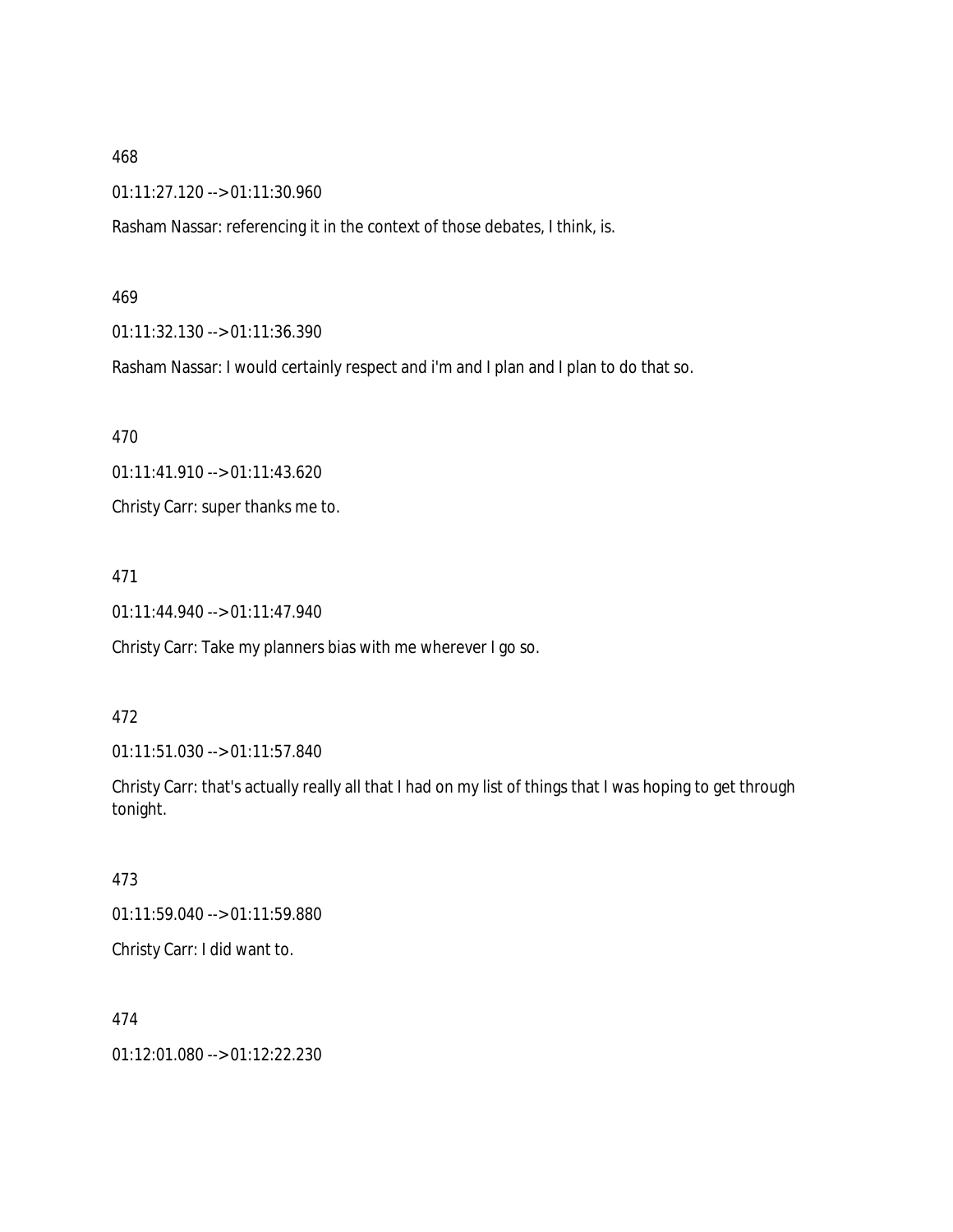Christy Carr: point out, I had done some thinking on the policy projects that in terms city manager included in the packet the annotated list of projects or list of policy projects that was that was kind of how I was getting my head around that that group of work.

475

01:12:23.940 --> 01:12:26.760

Christy Carr: And so I just wanted to have the Council.

# 476

01:12:28.380 --> 01:12:42.570

Christy Carr: Have that I guess in advance of our retreat if it's helpful for you guys to start thinking about those projects, I kind of batch them they're all policy projects, but I batch them into different subgroups.

## 477

01:12:44.010 --> 01:12:54.870

Christy Carr: In that one category so just wanted to make you aware that that was in your packet I think that those are the list of 40 plus projects and then i'm sure there'll be more that we talked about and.

## 478

01:12:55.500 --> 01:13:05.370

Christy Carr: That will have to start to make some decisions and talk about those trade offs when we next discuss this and I guess that that might be the.

## 479

01:13:06.690 --> 01:13:12.480

Christy Carr: I think we should do some thinking about that next discussion if we don't have a new city manager until May.

480

01:13:14.070 --> 01:13:15.240

Christy Carr: Is that may one.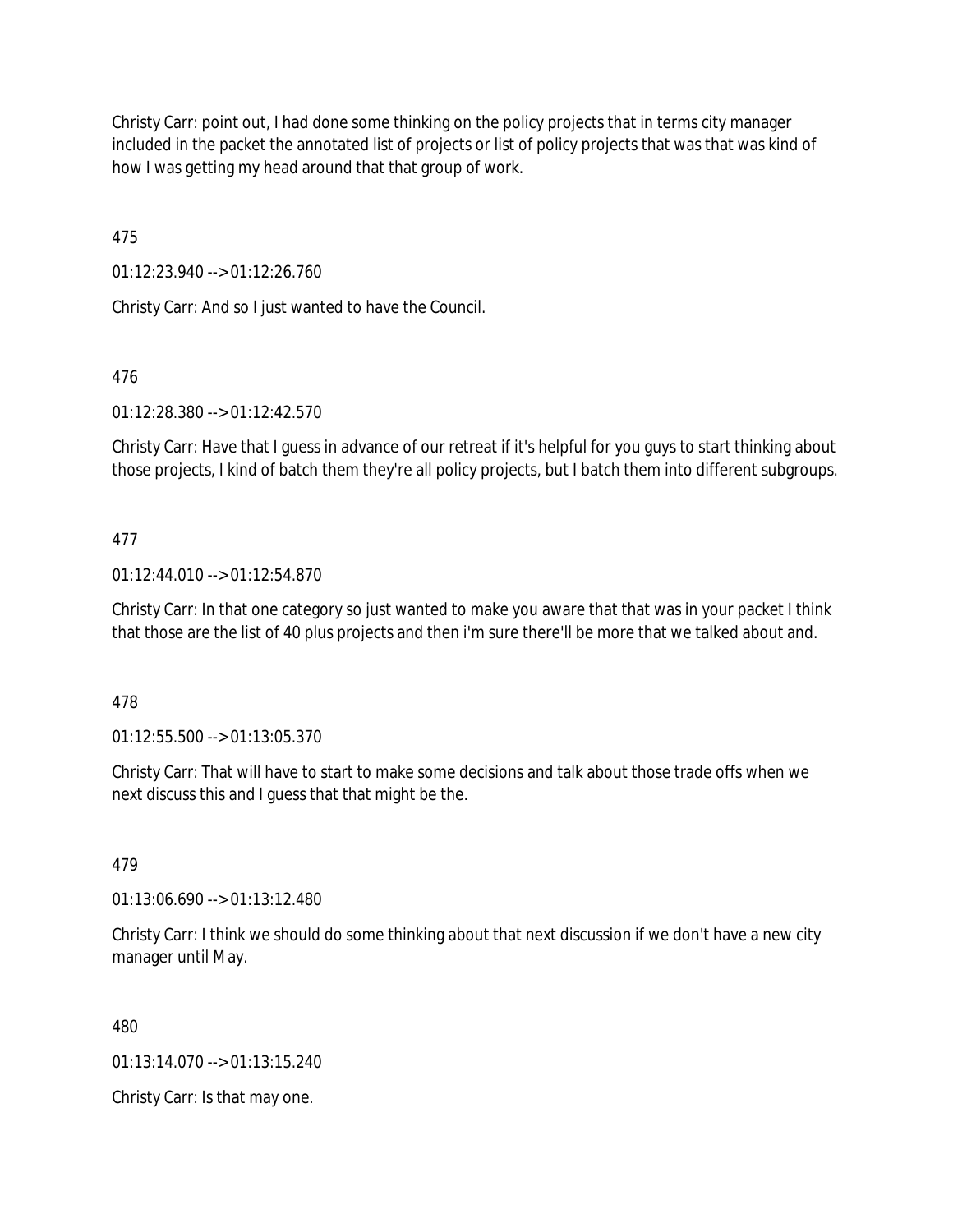01:13:16.560 --> 01:13:25.650

Christy Carr: Do we hit it then or do we wait until the end of May, and you know now we're getting into mid year and we're talking about a you know work plan that.

482

01:13:26.670 --> 01:13:35.370

Christy Carr: Times ticking so just want to get the Council sense of when are we going to have our next discussion where we really start to make some decisions and make priorities.

483

01:13:38.010 --> 01:13:38.760

Kirsten Hytopoulos: emeritus are.

484

01:13:39.450 --> 01:13:46.920

Rasham Nassar: You know, since we have some time left in tonight's meeting I was hoping that we could have that preliminary discussion, just so that there's some direction.

485

01:13:47.400 --> 01:13:58.350

Rasham Nassar: and out of tonight, I think that we're ready for that next step, thank you councilmember car for laying for having this discussion leading this discussion and interim city manager, because I think we laid some really important groundwork.

486

01:13:59.730 --> 01:14:02.670

Rasham Nassar: And I think we're in a really good position going into that retreat.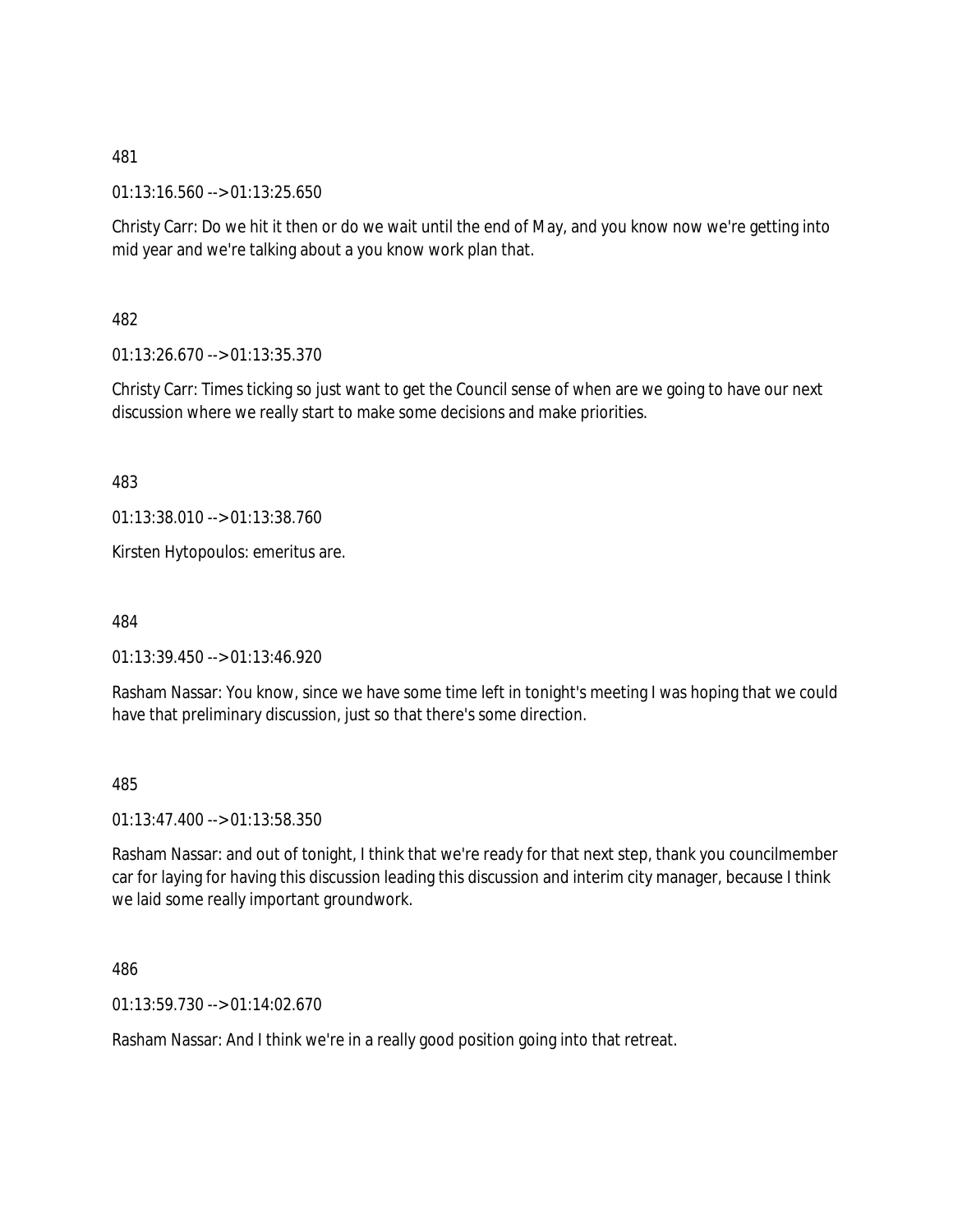$01:14:03.960 \rightarrow 01:14:12.510$ 

Rasham Nassar: I would personally like to see us have that retreat as soon as possible, as soon as make sense, so I kind of want to push the envelope on that and I think that.

488

01:14:13.260 --> 01:14:20.400

Rasham Nassar: We may potentially hire someone with a lot of skill and experience, and I would trust that he would be able to jump in and get on board and.

489

01:14:20.790 --> 01:14:34.290

Rasham Nassar: and be present and engage with us and that discussion, especially for looking out to me that's almost half of 21, so we will have a remainder really to plan for and that's that so that's timing.

490

 $01:14:35.340 \rightarrow 01:14:45.000$ 

Rasham Nassar: i'd also like to talk about the organization or the or the framework for that retreat and we've typically hired a consultant, and that consultant has provided that framework.

491

01:14:45.450 --> 01:14:54.510

Rasham Nassar: A lot of those retreats have been divided into morning session afternoon session the morning sessions were more reserved for.

492

01:14:56.640 --> 01:14:57.930

Rasham Nassar: informational.

493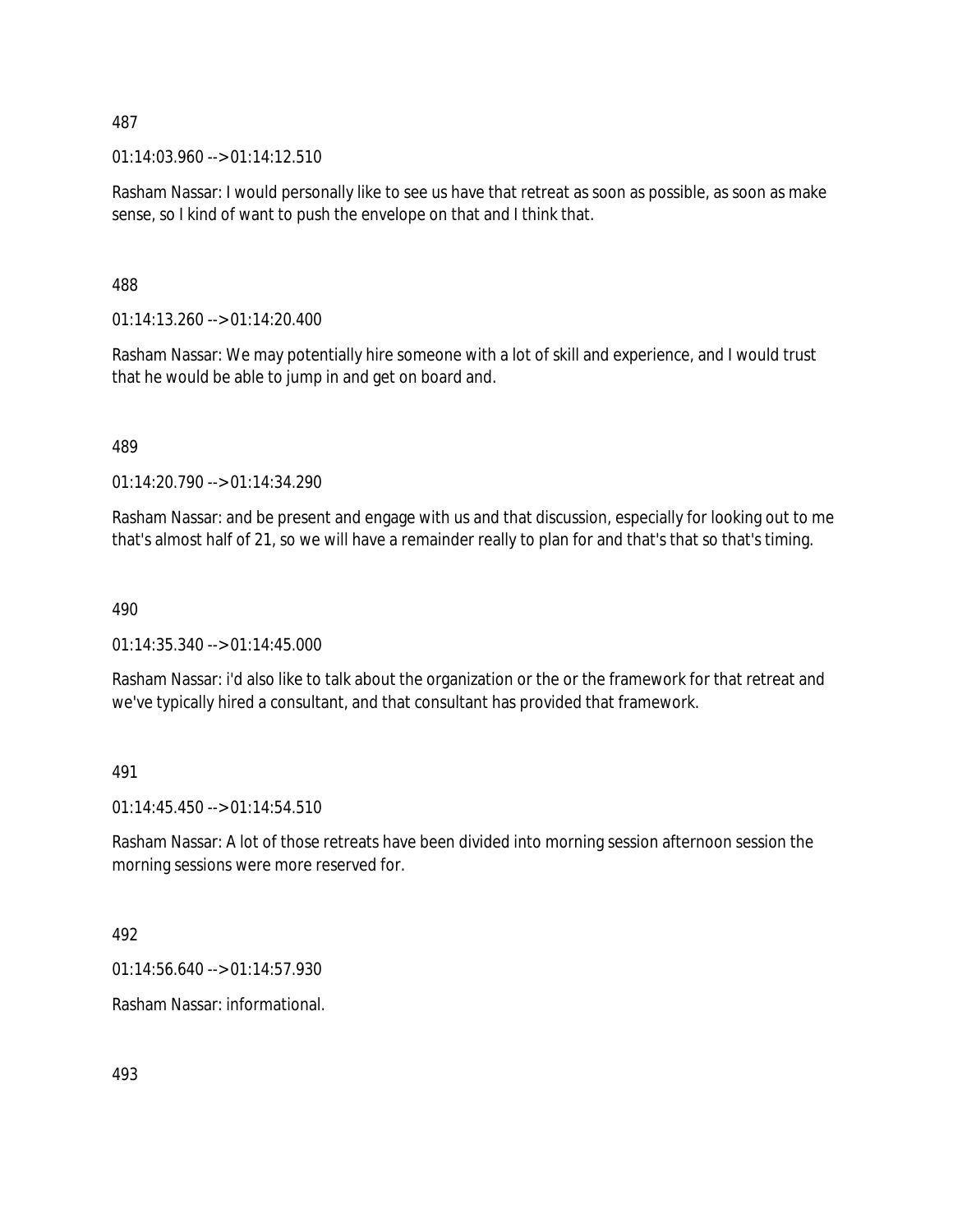01:14:59.160 --> 01:15:01.560

Rasham Nassar: kind of presentation type from the consultant.

494

01:15:02.730 --> 01:15:11.190

Rasham Nassar: Less jumping in and getting the Council engaged, I would like to see the entire workshop be an engagement workshop we're going to spend all day in a room together, I think we should be actively working.

495

01:15:11.550 --> 01:15:16.020

Rasham Nassar: To build and construct something that can be adopted at the at the soonest business meeting thereafter.

#### 496

01:15:17.760 --> 01:15:33.570

Rasham Nassar: So those are my thoughts and and and and feelings about that I don't know it's march now if we're talking about potentially may and i'm seeing manager what point do we need to begin to schedule a facilitator to host that Saturday event.

#### 497

01:15:35.640 --> 01:15:38.700

Ellen Schroer: um well presuming that next week, you.

498

01:15:38.730 --> 01:15:45.720

Ellen Schroer: approve the contract with the finalist candidate, I think, after that time I would probably reach out to him and see if he has a.

499

01:15:46.230 --> 01:15:56.790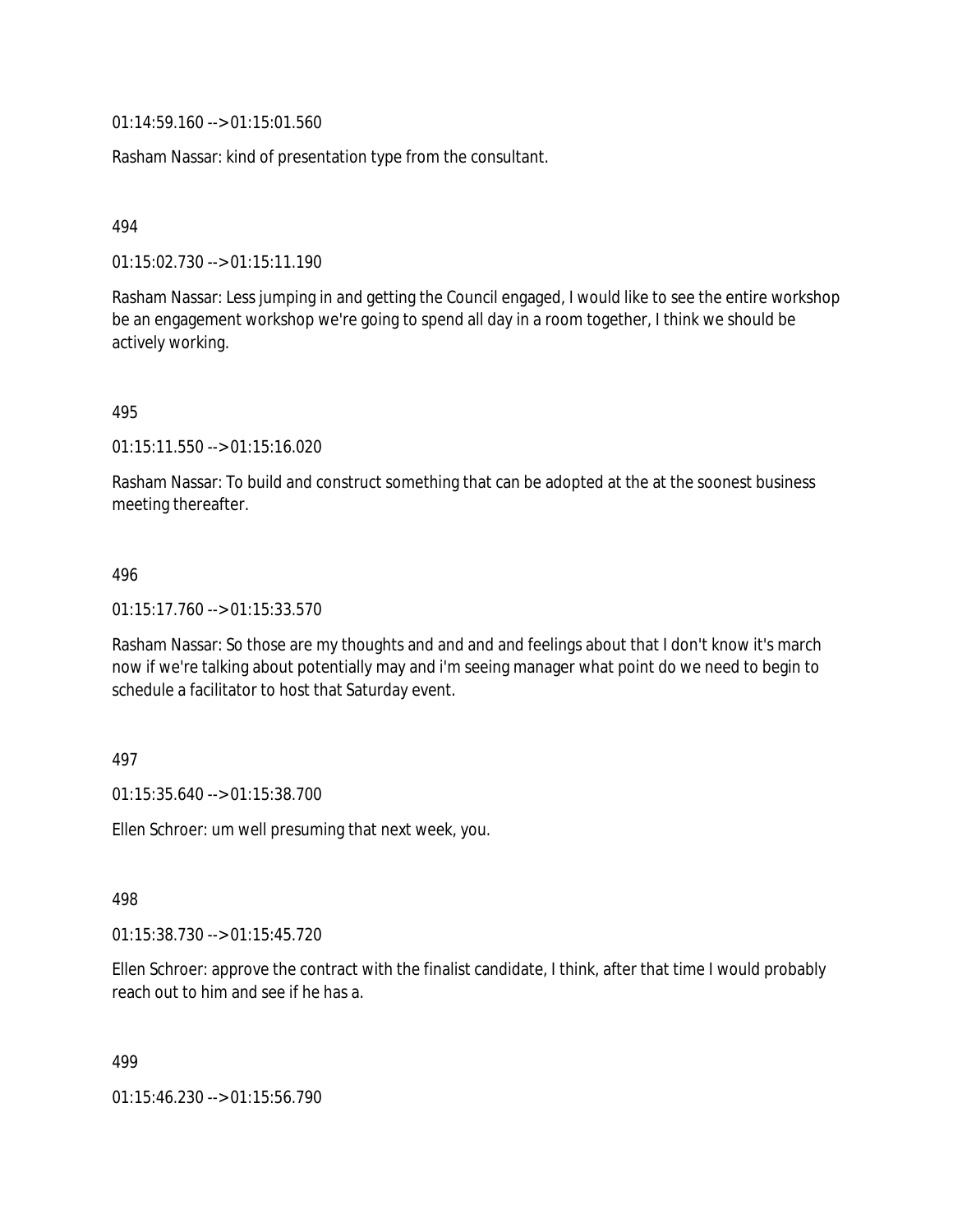Ellen Schroer: facilitator that he likes to work with because likely he has some ideas about that or a format that he would like to use um I think that the start date that i'm aware of.

500

01:15:57.660 --> 01:16:07.410

Ellen Schroer: Assuming that that is that that's approved next week, would be towards the latter half of me so you'd be looking at the beginning of June as a time for a retreat that he could attend.

501

01:16:15.210 --> 01:16:16.050

Kirsten Hytopoulos: killswitch Schneider.

502

01:16:18.000 --> 01:16:22.080

Leslie Schneider: Thank you boy i'm going to go back to the excel spreadsheet again.

503

 $01:16:24.420 \rightarrow 01:16:40.380$ 

Leslie Schneider: So another another element that we need to keep track of somehow is are all the projects that we have given deadlines to that we need to track our progress towards I mean like as in metrics you know so i'm just thinking of the.

504

01:16:41.460 --> 01:16:49.080

Leslie Schneider: The climate action plan, the green building plans sustainable transportation all of those have actual years.

505

 $01:16:49.500 \rightarrow 01:16:59.340$ 

Leslie Schneider: of you know your deadlines by year of when we need to be you know X amount of carbon down from where we are now or something like that.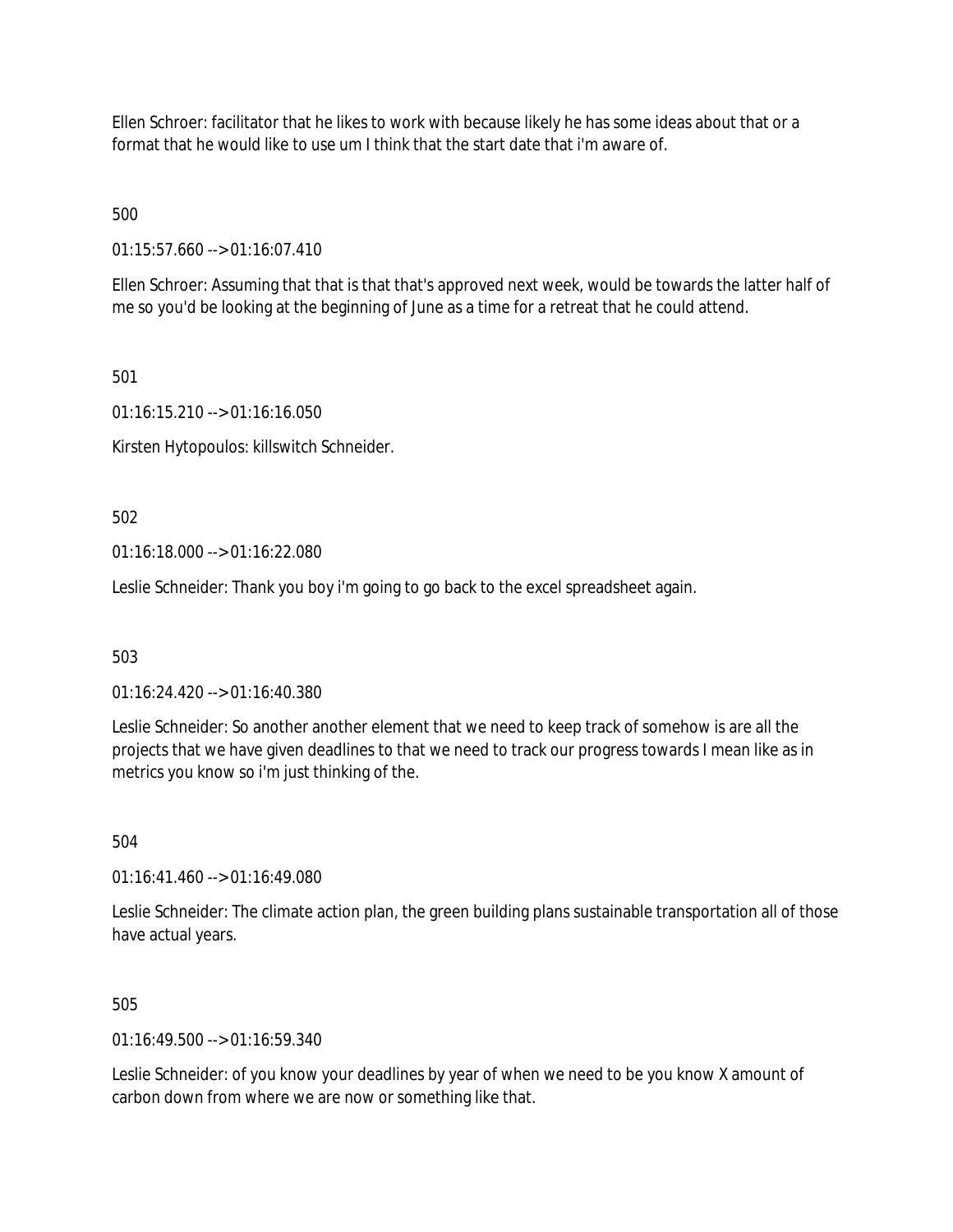01:16:59.910 --> 01:17:06.810

Leslie Schneider: So I don't know if that's maybe kind of a new thing and because it's related to climate change and.

507

01:17:07.170 --> 01:17:20.580

Leslie Schneider: But it does feel like we need to have some maybe it's not in the spreadsheet, but we need to have some place where we're tracking that and it's still early in these projects, so we probably don't have a whole lot to report in terms of how close are we getting to our goals.

508

01:17:21.840 --> 01:17:30.270

Leslie Schneider: But I don't think it's too soon to be figuring out how we do that reporting and speaking of that reporting.

509

01:17:31.650 --> 01:17:32.640

Leslie Schneider: You know, because i've.

510

01:17:33.750 --> 01:17:39.750

Leslie Schneider: been paying specific attention to a particular part of the COMP plan in the housing element.

## 511

01:17:41.700 --> 01:17:58.200

Leslie Schneider: There was a section in there there's a priority goal, that is kind of on the same track of how do we track, where we are in our housing goals and it says that we're supposed to starting in 2019 we're supposed to have you know, a.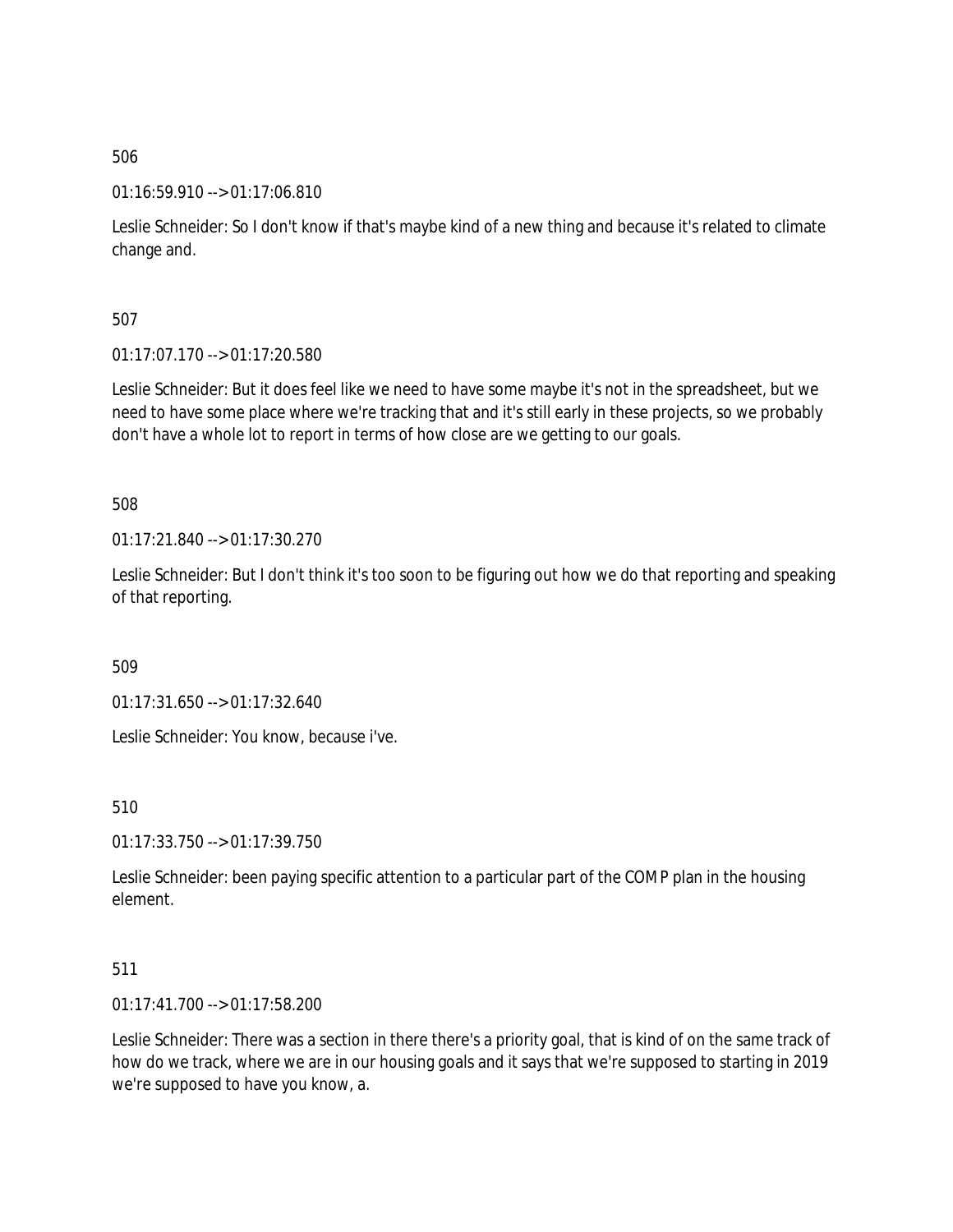01:18:00.480 --> 01:18:11.550

Leslie Schneider: Report that lists, where we are on our goals towards the housing and and I know that we just haven't been able to get around to that so i'm not putting it out there as.

513

01:18:12.720 --> 01:18:24.420

Leslie Schneider: As a criticism, but it is another example of how we need to make sure we're keeping track of what we need to keep track of right, and even if we're slipping at least we know we're slipping.

514

01:18:26.070 --> 01:18:26.490

Leslie Schneider: Thank you.

515

01:18:32.160 --> 01:18:39.480

Kirsten Hytopoulos: anyone else, want to address um I think good just going to go back to what the mayor is talking about any more feedback on that.

516

01:18:46.830 --> 01:18:47.280

Kirsten Hytopoulos: mayor.

517

01:18:48.900 --> 01:18:58.620

Rasham Nassar: Well, I, I wonder if you know now that we're talking about it, not being scheduled potentially till June, I mean that's three months away and.

518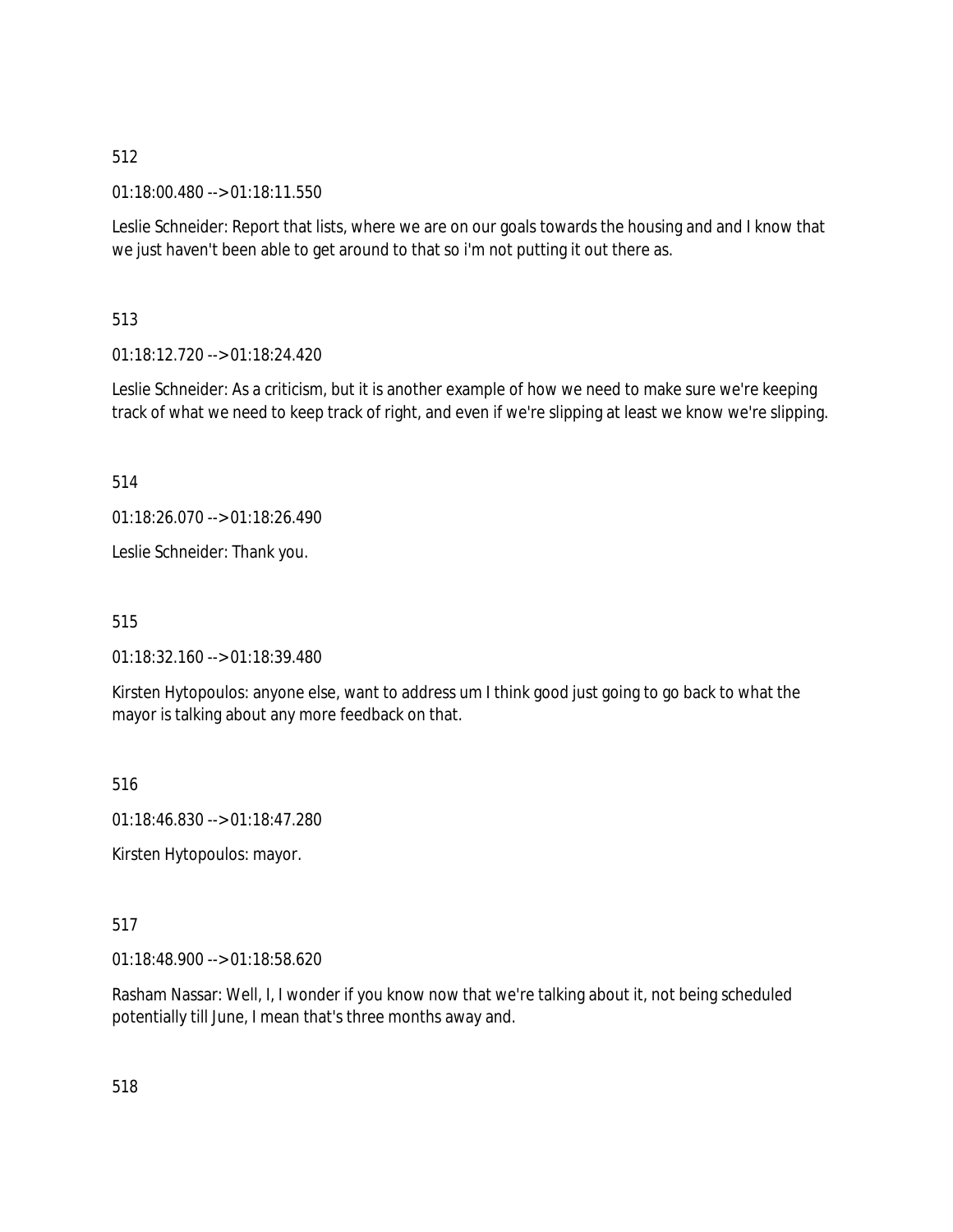01:18:59.970 --> 01:19:15.180

Rasham Nassar: I I mean that's a lot of time and I don't want to I don't necessarily want to wait and i'm not saying, I want to make substantial takes substantial steps towards creating something, but is it you know, would we be creating something that would only.

519

01:19:16.260 --> 01:19:26.250

Rasham Nassar: really be you know live for about six months would it be beneficial, maybe to start to take the information that interim city manager provided do we have access to that he.

520

01:19:26.760 --> 01:19:32.700

Rasham Nassar: Ellen that you sent me you sent us there's something included in the packet is that pretty much the same thing more or less the same thing.

521

01:19:33.870 --> 01:19:39.270

Ellen Schroer: I sent you an email on Friday afternoon with the spreadsheet that I just showed you, but I can send it again.

## 522

 $01.19.39720 - 01.1949140$ 

Ellen Schroer: And i'll be continuing to update it, I guess, if it's a format that feels workable and informative to counsel, there are things that aren't on there, like the business economic.

523

01:19:49.470 --> 01:20:00.150

Ellen Schroer: Recovery grants and some of the in the hazard pay item Those are two examples of things that we've started working on in 2021 that I haven't added yet sort of pending this discussion to see if that.

524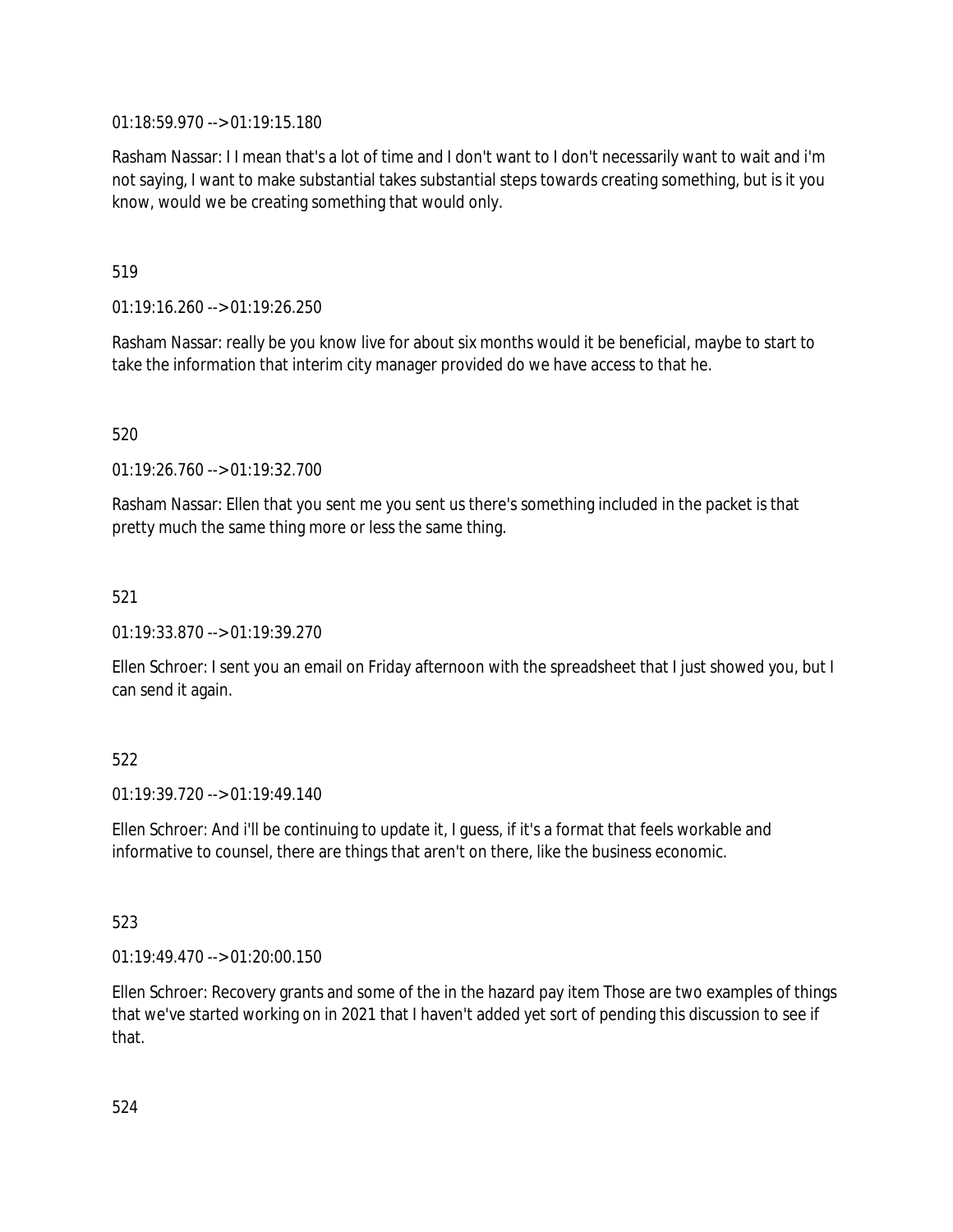01:20:01.410 --> 01:20:06.570

Ellen Schroer: You know if you found it useful, and so, if it does seem like a useful way of working on things.

525

01:20:07.830 --> 01:20:10.500

Ellen Schroer: I can go ahead and add those and then provide an updated copy.

526

01:20:11.670 --> 01:20:17.130

Rasham Nassar: I think so, and I think that you know personally, I want to feel like I have some knowledge and.

### 527

01:20:17.850 --> 01:20:24.060

Rasham Nassar: oversight over the work plan so I know where we're heading for the remainder of the year, we can certainly finalize that direction come the.

### 528

01:20:24.510 --> 01:20:30.480

Rasham Nassar: workshop in in June, but it's three months between now and then, so I think that, I mean I kind of want to.

### 529

01:20:30.960 --> 01:20:41.010

Rasham Nassar: force us to make some decisions between now and then I don't know, maybe about one area of worker or focus on one of those categories land use, for example, seems really important we have.

530

01:20:41.850 --> 01:20:48.750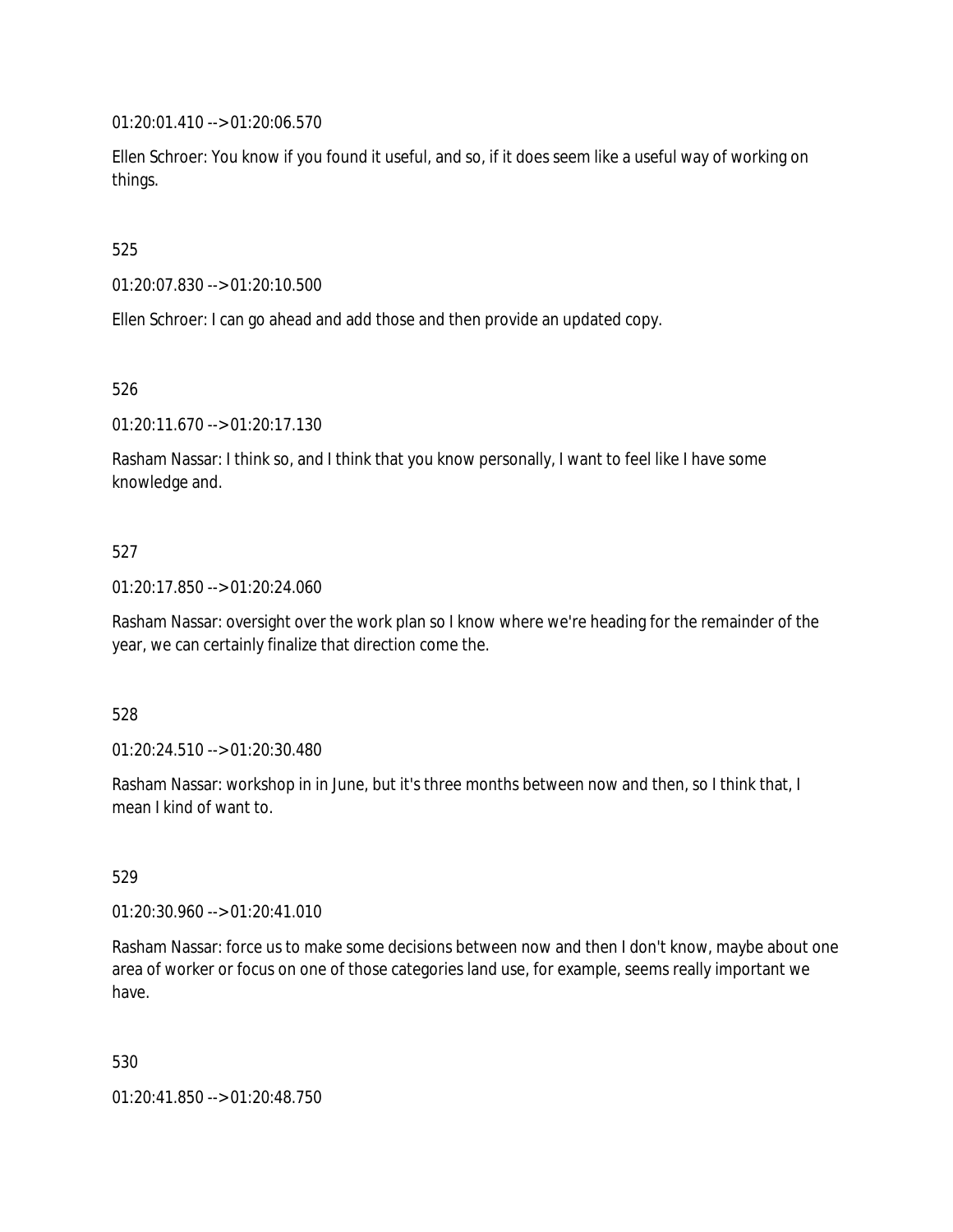Rasham Nassar: Council members on a committee, I mean if there's some way to do something to move the Needle for on something and commit to.

531

01:20:49.650 --> 01:21:00.120

Rasham Nassar: At least a tentative work plan for some really important relevant items that we can kind of lock down between now and June and then bring the remainder open for discussion in June.

## 532

01:21:01.620 --> 01:21:09.840

Rasham Nassar: I don't know i'm just thinking, I mean it seems like with with what the interim city manager just said, that we still have access as items to add their items that were pulled because of coven.

## 533

01:21:11.280 --> 01:21:20.220

Rasham Nassar: That are on some list right that, if we could kind of get the sense of the whole thing, maybe we just do our own work, between now and maybe a month from now we check back in and.

534

01:21:21.690 --> 01:21:34.320

Rasham Nassar: kind of get a sense of where Council wants to go for the rest of the year, am I am I, the only one out there that wants to get a head start I just really I really don't like wasting time and it kind of feels like we're missing an opportunity here to get a jumpstart on on.

535

01:21:35.520 --> 01:21:36.600

Rasham Nassar: on developing work plan.

536

01:21:38.820 --> 01:21:39.600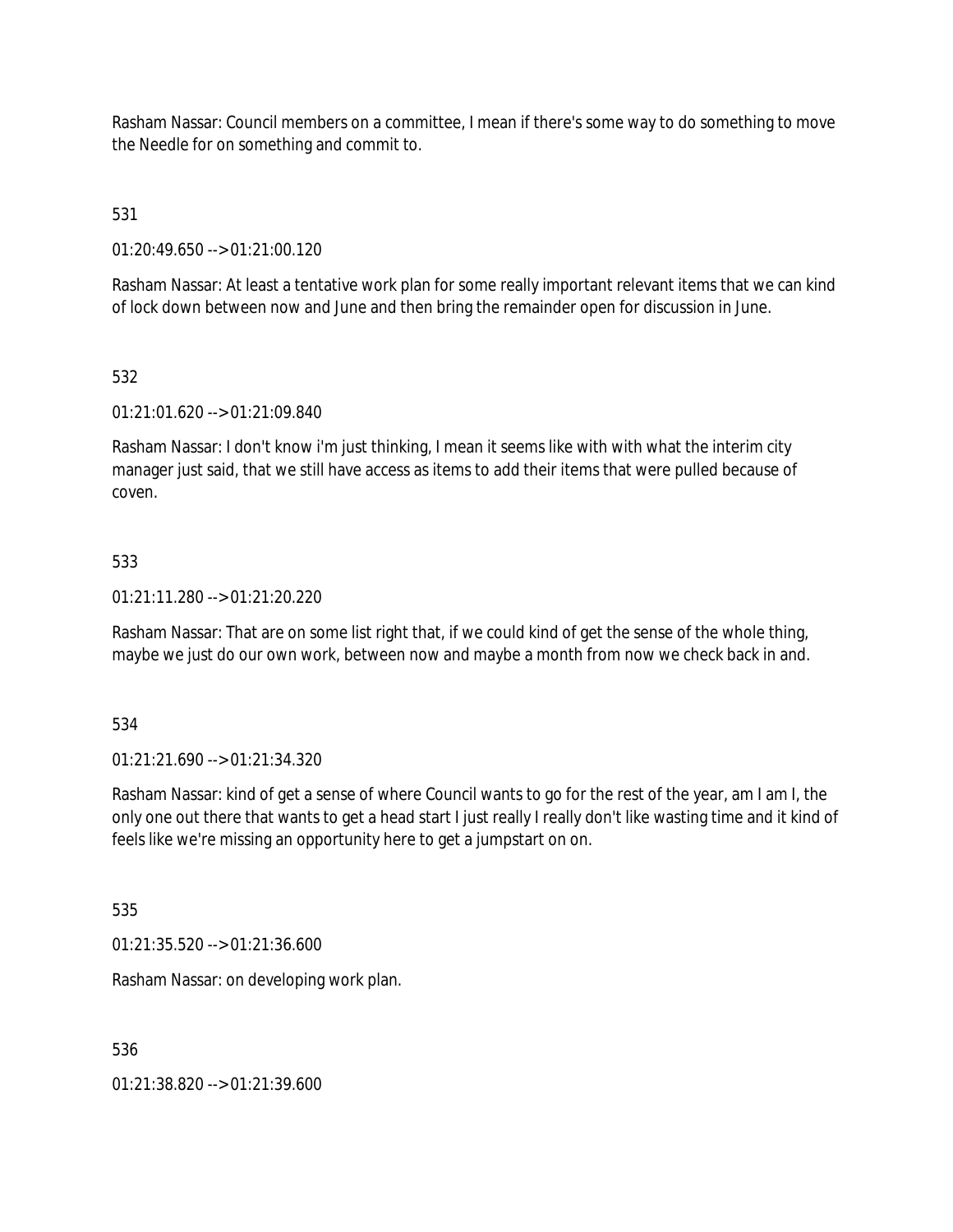Kirsten Hytopoulos: kills the car.

537

01:21:41.550 --> 01:21:46.500

Christy Carr: yeah I agree with the Mayor actually I don't feel comfortable waiting three months, I think that.

## 538

01:21:47.100 --> 01:21:53.640

Christy Carr: Just in the thinking that i've done specifically related to land use items, but really to all the policy items.

539

01:21:54.630 --> 01:22:12.840

Christy Carr: I think that there are decisions that need to be made and they probably need to be made within the next three months I don't think that we do ourselves any good waiting, and so I don't know that we have to spend time in an all day retreat to do that work, I think that.

540

01:22:13.950 --> 01:22:27.090

Christy Carr: There is probably some set of prioritization that we can do in the next three months, and I think we really need to do in order to move forward, particularly with a number of land use and housing related work plan items.

541

01:22:29.670 --> 01:22:31.050

Kirsten Hytopoulos: That kills work entry Johnson.

542

01:22:35.010 --> 01:22:54.090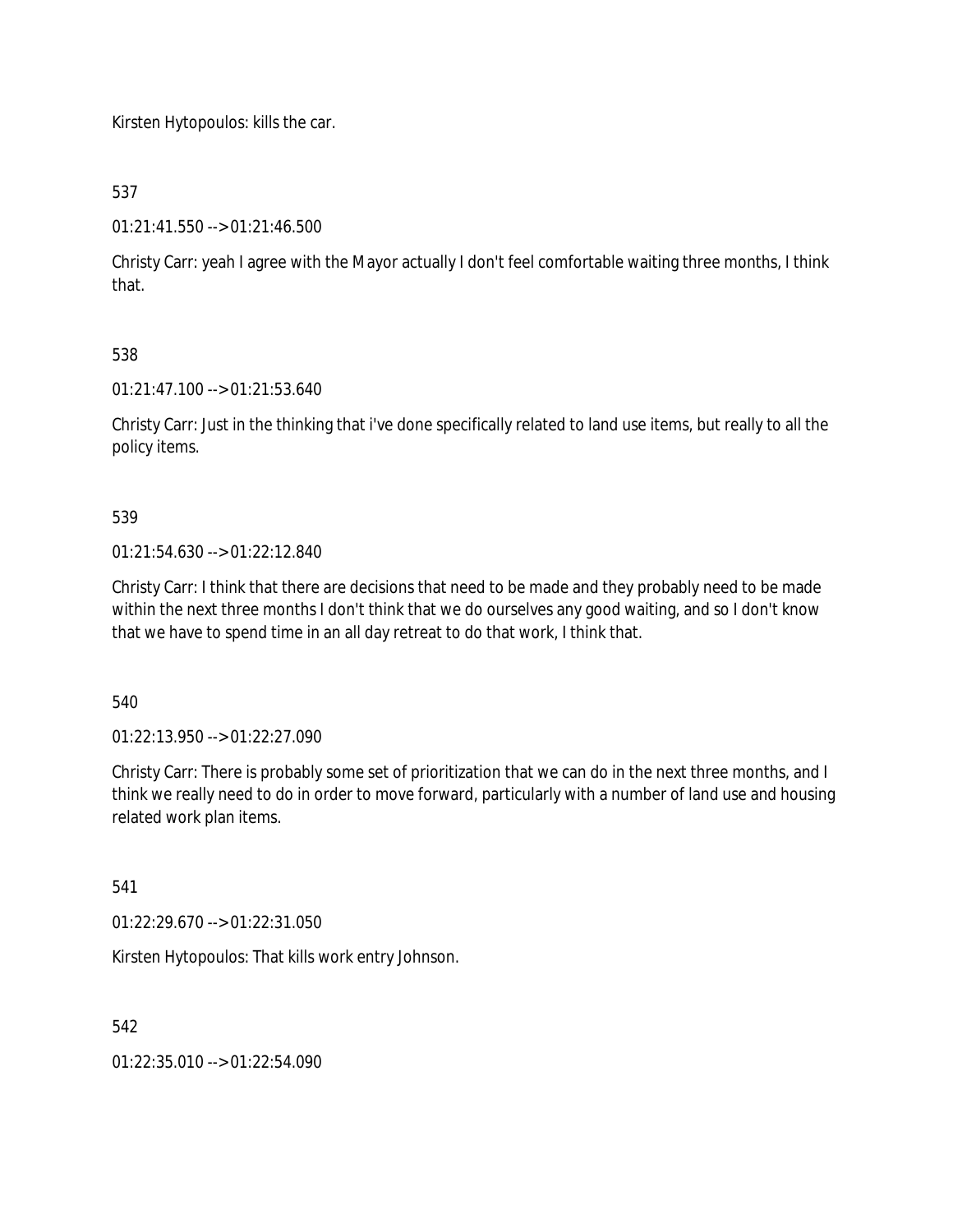Brenda Fantroy-Johnson: yeah I think that's it's a lot of time in between, and I like the idea of of picking one or two things that we can kind of get together on and see if we can't move it along before we get our new city manager, I think it would just be wasting time to just you know not do anything.

543

01:22:57.000 --> 01:22:58.650

Kirsten Hytopoulos: that's number dates yeah.

544

01:22:58.710 --> 01:22:59.070

Joe Deets: Thank you.

545

01:23:00.330 --> 01:23:09.420

Joe Deets: yeah just strikes me so for looking around about June to have a full fledge retreat with a new city manager which okay if that's what it is.

546

01:23:10.170 --> 01:23:21.240

Joe Deets: And what is today march 2 if we can have sort of a think of it this way colleagues sort of a bridge plan, if you will, between March for for March, April May.

547

01:23:22.200 --> 01:23:28.440

Joe Deets: To get us to that point, what are the things that we absolutely we all would agree that we want to focus on.

548

01:23:28.860 --> 01:23:34.260

Joe Deets: i'll just say, for example, I really want us to get going on the affordable housing element, something that.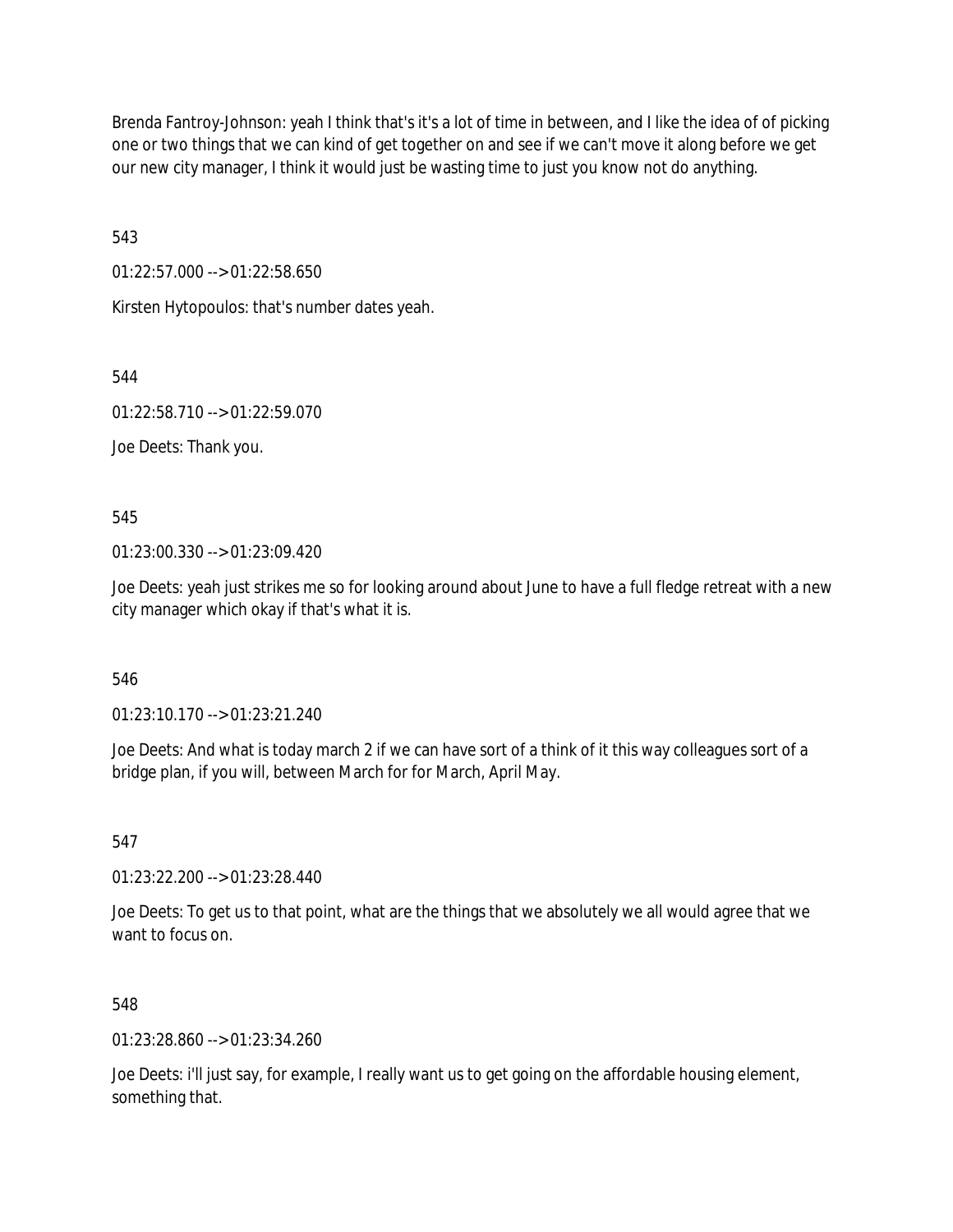01:23:34.770 --> 01:23:42.840

Joe Deets: Unfortunately, we just did not get to 2020 so there's some things I really any cut staff capacity to.

550

01:23:43.590 --> 01:23:54.720

Joe Deets: deal with say affordable housing, that would be critical critical to me so, in other words let's think, I think, each of us think of some some things that we would like to see that are essential and sort of a.

# 551

01:23:55.440 --> 01:24:02.190

Joe Deets: Wonderful another word, a bridge plan over the next three months, I agree, I don't want to wait till June, and then we sit down and talk.

552

01:24:03.660 --> 01:24:10.950

Joe Deets: This is a pretty action packed Council group, and so it runs totally against the grain of all of us to say well we'll just wait.

553

01:24:11.880 --> 01:24:18.660

Joe Deets: But having said that, I think we need to be very concise and come together on certain things so we're not.

554

01:24:19.200 --> 01:24:35.880

Joe Deets: continually being pulled one way or another, so i'll just say i'd give a vote for again on the affordable housing, but I obviously climate change issues and equity issues but particular specific things that need to get done now, that would set us up for the June retreat.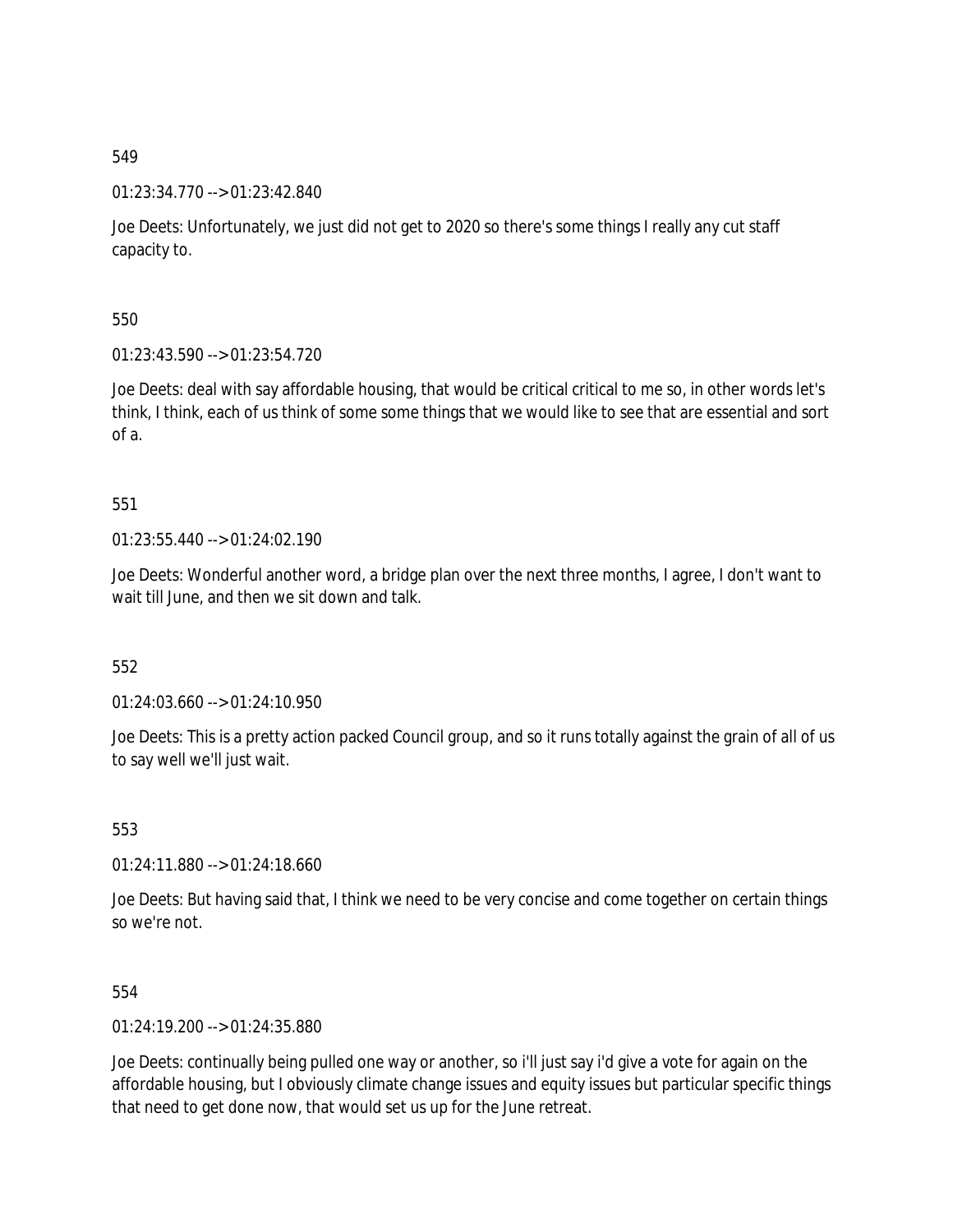01:24:38.190 --> 01:24:39.090

Kirsten Hytopoulos: let's over Schneider.

556

01:24:40.950 --> 01:24:52.830

Leslie Schneider: Thank you so in using the using the spreadsheet that the city manager sent to us, I filtered it on policy, and then I filtered it on active.

557

01:24:53.340 --> 01:25:02.070

Leslie Schneider: And that brings up you know, a manageable list of things for us to talk about, and so, and then of course it is also.

558

01:25:02.580 --> 01:25:08.430

Leslie Schneider: color coded so we know which ones are in land use and housing, and which ones are climate related and so forth.

559

01:25:08.820 --> 01:25:24.900

Leslie Schneider: So I kind of think that even right now in the next half hour, we could just sort of look at it that way, and just say Okay, this is what we're working on now what's what needs to change, about this picture if if anything.

560

01:25:26.790 --> 01:25:38.760

Leslie Schneider: And i'm also anxious to have you know sort of a bigger conversation about the work plan and sort of pick up items that you know we've had to drop in the meantime, but I guess i'm also comfortable.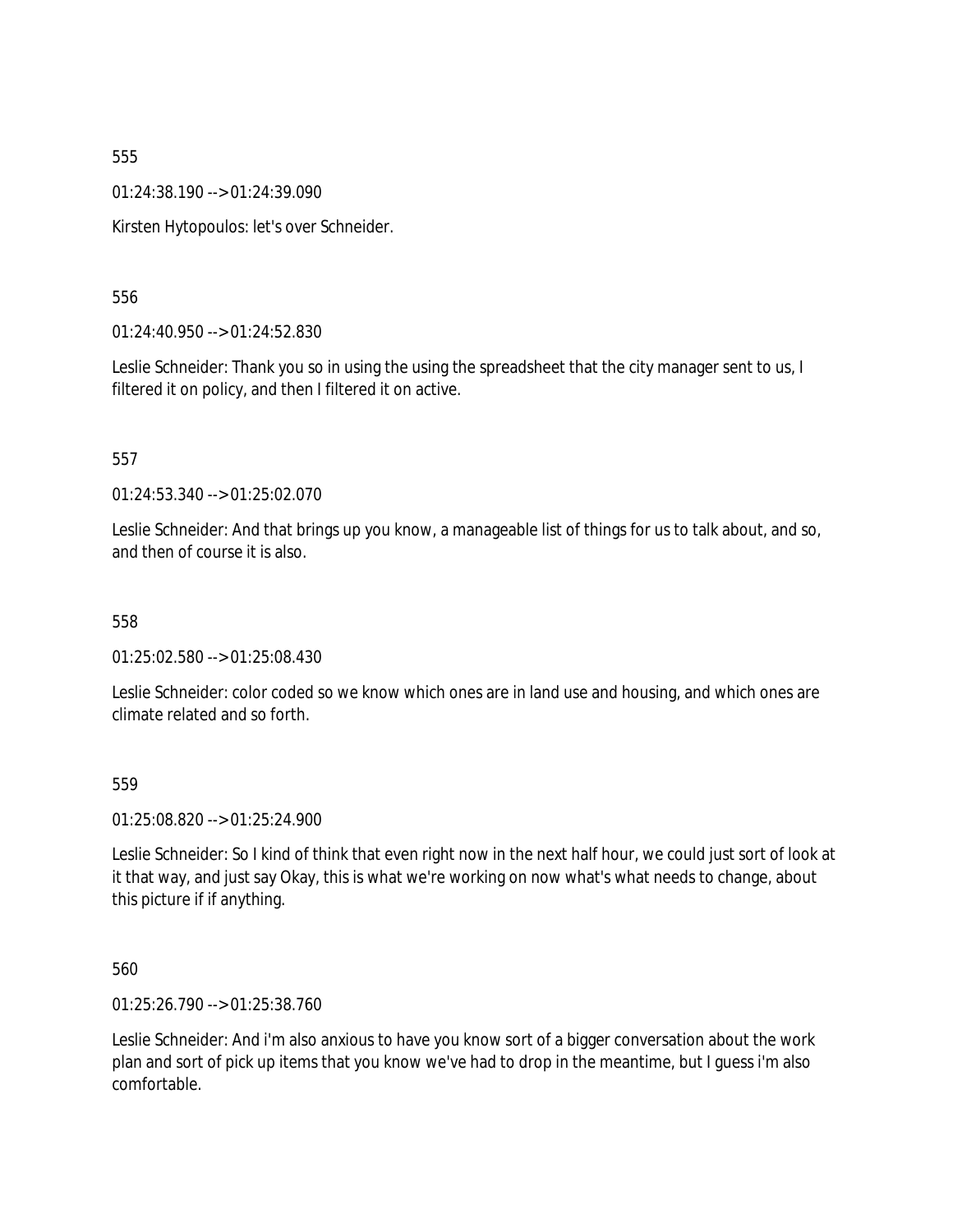01:25:40.890 --> 01:25:50.640

Leslie Schneider: Like pushing those out until June, but finding out okay just on an item by item basis what's not working, about our current work plan.

562

01:25:52.410 --> 01:26:03.990

Leslie Schneider: And let's just go sort of piece by piece and say, well, what about this needs to kind of get pushed around I mean, I think this is a really good tool that the city manager offered us.

563

 $01:26:05.700 \rightarrow 01:26:15.930$ 

Kirsten Hytopoulos: So i'm going to win the one thing we this is kind of what we said you weren't going to do tonight, and I understand that we're talking about maybe doing something different, or the original idea was, we would have the.

564

01:26:16.740 --> 01:26:25.560

Kirsten Hytopoulos: retreat with us with a new city manager and if we're going to pivot and say we want to do some more work before that some sort of interim retreat some sort of anything.

565

01:26:26.130 --> 01:26:32.490

Kirsten Hytopoulos: I would strongly suggest me not enter into some just free ranging conversation tonight, but we have a structure on playing.

566

01:26:33.060 --> 01:26:42.000

Kirsten Hytopoulos: I think it'd be helpful to understand, I think there could be, we need to understand, yes i've heard about bridge and in Romania, what what do we mean we need to figure that out, do we mean.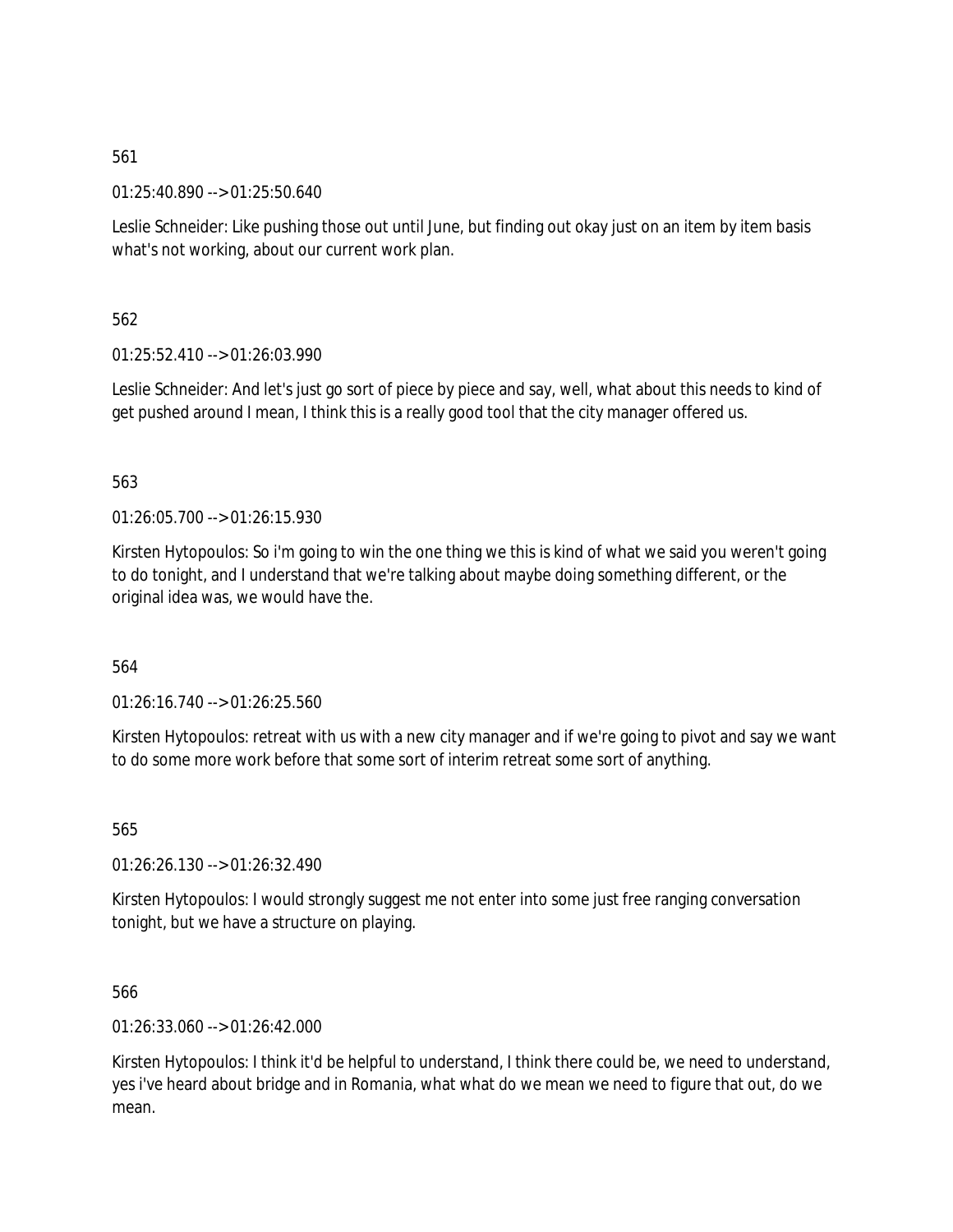01:26:42.510 --> 01:26:50.910

Kirsten Hytopoulos: We want to tackle things that we can do in the next you know, three months are we talking about actually roughing something out for one of the categories for the next.

568

01:26:51.300 --> 01:27:02.310

Kirsten Hytopoulos: Six months or that full year and a half don't forget what we're talking about shifting to a two year cycle, then, when we talk in June, we could be aspiring to talk for the remainder of this year and next year right.

## 569

01:27:03.630 --> 01:27:11.850

Kirsten Hytopoulos: So do we could we agree we're not going to start a pre ranging ranking conversation right now, or wish list listing mayor.

## 570

01:27:13.950 --> 01:27:21.690

Rasham Nassar: yeah I know I think I understand what customer cider was saying, because just calling our attention to what we're planning items we have active right now.

571

01:27:22.080 --> 01:27:26.460

Rasham Nassar: And I think what counselor shadow is saying is that that in and of itself might constitute that bridge plan.

## 572

01:27:26.910 --> 01:27:39.330

Rasham Nassar: So that we look at it from the perspective of well, what about this would be like to change are the things that we want to pull in favor of replacing them with another priority item that Council identifies and I think we're in a position to do that work right now.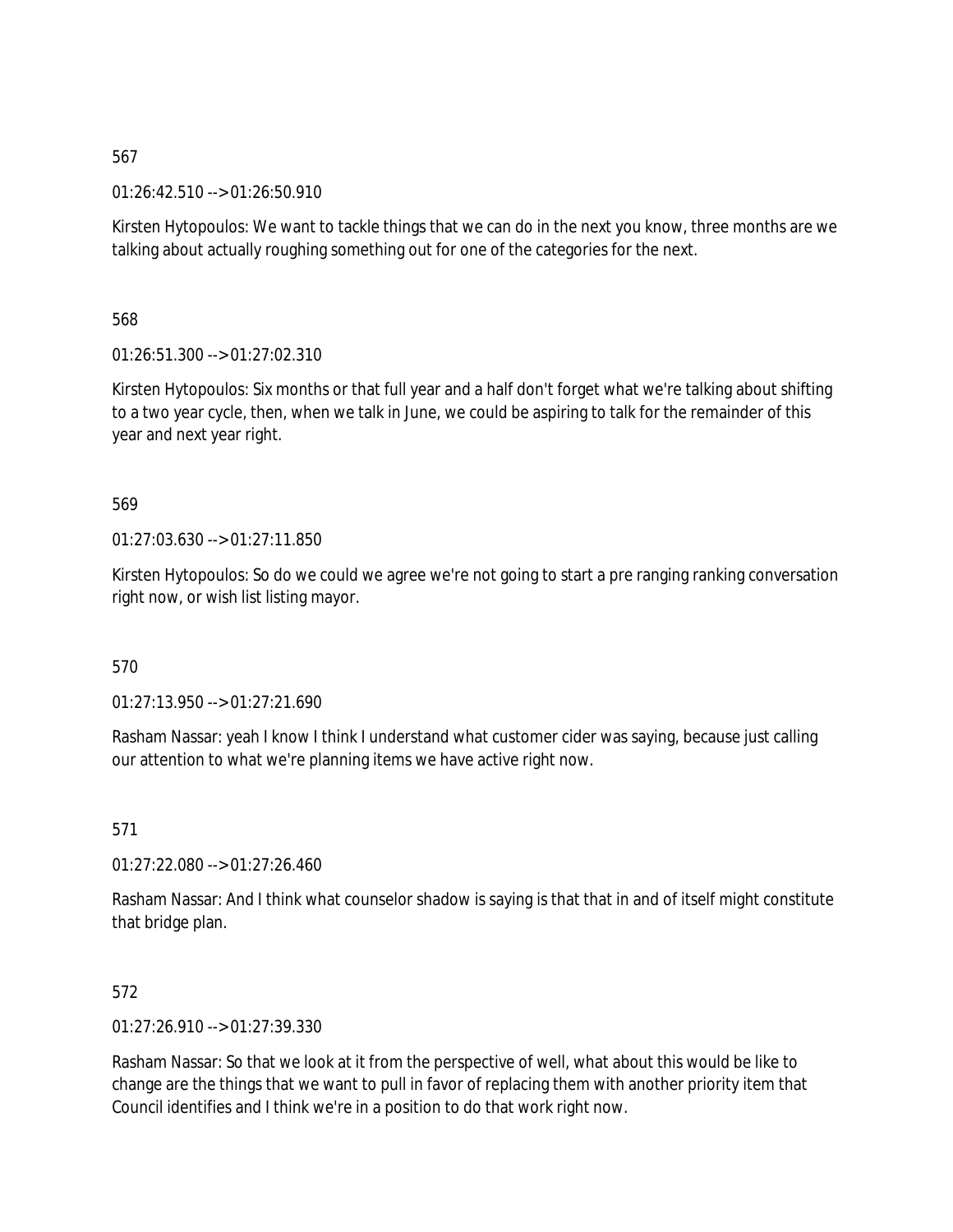01:27:40.470 --> 01:27:48.360

Rasham Nassar: But I think it's really good starting point and I, like the way that councilmember shire frame that so it helps with we're looking at it through that lens I think it helps.

574

 $01:27:49.650 \rightarrow 01:27:54.120$ 

Rasham Nassar: Keep that conversation more productive and efficient and realistic and manageable from this outside.

575

01:27:54.990 --> 01:27:55.650

Rasham Nassar: and

576

01:27:56.340 --> 01:28:06.630

Rasham Nassar: In terms of creating a two year work plan, I heard that mentioned before, I also heard a Council and mentioned that there's an election, and the Council is going to change, I just remember that being a consideration of Councils when developing work plans, which is why we kind of.

577

01:28:06.930 --> 01:28:19.650

Rasham Nassar: stuck to one or two year when there wasn't an election cycle, but, but that the new Council coming in next year or within probably want to undertake the work of revisiting the work plan that the previous Council had.

578

01:28:21.060 --> 01:28:28.320

Rasham Nassar: had developed and coming in with new ideas right that they here that's part of I think the health and structure of democracy is to allow for that.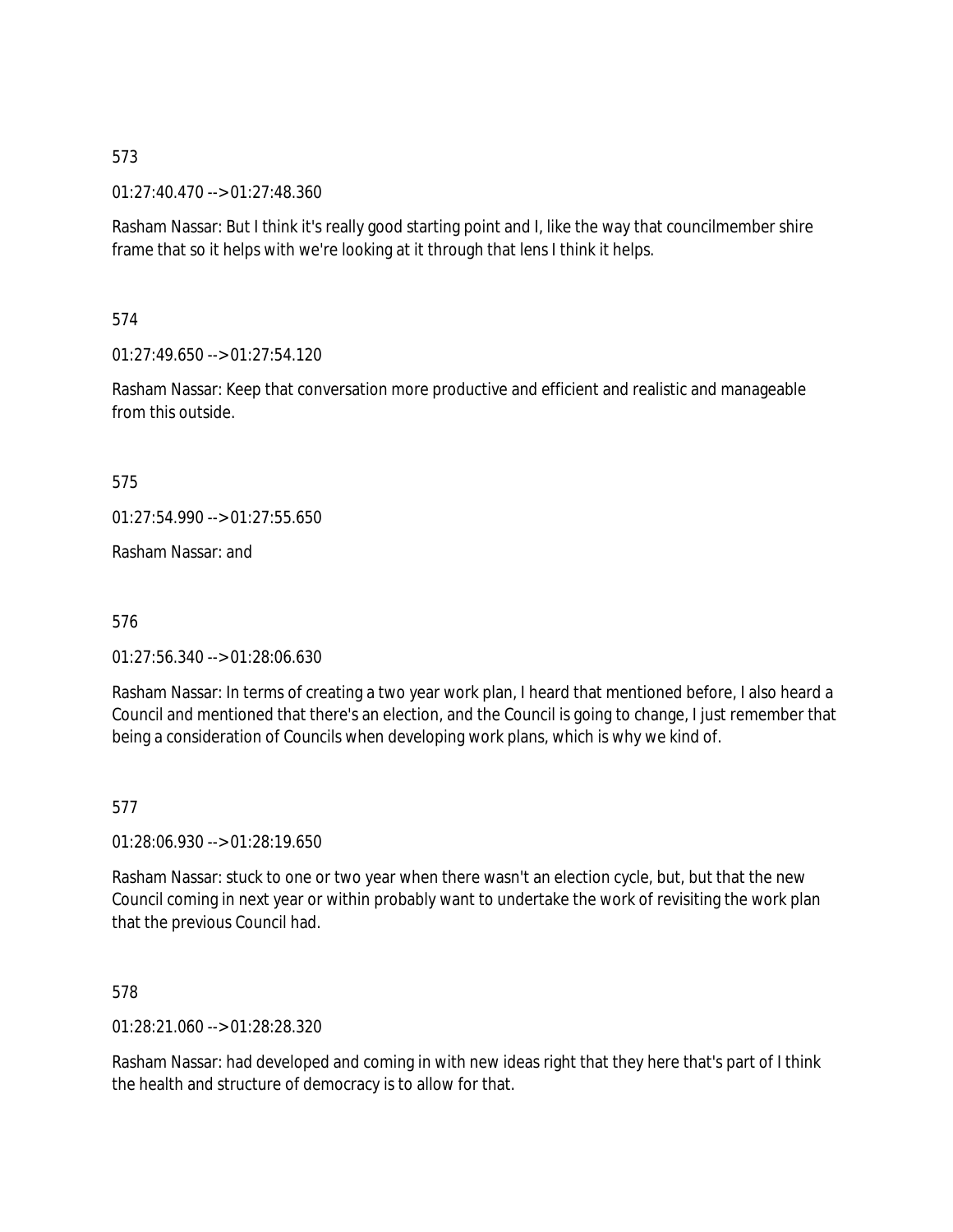01:28:28.710 --> 01:28:36.750

Rasham Nassar: So I wouldn't be interested in coming in postponing the development of a work plan at this point, anticipating that the work plan we developed will be a year and a half.

580

01:28:37.800 --> 01:28:45.060

Rasham Nassar: I think it should be a six month work plan if we're going to start development in June, which then brings me again to my original position which is.

### 581

01:28:46.290 --> 01:28:54.960

Rasham Nassar: borrowing from Council member snyder's point let's when we adjourn tonight, I think that what we ought to do is schedule another discussion in April.

582

01:28:55.560 --> 01:28:59.130

Rasham Nassar: that's a study session discussion and that discussion should be focused around.

583

01:28:59.820 --> 01:29:13.380

Rasham Nassar: Looking at all the active looking at the spreadsheet the interim city manager provided looking at all the items that are active in that work plan and then Council members coming in and saying at this point what about the active work clan items, do we not like.

584

 $01:29:14.280 \rightarrow 01:29:20.820$ 

Rasham Nassar: What would we like to advocate should be in that active should should be included in that active list.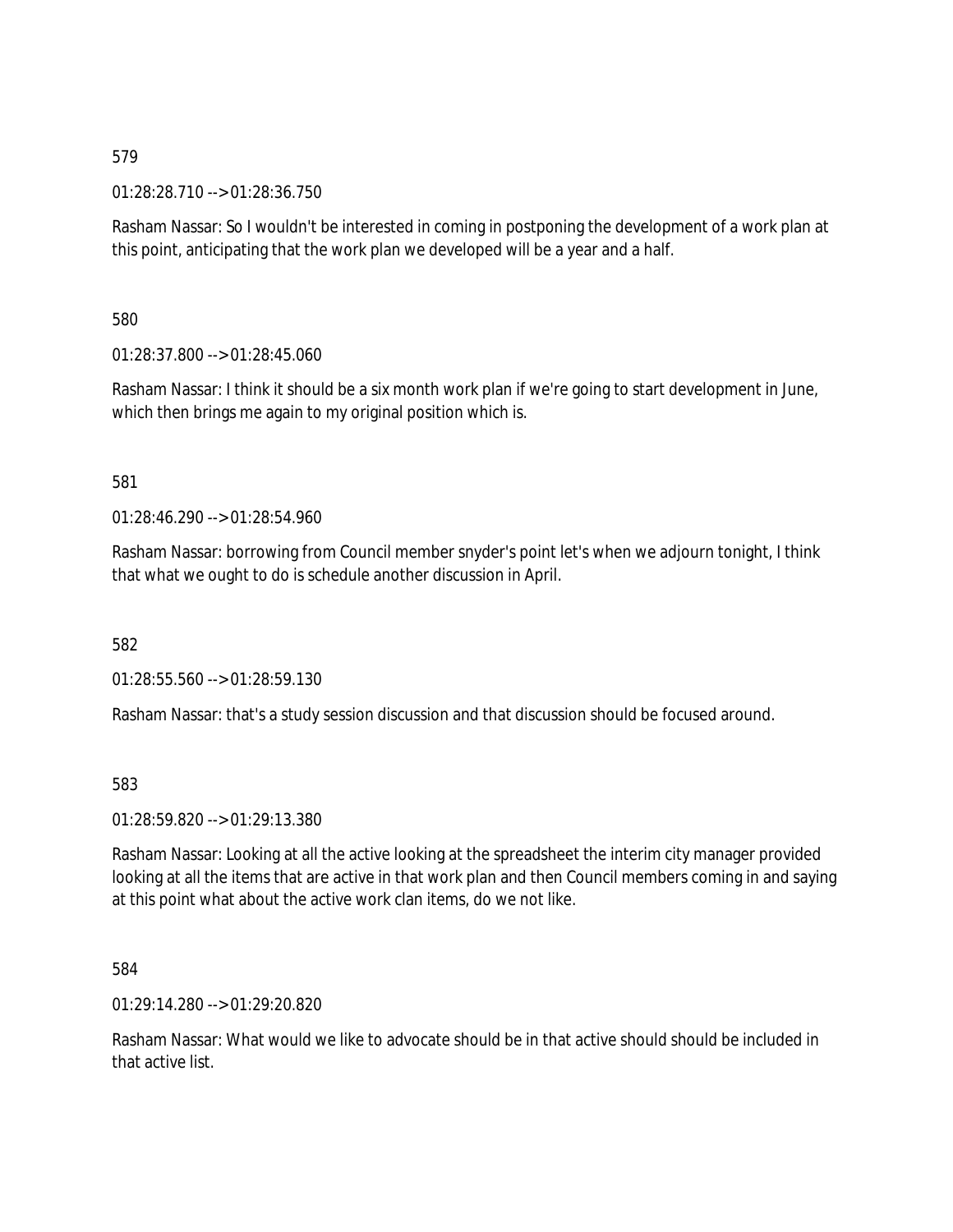01:29:21.210 --> 01:29:26.340

Rasham Nassar: And from the staff side, what does that mean in terms of capacity is something going to have to come off what is that something.

586

01:29:27.240 --> 01:29:33.570

Rasham Nassar: I like councilmember deets a suggestion that we should focus for imperatives affordable housing we created a Council committee for that.

587

01:29:33.960 --> 01:29:40.530

Rasham Nassar: I imagined that Council committee is going to want to add things to that work plan and work to develop things so those are going to have to be accounted for.

588

01:29:40.980 --> 01:29:44.700

Rasham Nassar: And they should be counted for in the context of this discussion because we're talking about policy.

589

01:29:45.120 --> 01:29:54.150

Rasham Nassar: There, and so that would be my That would be my proposal is we, and I hope, as stated that clearly that we take counselor ciders direction.

590

01:29:54.570 --> 01:30:03.330

Rasham Nassar: schedule this debate for a study session in April and the structure of that discussion is would anybody like to change what's currently listed as active in the work plan.

591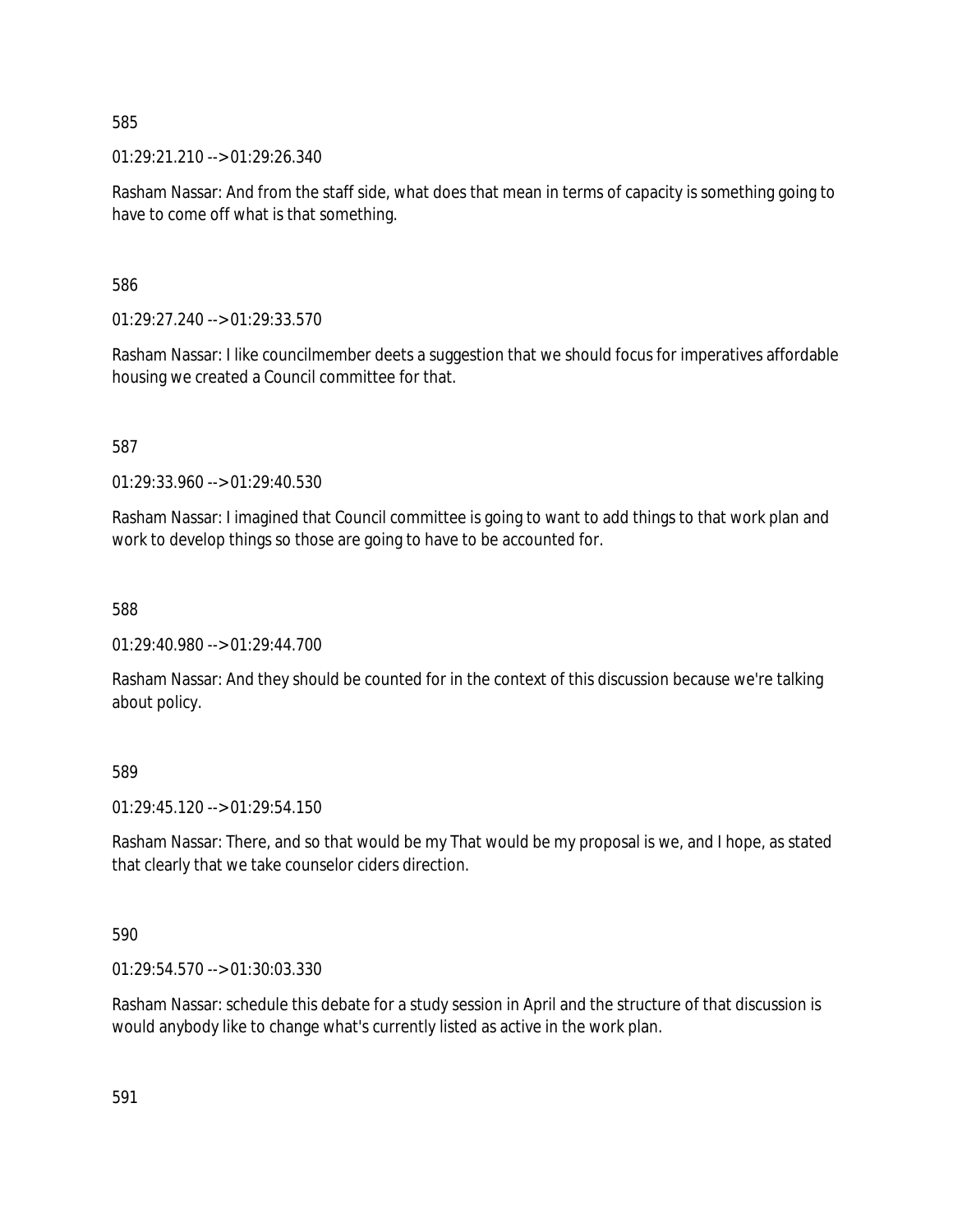01:30:04.110 --> 01:30:12.120

Rasham Nassar: come prepared with a proposal and then we'll hear from staff about the capacity of the city of what that might mean in terms of having to.

592

01:30:13.410 --> 01:30:17.010

Rasham Nassar: alter or change items as they currently appear.

593

01:30:21.120 --> 01:30:22.110

Any other comments.

594

01:30:25.410 --> 01:30:25.740

Kirsten Hytopoulos: later.

595

01:30:30.540 --> 01:30:35.070

Leslie Schneider: So I I totally understand and agree with.

596

01:30:36.090 --> 01:30:43.380

Leslie Schneider: What marisol is getting at that you know, we need to kind of take our own accountability with with this plan.

597

01:30:44.790 --> 01:30:57.930

Leslie Schneider: um and I don't disagree with bringing it back in a study session I guess what that word what worries me about that is maybe what's missing from this work plan is, what is the Council work plan like.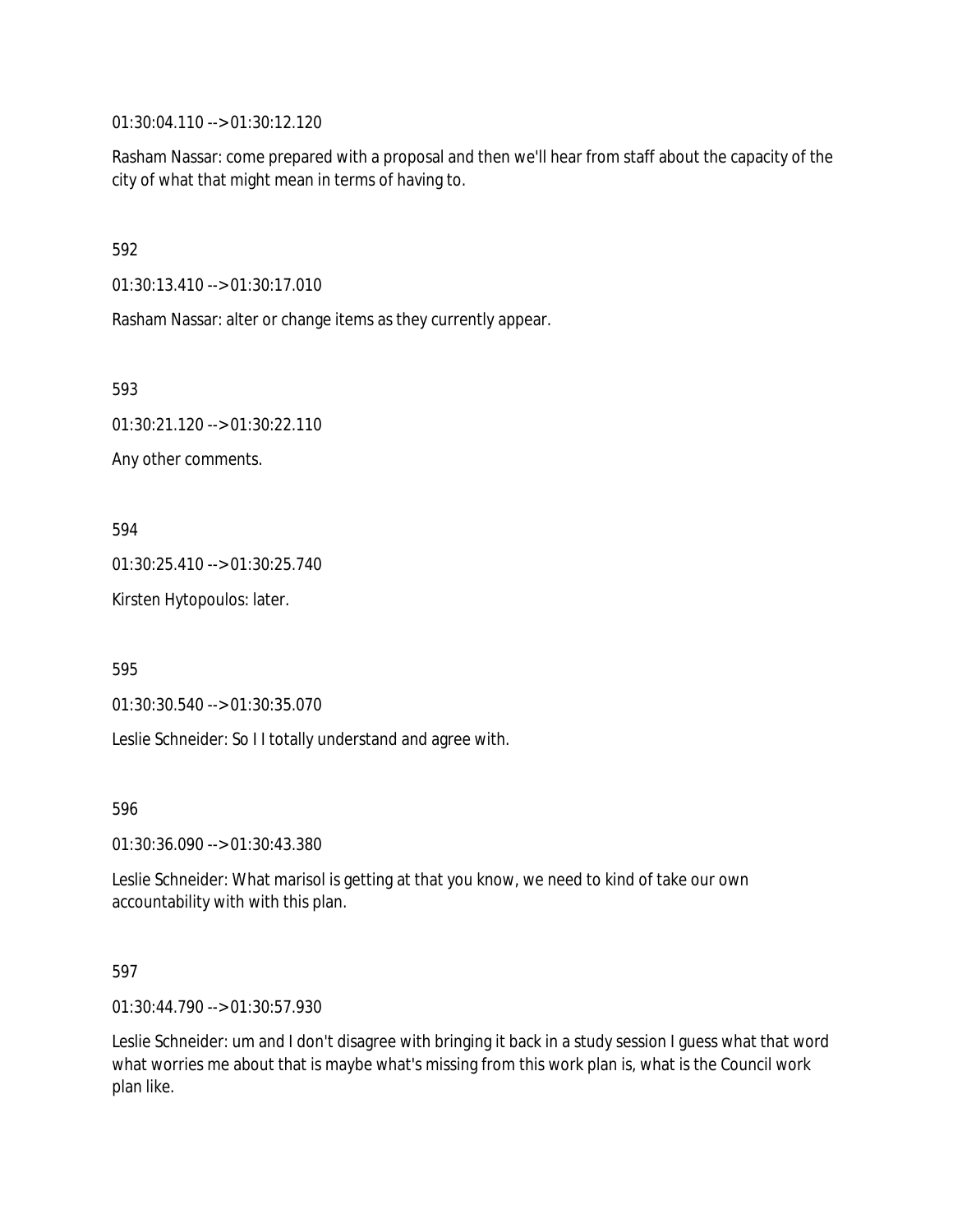01:30:58.920 --> 01:31:12.990

Leslie Schneider: What is being differed from our Council list that would, because that would allow us to you know focus yet another study session on work plan right, I mean.

599

01:31:14.430 --> 01:31:17.760

Leslie Schneider: We, we had a study session a good chunk of one.

600

01:31:19.050 --> 01:31:28.200

Leslie Schneider: Last month and we've dedicated the entire state session this time to it, and then, if we do it again in April.

601

01:31:29.760 --> 01:31:33.660

Leslie Schneider: What, what are we hoping to accomplish.

602

01:31:35.220 --> 01:31:37.080

Leslie Schneider: And um.

603

01:31:38.160 --> 01:31:46.080

Leslie Schneider: But maybe more to the point, what are we missing in terms of what and maybe this is for the city manager.

604

01:31:47.220 --> 01:31:57.000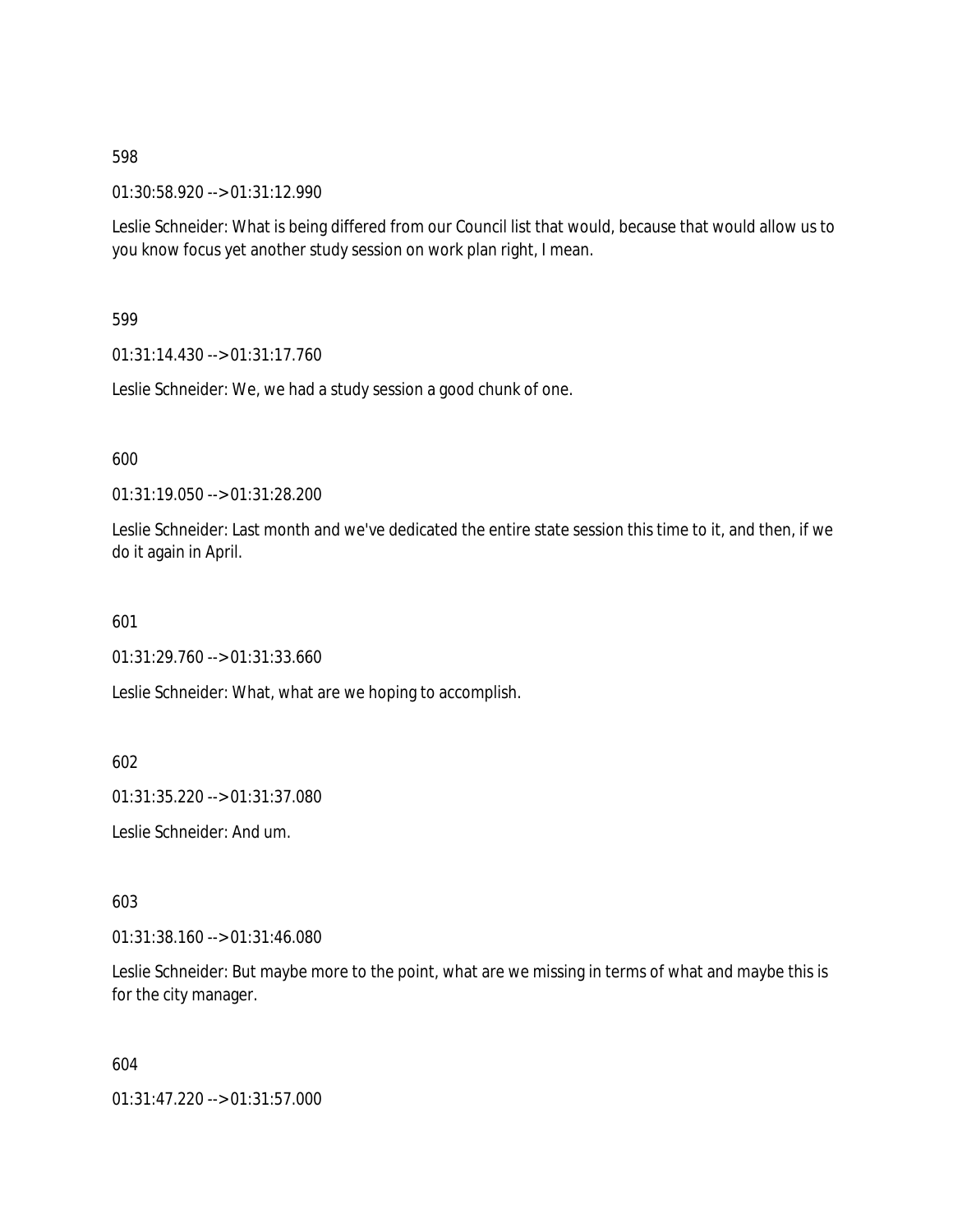Leslie Schneider: What do you need us to be focusing on city manager, in order for us to get this list done and are we pushing this list out because of our own capacity.

605

01:31:57.300 --> 01:32:07.890

Leslie Schneider: Not city capacity does that make sense and maybe that's a question that we could ask you to come back to us on if it's not obvious now in this worksheet.

## 606

01:32:10.110 --> 01:32:21.270

Leslie Schneider: I guess i'd like to know that, before saying we would dedicate yet another study session, alternatively, we can just keep this in mind, have it on hand and when we talk about future agenda items.

## 607

01:32:22.350 --> 01:32:28.950

Leslie Schneider: We could call up some of these things and say hey I noticed in the work plan that such and such is pending.

### 608

01:32:29.850 --> 01:32:36.090

Leslie Schneider: You know, or is waiting on some other information, so we could start to incorporate this document in our.

# 609

01:32:36.990 --> 01:32:45.720

Leslie Schneider: Future agendas on an ongoing basis, and maybe we would achieve more that way by learning to pay attention to this document.

### 610

01:32:46.170 --> 01:32:55.500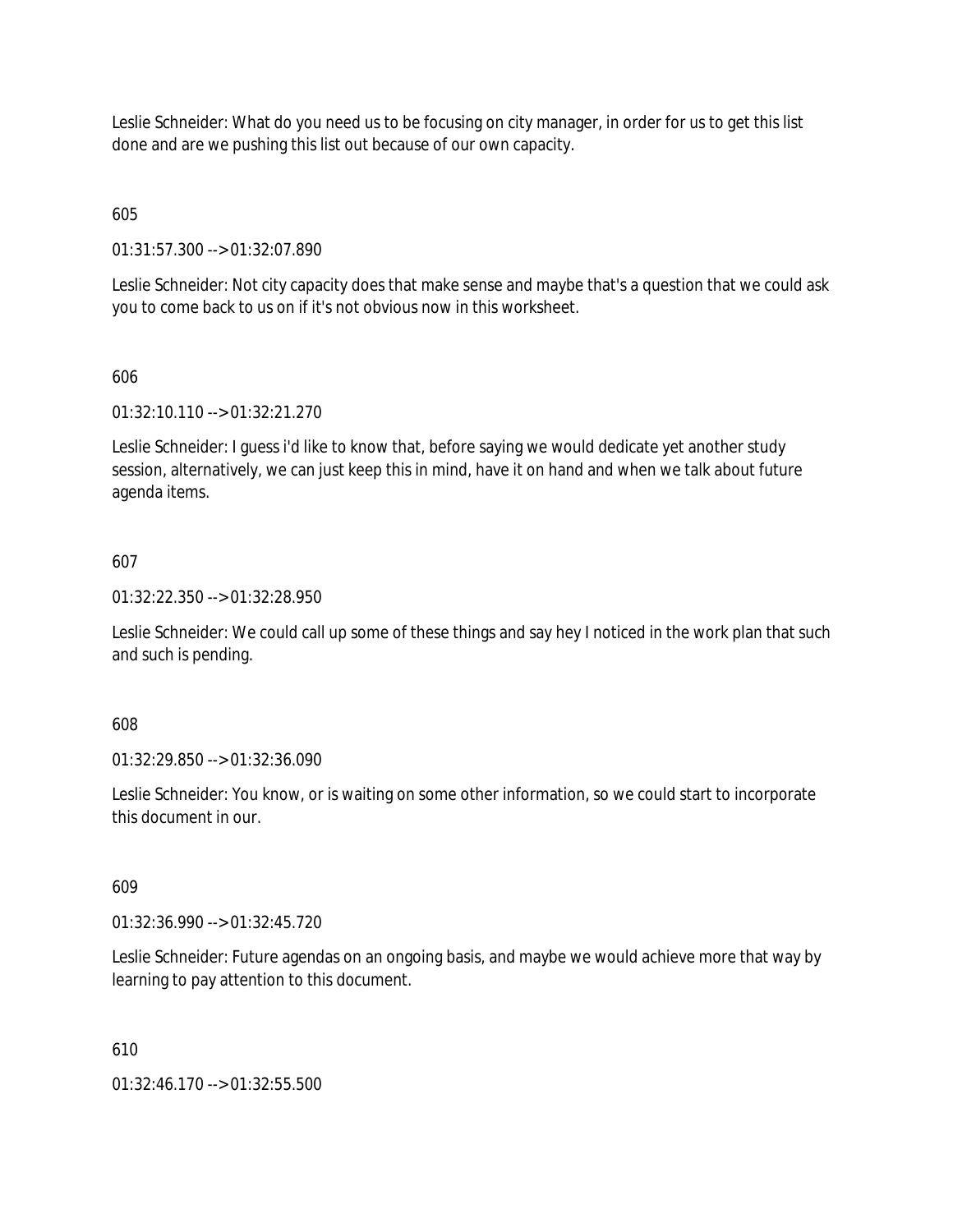Leslie Schneider: Then it would be dedicating an entire study session because i'm not sure what we would end up coming out with that we're not coming out of tonight with does that make sense.

# 611

01:32:56.910 --> 01:33:09.330

Ellen Schroer: i'm sure I think a couple of things to respond to that one is that, from the staff side, we have a long list of priorities that we've received from Councils so we're.

## 612

01:33:09.840 --> 01:33:20.220

Ellen Schroer: entirely busy working on the projects that have been set for us right now, and I think if we met again in April or in June staff will have.

## 613

01:33:20.880 --> 01:33:30.990

Ellen Schroer: more than enough work that's already been set in motion to bring back to you for on the land he's side, an example is we're still working on triage phase one.

### 614

01:33:31.410 --> 01:33:39.780

Ellen Schroer: And we will be working to complete triage phase two with you that isn't on the on the calendar in March, it is started.

### 615

01:33:40.380 --> 01:33:52.890

Ellen Schroer: scheduled in April, but it will you know it's scheduled in April with the planning Commission and will come to Council then in May and June, so we have some pretty significant items that were already working on that you've already asked us to address.

### 616

01:33:53.370 --> 01:34:00.870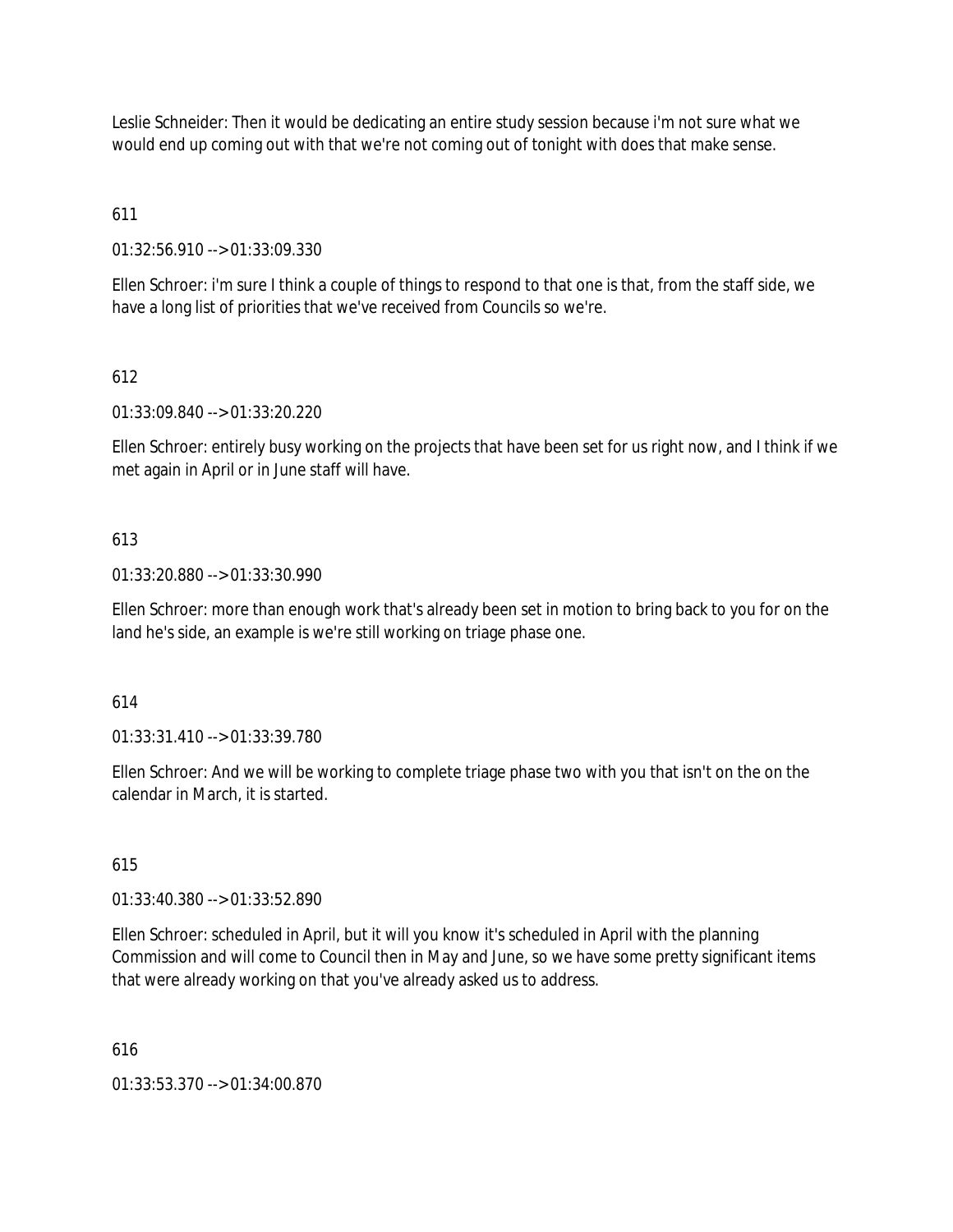Ellen Schroer: And if there are items that you like to add, or that become emergent will have to work with you to identify what those trade offs are.

617

01:34:01.110 --> 01:34:08.700

Ellen Schroer: We you know if something needs to come before the items that were already working on, then we'll we'll let you know what what our suggestion is for what you differ.

618

01:34:09.870 --> 01:34:11.670

Ellen Schroer: In terms of using this.

619

 $01:34:13.260 \rightarrow 01:34:22.650$ 

Ellen Schroer: spreadsheet going forward i'm you know we're certainly happy to provide it, we have taken a first stab at showing you when we think we're going to be getting that work done, and if.

620

01:34:22.920 --> 01:34:35.580

Ellen Schroer: that's helpful to you, to be able to expect when to see something, then then that's really important um and then I would say we, we do have some items already scheduled for the study sessions in April.

621

01:34:36.150 --> 01:34:41.040

Ellen Schroer: We could certainly move them around to accommodate this discussion, if this is Councils preference for that time.

622

01:34:43.230 --> 01:34:45.120

Ellen Schroer: So I guess that concludes my comments for now.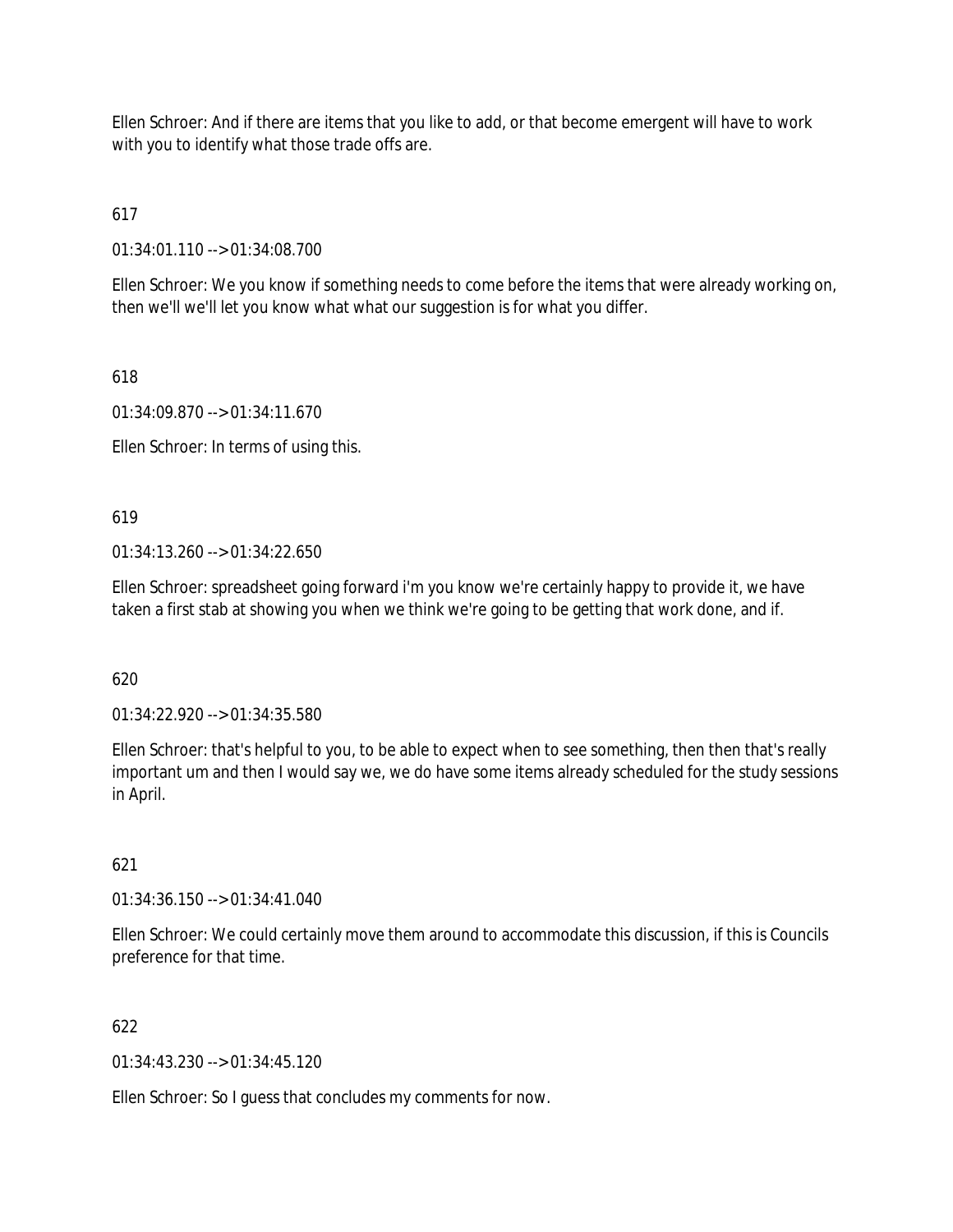01:34:47.010 --> 01:34:49.770

Kirsten Hytopoulos: i'd like to observe that going into tonight.

### 624

01:34:49.860 --> 01:34:52.020

Kirsten Hytopoulos: It appeared that we were hopefully moving towards some.

### 625

01:34:52.020 --> 01:35:03.570

Kirsten Hytopoulos: stability and a new approach to developing work plan that would help us, you know figure out how to get our vision and the community's vision executed, that we would maybe work towards a two year.

### 626

01:35:04.620 --> 01:35:13.080

Kirsten Hytopoulos: process that would be coincident with the budget which is logical that we would interface with our with our work plan through our priorities or policy priorities.

### 627

01:35:13.800 --> 01:35:25.440

Kirsten Hytopoulos: But it feels like we're kind of evolving and we're talking about potentially i'm not aspiring to do more than a six month budget and we're talking about starting to tackle these some prioritization.

### 628

01:35:25.890 --> 01:35:35.190

Kirsten Hytopoulos: Before we've done the before we've you know started using this other process of interfacing with this through a larger lens at least that's how I see it.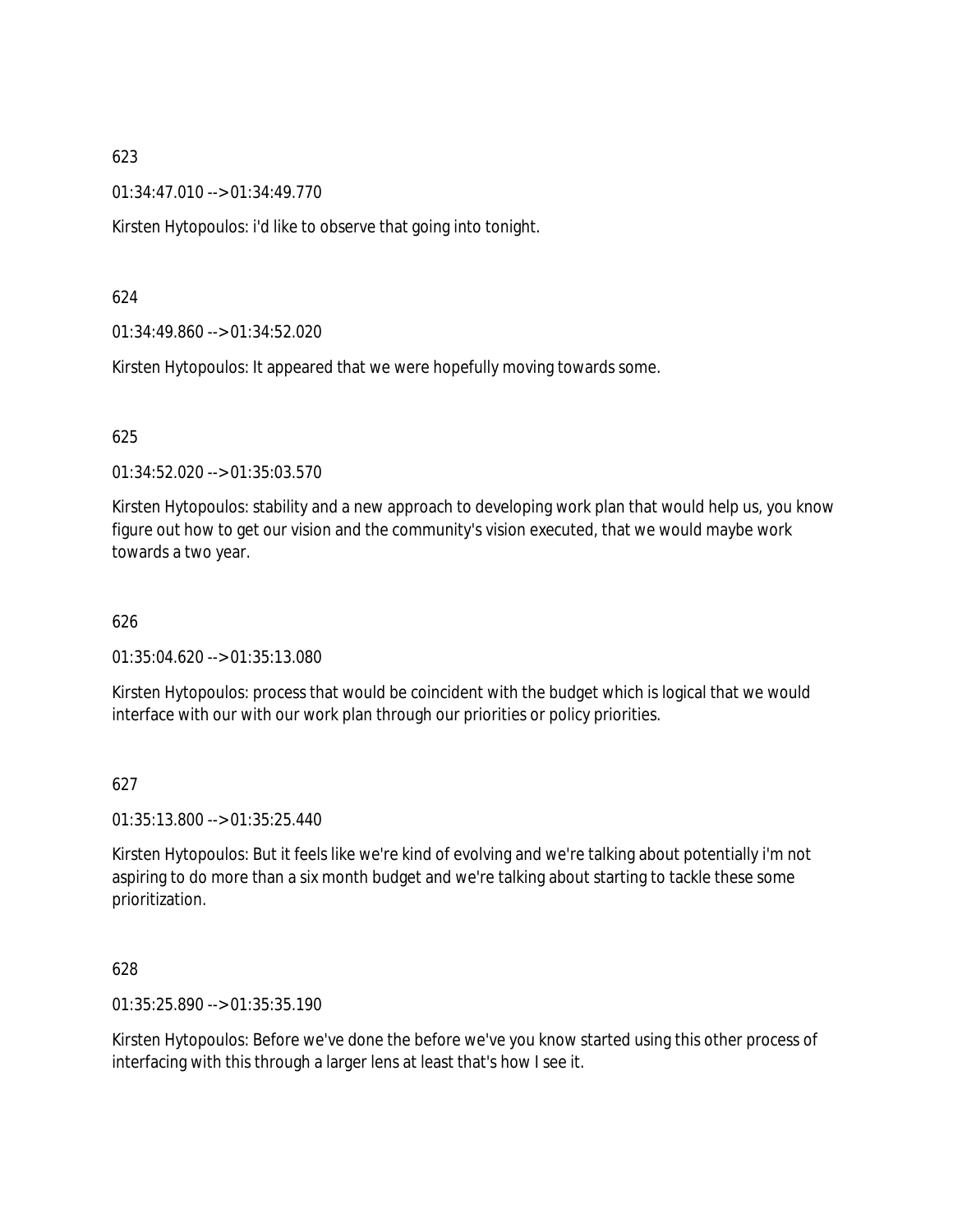01:35:35.880 --> 01:35:43.200

Kirsten Hytopoulos: I you know I guess what I would suggest is that we really try to figure out how to appease whatever is troubling us about the delay.

630

01:35:43.650 --> 01:35:50.850

Kirsten Hytopoulos: Which is, unfortunately, in a situation where we have this transition mid year to a whole new administration manager.

## 631

01:35:51.540 --> 01:35:57.810

Kirsten Hytopoulos: And maybe we can, and this is where I thought somebody was going at some point is maybe we can try to find some low hanging fruit to get done.

## 632

01:35:58.260 --> 01:36:08.370

Kirsten Hytopoulos: to feel good from from climate equity how affordable housing like some some chunks to bite off we if we could do this in the remainder of the year we're going to feel good I mean I know.

### 633

01:36:09.210 --> 01:36:18.390

Kirsten Hytopoulos: You know we've talked about that no one conversation i've had with the affordable housing subcommittee right is the idea of identifying the things that could be happening, separate from big conversation.

634

01:36:18.780 --> 01:36:26.850

Kirsten Hytopoulos: People are talking about let's just try to approach is affordable housing is slowing down that's a huge that's a huge thing we're trying to do, which is going to take a lot of work to get a plan.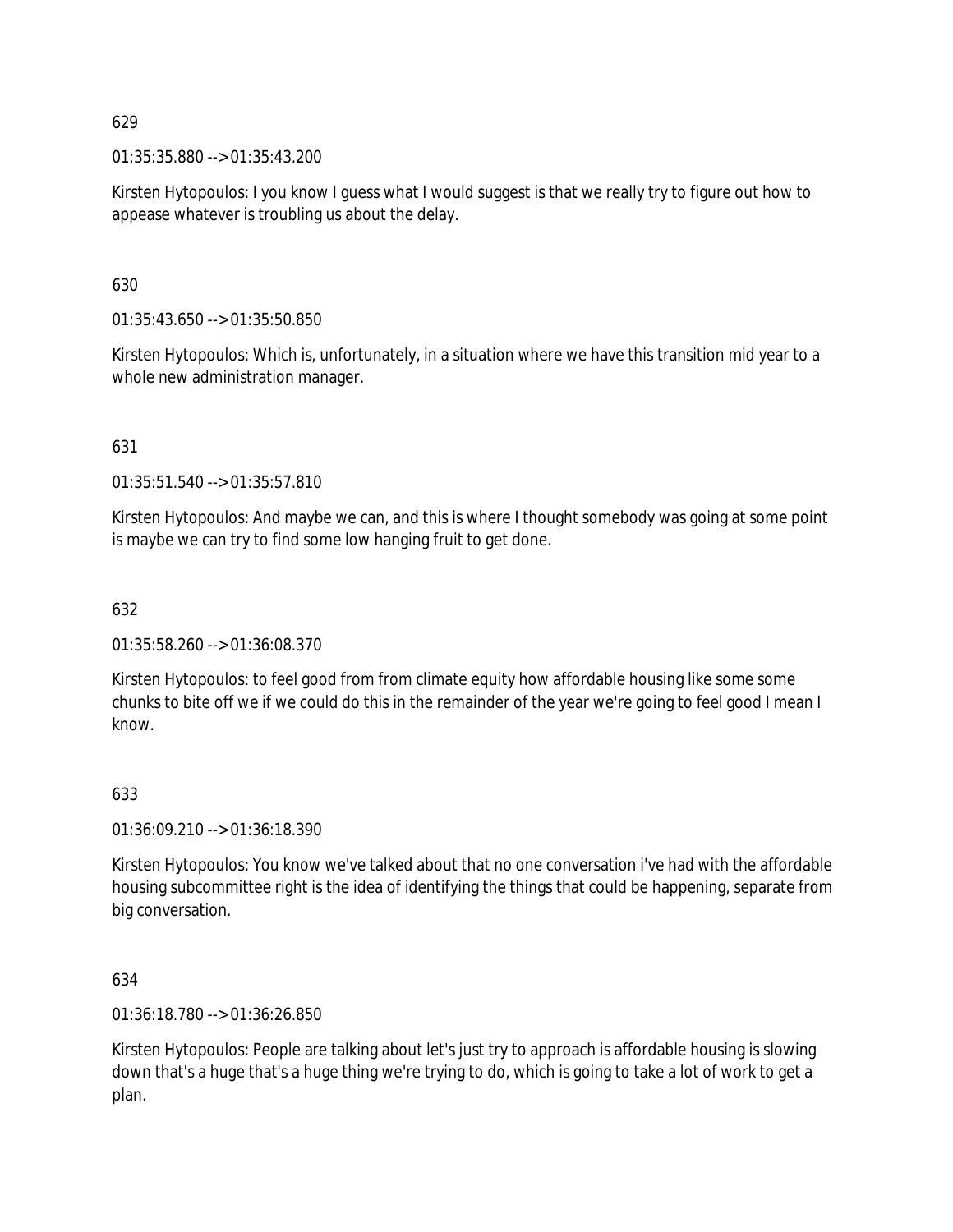01:36:27.270 --> 01:36:34.980

Kirsten Hytopoulos: But maybe there's one project or new project or policy we could fight off for the remainder of the year same with raise equity and same with.

## 636

01:36:35.730 --> 01:36:40.710

Kirsten Hytopoulos: Climate obviously that the fan has its low hanging fruit so just a thought that.

## 637

01:36:41.250 --> 01:36:50.370

Kirsten Hytopoulos: A maybe we could get some wins that feel like we're accomplishing something that don't require us to get into this active items that, some of which relate to long term things.

### 638

01:36:51.090 --> 01:36:53.970

Kirsten Hytopoulos: And then maybe there's other things we could do just to get.

### 639

01:36:54.450 --> 01:37:04.470

Kirsten Hytopoulos: You more ready for the retreat, you know, we could have our wish list conversation I would think I mean we could have we could share with each other, have a small conversation we just throw out.

### 640

01:37:05.040 --> 01:37:10.080

Kirsten Hytopoulos: All the things we want to figure out how to get on the plant, you know, on the work plan, the next few years.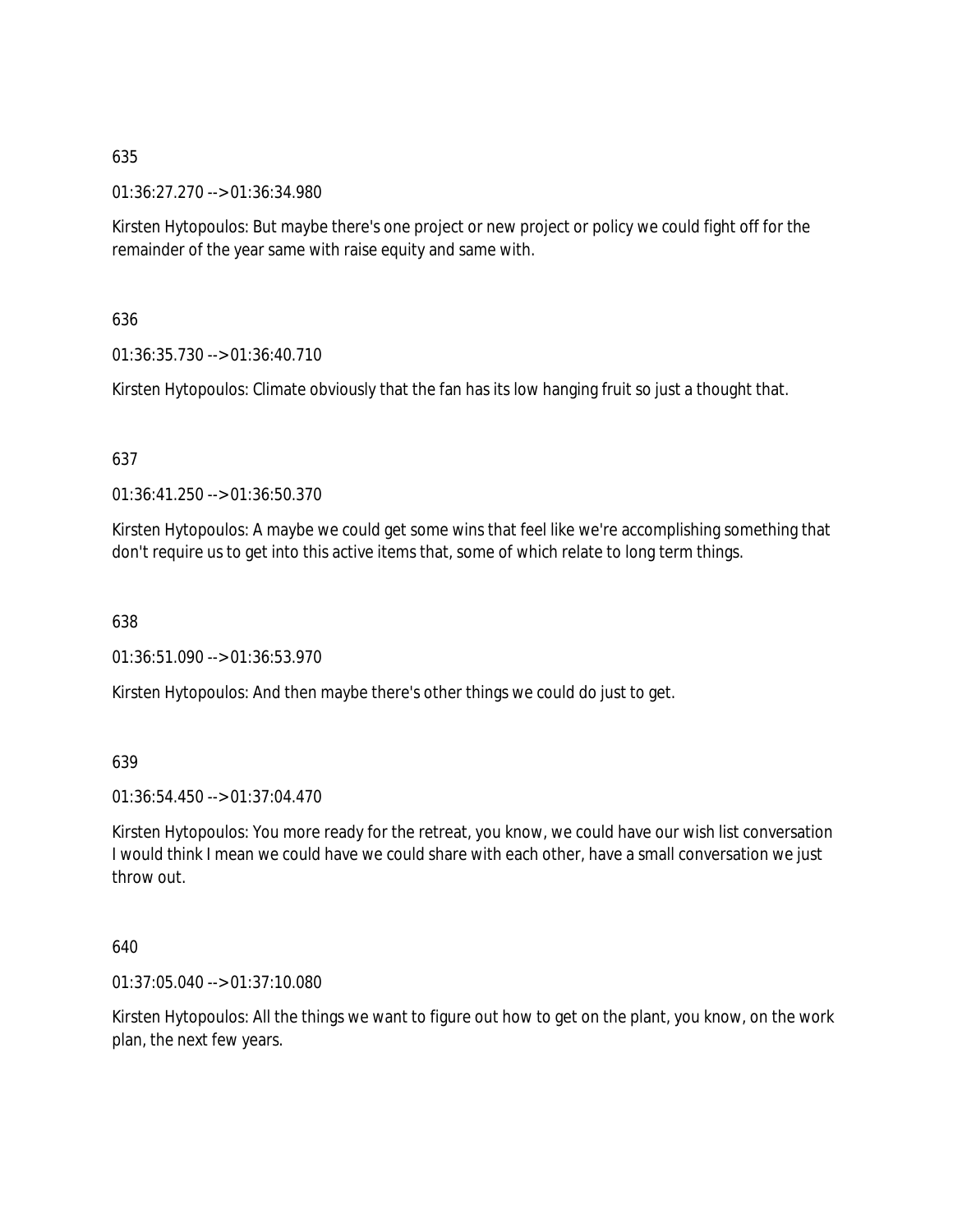01:37:10.560 --> 01:37:22.410

Kirsten Hytopoulos: So there were surprising each other in the retreat with new ideas or fewer ideas just a thought or maybe this isn't the homework, we can do so that we're just even more prepared for the retreat in June.

642

01:37:24.960 --> 01:37:27.570

Kirsten Hytopoulos: Those are my thoughts anybody else.

643

01:37:30.510 --> 01:37:31.410

Kirsten Hytopoulos: counselor Schneider.

644

01:37:32.580 --> 01:37:46.830

Leslie Schneider: I really like what you said about carving out some specific goals that we can feel good about hitting by the end of the year, I think that that's very motivating and it organizes us and.

#### 645

01:37:48.360 --> 01:37:54.660

Leslie Schneider: You know those goals are probably baked in here and we would hit a bunch of them anyway, but I think, to call them out.

646

01:37:55.920 --> 01:38:05.760

Leslie Schneider: Now, and say that look we've done a lot of work on this already, we can do this by the end of the year it's not like putting out some brand new thing and saying you know.

647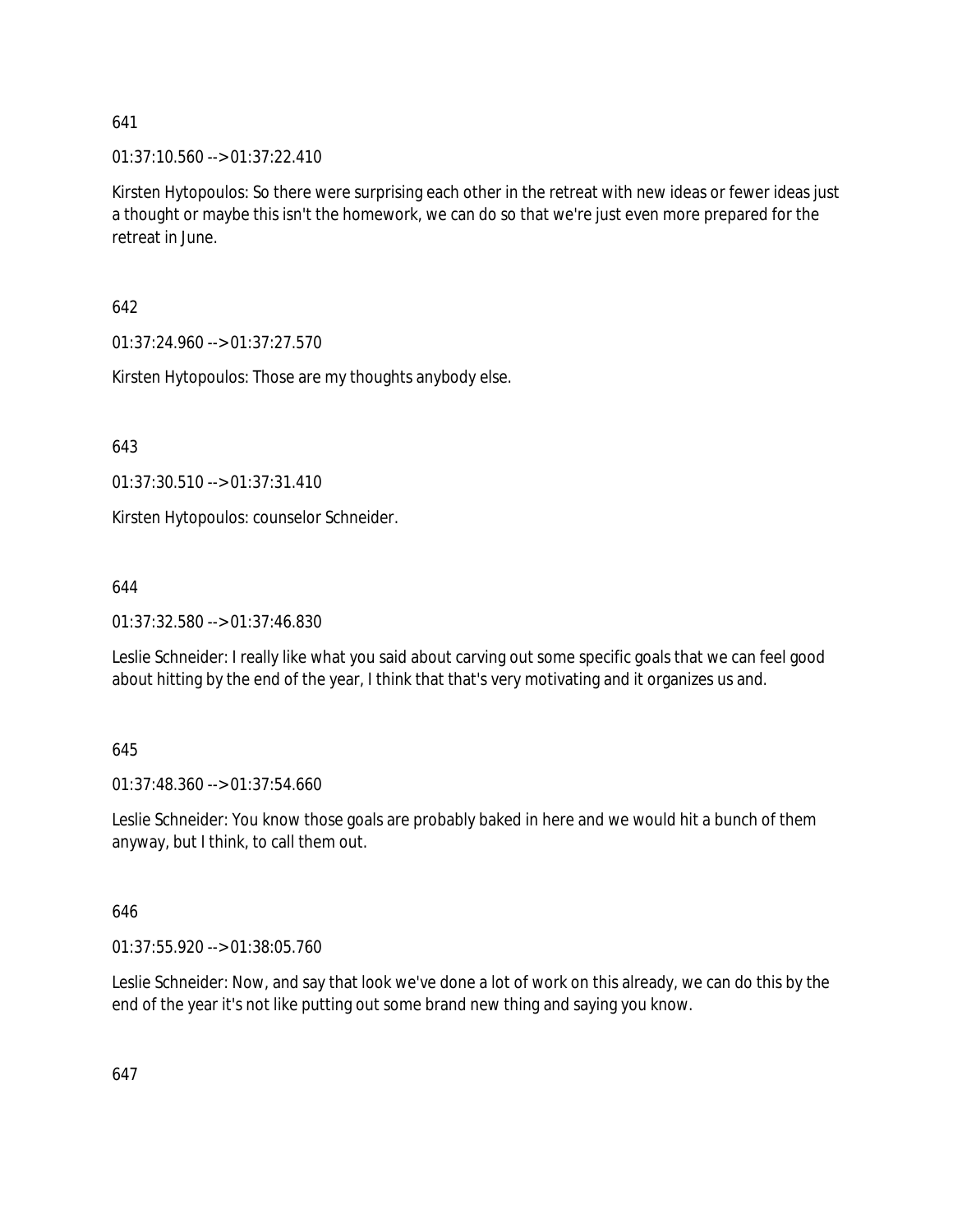01:38:06.570 --> 01:38:22.800

Leslie Schneider: let's put this up on a poster on the wall and hope that it gets done by the end of the year, no, this is something that you know already has resources in it, and we want, we want to be able to check this off at the end of the year so that could be.

648

01:38:24.390 --> 01:38:34.830

Leslie Schneider: ideas that the city manager could bring to us of what things we should be able to get done by the end of the year, and you know, probably by the end of the summer, but.

649

01:38:35.370 --> 01:38:51.480

Leslie Schneider: By putting them in the context of finishing them it by years and it doesn't mean that we're waiting until years and to get to them, it just means that on our current trajectory, this is the work that we are on target to get done and I do think that that will be motivating for us.

650

01:38:54.510 --> 01:38:55.680

Kirsten Hytopoulos: Council member card.

651

01:39:00.120 --> 01:39:00.750

Christy Carr: Thank you.

652

01:39:02.610 --> 01:39:16.050

Christy Carr: So just tracking the conversation I think that possibly what we could do I like to Council member ditzes term of a bridge plan, I also liked the thinking that the mayor and Council member Schneider had about sort of a.

653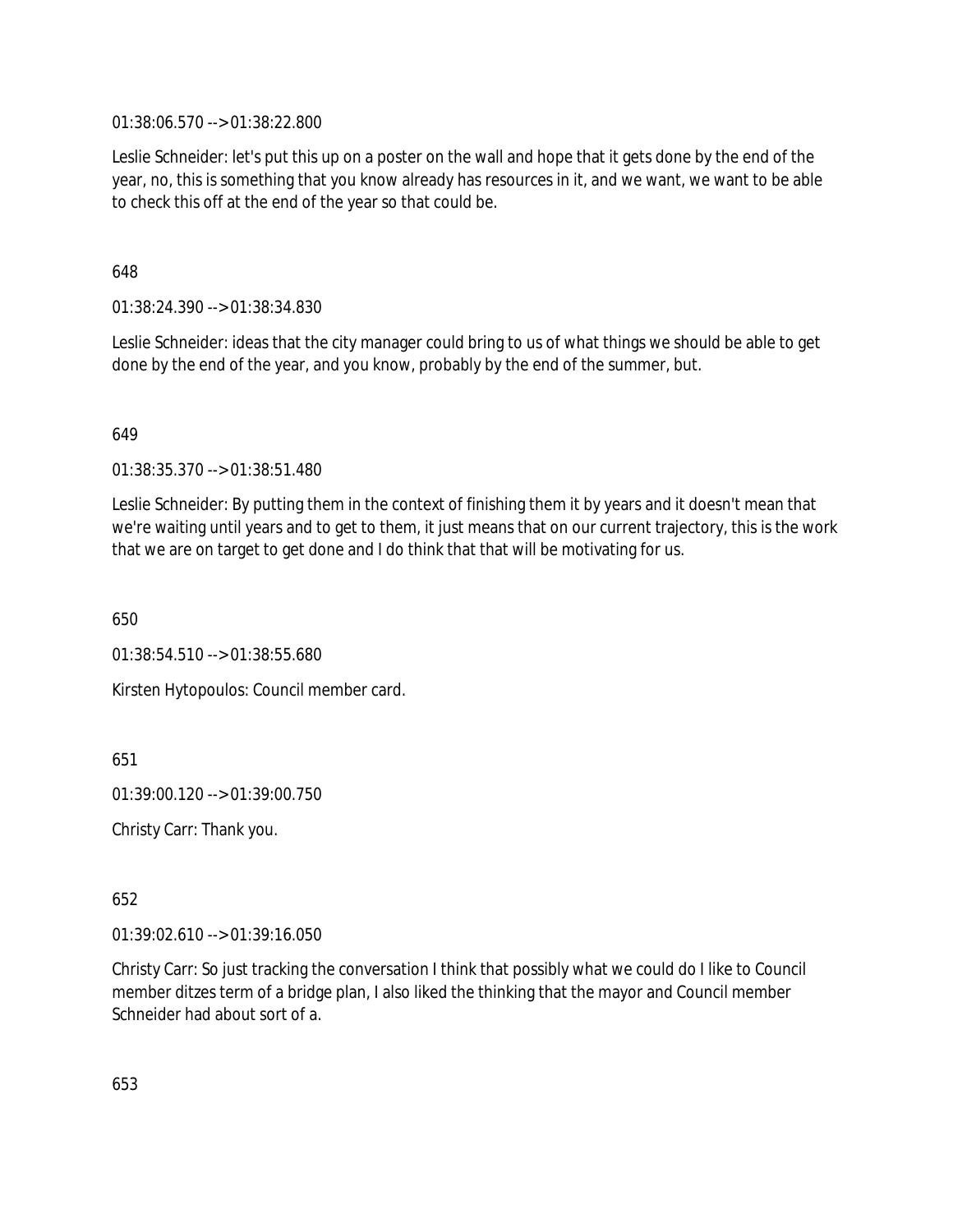01:39:16.620 --> 01:39:29.100

Christy Carr: course sift of the active lists so potentially and I wouldn't suggest devoting another full study session to this topic, because I do think that that in itself differs our work.

### 654

01:39:30.300 --> 01:39:36.450

Christy Carr: But I think that we could take another shot at it potentially sometime in April, where we developed.

### 655

01:39:37.170 --> 01:39:44.970

Christy Carr: That we did look at the active list and we gave it that course if just in terms of Are these the things that we want to have.

### 656

01:39:45.930 --> 01:39:56.970

Christy Carr: On the active list which it sounds like from the interim city manager the stuff is has at full capacity or more with that work until June and beyond.

### 657

01:39:57.900 --> 01:40:10.470

Christy Carr: So, and then from that list we would to councilmember schneider's suggestion of taking from that something one to five things that we want to achieve.

658

01:40:11.160 --> 01:40:17.550

Christy Carr: By the end of the year kind of getting back to councilman republic's idea of setting a timeline and working backwards.

659

01:40:18.240 --> 01:40:30.270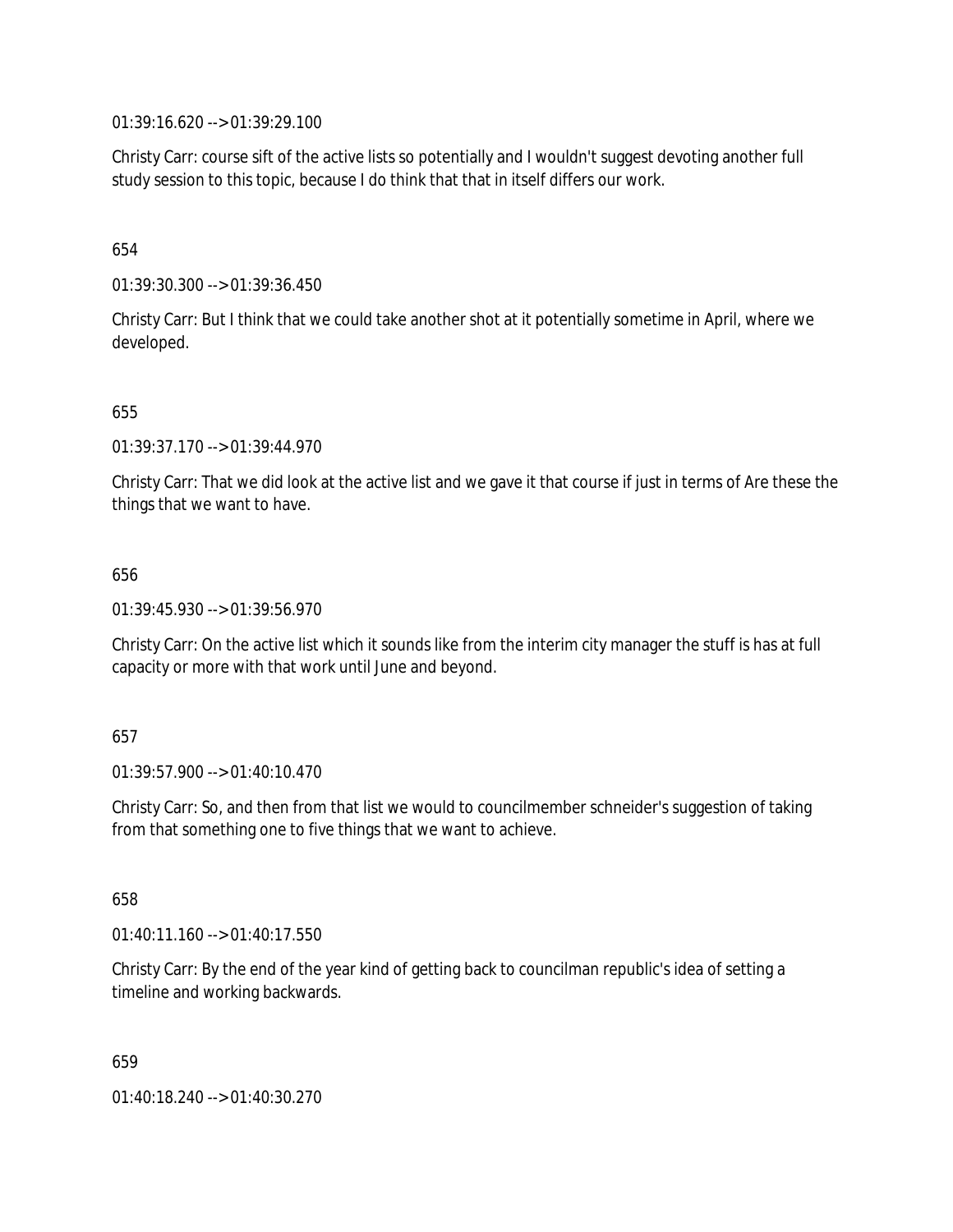Christy Carr: So I think that that's sort of an interim solution to work plan in this interim period, we find ourselves in that we might feel comfortable with and good about at the end of the year.

660

01:40:36.450 --> 01:40:37.140

Kirsten Hytopoulos: They are nuts are.

661

01:40:37.920 --> 01:40:48.270

Rasham Nassar: yeah I mean I guess at this point I would like to see if there's Council direction to adopt the direction that councilmember car proposed I think it's I think it's really great.

662

 $01:40:49.140 \rightarrow 01:41:06.240$ 

Rasham Nassar: Also, just to provide another landing point so that this conversation continues to happen up through June, so that it doesn't seem like ages ago that we had it when we sit in that room together for the actual retreat, so we keep it kind of alive and work to develop some consistency there.

663

01:41:07.380 --> 01:41:25.830

Rasham Nassar: I would also be really happy for councilmember car, if you would be so kind to continue to work with the interim city manager myself and the deputy to develop the next kind of a an agenda for the next study session discussion I also don't think we need to hold a study session.

664

01:41:27.060 --> 01:41:36.930

Rasham Nassar: Discussion to devote a whole study session for this discussion, we could probably find an hour at a study session in late April and have it structured and the structure that you provided for this.

665

01:41:38.820 --> 01:41:46.710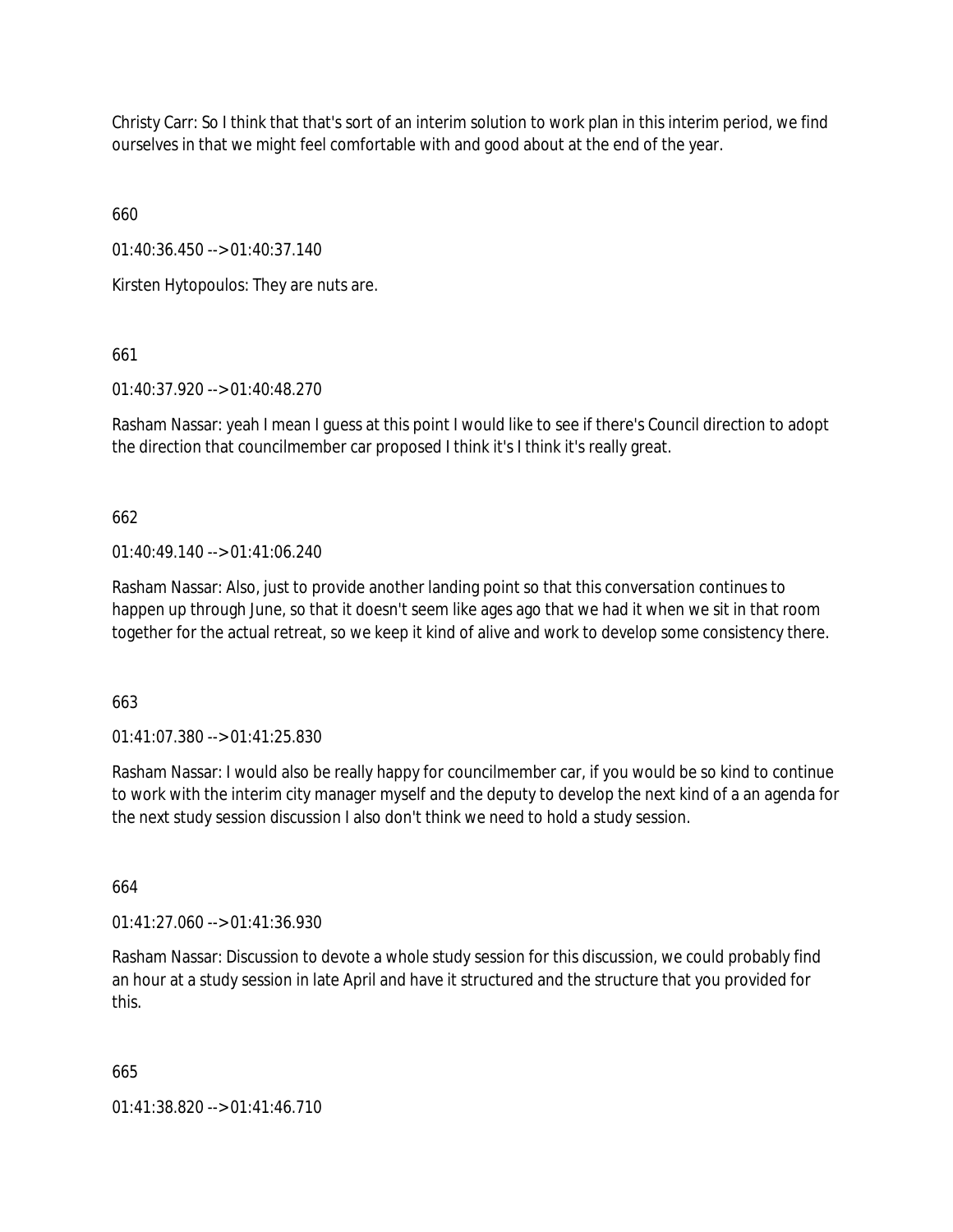Rasham Nassar: discussion was worked really well and I think we've made really great and efficient use of our time so that's the direction that I would like to propose.

666

01:41:47.160 --> 01:41:54.030

Rasham Nassar: The Council consider taking and if there's a majority Council that wants to move in that direction, the next step would be for myself and the deputy.

## 667

01:41:54.540 --> 01:42:05.520

Rasham Nassar: mayor to work with the interim city manager and Council member car to begin to land that on a study session in April and then begin to into work offline to develop the agenda materials for that.

## 668

01:42:07.890 --> 01:42:08.850

Rasham Nassar: How does that sound counsel.

669

01:42:11.430 --> 01:42:11.760

Okay.

670 01:42:13.170 --> 01:42:13.500 Okay.

671 01:42:15.570 --> 01:42:15.960

Great.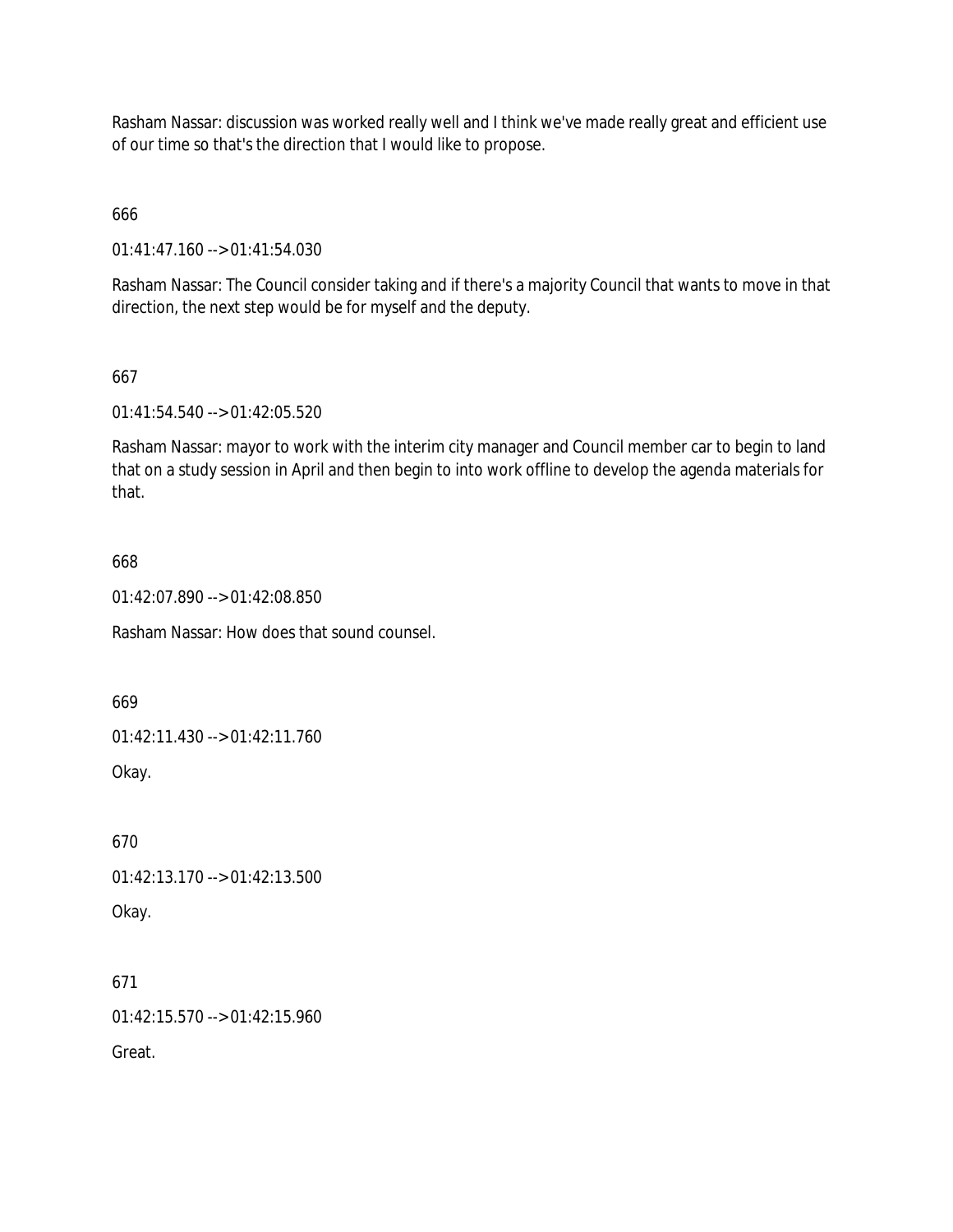01:42:18.660 --> 01:42:19.350

Kirsten Hytopoulos: So.

673

01:42:20.520 --> 01:42:21.960

Kirsten Hytopoulos: Think we've accomplished our meeting.

### 674

01:42:23.100 --> 01:42:28.200

Kirsten Hytopoulos: Unless the money doesn't believe we have our next item is for the good of the order.

# 675

01:42:30.780 --> 01:42:32.250

Kirsten Hytopoulos: Anyone have anything to do with the order.

# 676

01:42:34.110 --> 01:42:34.740

Kirsten Hytopoulos: mariners are.

### 677

01:42:35.250 --> 01:42:39.930

Rasham Nassar: I do i'm going to look for the to the interim city manager to help me out with this.

### 678

01:42:42.690 --> 01:42:50.160

Rasham Nassar: There are two vacancies on the RT P O our tp oh executive board at a technical advisory committee.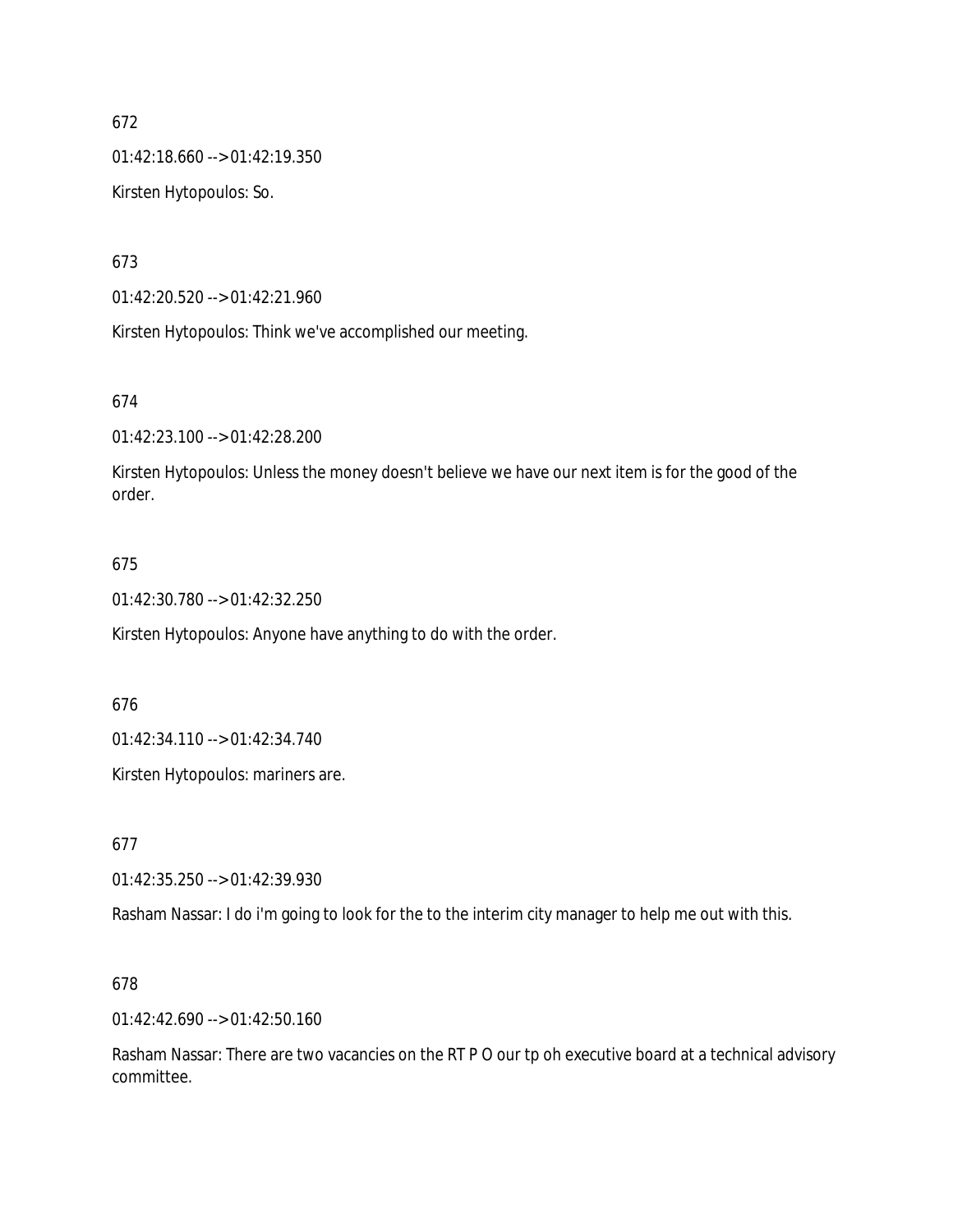01:42:52.380 --> 01:42:59.070

Rasham Nassar: They are currently staffed by staff, but they can be staffed by Council members or members of the public is that correct for.

680

01:42:59.730 --> 01:43:08.400

Rasham Nassar: either of those committees, I don't know much about them and I hadn't received any additional information so maybe you do more about that and can explain that to the Council, but there is a touch point for us here.

# 681

01:43:08.880 --> 01:43:14.220

Rasham Nassar: I didn't want to make the decision without the direction from the full Council so i'm bringing it to your attention tonight.

682

01:43:18.420 --> 01:43:20.100

Kirsten Hytopoulos: Good interim signature yeah.

### 683

01:43:21.270 --> 01:43:26.640

Ellen Schroer: Just quick looking at my email, to make sure i'm going to give you give you accurate information so if you could.

### 684

01:43:27.060 --> 01:43:36.030

Ellen Schroer: Go to the next one, and come back to me that might give me a chance to to do a quick email search or maybe the city clerk has this information right at her reddit her head and.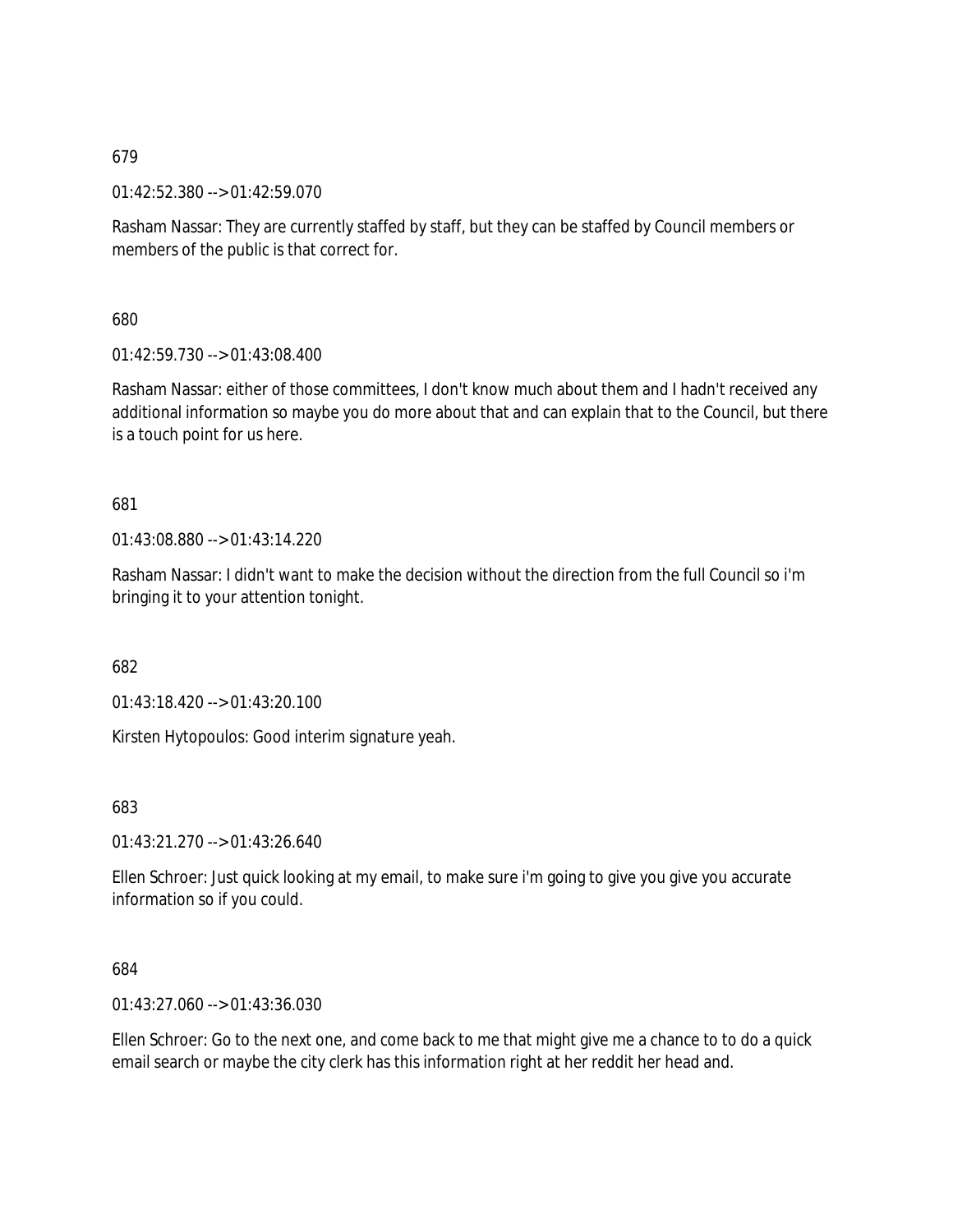01:43:37.650 --> 01:43:38.400 Kirsten Hytopoulos: sounds good.

686

01:43:38.820 --> 01:43:39.900

Ellen Schroer: yeah sorry about that.

687

01:43:40.200 --> 01:43:46.350

Kirsten Hytopoulos: problem i'm Council member deeds, I think, is next looking at this list.

#### 688

01:43:47.880 --> 01:43:53.670

Joe Deets: i'm sure I have a couple things to to bring up good to the order but I i'll just say.

689

01:43:54.690 --> 01:44:00.000

Joe Deets: mayor and Sri you mentioned the he gave kind of an acronym for the Community and I.

690

01:44:01.230 --> 01:44:18.450

Joe Deets: I didn't quite catch what it was so maybe we'll hear what that is so right at the moment I don't know what committee we're talking about but i'm sure all will be clear soon so two things one I mentioned last I think was last tuesday's going to the order that I was going to be speaking.

#### 691

01:44:19.890 --> 01:44:26.460

Joe Deets: That utilities and transportation Commission public hearing relating to puget sound energies in term resource plan.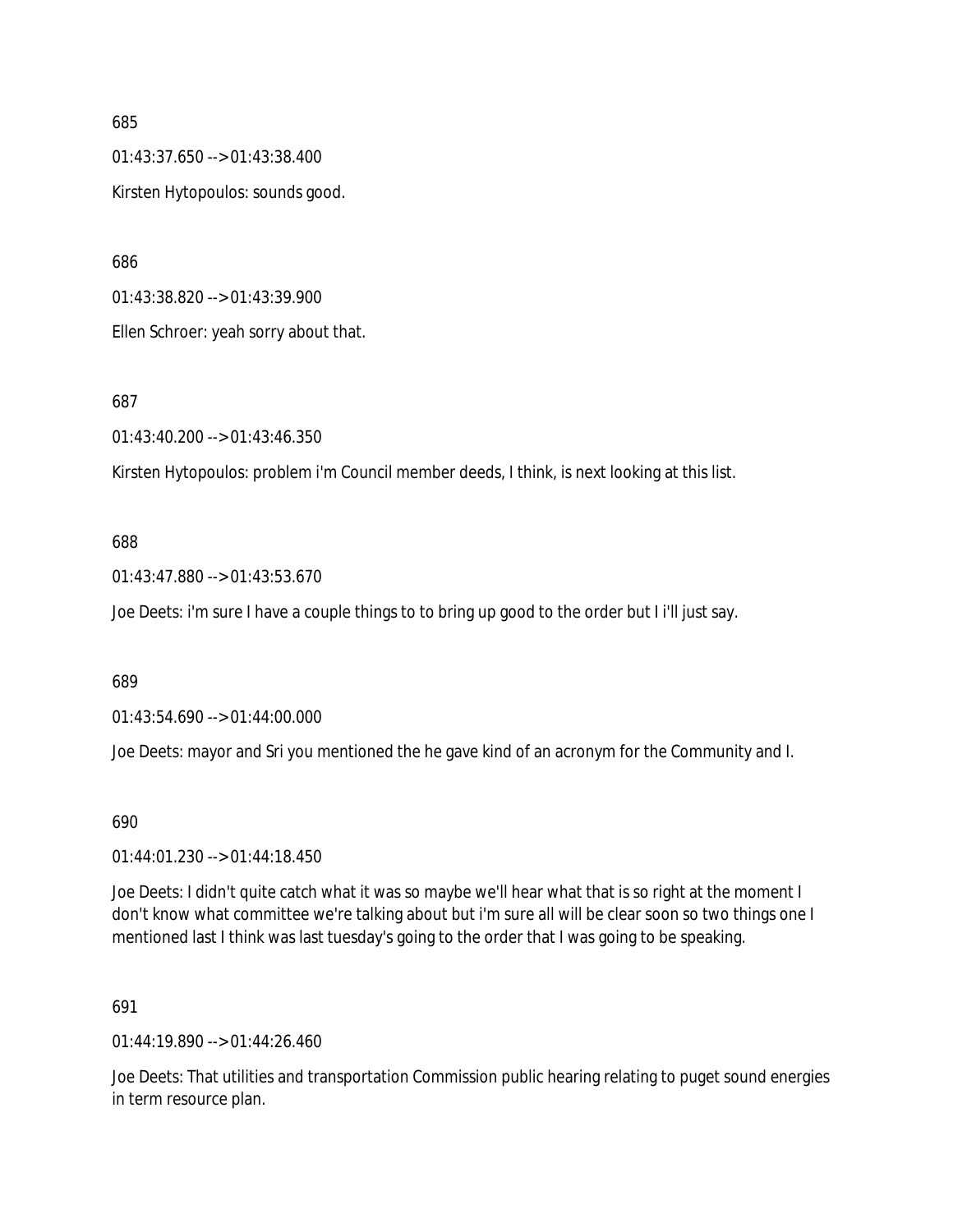01:44:26.910 --> 01:44:34.350

Joe Deets: This is really there the utilities plan for meeting energy needs it's a very big deal, if you will.

### 693

01:44:34.860 --> 01:44:43.740

Joe Deets: And so I went and spoke and I just, I just wanted to let you know that I did so I did it just for I just said i'm speaking for just myself, because you know, no one.

### 694

01:44:44.130 --> 01:44:55.500

Joe Deets: You know I wasn't saying i'm speaking for the Council or for the city, but just as ones Council member, but I just couple things I wanted to bring up well first off there was PSC our utility got an earful about the.

### 695

01:44:56.730 --> 01:45:09.510

Joe Deets: The sharpness or how their I rp is we call it really fell short as far as climate change their reliance on natural gas, so one thing I brought up was the our climate action plan.

#### 696

01:45:10.230 --> 01:45:17.520

Joe Deets: And how they should have an IRB that accounts for Climate Action Plans that jurisdictions pass.

### 697

01:45:18.450 --> 01:45:27.990

Joe Deets: That has not been done so I That was a specific ass I made and I asked for a greater priority and energy efficiency, renewable energy storage and demand response.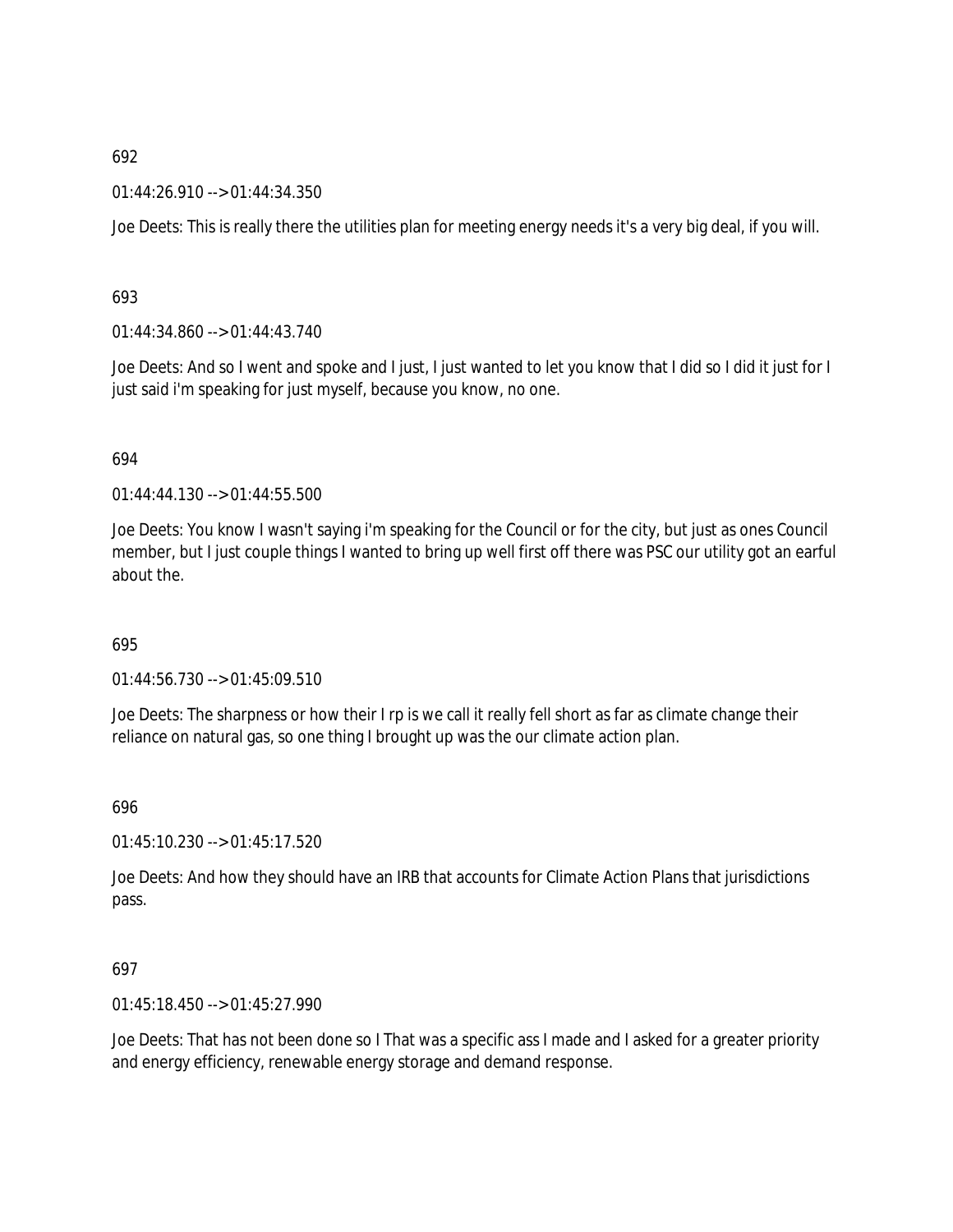01:45:28.680 --> 01:45:39.570

Joe Deets: And, and I made a moral argument as well, so leave that to you, but um so I just wanna let you know about that, and then the second thing at various different subject.

699

01:45:41.370 --> 01:46:01.290

Joe Deets: In the last issue the bainbridge island review, there was a front page article that referred to, I don't have in front of me, but it was splashed front page on divisiveness on Council revealed and emails or something of that nature very tabloid ish, let me just say i'm being candid here.

700

01:46:04.020 --> 01:46:14.700

Joe Deets: The period, this was describing was when we were discussing his colleagues now well that we were discussing who to fill the seat for councilmember Medina, who left.

701

01:46:15.360 --> 01:46:30.600

Joe Deets: And it was a very difficult device of time, not just on Council but on in this within the Community, and you know what we got through it, the the Community got through it Council got through it and.

702

01:46:32.250 --> 01:46:39.660

Joe Deets: suggestions that myself and another Council member, are you know at loggerheads you know.

703

01:46:40.500 --> 01:46:49.020

Joe Deets: folks up now, sometimes it gets contentious on Council on the dyess and also gets contentious off the dyess and you know what we get through it we do and.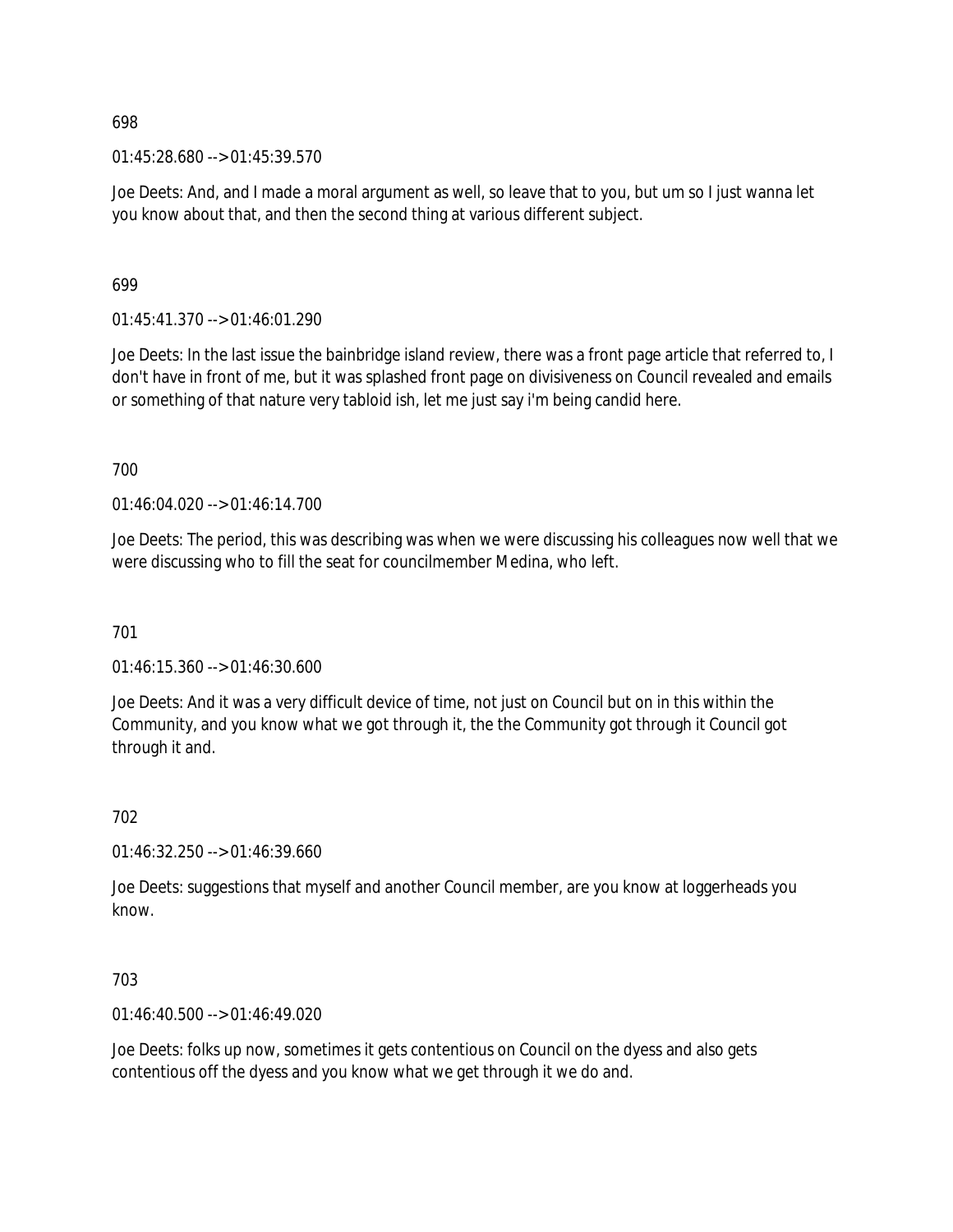01:46:49.560 --> 01:47:10.410

Joe Deets: I look at this as frankly old news, and I have good relations with all of you are these that's certainly my my utmost goal, so I just wanted to say that article was quite misleading and gave the impression that there was divisiveness when really there's a lot of cohesion amongst us.

705

01:47:11.610 --> 01:47:12.780

Joe Deets: So that's just I wanted to say.

706

01:47:16.410 --> 01:47:17.790

Kirsten Hytopoulos: councilmember car.

707

01:47:20.670 --> 01:47:29.670

Christy Carr: Thank you councilmember deets announcing his office hours reminded me that I wanted to let you Council members, as well as.

### 708

01:47:30.270 --> 01:47:39.840

Christy Carr: The public know that i'm taking a little bit of a different approach to office hours and i'm starting this week on Saturday, my first walk the Ward so instead of.

### 709

01:47:40.380 --> 01:47:45.030

Christy Carr: zooming with members of the community i'm going to be walking with members of the Community.

710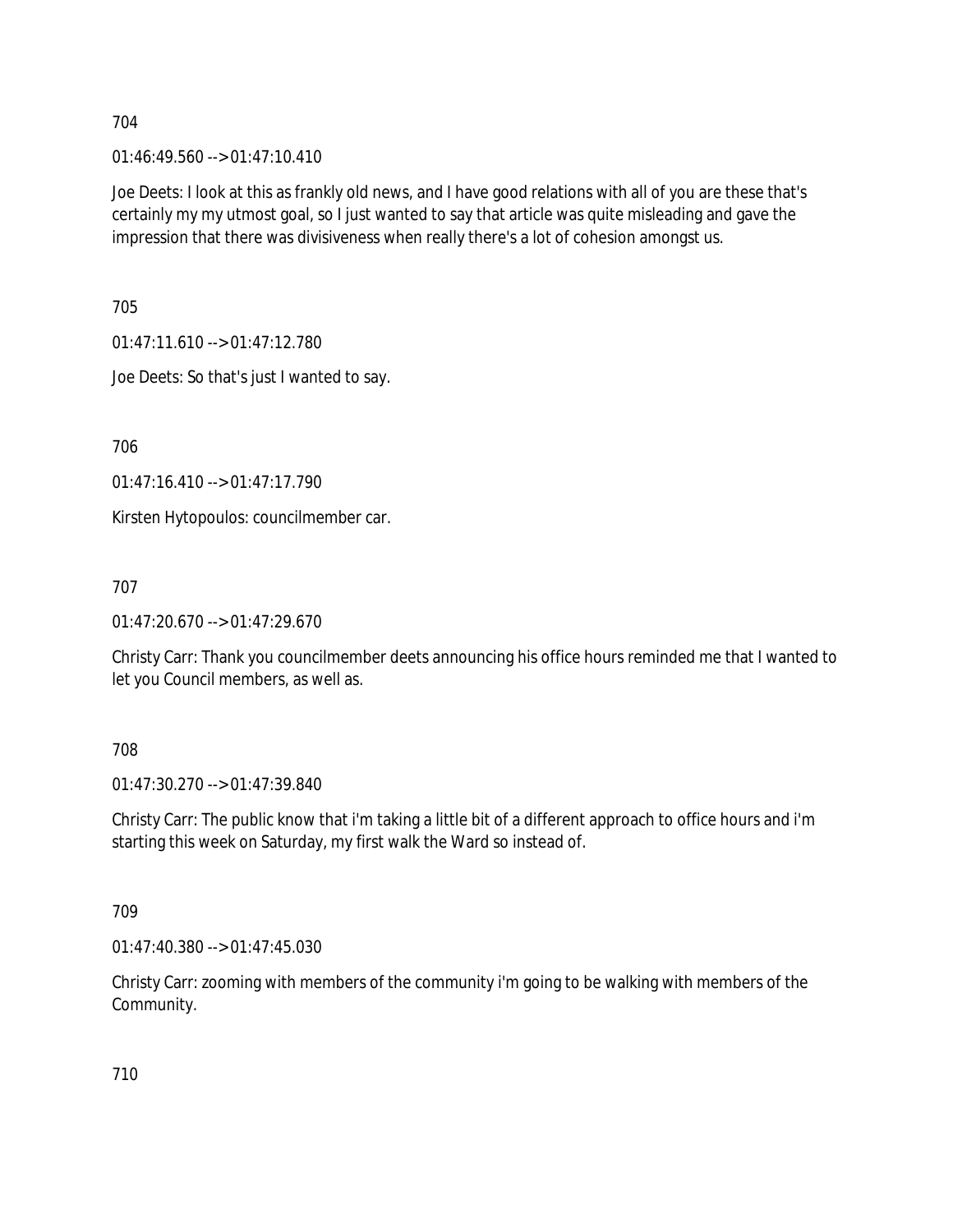01:47:45.750 --> 01:47:59.880

Christy Carr: So it's going to be the first Saturday of every month at 10am and all islanders are welcome, but will be walking around the south Ward exploring the many trails and scenic roads, so I welcome anyone to join me i'll be providing the location.

711

01:48:00.900 --> 01:48:11.970

Christy Carr: On my instagram page, but you can also email me for the meat point and other details about that walk the word so i'm really excited about a different outreach approach and I hope that many people.

712

01:48:12.990 --> 01:48:26.790

Christy Carr: will come out rain or shine so please join me, and that also makes me think that we have talked about continuing our Ward meetings, and I would like to have the Council revisit that if we can.

713

01:48:30.480 --> 01:48:30.900

Kirsten Hytopoulos: and

714

01:48:31.980 --> 01:48:34.920

Kirsten Hytopoulos: city manager, did you have the information that you're looking for.

715

01:48:37.980 --> 01:48:45.090

Ellen Schroer: do so, the RT P O stands for regional transportation planning organization, this is a regional version.

716

01:48:45.930 --> 01:48:58.470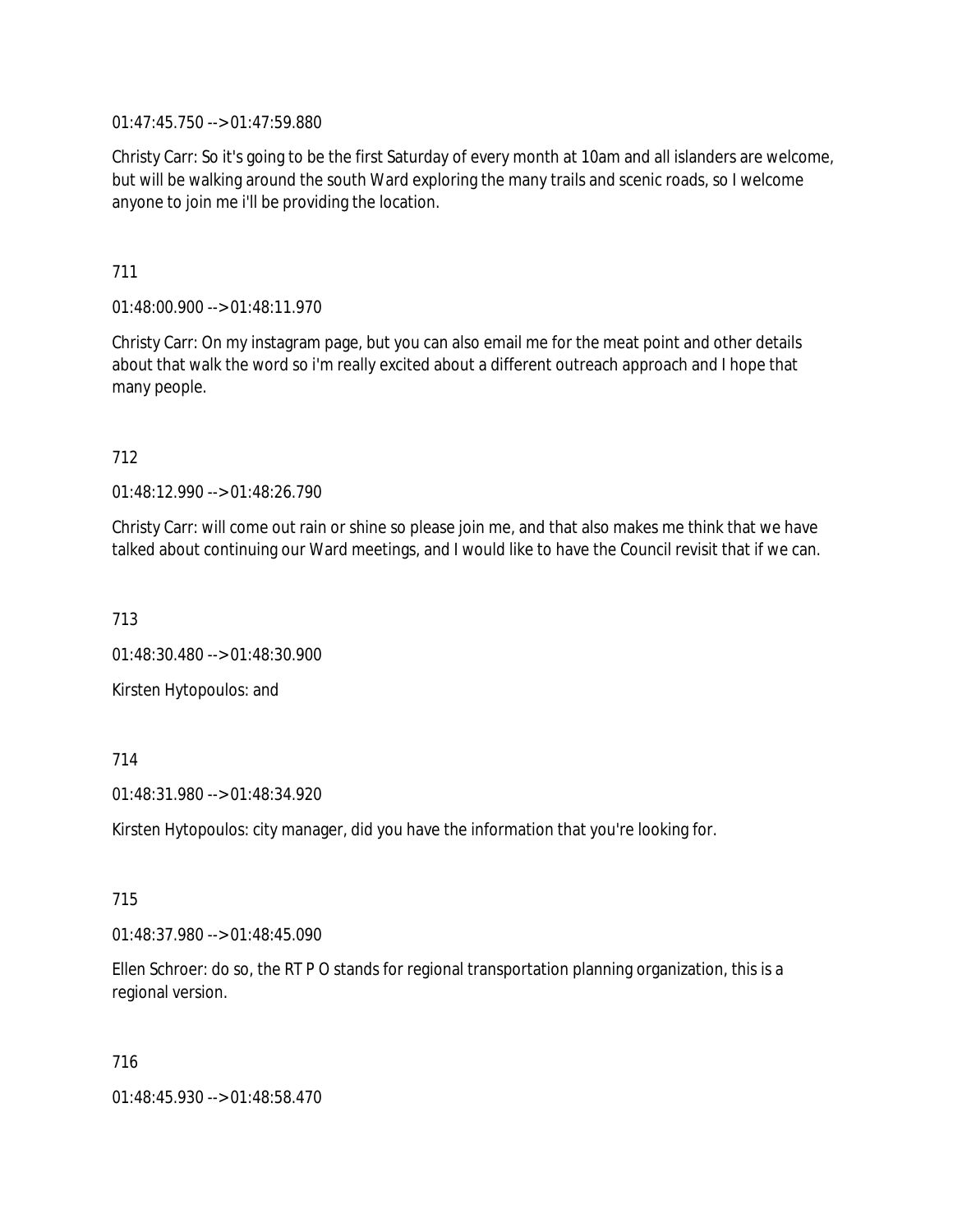Ellen Schroer: Of washed out it began in 2019 and the city of bainbridge island does not currently have representation on that board there's both an Executive Board and a technical advisory committee, the.

717

01:48:59.700 --> 01:49:07.710

Ellen Schroer: The Executive Board is typically staffed by elected officials, so you would choose one from your membership for that, and then I will work with staff to.

718

01:49:08.070 --> 01:49:14.010

Ellen Schroer: See if we have someone who's available to staff, the technical advisory committee, there are bimonthly meetings.

719

01:49:14.580 --> 01:49:29.550

Ellen Schroer: And i'd be happy to put anyone who's interested in this serving in this capacity in touch with the person who coordinates the WHO coordinates the meetings and get you the information that you need so it's relative it's related to regional transportation planning.

720

01:49:31.470 --> 01:49:35.340

Kirsten Hytopoulos: Your week we know it does anyone here at believe they're going to have an interest in that.

721

01:49:37.260 --> 01:49:38.430

Kirsten Hytopoulos: Good may be helpful to know.

722

01:49:40.080 --> 01:49:46.980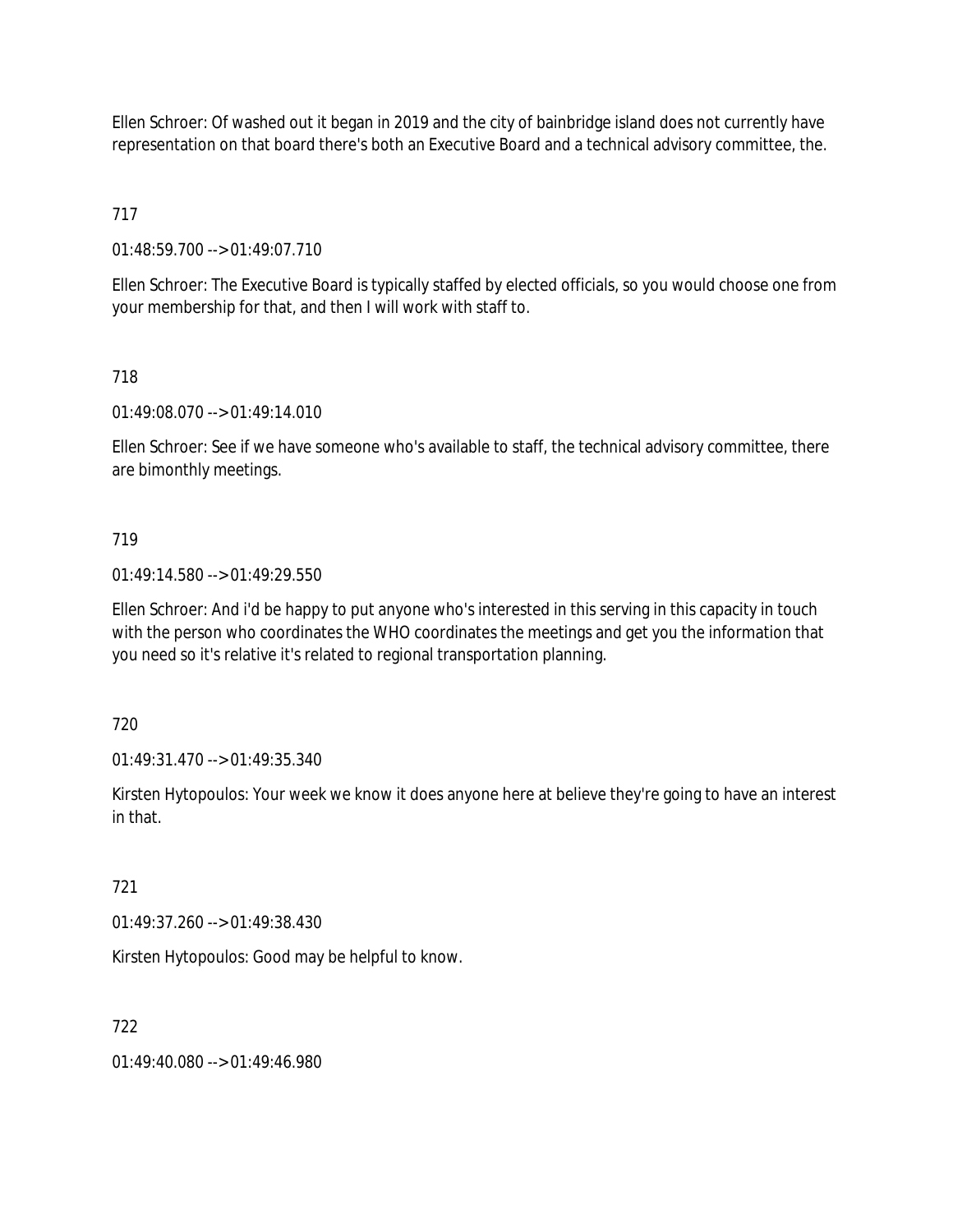Rasham Nassar: Do you know the meeting is added kits out that it gets that board or is that regional puget sound regional.

# 723

01:49:47.550 --> 01:50:01.950

Ellen Schroer: And the peninsula region includes all of cloud Jefferson kits happen mason counties, I was just checking their website and their meeting link is broken, so I don't have location, but i'm sure, right now, their virtual meetings okay.

# 724

01:50:03.120 --> 01:50:05.250

Rasham Nassar: councilmember Center has her hand up she's gonna volunteer.

# 725

01:50:08.010 --> 01:50:08.670

Leslie Schneider: ouch.

# 726

01:50:10.110 --> 01:50:27.780

Leslie Schneider: Well, so i've never heard of this body, and I am on the transit board and i'm doing trans Paul for care CC and transport for PS RC so I guess it feels like I ought to know about it.

### 727

01:50:29.370 --> 01:50:31.770

Leslie Schneider: So, with more information.

### 728

01:50:33.000 --> 01:50:37.050

Leslie Schneider: When you said bi monthly Does that mean twice a month or Does that mean once every other month.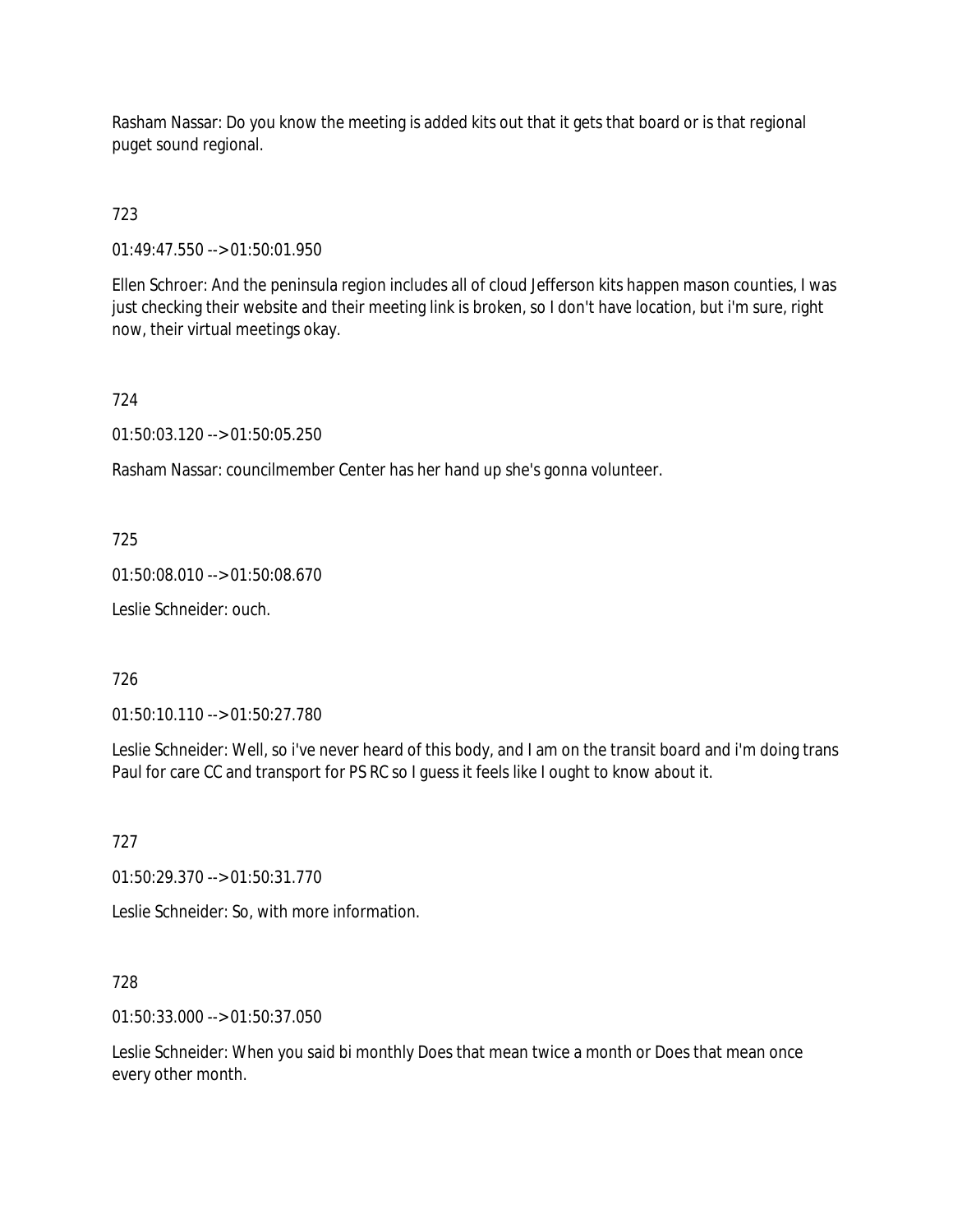01:50:37.770 --> 01:50:58.500

Ellen Schroer: That is a great question I was just thinking, the same thing, but i'm i'm i'm guessing it's every other month, but again I could get that information for you and let you know sounds like you might be the most interested, or at least unavailable for this particular assignment at this juncture.

730

01:50:59.040 --> 01:51:01.320

Ellen Schroer: I don't think it's compulsory before this.

### 731

01:51:03.450 --> 01:51:10.080

Ellen Schroer: So I can get the information and provide it to you in the mayor and then we can move forward from that if that seems like a good next step.

732

01:51:10.380 --> 01:51:12.600

Leslie Schneider: Sure, thank you okay.

733

01:51:13.200 --> 01:51:27.630

Kirsten Hytopoulos: Great so it sounds like from silence the rest of the Council that we'd be we'd be on board with Councillor Schneider stepping up with she was interested so some good okay great alright, so we have anyone else who wanted to make comments, whether they were.

734

01:51:28.770 --> 01:51:29.100

Kirsten Hytopoulos: later.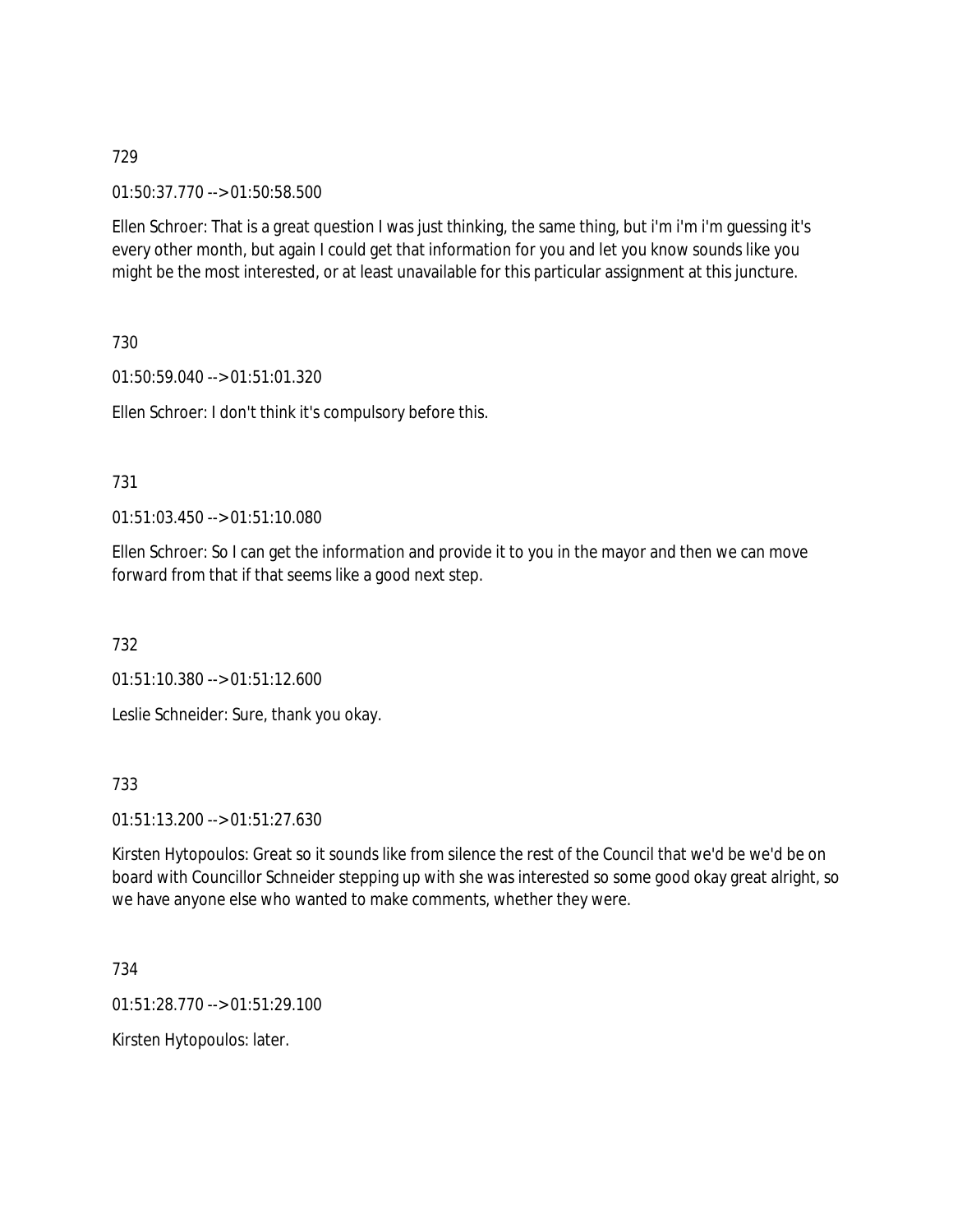01:51:30.570 --> 01:51:47.820

Leslie Schneider: um can't shut me up tonight, I guess, I just wanted to put in another plug for our march 16 meeting this is more or less for the public, you all know about it, but I just wanted you to know that I sent invitations out today to the Boards for the.

736

01:51:49.110 --> 01:52:02.880

Leslie Schneider: For the parks department, the school Board and the land, trust and the parks foundation, so I just want to thank public works director crispr is vicki for working with me on that and.

737

01:52:04.140 --> 01:52:16.200

Leslie Schneider: I think everything I just want you all to know Please help us invite the public to come and see that I think it's going to be a great conversation and just.

738

01:52:18.150 --> 01:52:19.710

Leslie Schneider: So, and then my.

739

01:52:20.850 --> 01:52:33.780

Leslie Schneider: Co liaison for the sustainable transportation, you know, maybe we want to touch base or something and see how we might help get the word out or how to help people understand the.

740

01:52:35.490 --> 01:52:38.640

Leslie Schneider: The importance of this meeting so that's all.

741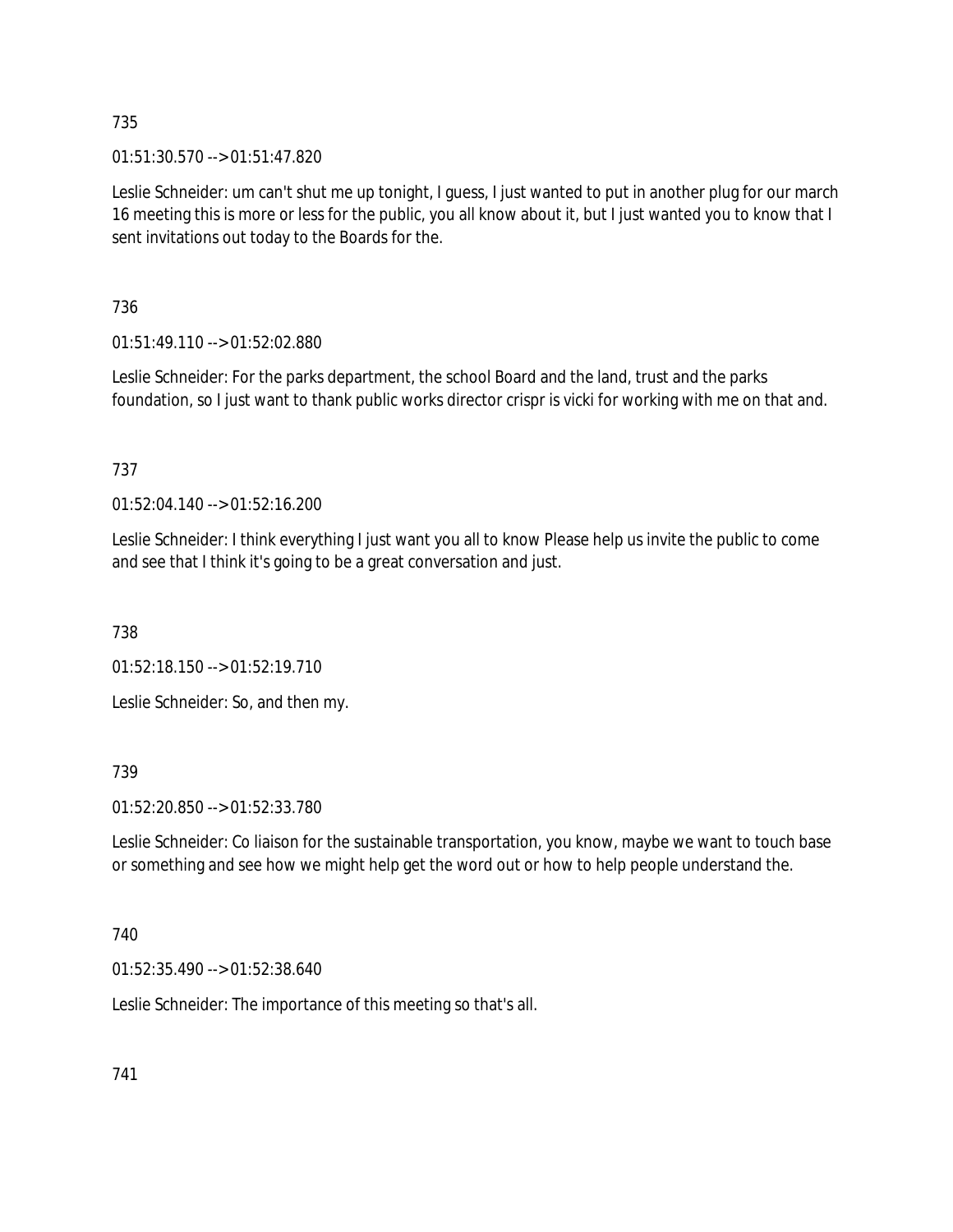01:52:41.460 --> 01:52:42.270

Kirsten Hytopoulos: The videos.

742

01:52:43.440 --> 01:52:50.310

Kirsten Hytopoulos: Well i'm going to make a quick comment i'm going to kind of play off of what kills Member deep said he and I actually spoke earlier today about.

743

01:52:51.240 --> 01:52:55.740

Kirsten Hytopoulos: You know I for some We talked after last week's article to clarify to verify that we are.

#### 744

01:52:56.340 --> 01:53:04.710

Kirsten Hytopoulos: in good stead and we're not going to allow that sort of reporting to harm our working relationship, because we work together for the good of the Community.

#### 745

01:53:05.160 --> 01:53:10.860

Kirsten Hytopoulos: i'm really sorry that the paper is becoming our local papers becoming a source of such misinformation divisiveness.

#### 746

01:53:11.790 --> 01:53:22.770

Kirsten Hytopoulos: it's a real shame, because that people really matter so all this is really important, but, as somebody who's been had a lot of quotes cherry picked and emails cherry picked and i'm saying other others on the Council have experienced the same thing.

747

01:53:24.180 --> 01:53:25.410